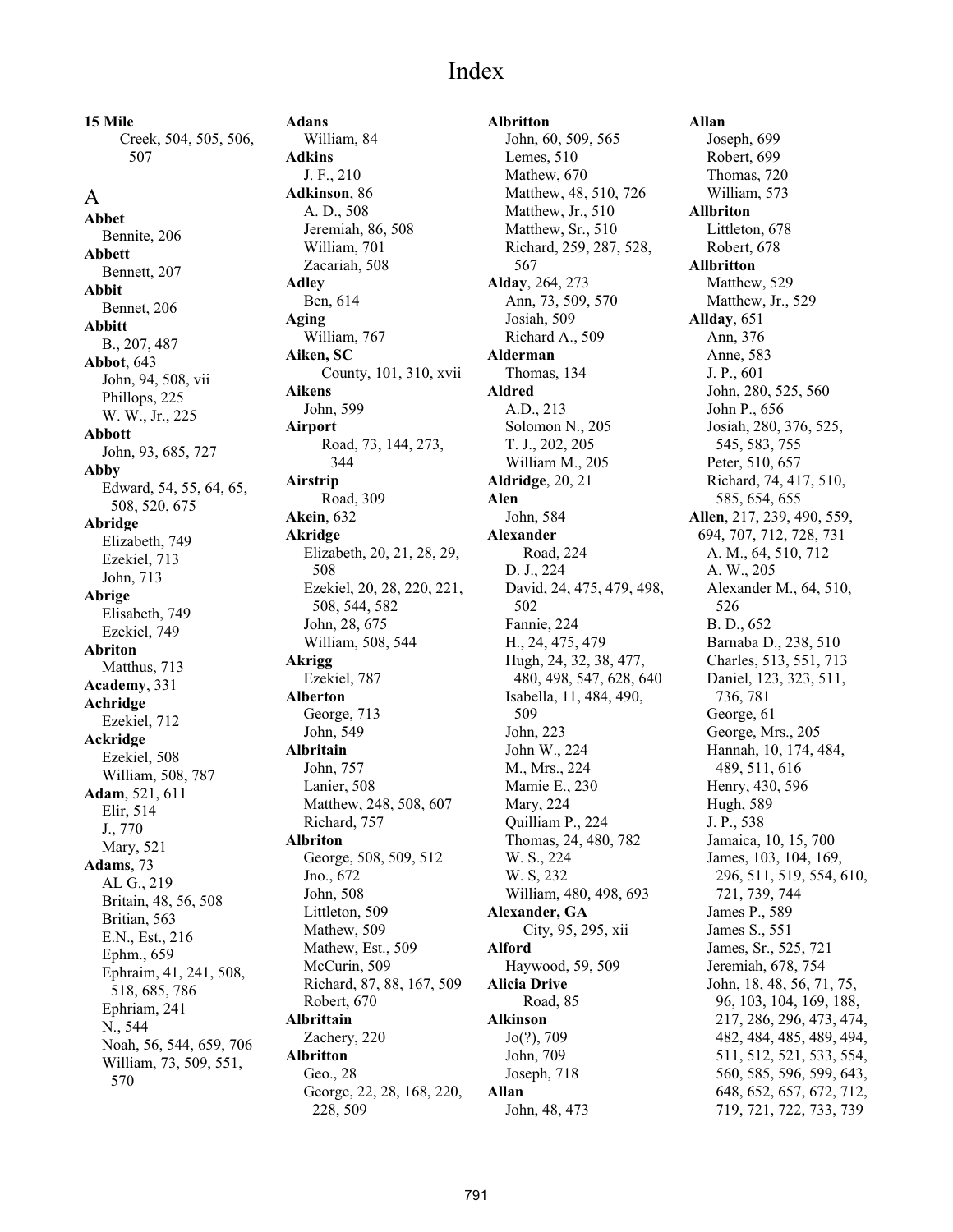**Allen**

 744, 757, 773, 784 John, Dec., 782 Joseph, 10, 17, 174, 175, 176, 215, 511, 512, 775 Nancy Jane, Heirs, 219 Patsy, 219 R., 557 Reuben, 6, 511, 563 Reubin, 3, 698 Robert, 10, 21, 36, 43, 44, 71, 82, 168, 170, 171, 172, 175, 215, 228, 271, 422, 509, 511, 512, 525, 541, 560, 563, 566, 592, 596, 616, 622, 630, 655, 694, 698, 706, 718, 732, 749, 771 Samuel, 3, 173, 203, 512 Sarah, 713 Sherwood, 206 Stephen, 778, 786 Thomas, 512, 531, 644, 647 Widow, 205 Will, 219 William, 4, 10, 11, 16, 17, 33, 174, 175, 176, 177, 484, 489, 509, 511, 512, 544, 593, 641, 658, 729, 733, 742 William P., 211, 484, 490 Wm., 486 Wm. P., 490 **Allendale, SC** County, 129, 138, 148, 149, 156, 157, 158, 163, 329, 357, 358, xvii **Allens Chapel** Church, 101 Road, 101 **Alligator** Pond, 56 **Allin** John, 508, 512, 513 **Allison**, 624 Joseph, 330, 513 **Allman** John, 513, 551 **Allmon** John, 104 **Allmond** John, 95, 513, 546, 550 Mathew, 550

**Alma** Road, 257 **Alma McKinsey** Road, 57 **Almond**, 599 Howell, 609 Thomas, 73, 513, 609, 744 **Alridge** Ezekiel, 597, 747, 770 **Ambers**, 144 Hezikiah, 144 **Ancheveace(?)** Nicholas, 755 **Anchevearux** Nicholas, 550 **Ancheveaux** Nicholas, 123, 550 **Ancieaux** N., 104, 553 **Anderson**, 157, 530, 738 Road, 292 A. H., 64, 526, 634, 718 A.H., Col., 261 Ally, 152 Andrew, 214 Augustus, 738 Augustus H., 69, 513 Barbara R., 214 Chalmers, 214 Col., 261 Daniel M., 214 David, 578 David, Dec., 65, 559, 638 E., Dec., 591 Elijah, 54, 55, 513, 518 Elisha, 518, 616, 769 Elisha, Est., 670 Elisha, Jr., 526 Elizer, 215 Frances E., 214 Henry, 219 James, 14, 55, 65, 513, 554, 641, 654, 670, 729 James M., 214 Jas., 687 John, 52, 214, 262, 478, 549, 637, 745 Lavina, 20 Levenia, 20 Mary S., 214 O. M., 214 Reuben, 85, 554, 619 Reubin, 74, 514, 744 Rubin, 655, 657 Salema J., 214

**Anderson** Samuel S., 214 Sophrina J., 214 Thomas, 6, 206 Widow, 562 **Anderson Oil Plant** Road, 220 **Andrew** Samuel, 208, 359, 514, 569 **Andrew Chapel** Road, 139, 339 **Andrew Jones** Road, 218 **Andrews**, 84, 646, 693 Harry, 774 Harvey, 105, 305, 597, 719, 778 James, 213 John, 84, 514, 527, 708, 721 Martha, 514 Samuel, 8, 9, 70, 94, 95, 209, 305, 514, 597, 656, 660, 692 Veola, 213 William, 99 **Anicaux** Nicholas, 514 **Anthony** Milton, 514 Richard, 514 **Antioch** Road, 115, 124, 315 **Antiout** Road, 324 **Applewhite** John, 514, 681 **Archer** Alexander, 238, 246, 707 Christiana, 514 David, 136 Estate, 509 James, 136, 145, 238, 514, 515, 554, 707 James, Dec., 485 Joseph, 146 Thomas, 664, 676 **Archers** Branch, 88 **Archer's** Branch, 98 **Archibald** Jane, 22, 30, 515 **Armstrong**, 559 Mathew, 770

**Armstrong** Matthew, 236 **Arnett** Peter, 125, 141, 334, 341, 342 Richard, 125, 126 Thomas, 203 Timothy, 116 William, 134, 326, 334 **Arnett School** Road, 127, 327 **Arnold** Aaron, 21, 22, 509, 558, 616 Aron, 515, 577 Mary, 210 Mrs., 210 **Arrington** Ezekial, Est., 214 Ezekiel, 214 John, 214 R. I., 214 Willis, 214 **Arver**, 51 **Asberry** Hannah, 515 Jonathan, 543, 572, 687, 695 **Asbery**, 639 Jonathan, 572 **Asbury** Hannah, 29, 30 **Aschew** William, 515 **Asgus(?)**, 39 **Ash** General, vii Mathias, 198, 530, 578, 628, 706, 708 Mathis, 72, 83, 272 Matthias, 649, 650 **Ash(?)** Matthias, 648 **Ashberry** Church, 85 Jonathan, 52, 53, 516, 535, 618, 743, 761, 776 **Ashbery** Jonathan, 178, 515, 516, 639, 761 **Ashbury** Jonathan, 62, 63 **Ashew** William, 684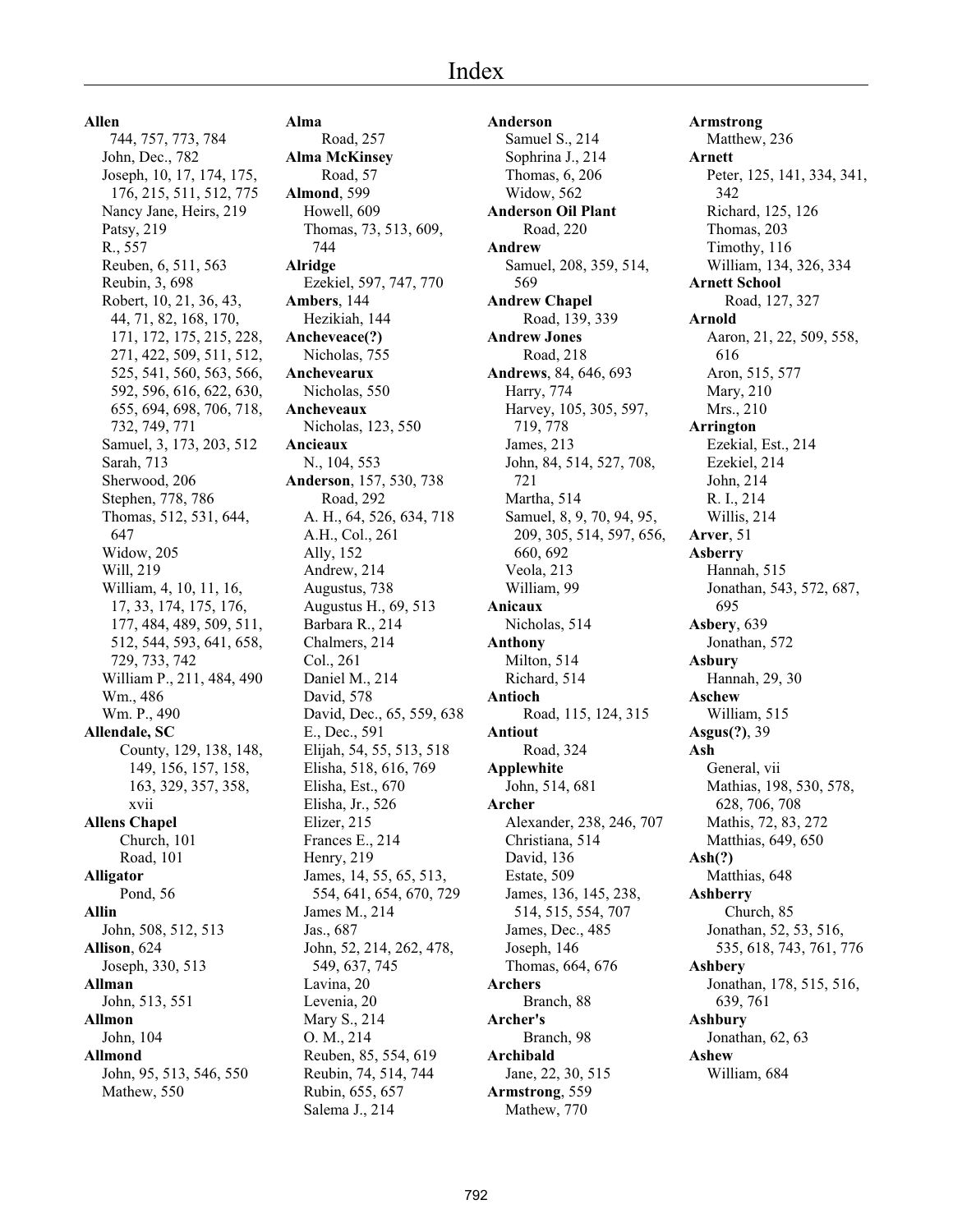# Index

**Ashley** Lodwick, 375, 671 S(?), 671 **Askew** William, 23 **Askin**, 603 **Asqu**, 629 **Assberry** Hannah, 783 **Ataway** David, 532 **Atkins**, 261 J. F., 210 J.F., 210 John, 97 Joseph, 722 Solomon, 98 **Atkinson**, 35, 229, 290, 516, 537, 762 Alexander, 97, 179, 516, 681 James, 286, 678 Jeremiah, 75, 78, 286, 320, 515, 516, 544, 548, 621, 649, 667, 673, 681, 742 Jerimiah, 581 John, 87, 97, 179, 515, 516, 517, 681, 709, 729 John, Dec., Heirs of, 97 John, Heirs, 663, 681 Joseph, 75, 266, 282, 286, 515, 533, 622, 648, 649, 650, 702, 743 Joshea, 515 Joshua, 179, 515, 516, 701 Joshua C., 517 R., 593 Sarah, 515, 517 Thomas, 588, 671, 672 Zachariah, 35, 516, 743 **Atlanta** Railroad, 274 **Attaway** Benjamin, 671 David, 557, 587, 651 E., 774 Elijah, 699 Ezekiel, 516 H., 712 H., Sr., 517 Harleigh, 731 Harley, 516 Harley, Jr., 517

**Attaway** Harley, Sr., 448, 517, 605 Hartley, 610 Jesse, 517, 671 Jesse, Jr., 712 Joseph, 64, 455, 513, 517, 619, 648, 653, 654, 750, 778 Lemuel, 645 **Attoway** Ezekiel, 53, 681 **Attoway(?)** James, 517 **Attoway(Attaway)** Ezekiel, 517 Jesse, 517 Joseph, 517 **Atwell**, 261 James, 229, 230 **Atwell Station** Road, 30, 230 **Auger** Issac, 8 **Augur** Isaac, 517, 692 **Augusta** Road, 4, 7, 8, 11, 23, 35, 82, 123, 207, 211, 214, 223, 230, 323, 346, 367, 473, 474, 494 **Augusta, GA** City, 232 **Augusta, Old** Road, 36 **Augusta State University Library**, vi **Auret(?)** Charles, 696 **Austin**, 46, 562, 766 Davis, 478 Drury, 478 Harris, 30, 37, 180, 181, 517, 518, 563, 671, 684, 756 Paul, 478 **Auston**, 46, 627 **Autumn** Road, 62, 262 **Avera**, 206 Eloise, 210 **Avera, GA** City, 278 **Averet** Archellas, 5, 182, 518

#### **Averett**

Edward M., 216 George S., 216 Kate, 216 Marion, 216 Sallie F., 216 Sally M., 216 Tarver, 216 W. A., 216 **Averitt** Little G., 216 Sallie F., 216 **Avondale (?)**, 219

## B

**Babcock** James, 79, 138, 183, 426, 518, 547, 594 William, 130, 138, 518, 531, 780 **Backin**, 786 **Bacon** Mrs., 697 William, 81 **Bacston(?)** Thomas, 618 **Badully(?)** William, 63 **Baduly** J. G., 705 William, 518, 567, 738 **Baduly(?)** William, 755 **Bag** John, 474 **Baggs**, 747 John, 485, 497 **Bailey** Road, 32, 232 D. C., 644 David, 519 David C., 650, 717 Elias, 651 G., 212, 482, 491 James, 14, 215, 486 Joseph, 71, 170, 512, 518, 771 Shadrack, 105, 710 **Baily**, 627 James, 611, 776 **Bain** Charles, 726, 757 **Baity**, 23 James, 23

#### **Baker**

Branch, 241 Henry, 49, 50, 407, 535, 555, 697 Jordan, 723 Joshua, 586, 659 Nicholas, 34, 518, 540, 683, 770, 786 William, 207, 208, 487, 488, 549, 625, 685 Wm., 483 **Bakers** Branch, 40, 41, 66, 241, 266, 409 **Balangee** William, 672 **Balch(?)** Widow, 768 **Baley** Richard, 697 **Ballantine**, 729 **Ballar**, 217 **Ballard**, 474, 543 Christopher, 676 David, 84, 748, 767 Edward, 518, 520 James, 650 Jos., 474, 485, 497 Joseph, 496, 518 Reddick, 525 Rhedick, 514 William, 518, 520 **Ballard Estate**, 222 **Ballard, Estate of**, 496 **Ballard Heirs**, 222 **Ballards Old Mill**, 31 **Ballard's Old Mill**, 231 **Ballinger** John, 636 **Bangeman** Elisha, 519 **Barb**, 266 **Barber**, 225, 693 Aaron, 25, 184, 518, 519, 668, 733 Holding, 539, 540, 556, 625 Israle, 154, 161 J., 480 James, 118 John, 136, 145, 146 Jos., 480 Joseph, 24, 25, 184, 498, 518, 519, 733, 769 Samuel, 480, 498, 499 Thomas, 108, 109, 118,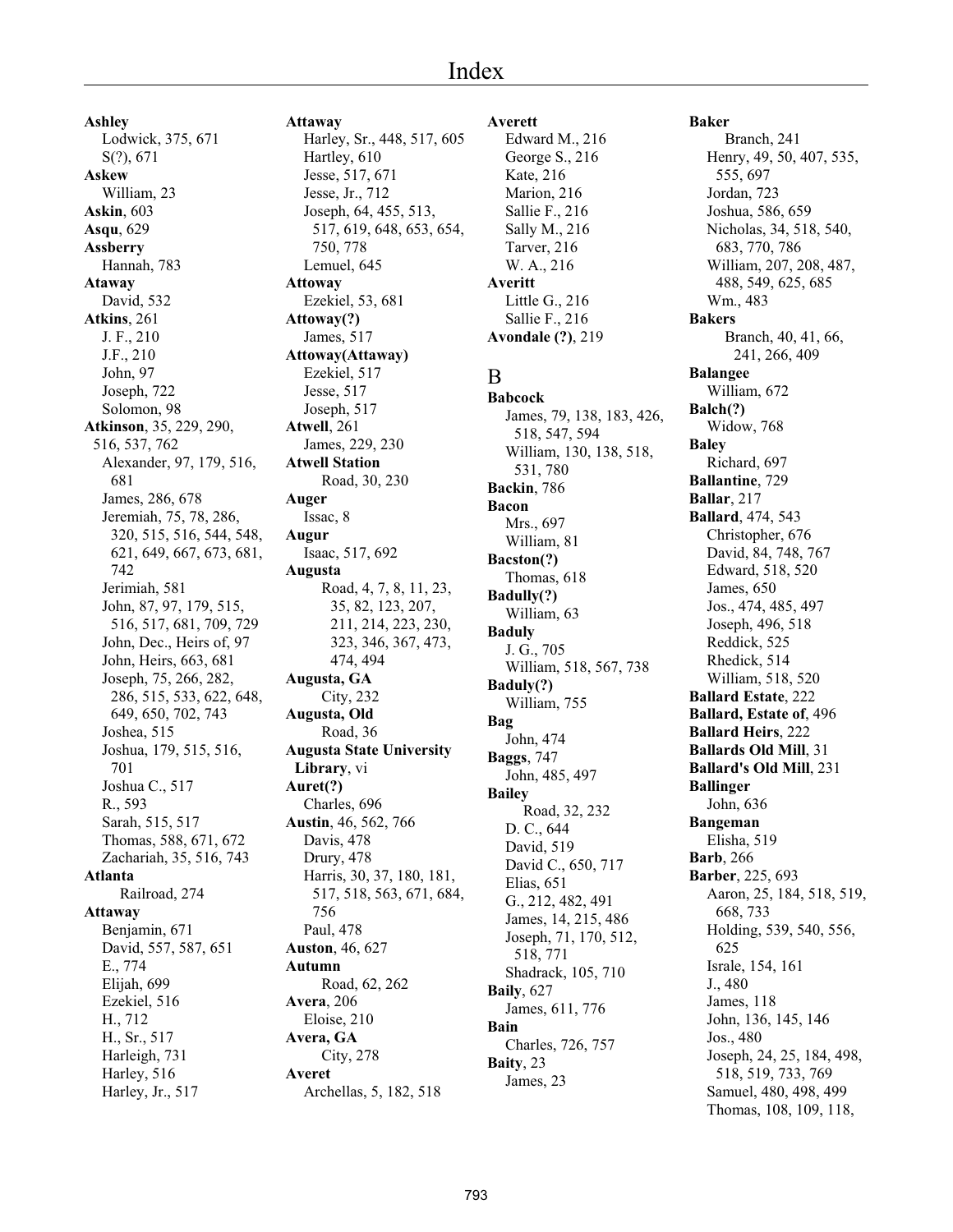**Barber** 309 Widow, 118 William, 18, 24, 25, 184, 185, 518, 519, 587, 658, 733, 741 Wm., 25 **Barbers** Samuel, 665 **Bard**, 604 **Barder**, 527 **Barfield** Road, 86, 286, 296 Alexander, 581, 723 C., Estate, 616 Cuyler K., 653 Jeremiah K., 519 Jesse, 187, 520 John, 661 Roan, 519 V., 647 Vincent, 616 Vinson, 519 **Barford** Road, 3, 203 **Bargaineer** O. T., 209 O.R., 209 **Bargamon** E., 721 **Barganeer** O. R., 209 O. T., 209 **Barganus** John, 213 **Bargarom** Elisha, 567 **Bargeman** Elisha, 589 **Bargemore** Heirs, 774 **Bargeron** Church, 124, 324 E., 112 Elijah, 105, 106, 390 Elisha, 519, 522 **Bargeron(?)** Benjamin F., 661 John, 661 **Bargeron Grove** Road, 86, 286 **Barjarom(?)** Elisha, 716 **Barjaron** Elisha, 597

**Barjurom** Elisha, 519 **Bark Camp** Creek, 48, 49, 248, 249, 289 **Bark Camp Church** Road, 34, 41, 241 **Barker** Thomas, 308 **Barley** Mrs., 594 **Barnes** Dempsey, 55, 265, 520, 696 Demsey, 687 Jesse, 54, 64, 264, 508, 520, 582, 610, 675 jesse, 709 Jesse, 784 Lewis, 14, 215 William J., 163 William T., 358 **Barnett** John, 604 W. H., 223 **Barnett Br** Road, 252 **Barnett Bridge** Road, 52 **Barney** Atwell, 261 **Barns** Jesse, 725 **Barnwell, SC** County, 110, 111, 120, 129, 310, 311, 329, xvii **Barr** Nathan, 44, 186, 520, 629, 668, 763 **Barran** William, 725 **Barre** Nathan, 695 **Barren**, 16 Elizabeth, 66 John, 473 William, 18, 784 Wm., 63, 473 **Barrett**, 223 W. H., 223 **Barringtons Old Cowpent**, 655 **Barron**, 597

Agness, 63, 520, 651

**Barron** Samuel, 645, 751 William, 280, 525, 548, 587 William, Dec., Est., 281, 525 William, Est., 716 William, Sr., 187, 520 Wm., 480 **Barrow**, 229 Road, 21, 29, 221, 229 Aaron, 747 Arow, 521 Elias, 485 Elias, Dec., 496 Isaiah, 521 J. E., 229 J. E., III, 229 James, 47, 48, 56, 188, 521, 539, 701 James, Dec., 754 James, Dec., Est., 556 James, Est., 560 Levi, 84, 93, 521, 685 R., 203 Reuben, 521 Reubin, 3, 203 Richard, 687 Samuel, 691 Samuel, Jr., 187, 520 William, 73, 74, 691 **Barson** James, 248 **Bartholomew** John, 473, 495 **Barton**, 350 Branch, 93, 293 Daniel, 35 David, 35 William W., 661 **Bascom** Road, 124, 133, 324, 333 **Bass** Abraham, 660, 685 Abram, 328 Drewery, Estate, 654 Drewry, 521 Drury, 55, 65, 521, 604, 617, 629, 683, 710, 726 Eli, 521 Ephreim, 521 Esau, 521, 561 George, 521 John, 40, 48, 248, 521,

**Bass** 697, 726 Jonathan, 634 Matthew, 513 **Bassett** Abner, 598 **Bassland** Drury, 644 **Batches** Branch, 73, 273 **Bates** Road, 284 John, 80, 522 William C., 522 **Batey** James, 142, 612 Joseph, 562 **Bath** Road, 35 **Batson**, 743 Thomas, 37, 90, 522, 523, 529, 671, 691, 731, 755 **Batten** James, 691 **Battey** F. C., 223 **Battle** Thomas, 65, 147, 522, 601, 639 **Batty**, 222, 493 Tarver, 223 William H., 223 **Batty Estate**, 223 **Baty** James, 658 **Baulet(?)** Thomas, 645 **Bavil** Paul, 160 **Baxley** W. H., 261 **Baxters** Branch, 441 **Baxton** Samuel, 708 **Bay** Branch, 116, 316 **Bay Branch** Road, 116, 316 **Bay Gaul** Creek, 453 **Bay Gull** Creek, 100 **Bayes** Road, 284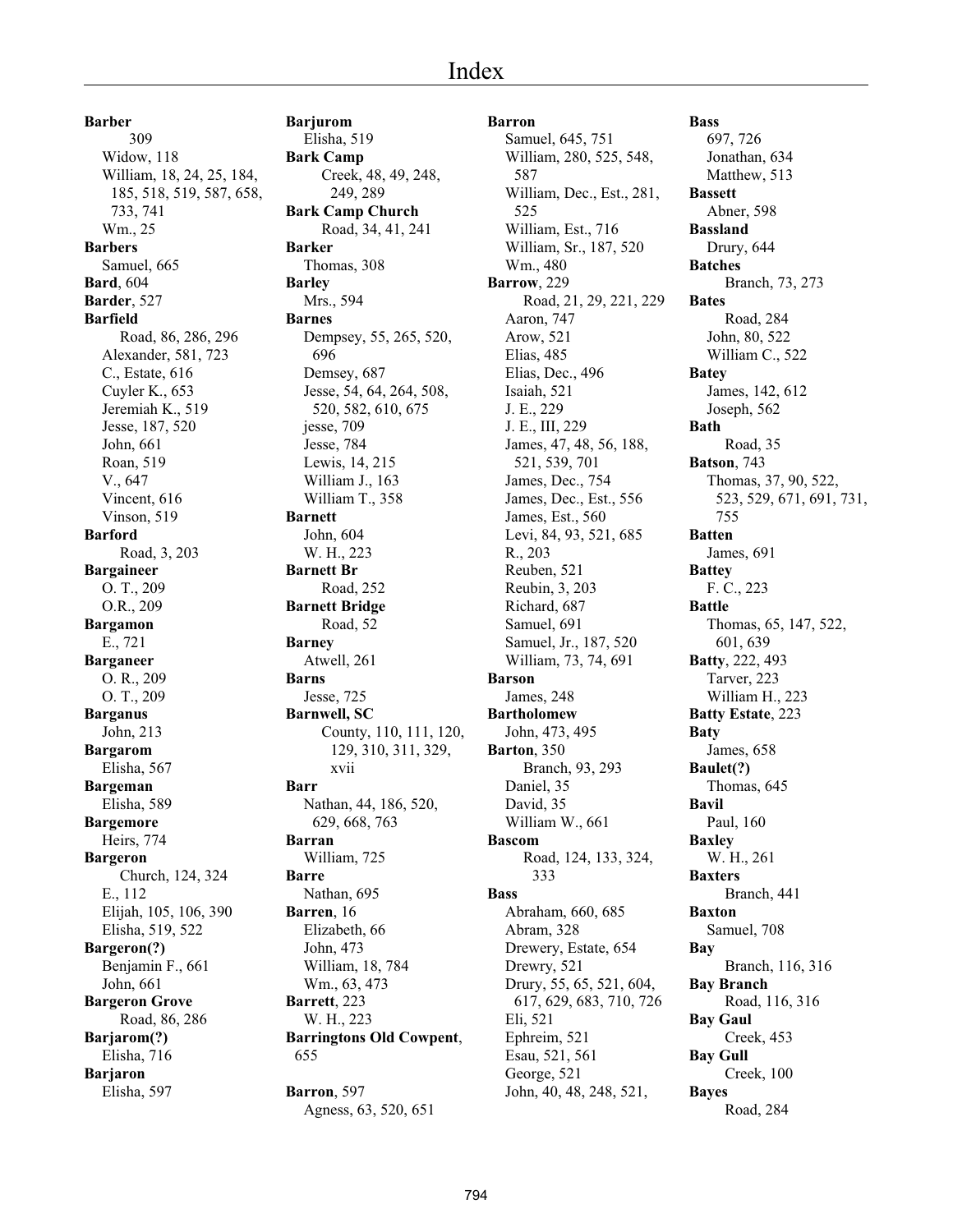# Index

**Bayison(?)** Elijah, 711 **Bayle** David C., 522 **Bayom** Dec., 701 **Bead**, 640 **Bead (Beall?)**, 253 **Beal**, 53, 663 (Heirs), 574 James, 28, 51, 235 William, 770 **Beale** Nathaniel, 82, 522 **Beall** J. C., Mrs., Est., 216 Oliver H., Jr., Mrs., 218 **Bealle** O.H.P, 209 **Bear** Branch, 218 **Bearchfield** Jesse, 579 Vinson, 579 **Beardsville** Road, 342 **Bearfield** Jesse, 664 John, 70, 514, 551, 649, 664 Merit, Mrs., 664 **Beasley**, 743 Abraham, 20 Abram, 20 James, 65, 162, 522 Mary, 162, 522 Thomas, 37, 38, 45, 569 Thomas, Sr., 46, 477 William, 522 **Beasly** James, 696 **Beatty**, 489 Henry, 15, 215, 522, 573, 742 James, 10, 15, 23, 474, 475, 476, 489, 497, 523, 533, 599, 633, 700 Jas., 484 Joseph, 17, 473, 474, 479, 494, 497, 547, 750, 775 Margaret, 10, 15, 486, 523 Michael, 38, 238, 477, 659, 666 Thomas, 484

**Beatty** Thomas, Rev., 473, 495 Thos., 473 W. M., 485 Wm., 473 **Beaty** Henry, 523 James, 486, 769 James, Jr., 523 James, Sr., 523 Joseph, 666 Michael, 523, 676 Michel, 769 William, 217 **Beaver** Road, 308, 332 **Beaver Dam** Creek, 372, 373 Road, 132 **Beaverdam**, 52, 274 Branch, 13, 51, 441 Creek, 45, 51, 53, 65, 66, 70, 74, 85, 95, 96, 105, 114, 115, 123, 124, 132, 133, 141, 245, 253, 265, 266, 295, 296, 305, 314, 315, 323, 324, 332, 341, 417, 467, 478, ix, viii, x, xi, xii Road, 114, 314 **Beaverdam, Fork** Creek, 302 **Beaverdam, Little** Creek, 96, 121, 297 **Beaverdam, Middle Fork** Creek, 102, 111, 302, 311 **Beaverdam, N. Fork** Creek, 102, 111, 302, 311 **Beaverdam, North Fork** Creek, 466 **Beaverdam, S. Fork** Creek, 111, 112, 311 **Beckem** Reubin, 235 **Beckton** Lewis, 571, 630 **Beckum** Reubin, 29 William, 29 **Becton**, 306, 330 Darcy, 306 Darcy A., 306 Darsey, 306

**Bedgood** Mary, 716 **Bedinfield** John, 45 **Bedingfeld** David, 693 John, 696 **Bedingfield**, 245, 568 Charles, 523 Cullers, 523 David, 523, 524 James, 523 Jno., 696 John, 65, 524, 568, 693 John, Jr., 524 N. W., 226 Robert, 772 Solomon, 524, 568 W. P., 226 W. W., 205, 226 William, Est., 226 **Bedningfield** W., 572 Willie, 362, 572 Willis, 572 **Bee Tree** Branch, 96 **Beech** Branch, 113, 313, 322 **Beech, Mouth of** Creek, 322 **Beedy Branch** Road, 55, 255 **Beekham** James, 21, 564 **Beesby** John, 671 **Beesley** A., 214 Edmond, 214 J. W., 214 James, 214, 523, 552, 686 John, 523, 612 Mary, 214 Thomas, 37, 38, 45, 523, 554, 679 Thomas, Jr., 523, 680, 698, 773 Thomas, Sr., 523, 566, 680, 698 William, 692 **Beesley's Mill**, 20 **Beetree, waters of** Branch, 396

**Beggs**, 612 Alexander, 547 John, 18, 220, 221, 524, 653, 666 **Belater**, 41 **Belcher**, 659 Abraham, 568, 690, 723, 747 Abraham, Dec., 701 Abraham, Dec., Est. of, 88 Abraham L., 723 Abram, 729 Abramham, 515 Allen, 524 James, 88, 524 James, Dec., 701 John, 88 McCuin, 524 McCum, 769 Philip, 633, 644, 662, 740, 747 Phillip, 66, 621 Sarah, 87, 88, 370, 524, 536, 709 Wyly, 723 **Belding** William, 698, 739 **Belfower** Robert, 200, 659 **Belk(?)** John, 668 **Bell**, 12, 45, 485, 525, 526, 660, 705, 727, 755 Road, 95, 295 A. J., 525 Allen, 134, 143, 526, 609 Archibald, 527, 561 Arthur, 464, 524, 646, 728, 729 Baldy, 524, 631 Benjamin, 103, 104, 524, 635, 730 Bostick, 84 Cotter, 334 Daniel, 114, 383, 561 Daniel, Dec., 314, 670, 750 Delany, 96, 525 Dempsey, 525, 542, 718 Demsey, 464, 524, 527, 693 Elias, 97, 296, 511, 525, 730 Elilas, 297 Fredereck, 525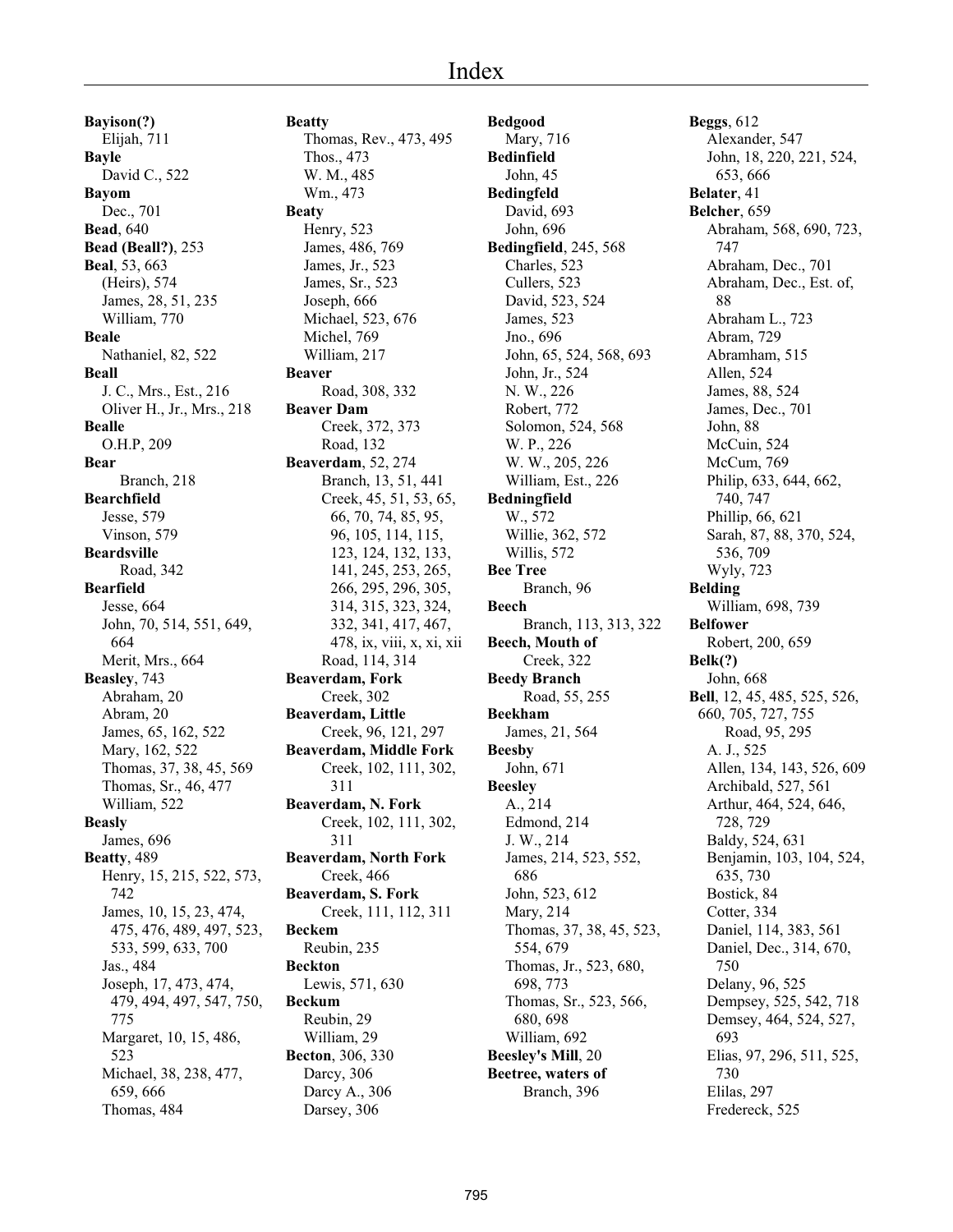**Bell**

Frederick, 296, 511, 525 Green, 262, 280, 281, 525, 548, 580, 647, 767 Green, Dec., 767 Harrison, 647 Henry, 82, 281, 525, 526, 530, 608, 673, 689, 691, 742, 765 Hiram, 525, 718, 748, 749 Hugh, 16, 530, 553, 562, 563, 573, 624, 681 J. R., 774 Jacob, 578 James, 104, 546, 550, 591, 702 Jeremiah, 297, 525 Jeremiah A., 656 Jno., Dec., 670 John, 45, 53, 64, 113, 313, 526, 543, 544, 563, 564, 567, 568, 574, 586, 605, 642, 755, 760, 772, 786 John, Dec., 314 John, Heirs, 348, 560 John, Jr., 618 Jordan, 527 Joseph, 729 Lotty, 107, 116 Martha, 527 Matthew, 580, 691, 693 Mrs., 551 Nathaniel, 120, 579 P., 527 Richard, 464, 524, 708 S. G., 525 Seaborn, 97, 387, 527 Seaborn J., 550, 645, 700 Simeon, 96, 97, 105, 106, 306, 527, 540, 597, 633, 711 Thomas, 84, 527, 630, 691, 748 Thomas, Dec., 525 Widow, 617 William, 13, 190, 524, 527, 647, 691, 730 Zacharia, 225 Zachariah, 24, 224, 527, 733 **Belle** Mary Lee, 224 **Bellevue Plantation** Road, 275

**Bells** John, 773 **Belmont** Road, 5, 8, 205, 488 **Belsher** Abraham, 259, 528 D., 627 Davilda, 541 James, 388, 528 Wiley, 627 Wyley, 541 **Belton** William, 97, 114 **Ben Hatcher** Road, 293 **Benbroke** John, 721 **Bench(?)** John, 595 **Benefield** Road, 225, 232 **Benett** Estate, 676 **Bennefield** John, 711 **Bennel** Jane, 528 **Bennet**, 625 James, 528 James, Dec., 528 **Bennett**, 130, 156, 321, 329, 624, 625, 760 Heirs, 713 James, 694, 696 Jane, Heirs, 730 T.A.R., 149 William, 38, 46, 47, 260, 477, 478, 528, 581, 699 **Bennetts Landing**, 68 Road, 68 **Bennett's Mill Pond**, 477, 478 **Bennock Mill** Road, 81, 91 **Benson** S., 133 **Bent Knee** Road, 36, 236 **Bentley** James, 74, 528, 639 **Bergeron** Elijah, 528 Elisha, 391, 528 **Bergiron** Elijah, 391

**Berrien** Thomas, 72, 272 Thomas M., 400, 529 **Berrihill**, 29 Thos., 480 **Berrington** William, 617 **Berry** John, 48, 248, 421, 510, 529, 592, 697, 754, 769 L. F., 209, 213 **BerryHill** Alexander, 216 **Berryhill**, 52, 61, 81, 752 Alexander, 61, 62, 81**,** 739, 762 Alexander, Dec., 529 Andrew, 25, 26, 414, 481, 499, 529, 576, 587, 623 John, 648, 772 Robert, 51, 243, 262, 301, 545, 739, 752, 772 Samuel, 61, 252, 639, 739 **Best** G. W., 153 George, 334, 344, 345, 353, 354 George M., 344 Jacob, 126, 134, 159 John, 345 William, 344 William H., 106, 118 Wm., 345 **Best Bridge** Road, 134 **Bethea** J. N., 205 Jesse A., 209 **Bethel** Road, 324 **Bethel Church**, 231 Road, 210 **Bethel, Little** Church, 124, 324 **Bethesda Church** Road, 329 **Bethlehem** Church, 131, 331, 487 **Beulaih** Road, 343 **Bevans-Griffin** Road, 85 **Bevel** Paul, 161

**Beverly** Mary B., 218 **Bevil**, 164 Granvill, 366 Granville, 159 James, 160, 165 Paul, 160, 161, 165, 166 **Bevill** Grandvill, 366 Paul, 166 Robert, 781 **Beville** Grandville, 366 Granville, 152, 153 **Bevils** James, 151 **Beyan** John, 781 **Bickam** James, 29 Mary, 29 **Bickham** Abner, 21, 529, 740, 752 James, 529, 590 Mary, 529, 590 Mary M., 236, 559 **Bicton(?)** Samuel, 764 **Big** Branch, 100, 123, 323 Creek, 1, 21, 201, 216, 224, 278, 368, 473, 474, 479, 480, 484, 485, 486, 489, 493, 494, 495, 497, 498 **Big Bay**, 366 **Big Spring**, 483 **Bigham**, 489, 754 Branch, 222, 474, 496 J., 216, 474, 493 James, 3, 6, 22, 23, 206, 211, 222, 484, 485, 489, 490, 493, 496, 529, 545, 552, 580, 610, 686, 774 John, 222, 474, 485, 493 John, Jr., 474 **Bill** Road, 295 **Billies** Branch, 97, 179, 297 **Binson** Wm., 86 **Bird(?)** Edward, 687 **Bird** Edward, 687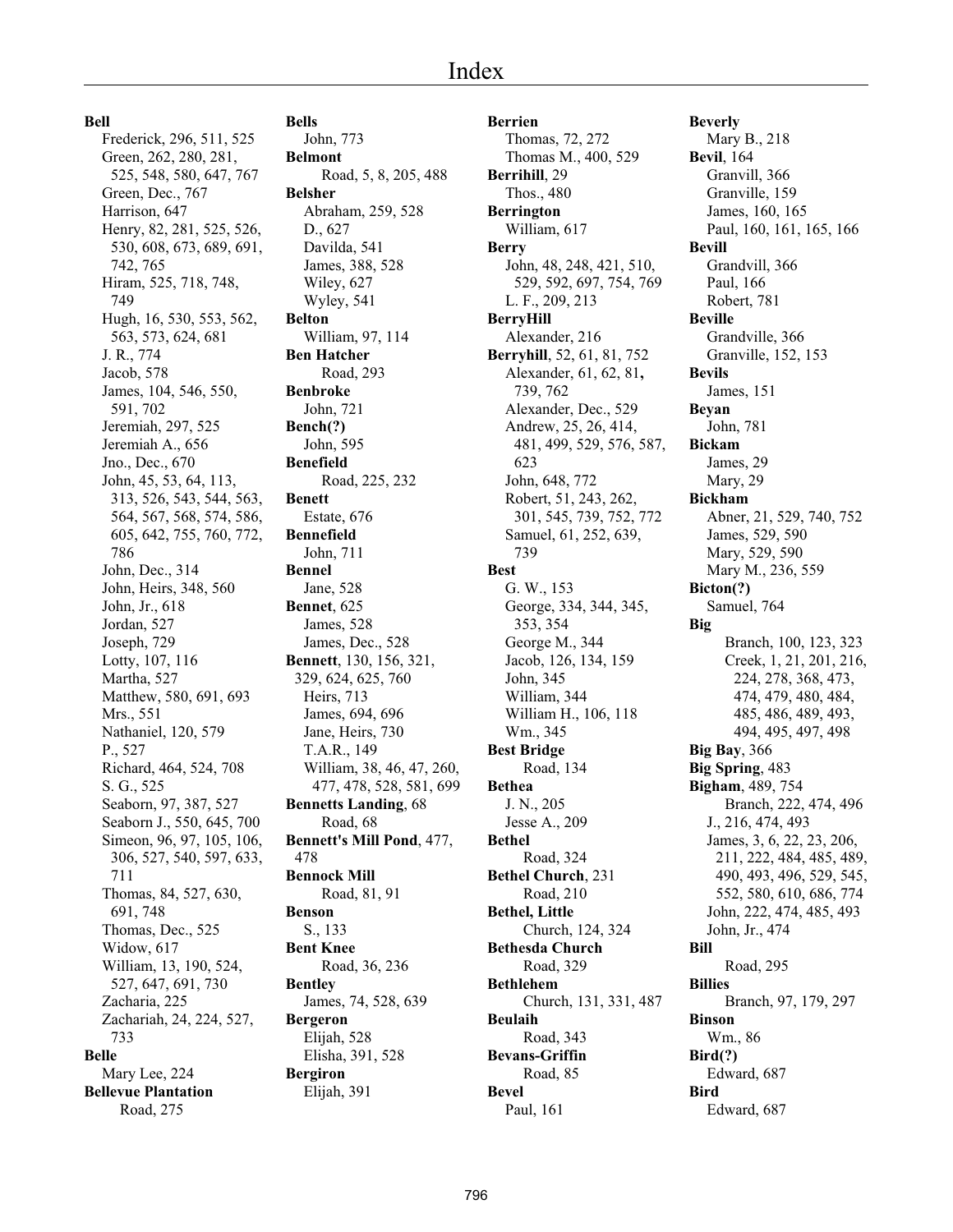**Bird** Harmon, 62, 529, 538 Herman, 581 Hermon, 538 James, 88 James J., 443, 603 Jesse, 571 John, 11, 666 Jona, 98 Michael, 771 Nancy, 72, 82, 525, 529, 530, 774 Nathan, 526, 529 Samuel, 634 William, 98, 643, 666 Wm., 38 **Bird Pond** Branch, 126 **Birdsville** Road, 57, 67, 257, 267 **Birdsville Plantation**, vii **Birkham** Abner, 651 **Bishop** Littleton, 45, 529, 537 Susannah, 37, 529 William, 523, 759 William, Dec., 671 William, Jr., 529, 537, 759 William, Sr., 537, 759 **Black**, 17, 211, 212, 217, 490, 491 Creek, 152, 153, 159, 160, 164, 165, 352, 353, 360 Road, 305 A., 372, 664, 689 Augusta G., 148, 350, 357 James, 578, 665 John, 154, 161 Morris, 760 Robert, 161 Thomas, 689 Will, 527 William, 10, 11, 12, 16, 17, 108, 145, 154, 161, 216, 217, 361, 493, 530, 544, 593, 658, 662, 664, 667 Wm., 145, 482, 484 **Black Circle**, 66, 266 **Black Creek Church** Road, 353

**Black Drive** Road, 204, 205 **Black Farm** Road, 67 **Black Jack** Branch, 475 Creek, 475, 479 **Black, Little** Creek, 160, 360 **Blackburn**, 344 Road, 115, 315 A. L., 144 Daniel, 143, 144, 335, 344 Elizabeth, 134, 334, 344 John, 126, 127, 135, 144, 344, 353 Naptin, 326 Stephen, 143, 152 Steven, 143 **Blackjack** Branch, 23 Creek, 23, 223, 224, 473, 498 Road, 23, 223, 224 James, 108, 308 William, 117 **Blackshare** Alexander, 607 **Blackshear** Alexander, 122, 715 **Blair** James, 475, 497 Mary, 30, 476, 496, 497, 530, 712 Wade Mims, 154 Wademims, 161 Widow, 688 William, 142 **Blanchard** Judith, 71, 83, 85, 272, 706, 744 Widow, 72 **Blanche**, 512 **Bland** William, 120, 532, 542, 765 Wm., 121 **Blanhshard** Judith, 530 **Blanshard** Benjamin, 530 Judith, 530 Robert, 529 Ruben, 530 Widow, 774

**Blasingame** Harvey, 12 **Blassingame** William, 715 **Blew** Branch, 125 **Bloodsworth** Samuel, 14 **Blount**, 38, 46, 223, 231, 528, 581, 687 Road, 43 H. J., 530 J., 230 S. W., 530, 538 Stephen, 673 Stephen W., 734 Thomas, 265, 530 Thomas, Esq., 518 **Blount Mill, Old**, 223 **Blounts Chapel** Church, 231 Road, 31, 231 **Blue Spring** Road, 360, 366 **Blue Springs** Road, 165, 166 **Blueberry** Road, 308 **Blunt**, 3 Thomas, 265 Thos., 520 **Blyth, GA** City, 235, 243 **Blythe, GA** City, 43, xvi **Boatright** Daniel, 7, 207, 256, 487, 530 **Boatwright**, 207 Daniel, 483, 531, 758 **Boazman** Martha, 531 **Boazmon** Martha, 575 **Bobby Gut** Creek, 313 **Bobocat** Road, 340 **Bodsford** Edmund, 94, 727 Edward, 508 Mr., 643 **Boesman** Meda, 569 Samuel, 66, 531

**Boggy** Branch, 46, 75, 87, 217, 474, 478, 494 **Boggy Gut** Creek, 19, 28, 82, 83, 92, 104, 113, 170, 219, 228, 278, 279, 283, 292, 346, 349 **Boggy Gut, Pinny Fork of** Creek, 171 **Boice**, 613 **Boit(?)** William, 742 **Boit** William, 743 **Bolch** Elizebeth, 657 **Boles** John, 486 **Bolings**, 203 **Bolton** Anne, Est., 316 Reuben, 116, 124 Ruben, 116 Sarah, 129, 130, 780 Sarah, Widow, 531 **Bon** Anthony, 774 **Bond**, 521 **Bonell** A., 531 Anthony, 531, 717 Anthony, Jr., 718 Buck, 670 Elias, Est., 722 Peggy, 618 **Bonnel** John, 737 **Bonnell** A., 732 Anthony, 96, 132, 140, 531, 565, 588, 669, 694, 718, 719, 721 Anthony, Jr., 531 Mary Ann, 531 William, 114, 531 Wm., 123 **Bony** Branch, 32 Creek, 502 **Booker** (?), 560 **Boon** Frederick, 103, 531 Frederick, Dec., 269, 531 Will, 531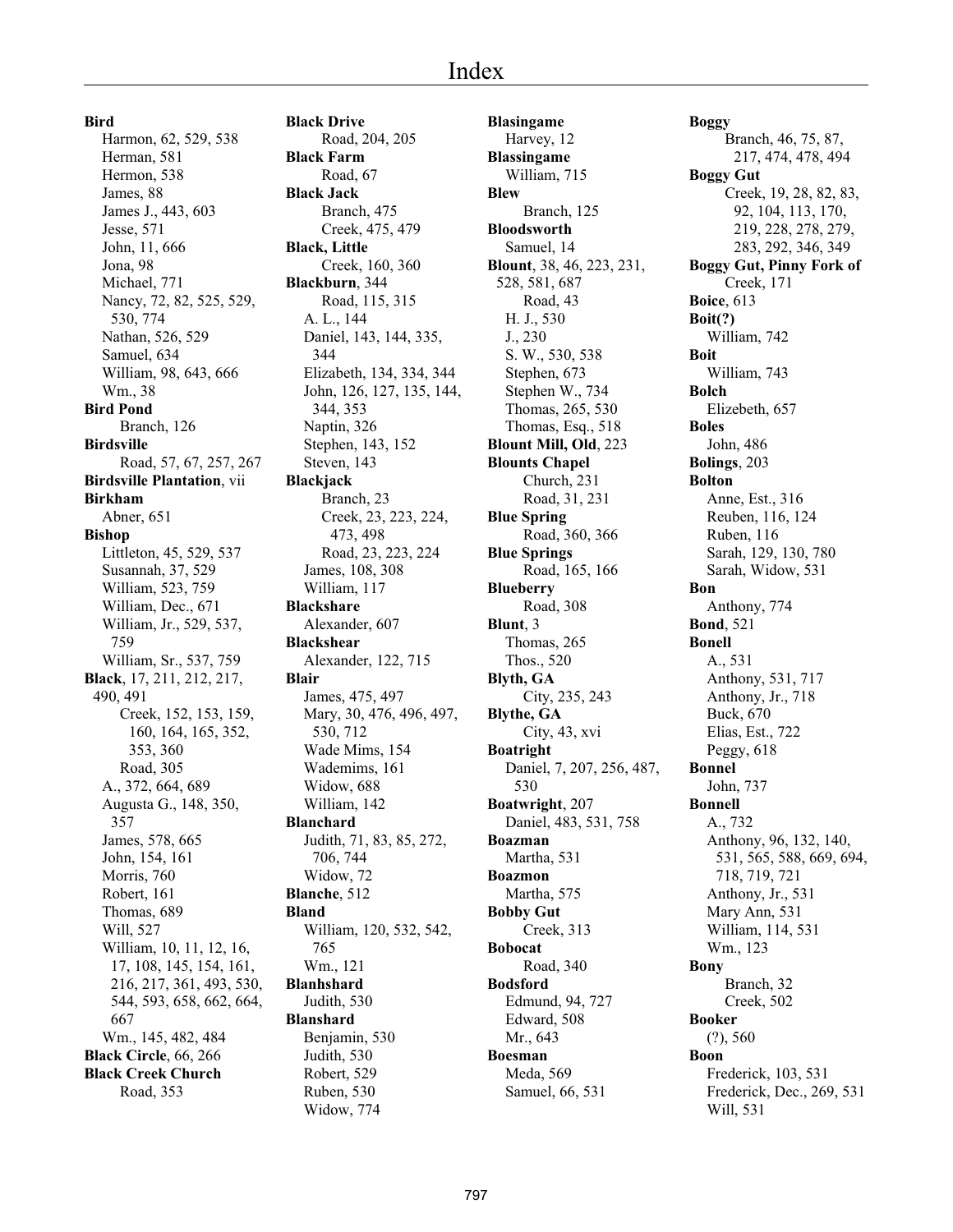**Boon** William, 269, 531, 646 **Boone**, 121 Road, 96, 296 Frederick, 121, 708, 730 Fredric, 532 Fredrick, 730 William, 84, 94, 197, 284, 367, 399, 532, 611, 657, 660, 661, 664, 684, 755 **Booth**, 140, 546, 750 Gilbert, 140 William, 140, 532, 539, 541, 588, 602, 678, 710 **Boozman** Martha, 274 **Borough** Jackson, 316 **Borrell** S., 678 **Borton** Daniel, 617 David, 617 **Bosman** John, 629 Widow, 722 **Bostic Mill** Road, 18 **Bostick**, 73, 84, 212, 525, 570 Charles, 81 Charlie, 81 Chesley, 81 H., 480 Jacob, 53, 63, 663, 785 John, 215, 486 John, Dec., 767 L. B., 13, 212 Nathan, 207, 270, 532 Rhesa, 532, 682 Rhesea, 532 Thomas, 591 **Bostick Mill** Creek, 213 Road, 13 **Boston** Ira, 141 **Bostwich** Thomas, 534 **Bostwick** Rhesca, 731 **Bothe** Gilbert, 532 **Bothwell**, 47, 473, 539 David, 473

# **Bothwell**

David, Est., 222 David, Rev., 485, 495, 496, 539 J. T., 225 Samuel, 222, 485, 496 **Boton** James, 715 **Botsford Church** Road, 93, 293 **Bounty** Branch, 368 **Bournell** Elias, 560 **Bow** Hezekiah, 697 **Bowan** John, 12 **Bowe** James, 16, 553 **Bowen** Oliver, 772 **Bowens** Branch, 64, 65 **Bowers** Arthur, 671 Oliver, 45 **Bowing** William, 336, 552 **Bowlin**, 787 **Bowling** Robert, 37, 45, 53, 203, 221, 236, 529, 543, 559, 577, 640, 761, 773, 783, 787 William, 229, 761 **Bowling(Bowlen)** Robert, 532 **Bowlings** Robert, 770 **Bowman**, 727 A., 511 John, 17, 212, 217, 482, 491 **Boyakin** Jesse, 197, 294, 657, 660, 735, 748 Solomon, 598 **Boyce** Elisabeth, 746 Elizabeth, 532 Widow, 17, 511 **Boyd**, 23, 587, 697, 710, 770, 787 Branch, 13 Abraham, 93

# **Boyd**

Andrew, 532, 553 Arch., 23 Archibald, 12, 222, 485, 496, 583, 587, 690, 691 Auckable, 222 Benjamin, 298 James, 23, 31, 99, 475, 476, 497, 533, 553, 747 James, Est. of, 72 J.M., Mrs., Est., 210 John, 31 Joseph, 475, 479, 497, 498 Mr., 635 Phillip, 99 R. W., Mrs., 232 Reuben, 684 Robert, 23, 31, 497 Robt., 475 Saml., 475 Samuel, 23, 31, 38, 522, 553, 588, 681, 742, 752 Seth, 269, 531 Stephen, 117, 641, 693 Thomas, 526, 728, 741 Widow, 17 William, 23 **Boyds** Samuel, 576 Widow, 576 **Boye** Thomas, 640 **Boyed** Benjamin, 98, 99 James, 307, 722 Phillip, 98, 99 **Boyet** Elezebeth, 99 Elisabeth, 533 Elizabeth, 618 Stephen, 107, 117, 317 Thomas, 728 **Boyett** Benjamin, 97, 297 Culle, 97 Cullen, 97, 98, 106, 107 Edward, 107, 108, 307 John, 107, 316 Sabra, 116 Sara, 116 Stephen, 107 **Boyette** Edward, 116 **Boykin** Byas, 21, 368, 533

**Boykin** Francis, 21, 221, 368, 515, 616, 640, 771, 783

Jesse, 75, 94, 533 John, 153, 353, 714 John, Jr., 153 Lodowick, 152 Lodwick, 153 Sion, 352 Soloman, 263 Solomon, 63, 253, 757 William, 515, 616 **Boykin Mill** Creek, 21, 36, 215 **Boykins** Sion, 343 **Boykins Mill** Creek, 221 **Boynkin** Jesse, 661 John, 661 **Boys** Thomas, 533 **Boyt** Abraham, 614, 643 Allen, 779 Benjamin, 779 Etheldred, 761 James, 565, 678 James, Est., 757 **Bozeman** Elisha, 650 James, 218, 533 Martha, 74 Widow, 1 **Bozeman(Boazman)** Meady, 533 **Bozman** Jacob, 586, 660 Joseph, 564, 660 Lewis, 94, 533 Martha, 282, 533 Widow, 642, 753 **Bracel(?)** James, 124 **Brach** Benjamin, 744 **Brack** Creek, 40, 48, 240, 248 Benjamin, 56, 266, 533, 534, 569, 603, 604, 622, 654, 683, 714 Benjamin, Dec., Heirs, 561 Benjamin, Heirs, 664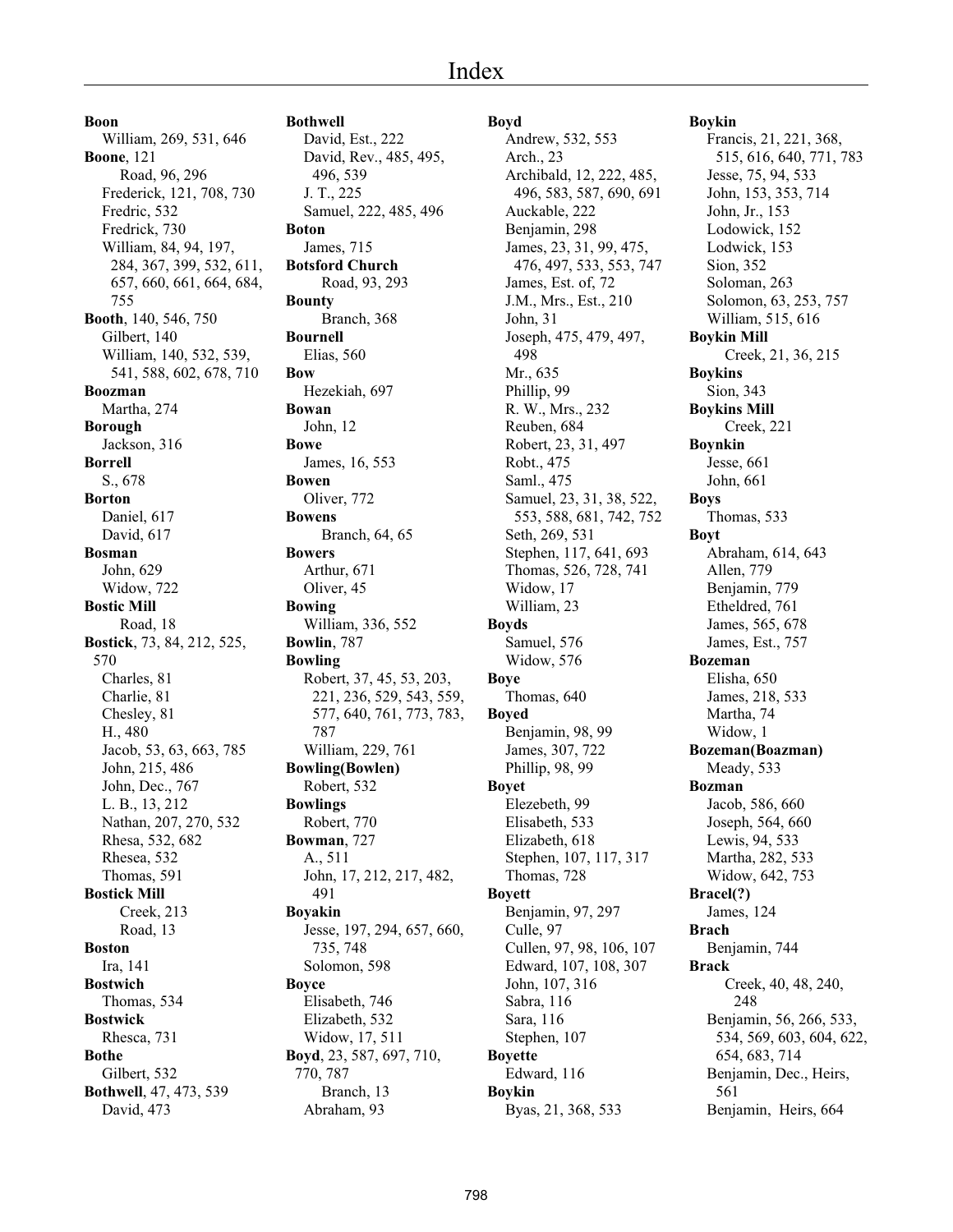**Brack** Eleaz, 581 Eleazer, 533, 604 Eli, 622 Elizabeth, 66, 534, 604, 654 George, 66, 534, 644, 654 Harden, 734 John, 99, 117, 317 Mary, 534 Miles F., 538 Richard, 84, 533, 534, 561, 562, 608, 717, 734 William, 534 **Bracken** William, 613 **Brackening** James, 784 **Brackenridge** James, 32, 480, 498 John, 15, 215, 486, 492 Joseph, 15, 215, 222, 485, 486, 492, 496, 497, 498 **Bracket** W. M. A., 498 **Brackin** William, 534 **Brackinridge** James, 534 **Brad** John, 749 **Braddy** Robert, 11, 587 **Bradey** Robert, 607 **Bradie** Robert, 586 **Bradley**, 682 John, 55, 150, 521, 781 Jonas, 55, 612, 614, 675 Robert, 11 William, 21 **Bradly** Jonas, 528 William, 534 **Bradshaw**, 35, 510, 516 Brice, 220, 772 Francis A., 543 John, 35, 543, 700 **Bradwell** Road, 343 **Brady**, 201 Branch, 137 John, 65

**Brady** Patrick, 3, 477, 478, 534 Richard, 534 Robert, 11, 211, 482, 484, 490, 616, 699, 712 **Brady's** Branch, 483 **Bragg** David, 316 Elijah, 346, 556 John, 115, 116, 316 John, Est., 315 Thomas, 116, 325 William, 316 **Braggs**, 316 **Braide** Robert, 11 **Brakenridge** Jane, 782 John, 781 Robert, 782 Widow, 781 **Branch** Archers, 88 Archer's, 98 Baker, 241 Bakers, 40, 41, 66, 241, 266, 409 Barton, 93, 293 Batches, 73, 273 Baxters, 441 Bay, 116, 316 Bear, 218 Beaverdam, 13, 51, 441 Bee Tree, 96 Beech, 113, 313, 322 Beetree, waters of, 396 Big, 100, 123, 323 Bigham, 222, 474, 496 Billies, 97, 179, 297 Bird Pond, 126 Black Jack, 475 Blackjack, 23 Blew, 125 Boggy, 46, 75, 87, 217, 474, 478, 494 Bony, 32 Bounty, 368 Bowens, 64, 65 Boyd, 13 Brady, 137 Brady's, 483 Brandy, 345 Brantley, 62, 63, 262

#### **Branch**

Brassel, 122 Braswell, 122, 123, 130, 322, 330 Brazel, 66 Brushy, 154 Burnell, 118 Cades, 55, 255 Caides, 55 Camp, 35, 43, 205, 243, 318, 415 Camp, Lower, 44 Camp, Upper, 35, 43, 235 Campbell's, 262 Cana, 381 Cane, 111 Cany, 505, 506, 507 Carson, 12 Carter, 117, 317 Caswells, 52 Cave, 102 Cavenaugh, 241 Caves, 311, 465 Cayny, 380 Cherry Tree, 71, 271 Chickesaw, 112 China Brush, 261 Church, 161, 166, 366 Church Spring, 286 Clear Running, 126, 135 Colesom, 57 Colson, 49, 249, 257 Comer, 123 Cooks, 97, 297, 306 Cooper Pen, 316 Cow, 106 Cowpen, 62 Crossley, 24, 479 Crowley, 498 Daniels, 302 David Cavenaugh, 41, 49, 50, 241, 250 Davids, 422, 424 Davis, 291 Davyes, 382 Dooley, 76, 276 Douglas, 109, 118, 309, 318 Dry, 24, 25, 54, 55, 56, 76, 88, 105, 141, 254, 256, 276, 288, 305, 341, 367, 370, 478 Dry Gall, 163

#### **Branch**

Eight Mile, 55, 369, 406 Falling Water, 306 Fitz, 73, 273, 284 Fitz's, 280, 281 Flat, 98, 99, 298 Flat Rock, 20, 21, 220, 221 Flat Rock, mouth of, 20 Foley Bridge, 30 Four Mile, 81, 157 Frenches, 11 Goose Pond, 271 Grays, 65, 66, 72, 265, 266, 272, 438 Green, 499 Greens, 94 Grieners, 374 Griner's, 129 Griners, 329 Halfway, 123 Hanna, 474 Hannah, 206, 485 Haricane, 313 Harnager, 132, 332 Harp, 64, 264 Harragans, 301 Harrican, 312 Harricane, 112 Harvey Mill, 4 Higgins, 252 Hobbs, 64, 264 Hookers, 87 Hopeful, 52, 252 Horse, 107, 135 Horsepen, 125, 226, 307, 316, 325 Horseshoe, 25, 26 Hunter, 128 Hurricane, 99, 113 Indian, 133, 333 Ivey, 207 Jackson, 119, 127, 128, 152, 159, 327, 352 Jones, 505, 506, 507 Joyces, 151 Juniper, 4, 204 Kemp, 123 Kinards, 49 Limestone, 159 Long, 6, 9, 10, 17, 75, 76, 92, 97, 100, 164, 206, 207, 208, 210,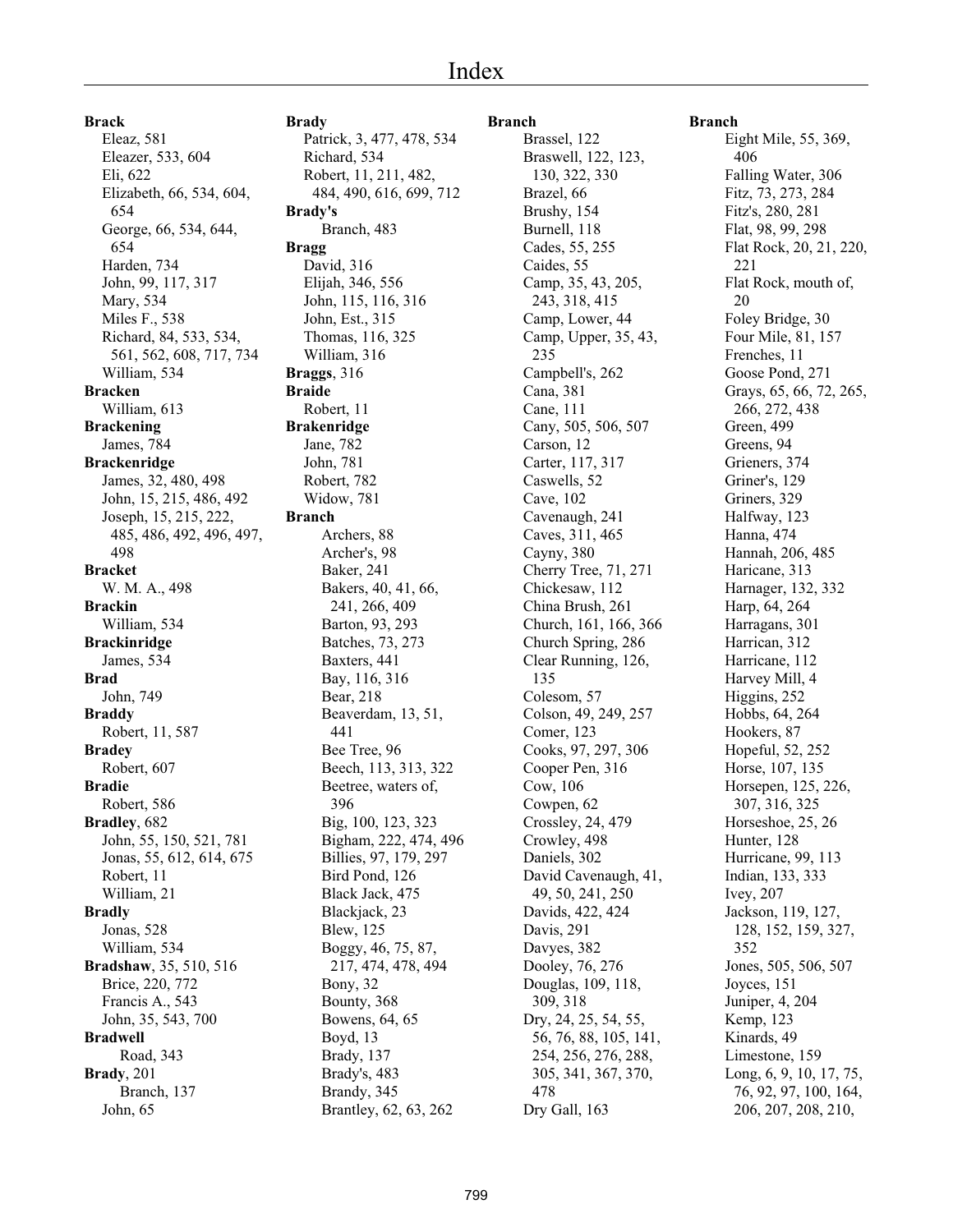#### **Branch**

 Long**,** 211, 215, 217, 275, 276, 344, 482, 486, 494 Looks, 95, 295 Lukes, 295 Maidenhead, 144 Majors, 123 Manson, 218 Maple, 222 Maw (Haw), 270 May, 202, 205 McDaniel, 324 McDaniels, 250 McDonald, 124, 324 McGruder, 233 Meeting House, 337 Merryhill, 22 Mill, 8, 20, 86, 205, 214, 318 Millers, 92 Mira, 84, 93, 94, 384 Mobley, 322 Moores, 94, 102, 103, 112 Mountain's, 474 Murrays, 39 Nancy, 154, 155, 354 Otter Hide, 107, 307 Panther, 113 Pergatory, 321 Permeto, 94 Peters, 103, 104, 122, 169, 304 Peter's, 322 Phillips Mill, 425 Pilchers, 62 Pole Bridge, 464 Poley, 19, 261 Poley Bridge, 51, 61 Polly Bridge, 261 Pooly Bridge, 94 Poorly, 61 Purgatory, 121 Quill, 123, 323 Randan's, 401 Rattlesnake, 96 Red, 302 Reds Mill, 101 Reedy, 11, 17, 18, 218, 316, 473 Reedy, corner mouth of, 18 Robbins, 135, 335 Robertson, 143

#### **Branch**

Robinson, 343 Rock, 97, 297 Rocky, 16, 94, 115, 122, 130, 216, 297, 315, 322 Rooty, 166, 366 Rosemary, 187, 282, 377 Ross, 105 Roundtree, 71, 271 Royal, 112, 113, 121, 122, 312 Rudey, 308 Runs, 361, 366 Ryals, 389 Samuels Mill, 108 Sand, 27, 227 Sanders, 49 Sandhill, 44, 172 Sandy, 84, 94 Sandy Green, 294 Sapps, 105, 296 Second, 159, 381, 505, 506, 507 Shands, 129 Sheppard, 209 Short, 13 Simm, 273 Simmons, 127, 128, 327 Sizemore, 402 Smith, 209 Spring, 23, 43, 65, 103, 275 Spring Mill, 86 Stalkney, 244 Stamp, 110, 111, 302, 310, 465 Steiner, 55, 255 Stiggins, 52, 461 Stockinghead, 362 Stomp, 92, 93, 101, 102, 110, 119 Storm, 98, 107, 298, 307 Strawberry, 283 Tanneyhill, 458 Thick, 143 Thompson, 214, 305 Thornton, 31, 231 Three Mile, 21 Tom Davis, 53, 253 Turkey, 474, 494, 497 Two Mile, 127, 128

**Branch**  Unnamed, 159, 371, 375, 383, 385, 440 Unnamed, Small, 452, 455 Walkers, 62, 262 Wallnut (Walnut), 456 Walls, 72, 198 Walnut, 63, 263 Water Fall, 315 Waterhole, 124, 132, 324, 332 Weathers, 71, 170, 271 Weathers Mill, 431 Wheeler, 61 Whites, 130, 330 Wrights, 123 Young, 15, 21 **Brandon** John, 546, 761 O. K., 219 **Brandy** Branch, 345 **Brannan**, 350, 357 Henry, 534 James, 712 John, 350, 534 Thomas, 358 William, 342, 350, 534, 607 Wm., 142 **Brannan Bridge** Road, 342, 350 **Brannan Estate**, 350 **Brannen**, 145, 152 Henry, 365, 575 John, 150, 157 Ralph, 157 Thomas, 150, 158, 163 William, 142, 143, 150, 343 **Brannens Bridge** Road, 142, 150, 151 **Brannon**, 152 **Brannor** Josiah, 674 **Brannum** Henry, 534 Thomas, 285, 534, 558, 774 **Brannum (Brannen)** Henry, 285 **Branson**, 153, 160, 325

**Brantley** Branch, 62, 63, 262 James, 62 Jerimiah, 706 **Brantly** James, 538, 776 **Branum** Thomas, 781 **Brasil** Simon, 731 **Brassel** Branch, 122 Simon, 122, 739 **Brassell** James, 202, 205 James L., 205 **Brassil** Simon(?), 642 **Braswell**, 116 Branch, 122, 123, 130, 322, 330 Kindred, 49, 50, 289, 535, 728, 769, 783 Marge, vi Robert, 50, 535, 729 Samuel, 50, 289, 535, 783 **Braxton** David (L.(?), 644 **Bray** Thomas, 152 **Brazeel** Nathan, 204 **Brazeels**, 599 **Brazel** Branch, 66 Samuel, 728 **Brazell** Henry, 266 **Breazeal** Elijah, 66, 407, 604, 697 Elijah, Dec., 535 Willis, 66, 407, 535, 619, 697, 764, 776 Willis, D. S., 604 **Breazeall** Henry, 604 **Breckenridge**, 142 James, 24, 479 Jane, 24 Joseph, 479 Widow, 24 **Breiner** Philp., 606 **Briant** James H., 774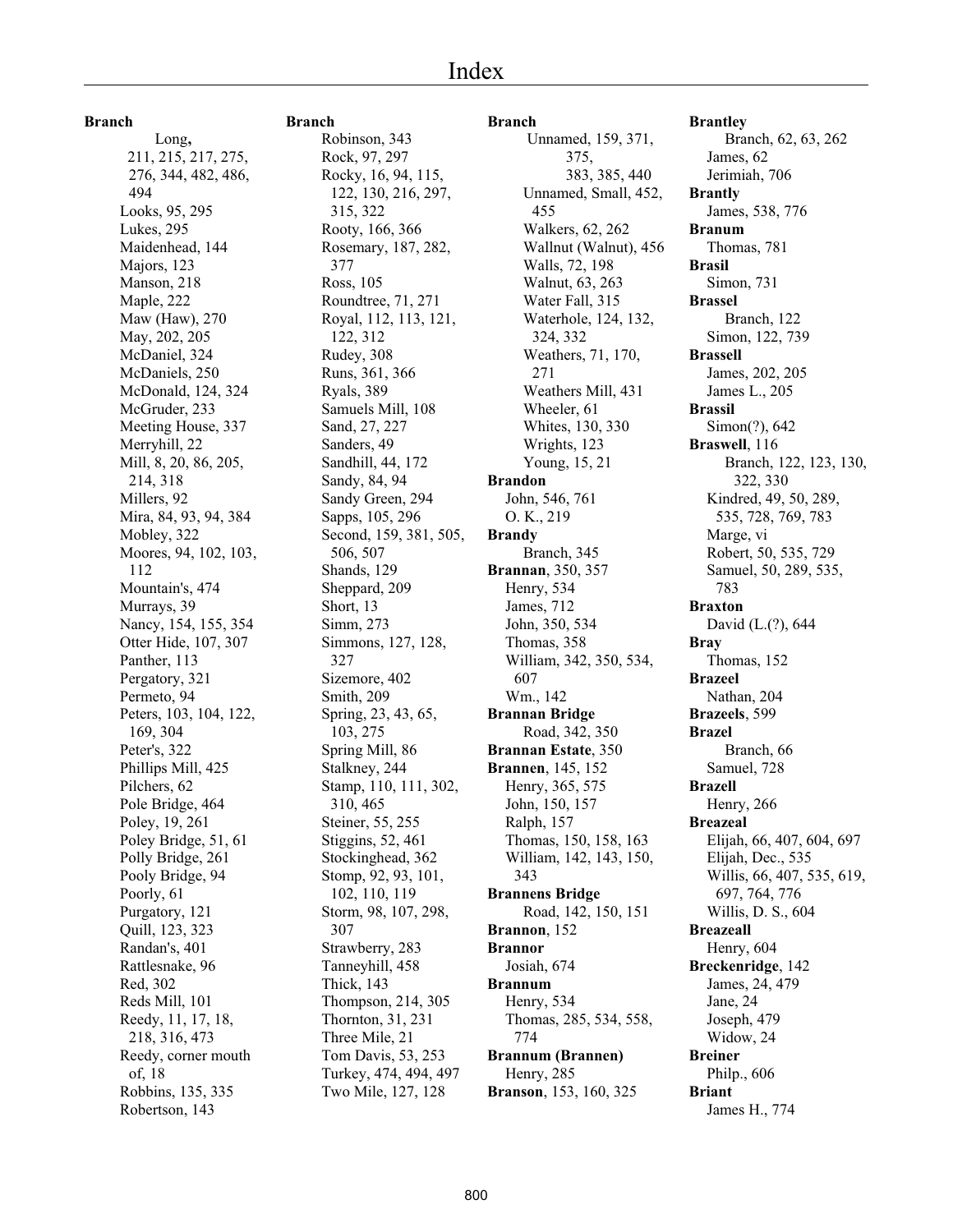# Index

**Briant** John, 38, 39, 515, 659 **Briant (Bryant)** John, 369 **Briant(Bryant)** John, 535 **Briar** Creek, 178, 365, 384, 467 **Briar (Brier)** Creek, 463 **Bridgar** William, 52, 535 **Bridgars(?)** William, 618 **Bridge** Brier Cr, Br On, 4 Chickasawhatchie (Br to), 202 Fenns, 5, 205 Frank M. Cates, 72 Godbee's, 428 McCrowns, 225 Pierce Old, 26, 226 Raes, 83, 272, 283, 400 Raifords, 226 Raiford's Old, 25 Walkers, 53, 62, 63, 178, 263 William Wood, 7, 8 Hadden, 224 **Bridger**, 752 Samuel, 695 William, 535 Wilson, 752 **Bridgers** William, 781 **Bridges**, 43 John, 249 Wiliam, 243 William, 639 **Bridon** William, 134, 135 **Brier** Creek, 19, 28, 35, 36, 44, 52, 53, 63, 72, 83, 84, 94, 103, 112, 113, 122, 130, 131, 132, 141, 150, 151, 157, 158, 168, 172, 186, 197, 198, 200, 228, 235, 236, 244, 253, 263, 268, 269, 272, 278, 283, 284, 285, 294, 303, 312

**Brier** 313, 319, 322, 331, 332, 341, 350, 357, 358, 400, 405, 413, 422, 426, 443, 462, ix, viii, x, xi, xii, xvi **Brier, Big** Creek, 219 **Brier Cr, Br On** Bridge, 4 **Brier Creek** Road, 103, 112, 303, 312 **Brigdon** William, 126, 326 **Briger** William, 452, 618 **Briges** William, 658 **Briggs**, 221 David, 307 E., 486 Elhanah, 215 James, Dec., 783 John, 662 Samuel, 215, 368, 535 **Brigham** John, 129, 564, 728 **Brigham Landing** Road, 121, 321 **Bright** Absalom, 535 Lewis, 180, 517 **Brigs**, 467, 549 Samuel, 102, 466, 535 **Briley**, 7, 674 **Brim** Road, 86, 286 **Brinkley** Glisson, 625 **Brinor** John, 710 **Brinson**, 141, 209, 286 A. C., 309 Adam, 75, 86, 87, 88, 286, 290, 330, 370, 388, 524, 528, 535, 536, 537, 581, 648, 649, 742, 750, 751, 774, 782 Adam C., 309 B. E., 536, 649 Cyprean, 536 Cypren, Sr., 537 Daniel, 536, 537, 571, 701 David, 221, 663

**Brinson** G. W., 218 Isaac, 536 Isaac M., 552 Issac, 30, 87, 88 James, 330, 370, 536, 667 Jesse, 141 Jno. A., 701 John, 38, 75, 87, 97, 238, 330, 394, 446, 523, 536, 537, 569, 605, 645, 649, 650, 663, 666, 667, 679, 681, 764 John, Jr., 394, 767 John, Sr., 709, 723 Josiah, 764 Math., 715 Mathew, 536 Matthew, 87, 88, 451, 536, 537, 615 Moses, 221, 523, 537, 684, 693, 759 Mrs., 536 Noah, 536 O. W., 218 Shep, 536 Shepard, 88, 96, 98, 370, 524, 536, 540, 649 Shephard, 536 Simeon, 330, 537 Stephen, 290, 536, 537 Stephen B., 535 Susannah, 45, 46, 537 Thomas, 88, 388, 528 Thomas, H., Dec., 701 Thomas H., Dec., Heirs, 709 Thomas H., Est., 723 Thomas H., Heirs, 524 Thos., Heirs of, 88 William, 126, 536, 537, 764 **Brinson Pond** Road, 274 **Britain**, 665 **Britt** Nathaniel, 116 **Broadmax** Dean, 73 R. E., 73 **Broadnox** Dean, 565 R. E., 565 **Bronson**, 360, 769

**Brookes** William, 420 **Brookins** Absalom, 537 William, 537, 546, 551, 590 **Broom** William D., 705 **Brown**, 43, 243, 535, 590, 752 Road, 275 Allen, 638 Ben, 291 Benjamin, 105, 291, 421, 423, 537, 545, 592, 660, 685, 718 Burwell, 210, 216 Charles, 582, 638, 648, 723 David, 29, 236, 572 Eliza, Mrs., 210, 218 Elizabeth, 216 Fielding J., 337, 555 Henry, 57, 58, 267, 635, 637 J. J., Est., 216 James, 43, 82, 92, 93, 101, 216, 292, 576, 597, 598, 607, 627, 634, 642, 663, 703, 704, 711, 753, 765, 773 James B., 538 James F., 216 James L.(?), 538 Jesse, 29, 301, 545, 617 John, 8, 23, 43, 62, 115, 124, 315, 427, 474, 485, 497, 538, 592, 638, 639, 683, 684 John L., 591 John T., 538 L. Q. C. D., 216 L. T. C. D., 210 Lewis, 213 Milton A. C. M., 538 Moses, 528 Oliver, 760 Prior, 29 Rebeckah, 773 Samuel, 35, 62, 71, 538, 580, 611, 666, 700, 714 Samuel G., 35, 543 Scott, vi Scott A., 468, Appendix, vii T. L., 209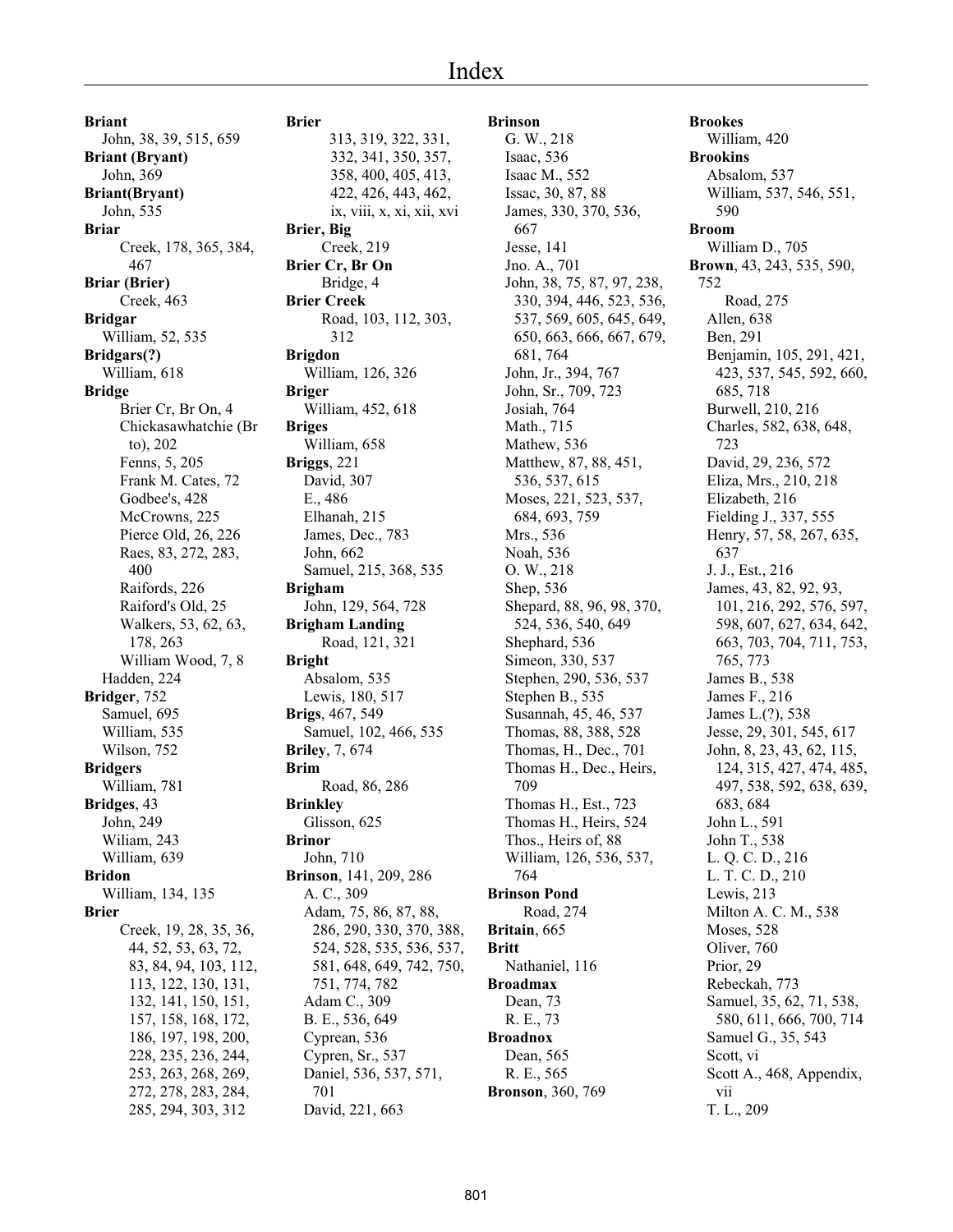**Brown** Thomas T., 572 Thursby, 673 Tim, Appendix Widow, 769 William, 13, 141, 539, 609, 664, 701 Wm., 94 **Brown(?)** Charles, 557 **Brown-Mobley** Road, 304 **Brown Terrake** Road, 213 **Brownen** Eli, 532, 590 Isaac, 538 **Browner** Issac, 7 **Browning** Eli B., 32, 539, 730 **Brown's**, 515 **Broxston** Elizabeth, 126, 134 John, 126, 134 **Broxton** John, 574 **Bruce**, 752 James, 113, 122, 568, 752 **Bruker** Residing, 770 **Brummet** John, 717 **Brummit** John, 73, 539 **Brummitt** John, 262, 580 **Bruner** John, 734, 735 **Brunett** Cradock, 81 **Brunson**, 88, 153, 157 David, 142 J., 558 Mathew, 508, 549 Moses, 37, 181, 517, 563, 668 Nat., 153 Stedman, 181, 517 William, 737 **Brunston** John, 539 William, 539, 668, 745 **Brurring** Thomas, 75

**Brushy** Branch, 154 456, 486, 489 **Brushy Creek Brushy, Little** 229, 230, 236 **Brushy Mill** Creek, 15 **Brushy Pond**, 484 **Bruton** George, 751 James, 532 John, 270, 532 **Bryan**, 114, 131, 390, 526, 617, 732 B., 212, 482, 491 David, Dec., 534

358

**Bryan(?)**

B., 484

776

Creek, 15, 21, 29, 36, 210, 215, 221, 236, Road, 29, 36, 229 Creek, 29, 30, 36, 37, Henry, 115 Jacob, 316, 331, 332, 560 John, 131, 132, 141, 220, 225, 340, 539, 591, 599, 617, 762, 781 Richard, 140, 532, 539 Solomon, 158, 163, 341, William, 47, 105, 305, 386, 539, 717 Wm., Est., 306 John, 653 **Bryan's Bridge** Road, 132 **Bryans Bridge** Road, 332 **Bryant**, 235, 668 Ambrose, 748 Edward P., 331 Henry, 114, 115, 116, 585, 670, 748 Isaac, 332, 341 Jacob, 325 James, 96, 324, 379, 539, 566, 602, 632 Jesse, 59, 509 John, 39, 241, 332, 341, 477, 539, 549, 552, 553, 585, 625, 658, 685, 726 John, Dec., 332 Moses, 59, 241, 509, 540, 574, 644, 648, 671, 738, **Bryar Bryer Brysh Buck**

**Bryant** Needham, 34, 41, 241, 508, 518, 524, 540, 644, 659, 685, 697, 786 Solomon, 332 Thomas, 442, 603 William, 247, 255, 510, 539, 540, 625, 682, 710, 754 Creek, 438 **Bryent** Benjamin, 490 Creek, 169, 428 Reading, 568 **Bryson**, 24, 640 Robert, 475, 479, 498 Creek, 133, 134, 142, 143, 151, 158, 159, 333, 342, 343 **Buck Creek** Church, 151 Road, 142, 342 **Buck Head** Creek, 287 **Buck Lane** Road, 112, 312 **Buck, S. Prong** Creek, 143, 152, 343, 352 **Bucket** Joseph, 512 Thomas, 512 **Buckhalter** J. H., 630 John M., 567 John Michael, 540, 567, 702, 709, 729, 780 John Mickl., 696 **Buckhaltor** John Michael, 642 **Buckhead** Creek, 30, 31, 38, 46, 47, 55, 56, 60, 66, 75, 76, 87, 88, 199, 230, 231, 238, 246, 247, 255, 259, 266, 276, 356, 447, 477, 478, 504, xii Road, 75, 286, 383, 417 Swamp, 60, 259

**Buckhead, Big** Creek, 87 **Buckhead Church, Big** Road, 75, 275 **Buckhead, Little** Creek, 86, 87, 167, 288, 296, 397 **Buckler** Buckley, 399 **Buckley**, 632 Benjamin, 729 Buckley, 611, 720 Butler, 95, 540, 715 Edward, 540 Richard, 530 **Buckmeyer**, 611 **Budgiess(?)** Bryant, 709 **Bufly(?)** Thomas, 90 **Buford** John, 541, 605, 709, 782 **Bugg** Samuel, 262, 761 **Bullard** (?), 628, 667, 735 Amos, 678 Henry, 541 William, 555 Willie, 678 **Bulloch** Robert, 641 **Bullock** County, 128, ix, viii, x, xi Robert, 556 **Bullock (1796)** County, 504 **Bullock, GA** County, xvii **Bullock(1796)** County, 119, 137 **Bunn** Moses, 407, 541, 627, 735 Mrs., 672 **Bunn Store** Road, 49, 249 **Bunnell** Anthony, 694 Moses, 697 **Bunny**, 575 **Bunson** Benjam, 654 Mathew, Heirs, 654

Noah, 654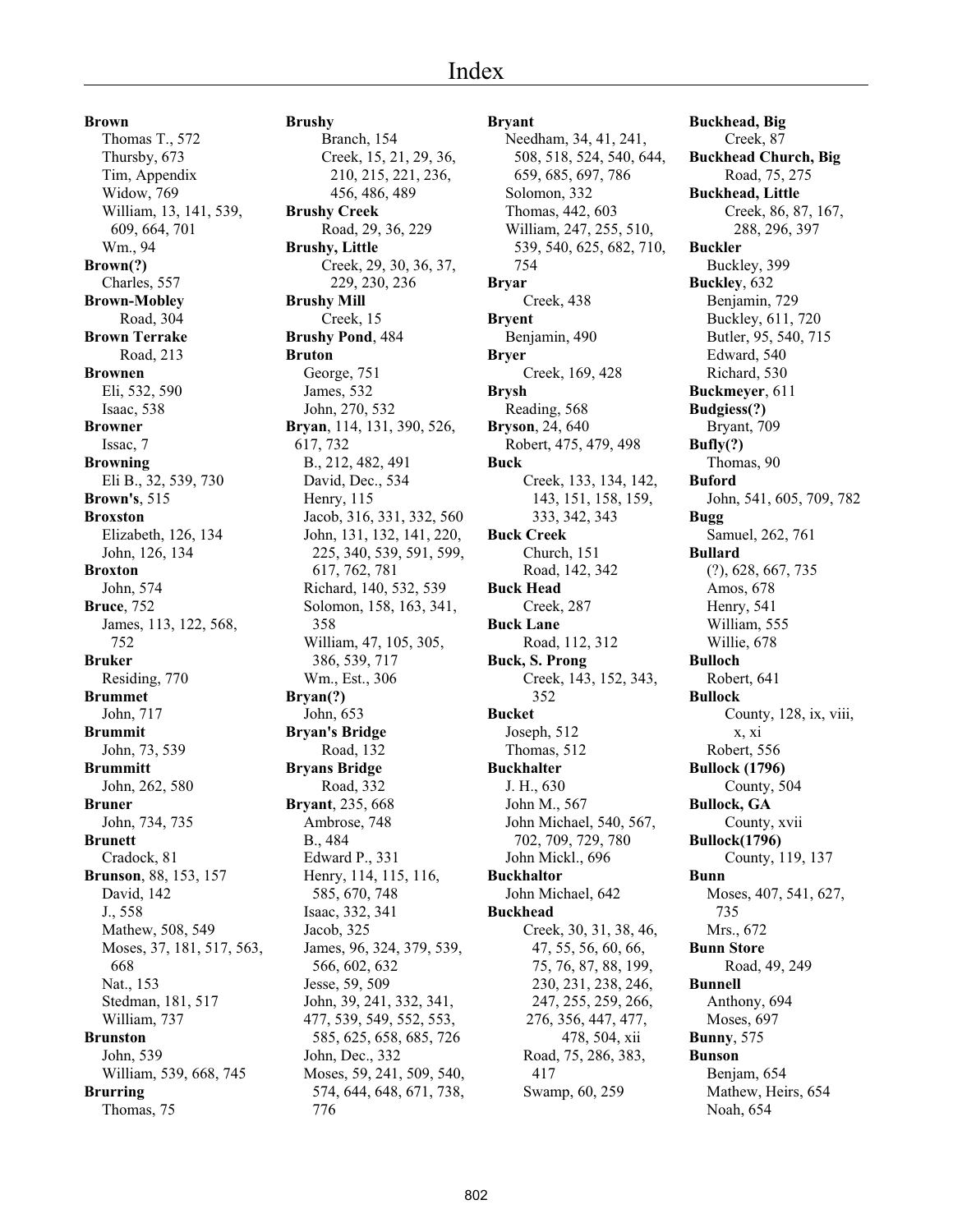**Bunson** Stephen B., 539 **Burch**, 51 A. L., 219 Charles, 61 Edward, 61 Jesse, 540 Joel, 540 L. B., 299, 540, 558 Little Berry, 540 S. B., 665 William, 540 **Burcor** Ralph, 696 **Burgeron** William, 334 **Burgiss** Bryant, 578, 605 **Burgless**, 710 **Burk** Abram, 116, 316 Abram P., 116 David, 98, 107, 298, 307 Edmund, 19 John, 709, 732 Simeon, 109, 118, 309, 318 Thomas, 306 William, 396, 611 **Burk(?)** David, 108 **Burke**, 25, 305 County, 34, 51, 77, 115, 213, 219, 226, 228, 258, 278, 279, 331, 332, 504, ix, viii, x, xi, xii, xvi David, 109 Edmund, Sir, vii Henry, 597 James, 96, 297, 298, 306, 525, 540 John, 87, 98, 379, 387, 527, 536, 540, 552, 632, 633, 681, 714, 782 Lawson, 714 Mathew, 536, 540 Matthew, 96, 540, 736 Thomas, 75, 78, 86, 106, 290, 300, 391, 516, 527, 528, 535, 541, 649, 691, 711, 728, 737, 762 Thomas, Sr., 510 William, 96, 540, 566, 653

**Burke (1777)** County, 26, 28, 68, 99, 100, 131 **Burke County Airport**, 73, 273 **Burke County Clerk of Superior Court**, vi **Burke County Line**, 476, 480, 481 **Burke County Tax Assessors**, vi **Burkeloe** Richard, 596 **Burkett**, 228 Joseph, 28, 590, 606, 713, 732 Thomas, 28, 541 **Burkhalter** John M., 123, 131 John Michael, 130 **Burkit** Joseph, 655 Thomas, 655 **Burkitt** Joseph, 20, 35, 541, 609 Thomas, 541 **Burkloe** Eletea, 93 Eletea(?), 541 Richard, 93, 293, 565, 566, 608, 674 Richard, Dec., 541 William, 541, 642, 663 **Burkloes** Richard, 596 **Burklow** Rich., 93 **Burlaman**, 739 **Burleman** Benjamin, 737 **Burleson**, 106 **Burlington**, 718 **Burlison(?)**, 762 **Burlison** Jesse, 140, 532, 541, 762 **Burlisson** Jesse, 611 **Burn** Benjamin, 605 **Burnell**, 560 Branch, 118 Anthony, 710, 720, 726 Clark, 81 **Burneman** Benjamin, 603

#### **Burnet** John, 551, 757 Samuel, 45, 751 **Burnett** Charles, 483 John, 22, 73, 551, 562, 620 Samuel, 554, 562 Thomas, 228 **Burney**, 11, 46, 627, 674 Creek, 222 David, 46, 54, 648 Elizabeth, 22, 23, 478 Elizabeth (Widow), 478 John, 601 R., 207 Richard, 541, 675 Simon, 478 William, 221, 368, 533, 637, 640 Wm., 21, 482 **Burney Mill** Creek, 22, 23, 223, 485 **Burnham** Daniel, 542 **Burns**, 81 Andrew, 81 Benjamin, 666 Joseph, 675 Thomas, 140, 532, 539, 541, 710 **Burnside** John, 93, 293, 339, 542 John, Jr., 93, 550 John, Sr., 550 **Burntside**, 578 John, 651, 663 **Burny**, 679 **Burrenton**, 274, 556 **Burret** Isma, 559 **Burring** Thomas, 730 **Burrington** Thomas, 275, 666 **Burt** E., 19 **Burten** William, 732 **Burton** Charles, 542 Charles, Dec., 305 Charles, Dec..., 597 Deaten, 774 Dec., 710

## **Burton** Dexten, 542 Dexter, 296, 305, 730 Dexton, 616 Ira, 141 Joseph, 474 Robert, 14 Samuel, 120 Tenenton(?), 542 Thomas, 140, 565, 578, 678 William L., 70, 514 William, L., 748 William L., 774 William S., 542, 716, 778 **Burton, Dec.**, 140 **Burton Ferry** Road, 132, 140 **Burtside** John, 608 John, Jr., 93 **Burtuder(?)** John, 541 **Bush**, 453, 618 A., 207, 208 David, 747 E. B., 97, 568 E. B., Dec., Est., 579 George, 97, 525, 568 Isaac, 747 Issac, 111 Levi, 3, 203 Levy, 203 Moses, 624 Sanders, 575 Stephen, 8, 592 **Bush(?)** Sanders, 204 **Bushop** William, 755 **Bussnel** Samuel, 530 **Buston** Samuel, 542, 600, 644 **Butler** Joseph, 542 P. N., 229 Patrick, Dec., 544, 545 Peter, 262, 301 Stephen, 165 **Butlers Mill** Road, 29 **Butler's Mill** Road, 229, 236 **Butler's Pond** Pond, 229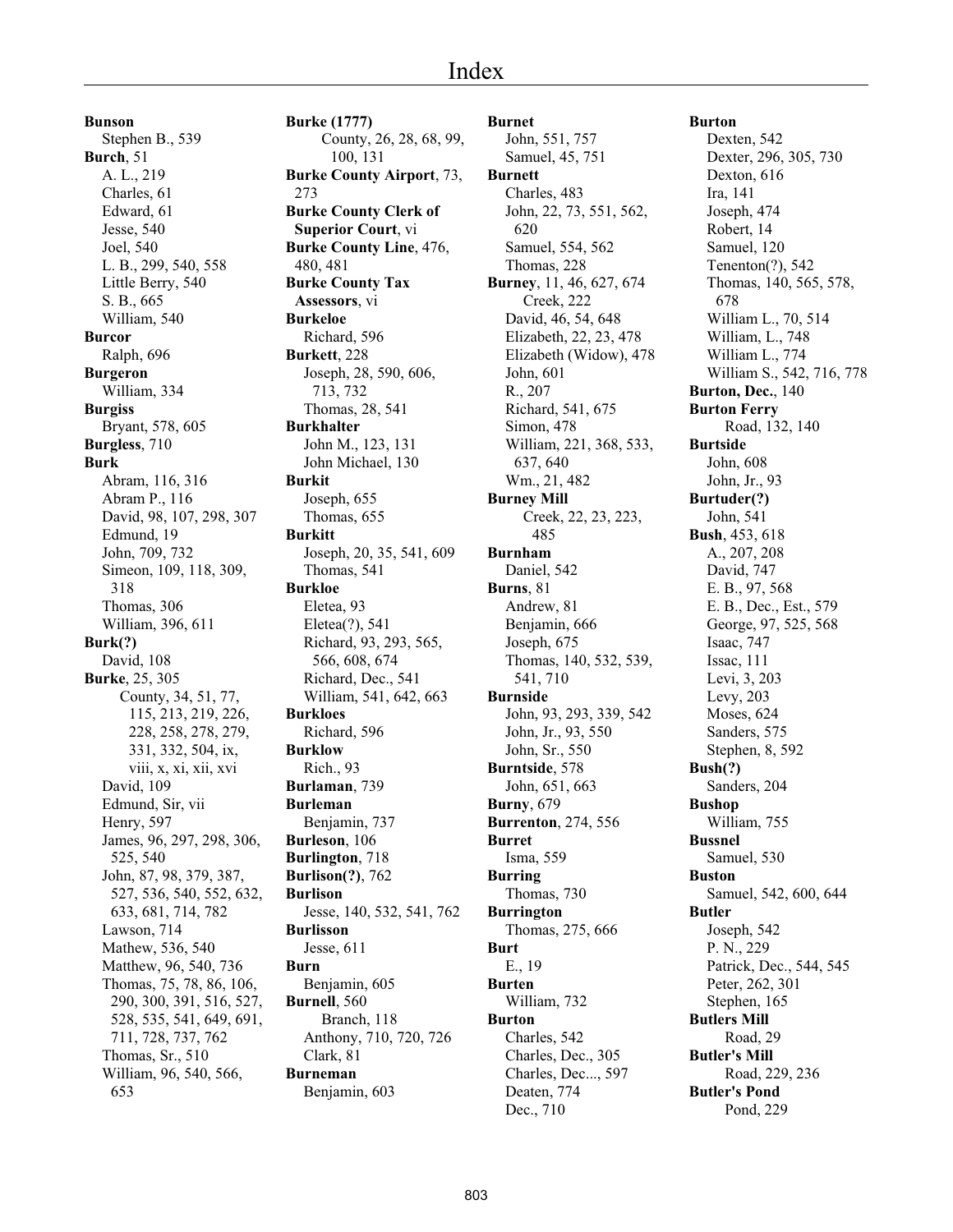**Butly(?)** Thomas, 522 **Butrtons Ferry** Road, 340 **Buttermilk** Road, 106, 115, 125, 306, 315, 324, 325 **Butts** Lydia, 49, 50, 691, 729 **Buxton** Samuel, 120, 121, 532, 600 Samuel H., 522 William, 80, 522, 606, 755 William L., 595 **Buykins Mill** Creek, 21 **Byham** James, 668 **Bykin** Francis, 590 **Byne**, 36, 230, 236, 651 C., 572 Edmond, 544, 761 Edmond, Heirs of, 53 Edmund, 64, 228, 229, 523, 542, 695 Edmund, Heirs, 761 Edmund, Jr., 572 Elijah, 47, 542, 684 Enoch, 543 Henry, 44, 237, 244, 606, 652, 673, 761, 762 Henry, Est., 530 J. S., Dec., 705 John, 761 John, Est. of, 64 John L., 513 John R., 543 John S., 64, 510 John S., Dec., 591 John S., Est., 591 Lewis, 36, 555, 572, 732, 772 Oliver, 35 Oliver N. P., 543 Richard, 252, 253, 543, 759 Sarah, 761 Thomas, 52, 543 Thomas, Dr., 709 William, 45, 53, 253, 543, 544, 572, 760, 761 **Byne Chapel** Church, 56

**Byne-Sunshine** Road, 56 **Byne Sunshine** Road, 256 **Bynes** Edmond, 543 Richard, 543 Thomas, 543 William, 178, 776 **Bynes Chapel** Church, 256 **Bynne(?)** William, 780 **Byrd** Adam, 764 Jesse, 99, 286, 544, 618, 722 Jesse, Jr., 544, 721, 722 Jesse, Sr., 721, 722 John, 211, 544 Jonas, 722 Michael, 669, 716 S., 544 **Byres** William, 516 **Byrie(?)** Enoch, 45 **Byrie** Enoch, 636 **Byries** Richard, 631 **Byrne** Matthew, 510, 529 William, 732  $\overline{C}$ **Cade** Bud, 47, 478, 729, 752 John, 752 Robert, 55, 255, 544, 726 William, 255, 544 **Cades** Branch, 55, 255 **Cades(?)** Nigh, 726 **Cadle** Farris, vi Farris W., 504, 789

## **Cahoon** A., 442 Aqualor, 291 Aquilla, 544 **Caid** Bud, 574 John, 247, 780

**Caide** William, 544 **Caides** Branch, 55 **Caile** Bud, 308 Edmund, 316 Edward, 307 William, 308 **Cain** G. L., 205 J. G., Est., 224 J. L., 216 J. O., Col., 223 James G., Est., 224 M. P., 205 **Cain Place**, 205 **Cains** O., 559 **Cajou(?)** John, Sr., 509 **Caldwell**, 486 Henry G., 544 J. G., 544 Robert, 41, 49, 544 William, 38, 544, 659 William R., 684 Wm., 477 **Calhoon**, 697 Adam, 563 **Calhoun**, 1, 204, 226, 770 Adam, 3, 201 Derby, 777 G. W., 226 Levi, 537 Matthews, 230 Thomas, 226 **Calingham** John, 29, 544, 749 **Call**, 140, 389, 588, 615, 710 A., 588 Rich., 132 Richard, 28, 112, 121, 122, 235, 330, 513, 669, 716, 778 **Callett** William, 597 **Calley** James, 714 **Callingham** John, 712 John, Jr., 508 **Calloway** L. N., 232 **LI.**

**Calphin** Thomas, 545 **Camel**, 753 **Cammel** Archerbald, 544 Archibald, 11, 12 **Camp** Branch, 35, 43, 205, 243, 318, 415 **Camp Gordon Military Reservation**, 219 **Camp Ground** Road, 221 **Camp, Lower** Branch, 44 **Camp, Upper** Branch, 35, 43, 235 **Campbell**, 778 John, 52, 62, 262, 301, 544, 545, 547, 637, 638, 739, 745, 764 William, 638 **Campbell's** Branch, 262 **Campfer** Christian, Dec., 545 Christian, Heirs, 319 Jeremiah, 319 **Campter** Jeremiah, 545 **Cana** Branch, 381 **Canaday** William, 594 **Canal Church Mill, The**, 57 **Canal, The**, 257 **Canberry** J. T., 734 **Candler (1914)** County, 504 **Candler County, GA (Present-day)** County, 504 **Candler, GA (Presentday)** County, 506, 507 **Cane** Branch, 111 **Canless(?)** George M., 757 **Cannon**, 728 Caleb, 6, 545 David, 22, 30, 515, 590, 730 H., 609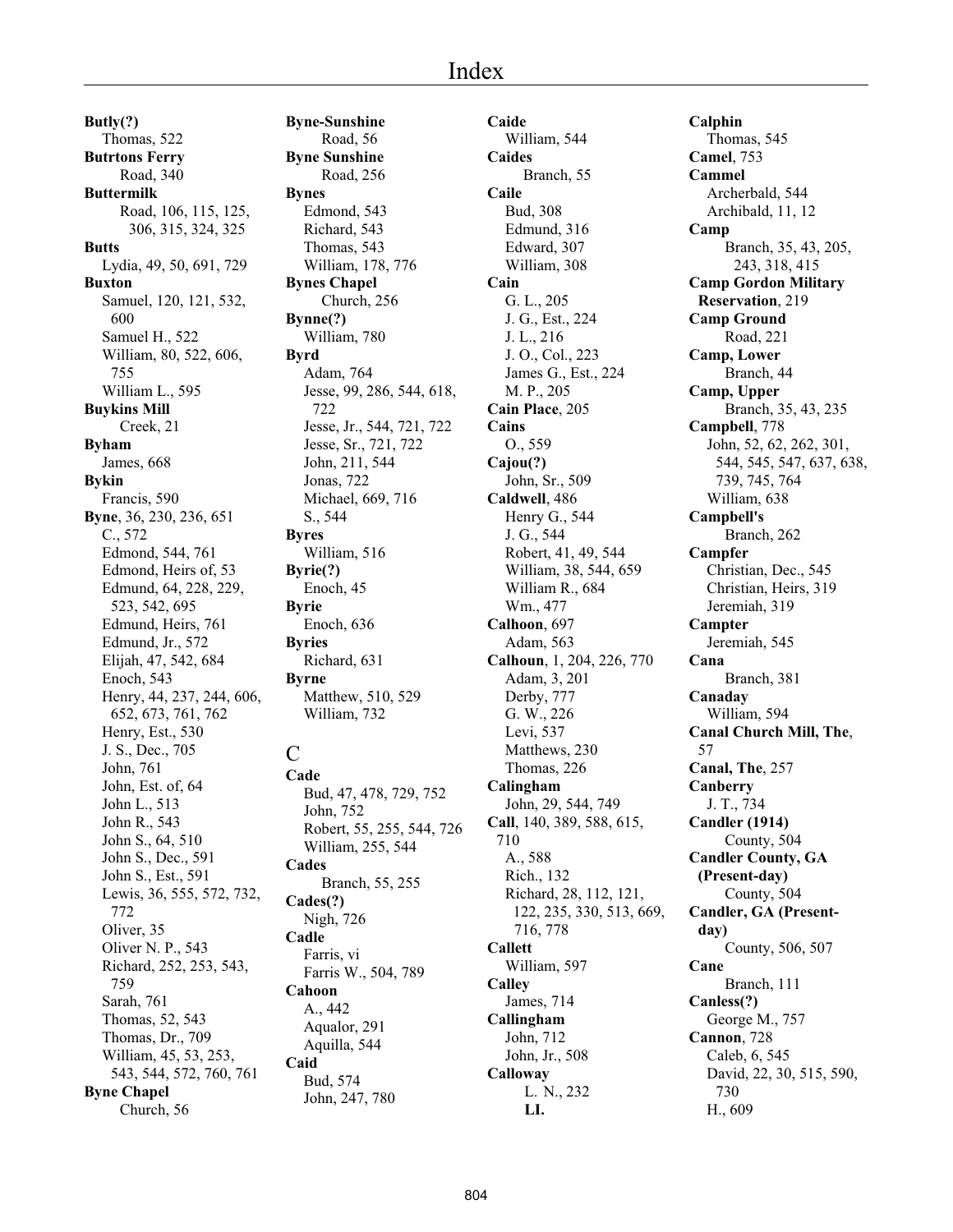**Cannon** Heirs of, 97 Henry, 114, 383, 550, 561, 710 John, 485 Nathaniel, 430, 545, 595, 596 Samuel, 545 **Cannon(Connor(?)** Nathaniel, 606 **Canoochee** River, 504, 505 **Cany** Branch, 505, 506, 507 **Caper**, 619 **Captola** Road, 135, 335 **Carathers** Thomas, 784 **Carethers** Robert, 696 **Carey** John, 480, 499, 502 **Carfinder(?)** Thomas, 754 **Carman** Elijah, 565, 632 **Carne** William, Sr,, 765 **Carnes** Curry, 201 R., 545 Richard, 545 **Carothers** Robert, 545 **Carpenter**, 104, 561, 645, 778 B., 597 Bailey, 75, 97, 545, 645, 653, 656, 706, 744, 748 Bailey, Jr., 751 Bailey, Sr., Est., 525 Baily, 545 Estate, 645 James, 363, 573 Jesse L., Est., 525 Jesse T., 545 Jesse T., C. S., 516 John, 95, 104, 207, 513, 542, 545, 546, 702, 718 **Carpinder** Baley, 703 **Carr** Faney, 481 Fanny, Mrs., Est., 25 James, 123, 661, 686

# **Carr**

James H., 480 James Howard, 546 P., Est. of, 25 P., Estate, 481 Patrick, 25, 26, 33, 481, 499, 546, 587, 592, 603, 623, 632, 641, 724, 741 Patrick, Dec., 546 Thomas, 6, 81, 82, 91, 92, 203, 206, 292, 481, 546, 569, 597, 765 William, 62, 546 William Faney, 499 Wm., 481 **Carrel** John, 717 **Carrey** John, 32, 534 **Carroll**, 138, 183, 518 John, 138, 183, 518, 547 **Carr's** Pond, 398 **Carrthers** James, 528 **Carson** Branch, 12 A., 587, 723 Andrew, 723 D., 366 M., 231 Mrs., 777 Robert H., Dec., 557 **Carswell**, 203, 252, 639, 743 Alex., 473 Alex, 696 Alexander, 3, 252, 547, 743, 745, 775 B. S., 225 Benniah, Est., 205 E., 51 Edward, 61, 252, 648 Heirs, 759 J. W., 261 James, 225, 785 James A., Mrs., 225, 226 John, 547, 638, 639, 648, 764 John, Heirs, 547 John M., 547 Lavinia Miller, 225, 226 Mathew, 696 Matt, 216 Matthew, 216, 543, 638, 668, 689, 759, 764

**Carswell** Matthew A., 229, 230 **Carswill** Alexander, 617 **Carter**, 764 Branch, 117, 317 Alexander, 23, 64, 246, 526, 547, 620, 692, 755 Charles, 578, 596 E., 688, 778 E., Dr., 748 Edward, 702 Edward J., 546 G., 433, 598 George, 31, 38, 435, 547, 548, 598, 628 I., 548 Isaac, 548, 749 Isaiah, 55, 65, 75, 320, 444, 520, 537, 545, 548, 596, 603, 621, 716, 723, 751 Isak(?), 527 Isral, 550 J., 661, 696 James, 72, 73, 83, 84, 551, 570 Mary, 72, 272, 756 Patric, 271, 548 S. C., 751 Sarah, 83, 548, 704 Thomas, 295, 548, 686, 749 Thomas, Dec., 578, 705 **Carter(?)** Alexander, 254 **Carthers**, 217 **Caruthers** Robert, 665 Robin, 556 Thomas, 39 William, 39 **Carver** Joseph, 4, 548, 575 **Cary**, 24, 782 Alexander, 564 Jane, 22, 548, 591, 684 Jesse, 351, 564, 566 John, 418, 587 **Casan**, 421, 592 John, 592 **Case** William, 776 **Cason**, 144, 154, 160 Gabreal, 154 Gabriel, 154

# **Cason**

Henry, 145 Hillary, 153, 154 Hillary, Sr., 361 James, 160 John, 423, 592 Joseph, 145, 154 Matthew, 145 **Castalaw** James, 62, 538, 776 **Castles** William, 549, 683 **Caswel** Alexander, Jr., 422, 592 **Caswell**, 43, 243, 752 Alexander, 52, 549, 606, 745, 766 Edward, 261 James, 127, 128, 135, 136, 137, 327 John, 43, 52, 649, 738 Nancy, 127, 135 Pearees, Miss, 127 **Caswells** Branch, 52 **Catcham** Nancy, 549 **Cates** Road, 305 Edward, 739 Hosea(?) B., 681 James, 532 John, 53, 549 Joseph, 681, 723 William, 582 **Cates-Mead** Road, 83, 283, 293 **Catlet**, 606 William, 738 **Catlett** Elizabeth, 94, 549 John, Dec., 549 William, 102, 103, 121, 535, 549, 567, 669, 738 Wm., 112, 466, 467 **Cato**, 264, 618 Edward, 113, 678, 721 **Catoi**, 511 **Cator**, 773 Edward, 264, 520, 620 Edward, Dec., 619 **Cattlet** William, 668 **Caughman** Joseph, 145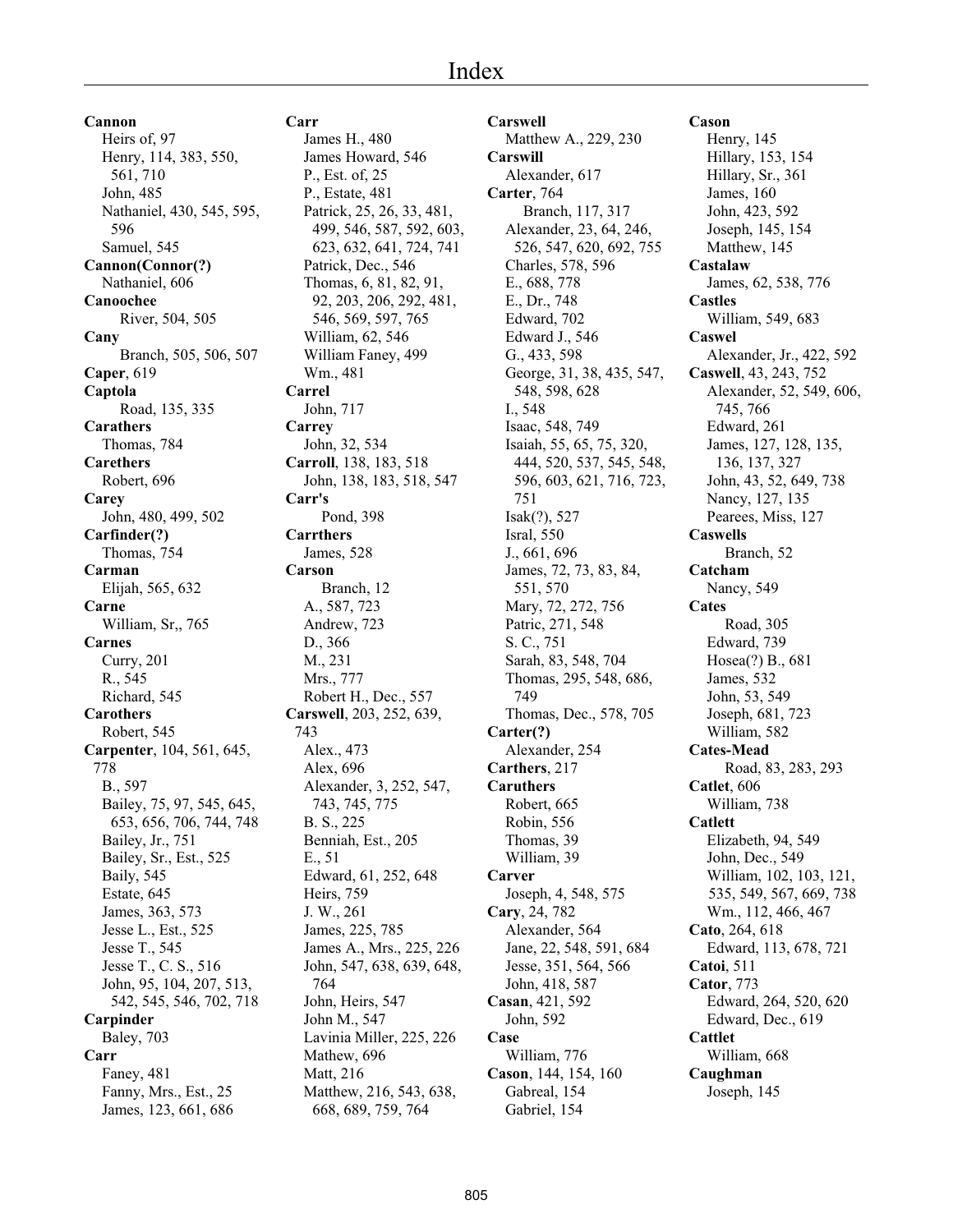**Caughran** Joseph, 145 **Caughron** Joseph, 145, 345 **Caughton** Joseph, 345 **Causey** John D., 223, 224 **Cauthon** William, 758 **Cauthorn** William, 277 **Cavanah** Charles, 442, 544, 549, 553, 603, 701 David, 605 David, Dec., 557 James Pugh, 706 Nicholas, 66, 521, 549, 604, 683 William, 683 **Cave** Branch, 102 **Cavenah**, 500 Arthur, 602 Charles, 481, 539, 660, 662, 733, 779 Charles, Sr., 549 David, 328, 550 Henry, 687 William, 602, 603 **Cavenaugh**, 56 Branch, 241 Charles, 39, 47, 49, 239, 247 David, 40, 328 David, Dec., 555 Nicholas, 55, 65 **Caves** Branch, 311, 465 **Cawthon** William, 550 **Cayny** Branch, 380 **Cemetery** Dixon Grove, 213 Eneck, 166 Finch, 100 Lee, 158 Stripling, 506, 507 Wiggens, 68 **Cencade** Will, 675 **Central** Railroad, 26, 42, 226, 370

**Central GA** Railroad, 30 **Chadwick** Samuel, 116 **Chairs**, 502, 503 Chas., 480, 481 John, 480 Jos., 480 Joseph, 32, 445, 479, 480, 481, 498, 499, 587, 604 **Chamberless** Francis, 651 **Chamberlin** Fanney, 550 **Chamberly** Fanny, 93 **Chambers**, 106, 131, 149, 306, 698, 762 Cannon, Heirs, 106 Catharine, 550, 755 Catherine, 123 Conner, Heirs, 106 James, 550 John, 550 Jonas, 97, 106, 114, 123, 131, 550, 632, 707, 715, 719, 750 Rachael, 122, 123, 550 Rachel, 755 Robert, 550 **Champion**, 214 **Chance**, 547 Road, 86, 112, 286, 312 E., 212 Ephraih, 212 Henry, 74, 527, 550, 551, 716, 780 Henry, Jr., 550, 551 James, 543, 550, 551 Jeremiah, 641, 670 John, 547 Morgan, 208 Philemon, 74 Phillemon, 589 Philomon, 551 Reuben, 513 Reuben, Dec., Est., 550 Reubin, 95, 104, 550, 551, 645 Simson, 212 Wiliby, 551 William, 619 Willibee, 645

**Chance-Hatchers** Road, 294 **Chandler** Daniel, 760 G., 557 George, 646 R., 619 **Chapman** Israel, 551 Isreal, 303 **Chappel** Road, 265 **Charles**, 209 **Charlie Jones** Road, 76, 276 **Charlie Williams** Road, 95, 295, 304 **Charlton** Road, 57, 257 **Chavers**, 230 Creek, 162 **Chaves** Creek, 23 **Chavis** Joseph, 33, 233 **Chavis(Chairs(?)** Joseph, 551 **Cheatham** John T., 229 Julia E., 229 Widow, 202, 205 **Cherry** Nathan, Dec., 726 Nathaniel, 648 **Cherry Tree** Branch, 71, 271 **Cherves** Creek, 23 **Chesnut** Widow, 185, 518, 519 **Chester**, 667, 668 **Chestnet** Mary, 741 **Chestnut** Alexander, 480, 499, 658 Mary, 25 Widow, 25 **Chevars** Creek, 475 **Chickasaw Ford**, 36 **Chickasaw Path** Road, 35 **Chickasawhatchie (Br to)** Bridge, 202 **Chickesaw** Branch, 112

**Chicksaw Ford**, 228 **Childers** Richard, D. C. S., 556, 658, 716 **China Brush** Branch, 261 **Chisholm** Thomas, 256, 534, 627 **Chislam** Thomas, 522 **Chislm** Thomas, 630 **Chislom** Thomas, 147, 416, 584 **Chism** Thomas, 150 **Chisolm** Thomas, 18, 72, 73, 83, 84, 530, 551, 767, 783, 784 **Chisolms** Thomas, 562, 570 **Chison**, 31 **Christer(?)** William, 702 **Christie** William, 336, 339, 552, 670, 681, 737 **Christies** William, 578 **Chryster** William, 139 **Chrystie** William, 603 **Chs., Great** Road, 372 **Church** Allens Chapel, 101 Ashberry, 85 Bargeron, 124, 324 Bethel, Little, 124, 324 Bethlehem, 131, 331, 487 Blounts Chapel, 231 Branch, 161, 166, 366 Buck Creek, 151 Byne Chapel, 56 Bynes Chapel, 256 Cochran Grove, 120 Comers Grove, 131, 331 Dalton, 139, 339 Douglas Branch, 118, 318 Dry Branch, 105, 305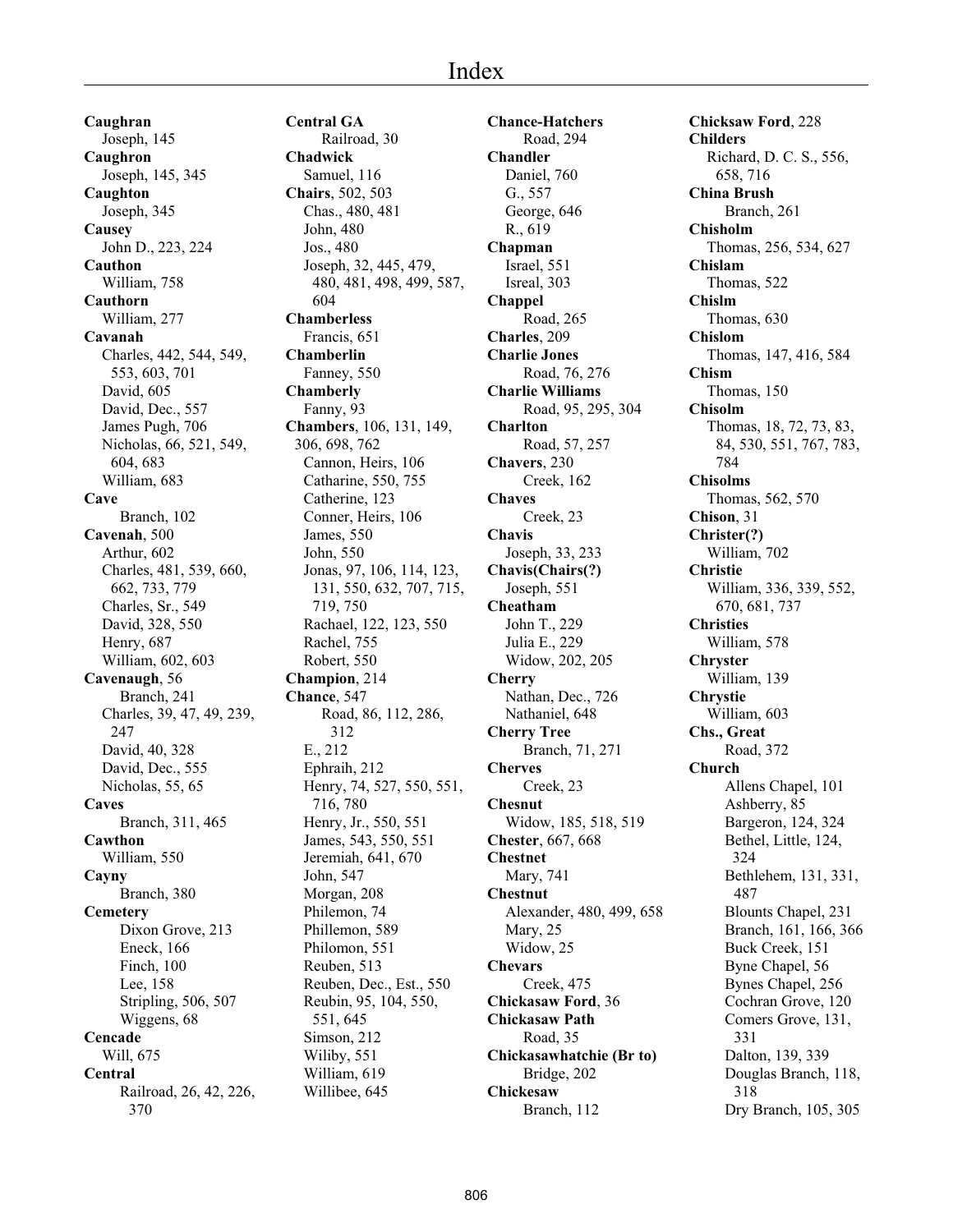#### **Church**

Ebenezer, 13, 102, 213, 302, 484, 486, 493 Ellis Chapel, 115, 315 Euphrates, 1 Fellowship, 3, 75, 275 First Baptist, 506, 507 Fleeting Meeting House, 493 Fountain Springs, 68 Friendship, 76, 142, 276, 342 Green Branch, 62, 262 Green Fork, 96, 296 Green Grove, 31, 231 Green Hill, 143, 343 Greenwood, 150, 350 Harmony, 140, 340 Horse Creek, Big, 98 Horse Creek, Little, 108, 308 Hurricane Branch, 99 Hurst, 123, 323 Jones Grove, 217 Jordan, 146 Key Grove, 29 Lake, 506, 507 Loftin, 210 Louis Chapel, 132, 332 Lovett Hill, 123, 323 McBride, 142 McBridge, 342 McCullough, 65, 265 McDonald, 124, 324 Middle Branch, 149 Millett, 138 Mt. Horeb, 14 New Hope, 205 Oak Grove, 150, 350 Oak Hill, 98, 298 Ogeechee, 68, 127, 327 Providence, 205 Red Bluff, 144, 344 Red Hill, 84, 284 Richmond-Hill, 261 Rock Branch, 297 Rock Hill, 124, 324 Rocky Creek, 54, 254 Saint Andrews Chapel, 139, 339 Saint Paul, 315 Sand Hill, 307 Spring Hill, 43

### **Church**

St. Paul, 115 Third Chapel, 56, 256 Union, 154, 354 Wades, 128 Walden, 487 Walker Grove, 45, 245 Watkinsville, 284 Wesley Chapel, 140, 340 Alexander, 232 John, 1 Zebulon, 249 **Church Branch** Road, 166, 366 **Church Mill**, 257 Road, 67, 267 **Church Spring** Branch, 286 **Churchill** Calvin B., 540 **Churchwell**, 246, 679 **Cile** James, 767 **City** Alexander, GA, 95, 295, xii Augusta, GA, 232 Avera, GA, 278 Blyth, GA, 235, 243 Blythe, GA, 43, xvi Comer, 323 Edgehill, GA, 1, 4, 201, 204 George Galpin's Old Town, 499 Gibson, GA, 3, xvi Girard, GA, 121, 321, xii, xvii Gough, GA, 38, 237, 238, xii, xvi Grange, 5 Greens Cut, GA, xii Hephzibah, GA, 61, 251, 261 Hilltonia, GA, 331 Hiltonia, GA, xvii Idlewood, GA, 274 Keysville, GA, 28, 228, 235, 236, xii, xvi Leola, GA, 361 Louisville Commons, 495 Louisville, GA, 18, 217, 218, 482, 495,

# **City**

 xvi Louisville Town Common, 218 Magruder, 240 Mathews, 21 Matthews, GA, 238, xvi McBean, GA, xii, xvii Meter, GA, 506, 507 Metter, GA, 504 Midville, GA, 34, 42, 241, 242, xii, xvi Millen, GA, 87, 88, 277, 287, 288, xvii Millhaven, GA, 340 Munnerlyn, Ga, xii Newington, GA, 154, 354, xvii Oliver, GA, 155, xvii Queensboro Township, 216, 493, 494, 497 Queensboro Township Site, 495 Rocky Ford, 309 Rocky Ford, GA, xvii Rosier, 502 Rosier, GA, xii Saint Clair, GA, xii Sardis, GA, 113, 313, xii, xvii Scarboro, GA, 99 Stapleton, GA, 210, 489, xvi Stellaville, 21 Sylvania, GA, 133, 333, 334, xvii Tennill, 5 Vidette, GA, 31, 38, 231, 238, 501, xii Waynesboro City Limits, 64 Waynesboro, GA, 64, 72, 73, 264, 273, ix, x, xi, xii, xvii Waynesboro Township, 72, 376 Wrens, GA, 215, 278, 486, xvi Zebina, GA, 21, 221 **Civers** John, 629 **Clagg** John, 526 **Claigs**, 720

**Clamy(?)** Mark M., Dec., 65 **Clark**, 22, 39, 104, 299, 540, 677, 680 Arthur, 38, 39, 239, 552, 679, 779, 783, 784 C. S., 670 Chris., 533 Christopher, Dec., 94, 367, 532 Cynthia, 510 Dr., 12 E., 205 E. C., Squire, 552 E., Est., 210 E. M., 209 Edgar, 232 Ethel B., 218 G. W., 205 James, 716 James W., 209 John, 205, 210, 552, 745 Kinchin, 510 L. B., Dr., 261 Little, 224 Mary, 94, 210, 664 R., 215 S. M., 209, 213 Samuel, 94, 247, 261, 294, 540, 552, 646, 735, 736, 749 Thomas, 12, 22, 552, 774 Thomas, Rev., 222 Widow, 197, 660 William, 11, 207, 210, 211, 246, 483, 487, 490, 552, 554, 703, 776 William, Est., 210 William, Male Heirs of, 210 **Clarke,** 7, 556, 561, 691 Anthony, 239 Arther, 591 Arthur, 39, 239, 552, 553, 686 B., 479 Benjamin, 239, 553 Christopher, 84 Doctor, 690 Dr., 608, 712 E. C., C. S., 590 Henry, 524 James, Est., 597 Jno., 697 John, 104, 553, 750 S. M., 209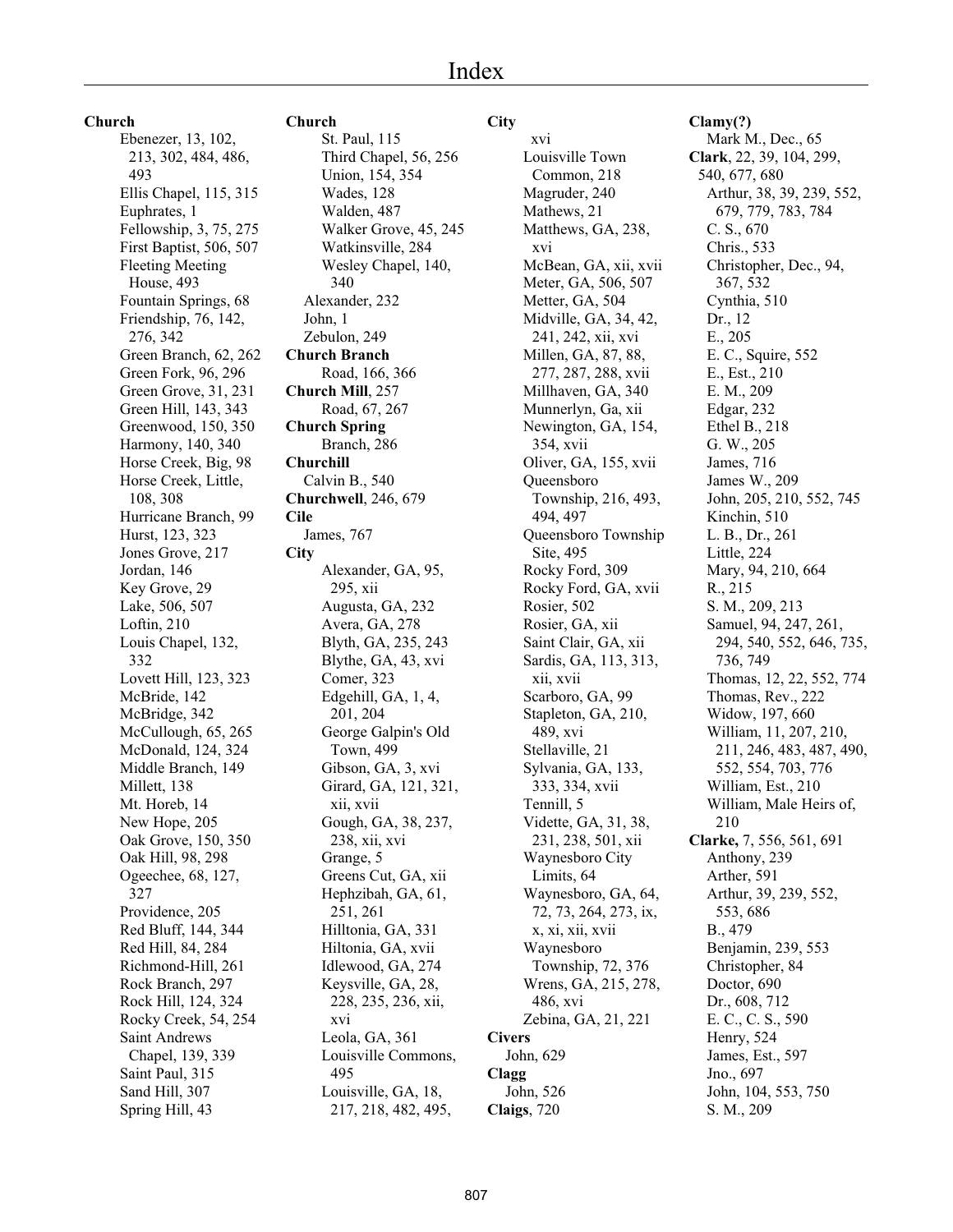**Clarke** Syrus, 306 Thomas, 736 Thomas, Rev., 565, 587, 712 Widow, 84, 85 William, 46, 238, 246, 484, 509, 554, 614, 695 **Clark's Mill** Pond, 491 **Clarks Mill** Road, 12, 212, 487 **Clary** William, 540 **Claudin**, 561 **Claxton** Road, 112, 312 **Claxton-Lively** Road, 302 **Clayborn Howard** Road, 302 **Clayton**, 212, 491 Road, 298 Philip, 482 Phillip, 212, 491, 494 **Clear** Creek, 3, 4, 6, 203, 204 **Clear Running** Branch, 126, 135 **Clear Spring** Creek, 33, 34, 233 **Clegg**, 104 David, 104, 554, 643, 704, 717, 739 William, 774 William, Dec., Heirs, 589 **Clegg(Clagg)** David, 554 William, 554 **Cleland** Mary, 16, 553 Widow, 18, 784 **Clem(?)** Fred, 14 **Clem** Frederick, 533 **Clemence** John, 515 **Clement** Jacob, Dec., 693 **Clements**, 223 Cornelius, 392, 553 Eliz, 702 Elizabeth, 129, 130, 138, 139, 780

Jacob, Dec., 531 John, 23, 238, 473, 479, 497, 554, 597 Samuel, 23, 475, 485, 497, 532, 553 Samuel, Dec., 23 Samuel (Dec), 475 Samuel, Dec., 497 W. J., 223 William, 130, 392, 485, 497, 553, 590, 607 Wm., 532 **Clements(?) (Clemmency?)** Creek, 189 **Clement's Old Survey**, 23 **Clemmans** Andrew, 714 **Clemments** Elizabeth, 553 Elizabeth, Widow, 531 William, 694 **Clemons** Elizabeth, 79, 518 **Clibborn** Joshua, 553, 554 **Clibborne**, 703 **Clifton**, 99, 107 Elizabeth, 107 Henry, 99 John, 99 Thomas, 99 William, 401, 554, 582 **Clinton** Lawson, 656 Lawton, 649 Mrs., 661 **Coaters** Susannah, 647 **Coates** Susannah, 73, 554 **Coats** S., 539 Susannah, 562, 616, 669 **Cobb**, 208 Road, 33, 233 Howell, 208 Howell, Cpt., 208, 209 John, 14, 208, 488 John, Col., 14 **Cobbison** John, 91 **Coche** Hand, 538

**Clements**

**Cochlan** James, 554 **Cochran** James, 84, 94, 169 Sherri J., vi **Cochran Grove** Church, 120 **Cock** Benjamin, 337, 555 Caleb, 30, 37 Isaac P., 337, 555 John, 337, 555 Needham, 585, 616 Zebulan, 49, 555 Zebulon, 524, 585, 616, 646 **Cock(Cocks)** Caleb, 555 **Cocker** Zebulum, 583 **Cockrad** James, 552 **Cockram** James, 511, 646 **Cockran** James, 552, 736 **Cockron** James, 731 **Cocks**, 555, 743 Caleb, 538, 684 Caleb, Jr., 555 Eli, 648 James, 555 Needham, 555 Zebulan, 41, 49, 50, 555 Zebulum, 41 **Coffield** Gresham, 706 **Cofield** John, 614 **Cohoon** A., 328 Aqualar, 421, 592 Aquilla, 555, 738 Equlla, 740 Irvin, 555 James, 555 Philip, 557, 602, 660 William, 602 **Cohoun** Equala, 328 **Coiles** Elizebeth, 671 **Coker** Stephen, Est., 540

**Colden** John, 159 **Cole** Brannen, 556 John, 556 **Coleman**, 7, 49, 569 A., 586 Francis, 7, 11, 207, 338, 483, 487, 556, 699 George, 781 Jacob, 556 Johathan, 556 John, 212, 337, 555 Johnathan, 556 Jonathan, 49 Thomas, 543 Wm., 483 **Coleman Mill** Creek, 490 **Coleman Young** Road, 274 **Coleman's Mill** Creek, 482, 484 **Colesom** Branch, 57 **Colinsdebuts** John, 689 **Collans** Samuel, 556 **Colley** Reason, 486 **Collier** Barbara, vi **Colling** Samuel, 653 **Collingham** John, 747 **Collings** Samuel, 673 Willis, 673 **Collins**, 29, 320, 548 Road, 82 Andrew, 41, 556, 609 Charles, 713 Cornelia, 74 Cornelias, 275 Cornelus, 589, 655 Jacob, 621 James, 14 John, 51, 251, 621, 708 Major, 718 Samuel, 55, 75, 274, 275, 556, 644, 675, 718, 742, 746 **Collom**

Joseph M., 346, 556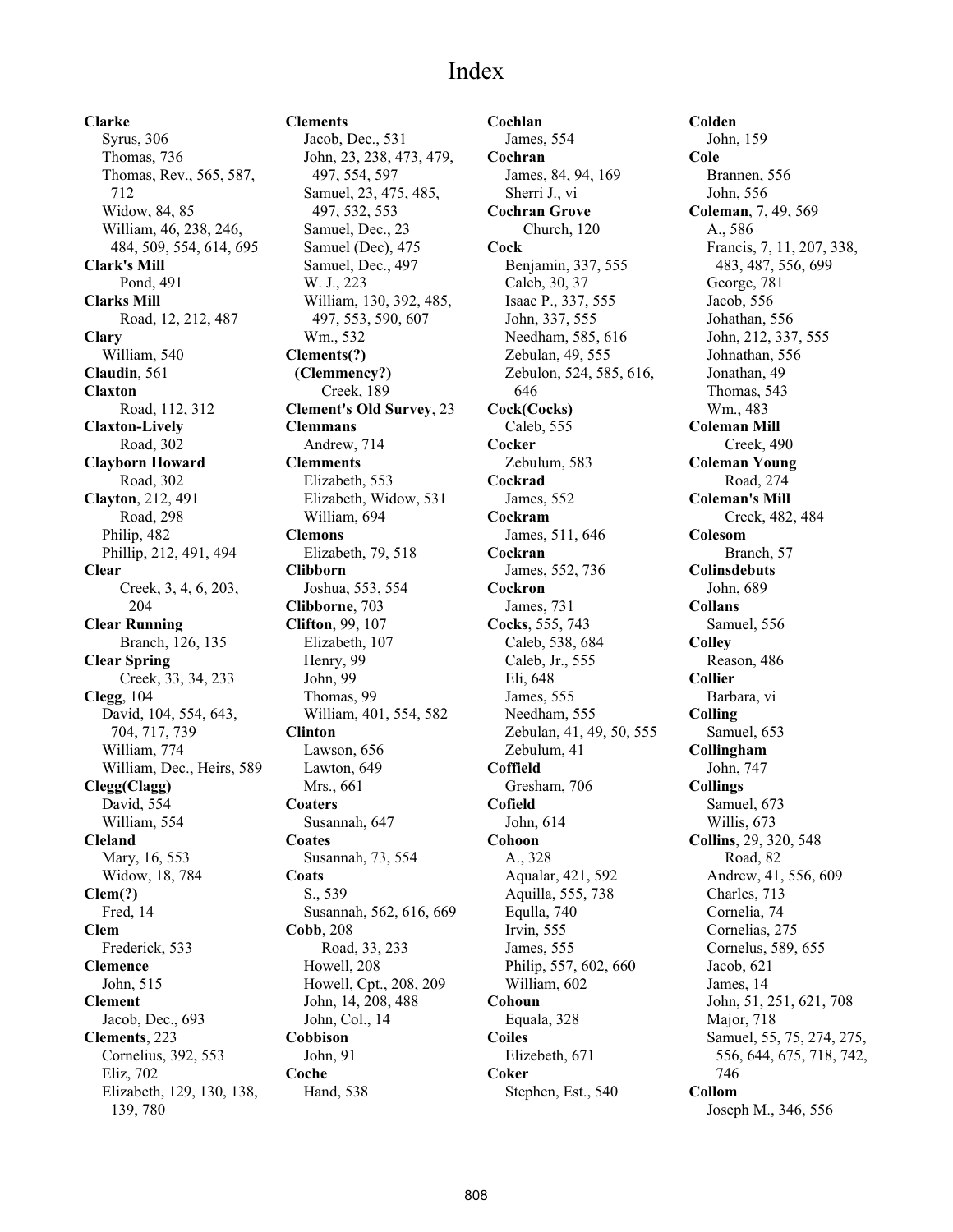**Colly** Rozin, 221 **Colman** John, 783 Jonathan, 628 **Colmon** Jonathan, 736 **Colmons**, 699 **Colsen** John, 708 **Colson**, 136 Branch, 49, 249, 257 Abraham, 160, 161 Dennis, 136, 137 Henry, 136, 345 John, 557, 601, 646 Martha, 49, 557, 627 Mathew, 327 Matthew, 136, 345 Mrs., 249, 662, 728 Sanders, 267, 557, 619, 631, 635 Widow, 728 William, 349, 557, 560, 589, 618, 733 William, Est., 560 **Colston**, 631 **Columan** Francis, 695 **Columbia** County, 206 **Colvin**, 136 **Colwell**, 38, 523 **Comaford**, 222, 485, 496 **Comelian** Mathias, 661 **Comer** Branch, 123 City, 323 Charles, 632, 720 James, 161 **Comers Grove** Church, 131, 331 **Comming** George, 229 **Commings(?)**, 46 **Comnok** C., 480 **Cones** Joseph, 128 **Connal** William, 581 **Connall** John, 599, 657 William, 599 **Connally**, 342

**Connally** John, 143 P. B., 785 **Connel** William, 518 **Connell** John, 274, 557, 650, 786 Thomas, 14 William, 557 **Connelle** D., 220 **Connells** John, 743 **Connelly**, 549 John, 133, 141, 142, 143, 342 Patrick, 248, 481, 499, 500, 609, 683, 707, 754 Patrick, Est., 26 Patrick, Est. of, 25 Patrick, Estate, 481 **Connely** Patrick, 40, 48, 557 **Conner**, 126, 353 C., 95 Heirs of, 97 James, 126, 154, 161, 166, 361 Joseph, 685, 786 Lewis, 141, 143, 144, 152, 327, 334, 335, 342 Tarrence, 557, 685 Terrance, 53 William, 261 **Conners** Lewis, 142 **Connolly** Patrick, 510 **Connor** James, 161 Jas., 681 John, 557 Joseph, 53, 549, 558, 682 Terrence, 558 Torrence, 53 **Connor(Conner)** Joseph, 557, 558 **Contemplated** Railroad, 370 **Conyer** John, 534, 588, 663, 774 **Conyers**, 142, 150, 151, 157 John, 150, 157, 158, 558, 747, 781 John, Jr., 150

**Conyers** John Jr., 358 John , Jr., 558 John, Jr., 558 John, Sr., 150, 158, 350, 558, 781 **Coody** Lewis, 526 **Cook**, 71 A., 560 Abraham, 62, 63, 272, 558, 625, 737 Abram, 553, 703 Abram, Jr., 703 Abram, Sr., 444, 603 Caleb, 776 Elinor, 547 George, Dec., Heirs, 558 Gray, 659 Isaac, 714 Israel, 558, 625 James, 642 Jane, 592, 612 Richard, D. S., 511 Zabulon, 769 Zebulon, 49, 644, 685 **Cook(?)** James, 766 **Cooker**, 158 **Cooks** Branch, 97, 297, 306 Jasper, 57 Jesper, 685 **Cooms** Elizabeth, 201 **Coonel** John, 780 **Cooper**, 117 Cannon, 552 David, 98, 107, 108, 117, 298 Richard, 108, 117 Robert, 473, 475, 479, 497, 498 Robt., 475 W. J., 204 William, 678 **Cooper Pen** Branch, 316 **Coposs**, 289 **Corbet** James, 15, 486, 492 Richard, 690, 691 Wm., 486 **Corbets**, 592

**Corbit** James, 215 R., 221 Richard, 22, 30, 221, 558 **Corbitt** Richard, 515 **Corey** William, 88 **Coriner** Jacob, 329 **Corithers** Robert, 65 **Corker** Drewry, 558 Drury, 187, 520 Edward, Honorable, 658 Elizabeth, 236, 559 John, 682 Stephen, 559 Stephen, Dec., 634 **Corks** Drury, 74 **Corley**, 215 Road, 51, 52 **Cornelias**, 94, 646 **Cornelius** Benjamin, 57, 592 **Cornet** Eli, 239, 559 George, 764 Joshua, 654 Murphey E., 559 **Cornets** Josiah, 725 **Corruthers** Robert, 559 **Corunok** C., 480 **Cory** Vincent, 485 **Cosbyhand** Charles, 766 **Cosleyhand** Charles, 642 **Cothan** William, 74, 631 **Cotter** J. H., 232 **Cottle** E. J., 227 **Cottles** John J., 227 **Cotton** Henry, 231 **Cottonseed** Road, 41, 241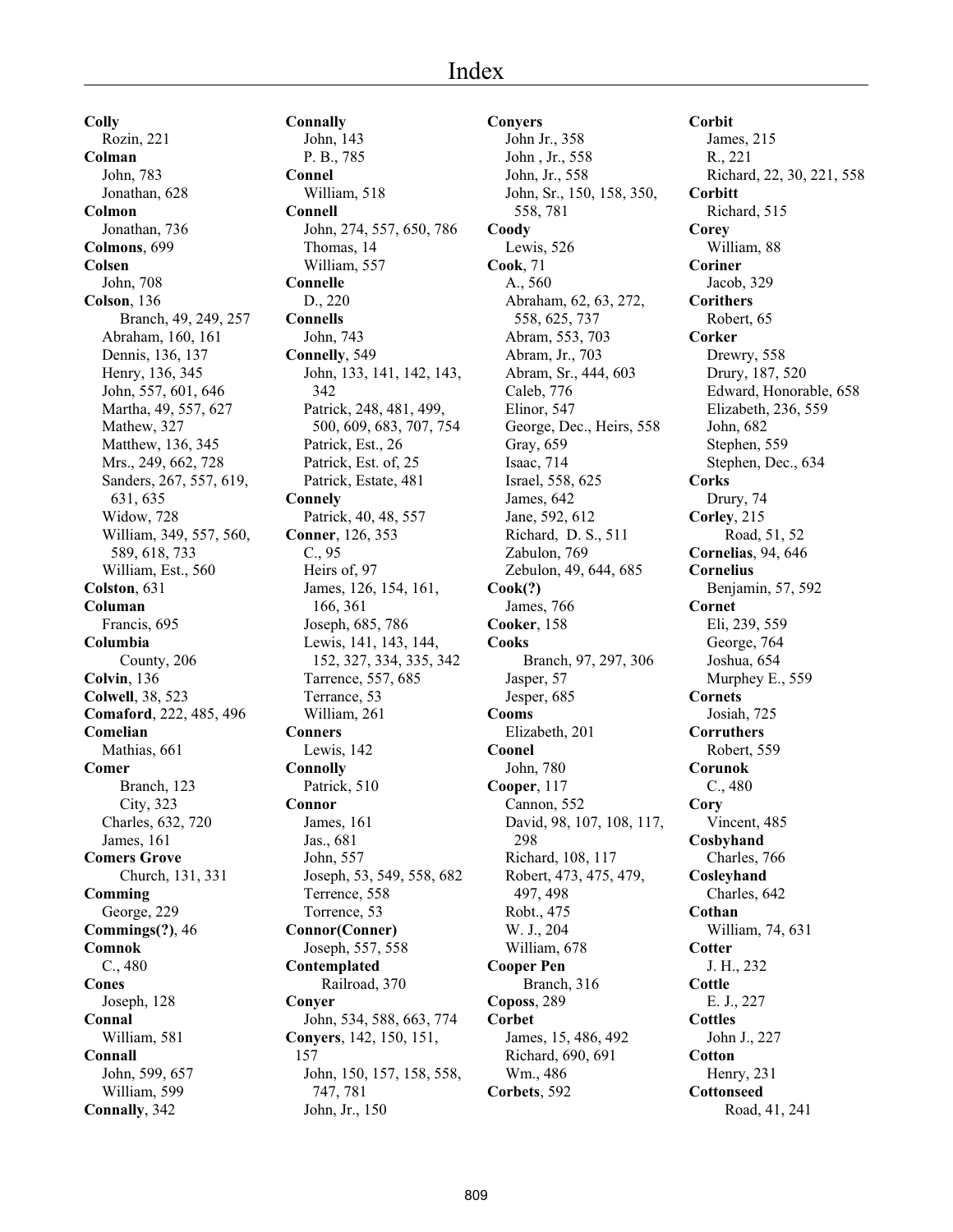**Coughlin** James, 684 **Coughorn** John, 610 **Couins** Major, 235 **Coullean** Peter J., 564 **Country Church** Road, 133, 333 **County** Aiken, SC, 101, 310, xvii Allendale, SC, 129, 138, 148, 149, 156, 157, 158, 163, 329, 357, 358, xvii Barnwell, SC, 110, 111, 120, 129, 310, 311, 329, xvii Bullock, 128, ix, viii, x, xi Bullock (1796), 504 Bullock, GA, xvii Bullock(1796), 119, 137 Burke, 34, 51, 77, 115, 213, 219, 226, 228, 258, 278, 279, 331, 332, 504, ix, viii, x, xi, xii, xvi Burke (1777), 26, 28 Burke(1771), 68 Burke(1777), 99, 100, 131 Candler (1914), 504 Candler County, GA (Present-day), 504 Candler, GA (Presentday), 506, 507 Columbia, 206 Effingham, 332, 371, 372, 504, ix, viii, x Effingham, GA, xvii Effingham(1777), 106 Emanuel, 26, 27, 34, 88, 226, 227, 258, 288, 500, ix, viii, x, xi, xii, xvi Glascock, 201, ix, viii, x, xi, xvi Hampton, SC, 163, 164, 165, 166, 366, xvii Jefferson, 27, 225, 228, ix, viii, x, xi,

**County** xii, xvi Jefferson (1796), 28 Jenkins, ix, viii, x, xi, xii, xvi Jenkins(1905), 68 Johnson, ix, viii, x, xi McDuffie, 219, ix, x, xi Richmond, 6, 15, 35, 43, 61, 71, 206, 219, 262, 271, 278, 279, ix, viii, x, xi, xii, xvi Screven, 504, ix, viii, x, xi, xii Screven (1793), 504 Screven(1793), 100, 119, 137 Screven(1814), 97 Scriven, 300 South Carolina, xi Warren, 214, ix, viii, x, xi, xvi Warren(1802), 206 Washington, 201, 205, 225, 359, ix, viii, x, xi, xvi **Coursey** Road, 45, 245 William, 88, 347, 559 **Courson** Abasalom, 215 **Coursy Laning** Road, 165 **Coutteau** Peter J., 626 **Covenah** Charles, 25 **Covener** Charles, 672 **Cow** Branch, 106 **Coward**, 298, 678 James, 756 John W., 25 Litty, 99 Luck F., 298 Milborn, 298 Milburn, 98, 756 Zachariah, 88, 98 **Cowart(?)** O. P., 538 **Cowart** O. P., 538 Zachariah, 541

**Cowat** Azariah, 745 **Cowinn** James, 75 **Cowpen** Branch, 62 Barrington, 275 Lanier, 317 **Cox**, 50, 212, 615 Road, 27, 227 Asa, 565 Caleb, 29, 37, 590, 711 Eli, 66, 533, 559, 621 Fedrick, 535 Greenberry, 349, 560 Henry, 641 Ionia, 733 Irra(?), 732 Jesse, 348, 559, 560, 589, 678 Jesse, A. S., 637 John H., 560 John M., 589 Jonah, 732 Milly, 349, 560, 618 Moses, 565 R., 542 Randolph, 400, 529 Ranolph, 702 William, 557, 569 **Cox Place** Road, 294 **Coyle**, 574 **Craffor** Moses, 646 **Crafford**, 136 Mary, 136 **Cragg** Henry, 694 **Craig** S. R., 205 **Crane** Charles, 680, 681 Levi, 680, 681 William, 82, 171, 512, 560, 673, 689, 742, 782 William, Jr., 765 William, Sr., 765 Wm., 82 **Cranston, Robertson, & Whitehurst, P.C.**, vi **Crathers** Robert, 39, 679 **Crathfield** Richard, 683

**Crave** William, Jr., 765 **Cravey** Benjam, 526 David, 296, 305 Henry, 719 Jacob, 451, 568 James, 649 Jonas, 568, 719 **Cravey (Cravy, Creavy)** David, 382 **Cravy** Benjamin, 104, 560, 720 David, 305, 560 William, 560, 561 Wm., 305 **Crawford** Alexander, 203 John, 67, 267, 561, 636, 740, 775 S., 29 Shander(?), 515 Strawder, 29, 561, 630, 713 **Crawley**, 529 **Creag** William, 784 **Creamer** Francis, 587 **Creek** 15 Mile, 504, 505, 506, 507 Bark Camp, 48, 49, 248, 249, 289 Bay Gaul, 453 Bay Gull, 100 Beaver Dam, 372, 373 Beaverdam, 45, 51 53, 65, 66, 70, 74, 85, 95, 96, 105, 114, 115, 123, 124, 132, 133, 141, 245, 253, 265, 266, 295, 296, 305, 314, 315, 323, 324, 332, 341, 417, 467, 478, ix, viii, x, xi, xii Beaverdam, Fork, 302 Beaverdam, Little, 96, 121, 297 Beaverdam, Middle Fork, 102, 111, 302, 311 Beaverdam, N. Fork, 102, 111, 302, 311 Beaverdam, North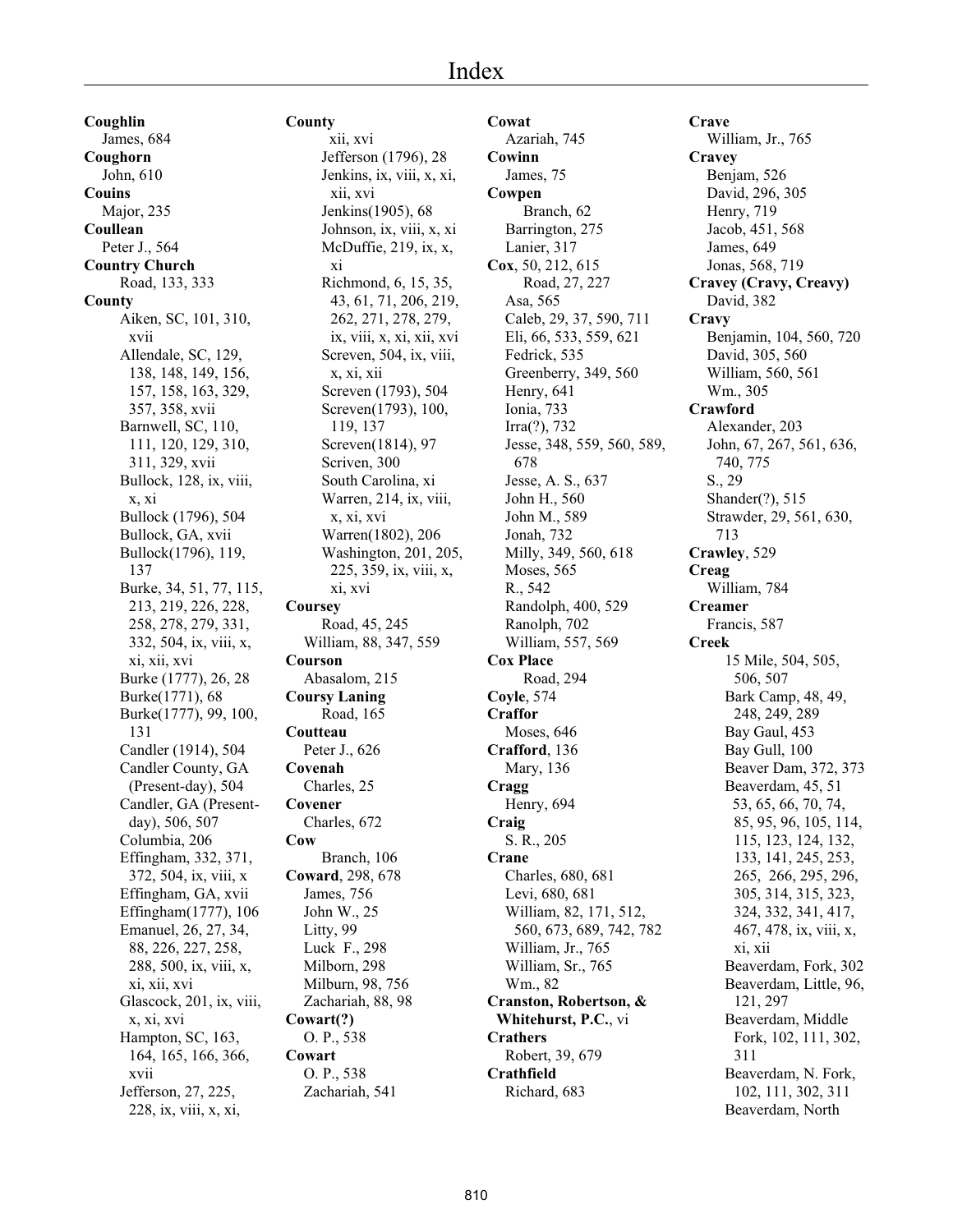**Creek**

 Fork, 466 Beaverdam, S. Fork, 111, 112, 311 Beech, Mouth of, 322 Big, 1, 21, 201, 216, 224, 278, 368, 473, 474, 479, 480, 484, 485, 486, 489, 493, 494, 495, 497, 498 Black, 152, 153, 159, 160, 164, 165, 352, 353, 360 Black Jack, 475, 479 Black, Little, 160, 360 Blackjack, 23, 223, 224, 473, 498 Bobby Gut, 313 Boggy Gut, 19, 28, 82, 83, 92, 104, 113, 170, 219, 228, 278, 279, 283, 292, 346, 349 Boggy Gut, Pinny Fork of, 171 Bony, 502 Bostick Mill, 213 Boykin Mill, 21, 36, 215 Boykins Mill, 221 Brack, 40, 48, 240, 248 Briar, 178, 365, 384, 467 Briar (Brier), 463 Brier, 19, 28, 35, 36, 44, 52, 53, 63, 72 Brier 83, 84, 94, 103, 112, 113, 122, 130, 131, 132 141, 150, 151, 157, 158, 168 172, 186, 197, 198, 200, 228 , 235, 236, 244, 253, 263, 268, 269, 272, 278, 283, 284, 285, 294, 303, 312, 313, 319, 322, 331, 332, 341, 350, 357, 358, 400, 405, 413, 422, 426, 443, 462, ix, viii, x, xi, xii, xvi Brier, Big, 219 Brushy, 15, 21, 29, 36, 210, 215, 221, 236, 456, 486, 489

#### **Creek**

Brushy, Little, 29, 30, 36, 37, 229, 230, 236 Brushy Mill, 15 Bryar, 438 Bryer, 169, 428 Buck, 133, 134, 142, 143, 151, 158, 159, 333, 342, 343 Buck Head, 287 Buck, S. Prong, 143, 152, 343, 352 Buckhead, 30, 31, 38, 46, 47, 55, 56, 60, 66, 75, 76, 87, 88, 199, 230, 231, 238, 246, 247, 255, 259, 266, 276, 356, 447, 477, 478, 504, xii Buckhead, Big, 87 Buckhead, Little, 86, 87, 167, 288, 296, 397 Burney, 222 Burney Mill, 22, 23, 223, 485 Buykins Mill, 21 Chavers, 162 Chaves, 23 Cherves, 23 Chevars, 475 Clear, 3, 4, 6, 203, 204 Clear Spring, 33, 34, 233 Clements(?) (Clemmency?), 189 Coleman Mill, 490 Coleman's Mill, 482, 484 Crooked, 107, 108, 307, 308 Crooked Church, 307 Cypress, 58, 68, 258 Cypress Fork, 97 Deep, 3, 6, 58, 203, 258 Dry, 32, 185, 224, 225, 232, 480, 481, 499, 502 Due Harts (Duharts), 363 Duhard (Duhart), 211, 212 Duhart, 6, 7, 10, 11, 12, 174, 175, 206, 207, 210, 211, 212,

## **Creek**

 487, 489, 490, 491 Duharts, 278, 279, 438, 482, 483 Eight Mile, 32, 39, 47, 232, 239, 247 Falling Water, 106 Fifteen Mile, 380, 381 Frenchs Mill, 484 Gaul, 156, 157, 357 Grants, 212, 482, 491 Green Fork, 96 Greens, 329 Hard Fortune, 219 Harvey Mill, 7, 217, 491, 494 Harveys Mill, 482 Head Stall, 219 Headstall, 19 Horse, 106, 107, 108, 109, 297, 306, 307, 308, 309, 452, viii Horse, Big, 300 Horse, Fork, 107 Horse, Fork of, 371 Horse, Little, 108, 116, 300, 308, 316, 317, 391 Horse, Middle Prong, 97, 106, 297, 306 Horse, W. Side, 375 Indian, 6 Jobleys, 111, 112, 311, 312 Joes, 3 Joe's, 173 Joes, 203, 278, 279, 459 King, 157, 357 Lambert, 16 Lamberts, 10, 11, 15, 22, 174, 175, 278, 279, 473, 485 Lamberts, Big, 16 Lamberts Big, 18, 22, 23, 24, 184, 210, 216, 218, 222, 223, 486 Lambert's Big, 492 Little, 158, 506 Little Horse, 117, 308 McBean, 43, 51, 61, 62, 71, 81, 91, 170, 243, 262, 270, 271, 278, 301, 415, 432, 439, 450, ix, x, xi, xii

## **Creek**

McBean, Little, 81 McDaniel, 124, 140, 149, 340 McIntosh, 73, 272 Mill, 15, 57, 66, 75, 79, 116, 202, 205, 225, 274, 316, 320, xii Murray, 38 Newberry, 92, 93, 101, 293, 460, xii Ogeechee, 115, 116, 125, 135, 146, 153, 154, 155, 315, 316, 325, 334, 354 Ogeechee, Little, 134, 144, 154, 353 Ogeechee, Little, S. Fork, 117 Ogeechee, N. Fork, 126 Ogeechee, S. Fork, 126, 127, 135, 317, 326, 327, 335 Paulette Mill, 488 Paulette's Mill, 483 Pauletts Mill, 207 Peavey, 118, 318 Poley Bridge, 61 Polk Mill, 14 Rabbit Run, 334 Reds Mill, 404 Reedy, 14, 20, 28, 35, 36, 214, 220, 228, 236, 278, 279, 473 Richardson, 89 Road, 158, 313, 487 Rocky, 13, 26, 27, 37, 46, 54, 65, 66, 90, 94, 95, 103, 139, 148, 216, 226, 227, 237, 246, 254, 265, 295, 303, 330, 339, 399, 442, 449, 493, 500, xii Rocky Comfort, 3, 4, 5, 8, 12, 13, 18, 177, 190, 191, 192, 203, 204, 205, 208, 212, 213, 218, 278, 279, 364, 460, 482, 483, 488, 491, 495, xvi Rocky Cr, N. Fork, 245 Rocky Cr, S. Fork,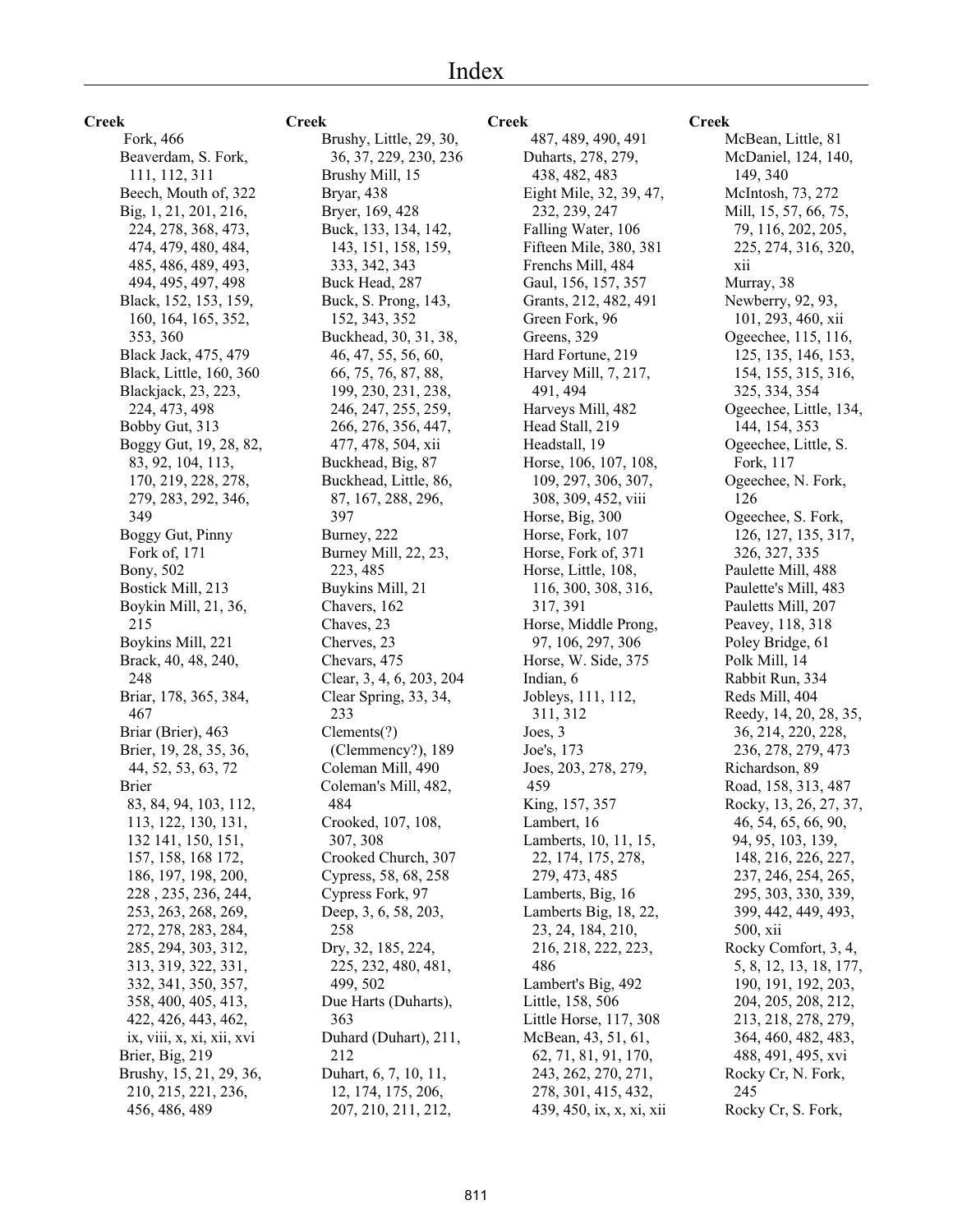**Creek**

 245 Rocky, N. Fork, 37, 45 Rocky, S. Fork, 45 Rosemary, 66, 74, 266, 274, 275 Samuel Thornton, 39 Sandy Run, 28, 85, 197, 228, 235, 278, 279, 398 Schaffer, 23, 231, 473, 479, 485, 497 Schaffers, 31 Shaffer, 230 Shaffers, 30 Shcaffer, 475 Spirit, Little, 61 Spirit, S. Fork, 81 Spring, 25, 33, 34, 225, 233, 480, 481, 499 Stocking Head, 505, 506 Sweetwater, 121, 129, 321, 329, xii Sweetwater, Little, 129, 130, 138, 183, 374 Thornton, 38, 39, 47, 239, 247, 299 Thorntons, 260, 459 Unnamed, 203, 435 Weathers Mill, 449 William, N. Fork, 326 Williamson Swamp, 26, 226, 500 **Creek, Mouth of** Road, 358 **Creek, Old** Road, 154, 354 **Cressup** Moses, 44, 656 **Crew**, 114 Henry, 114, 314, 383, 561, 670, 684 **Crews** Henry, 114, 550 **Crissup** Moses, 655 **Crofford** John, 99 **Crofley** George, 771 **Cromby** Robert, 479, 502

**Crook** Mary M., 558 **Crooked** Creek, 107, 108, 307, 308 Road, 41, 241 **Crooked Church** Creek, 307 **Crooked Creek** Road, 107, 307, 316 **Crosier**, 776 John, 527, 561 Thomas, 104 **Crosier(Crasier(?)** Thomas, 561 **Cross** Isaac, 561 Littleton, 561 Stephen, 561, 660 Thomas, 664 **Cross Estate**, 226 **Crossley**, 473 Branch, 24, 479 Andrew, 473 William, 473, 479, 498 Wm, 475 **Crowley**, 215 Branch, 498 Rhenny, 14 **Crozier**, 597, 767 Alexander, 534, 562, 726 James, 562 John, 84, 561, 562, 651 John, Jr., 562 John, Sr., 562 Thomas, 84, 284, 562, 691 **Crum**, 66, 266, 533, 549 Harmon, 66 **Crumb** Henry, 683 **Crump** Reasons, 723 **Crumpton** Charlene, Appendix Charlene S., vi Charlene Smith, i Dan, Appendix Dan N., vi, 789 **Cruse** Henry, 670 Jesse, 107, 116 **Crutchfield** Richard, 44, 562, 576, 760 **Cruther**, 676

**Cruthers** James, 754 Thomas, 679 William, 680 **Culcher**, 557 **Cullen** Thomas W., 420, 590 **Cullers** B. M., 692 B. M., A. S., 584 **Culley** William, 556 **Cully** William, 655 **Cuming** John, 23 **Cumming**, 552 John, 16, 575, 658 **Cummins** John, 562, 581 **Cuning** John, 16, 562 **Cuningham**, 647 **Cunings** John, 563 **Cunning** John, 195, 562, 612, 775, 777 **Cunningham**, 539 John, 73, 562, 563 W.A., 226 **Cuny(?)** Nicholas, 534 **Currey** Carey, 563 **Currey** John, 767 **Curry**, 203 Carey, 3, 4, 37, 204, 563, 768 Clayburn, 6, 563 James, 160, 161 Jno., 690 John, 563, 642, 698 Joseph, 153, 154, 160, 161 R., 3 Richard, 3, 563 **Curtice** David, 108, 117 **Curtis** David, 317 **Cutchen(?)** S., 677 **Cutchens** Samuel, 563

**Cutlett** William, 112 **Cutteau**, 625 Charles, 625 **Cutto** Peter, 574 **Cypress** Creek, 58, 68, 258 Pond, 176, 199 **Cypress Creek** Road, 58, 258 **Cypress Fork** Creek, 97 **Cypress, Great** Pond, 174, 175 **Cypress Pond**, 473, 474, 482 Road, 112, 312

# D

**Daggot(?)** Sarah, 706 **Dailey** Charles, 347, 559 John, 569, 680, 686, 746 **Dairy** Road, 117, 121, 317, 318, 321 **Daley** D., 160 Daniel, 160 **Dalton** Church, 139, 339 **Damley** John, 208 **Danaldson** John, 563 **Danbry** John, 483, 488 **Danelly**, 32, 240 **Danford** Jesse, 69 Jesse, Est., 513 **Daniel**, 510, 617, 735, 773 Abraham, 82, 563 Apallos, 563 Charles, 540 Christopher, 543 David, 696 Elias, 104, 113, 122, 550, 553, 563 Isaac, 316, 325 James, 229, 601, 700 John, 123, 323, 514, 550, 553, 563, 643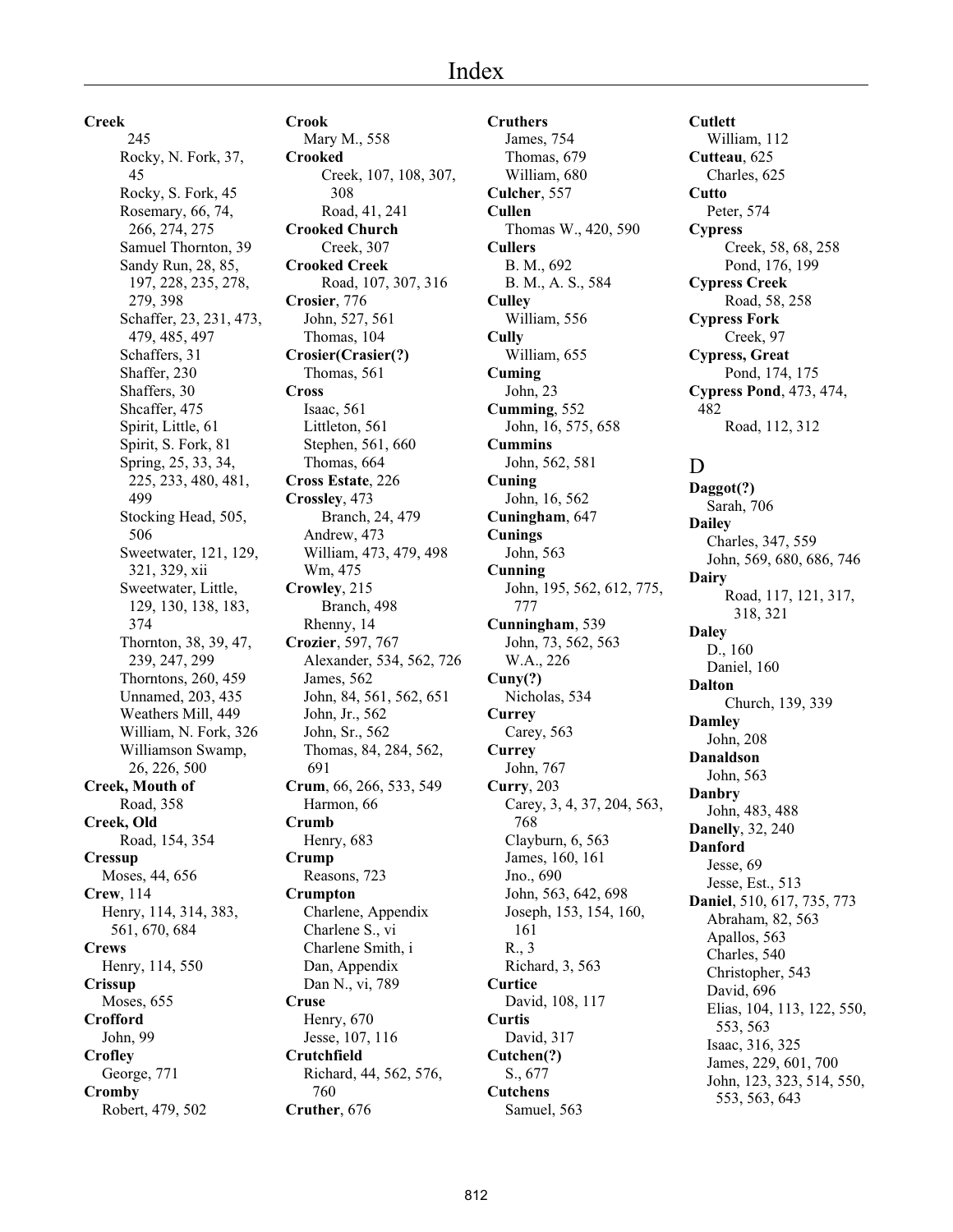**Daniel** Joseph, 574, 598 Matthew, 564, 704 Needham, 229 Pallas, 753 R., 547 William, 123, 232, 549, 551, 564, 587 Wm., 351, 480 Zachariah, 121, 564 **Daniell** William, 564, 566 **Danielly**, 232 **Daniels** Branch, 302 John, 783 **Danley** John, 483, 488 **Dannelly**, 1 James, 19 **Dannelly Magruder** Road, 40 **Darby** Armsted, 767 John, 8, 191, 208, 479, 498, 502, 534, 564, 623 **Darcey**, 690 Benjamin, 740, 751 James, 577, 740 Joel, 564 Joseph, 742 Widow, 786 William, 564, 630, 646 **Darcy** Benjamin, 368, 533, 564 Catharine, 564, 756 James, 535 Joel, 564, 699 Joseph, 564 Mary, 53, 564 William, 368, 565, 703 **Darcy(Darcey)** James, 564 **Darisoe(?)**, 52 **Darlington** John A., 721 Martha, 565 Richard C. H., 565 **Darsey**, 221 Benjamin, 21 Catherine, 21 James, 21, 22, 222 Joel, 20, 523, 565 John, 523, 565 Joseph, 21 Widow, 21

**Darsey** William, 15, 21, 221, 524, 676 William, Heirs, 565 **Darusoe** Peter, 538 **Dasher** John M., 160 **Daughson** Britton, 680 **Daughtery**, 108 Augustus, 309 Jacob, 98, 288 Joseph, 108, 109, 317 Joseph, Est., 309 Joseph, Estate, 108 Lemuel, 109 Michael, 100 Samuel, 108, 109 Thomas, 330, 331 **Daughtrey** Michael, 645 **Daughtry** Jacob, 88 Michael, 100, 109, 722 Michel, 375, 671 **Davenport**, 84, 527 James, 659, 660 John, 73, 84 Mrs., 47, 542 **David** Road, 272 Benjamin, 593 Dennis, 317 **David Cavenaugh** Branch, 41, 49, 50, 241, 250 **Davids** Branch, 422, 424 **Davidson** John, 22, 30, 222, 485, 496, 565, 712 **Davies**, 612 James, 565 Jno., 705 John, 60, 509, 565, 747 Joseph, 549, 565 M(?), D. S., 752 Myrich, D. S., 753 Myrick, 653 Thomas W., 565 **Davis**, 2, 32, 40, 233, 608, 658, 690 Branch, 291 Road, 72 Alexander, 149, 565

#### **Davis**

Arthur, 313, 565, 579, 671, 693 B., 32, 93, 502, 503, 634 B., Dec., 779 Ben, 634 Benj., 32 Benj, 565 Benjamin, 93, 102, 351, 541, 564, 565, 566, 568, 596, 607, 608, 642, 661, 667, 704 David, 44, 566, 625 Dennis, 108, 117, 308, 309, 318 E., 480, 502 Eli C., 355 Elias, 96, 566, 615, 656 Elizabeth, 93, 102, 566 Ell C., 566 Gehazi, 38, 566 Gehaziah, 737 George, 674, 743 Isham, 596 James, 76, 233, 276, 529, 566, 567, 629, 689, 746, 758, 771 Jenkins, 287, 288, 567 Jesse H., 665 Joel, 220 John, 4, 5, 52, 63, 77, 87, 88, 338, 556, 567, 574, 617, 623, 628, 643, 700, 705, 733, 734, 746, 776 John, Dec., 77, 88, 568 John, Esq., 567 John F., 87, 355, 566, 567, 701 John, Jr., 567 John, Sr., 356, 567 Joseph, 60, 259, 287, 297, 298, 508, 509, 528, 623, 723 Mary, 97, 123, 131, 564, 567, 568, 579, 781 Meredith, 61, 81, 567, 586 Miles, 113, 114, 314, 514, 526, 564, 568, 585, 642, 670 Moses, 568, 656, 754 Myrick, 51 Robbin, 615 Robert, 213 Robert Scott, Jr., vi Robin, 97, 579

**Davis** Roblin, 568 Rollin, 674 Samuel, 44, 77, 88, 238, 244, 245, 510, 565, 568, 606, 615, 630, 652, 711, 762 Samuel, Dec., 568 Sara, 93 Sarah, 607, 663, 704 Solmon, 639 Soloman, 568, 703 Soloman, Jr., 568 Solomon, 93, 112, 568, 608, 663, 667, 765 Thomas, 48, 56, 73, 166, 248, 256, 533, 566, 569, 590, 724 Thomas, Dec., 80, 522 Thomas W., 73 William, 63, 72, 567, 568, 569, 588, 609, 668, 688 **Davis-Bennett** Road, 249 **Davis Estate**, 354 **Davis Tract**, 205 **Davis's**, 643 **Davyes** Branch, 382 **Dawkins** John, 359, 569 William, 359, 569 William, Jr., 359, 569 **Dawson** B., 569 Britain, 695 Britton, 39, 569, 686 C. H., 223 C.H., 224 Henry, 238, 652 Henry, Heirs, 230, 231 J. C., Mrs., 223, 224 John, 546, 549, 569, 570 Joseph, 39, 239, 569, 665, 695 **Day** Henry, 682 **Daybreak** Road, 83, 283 **Deal** Ezekiel, 754 **Deall** Ezekiel, 556

**Dean**, 570, 700

James, 463, 510, 570,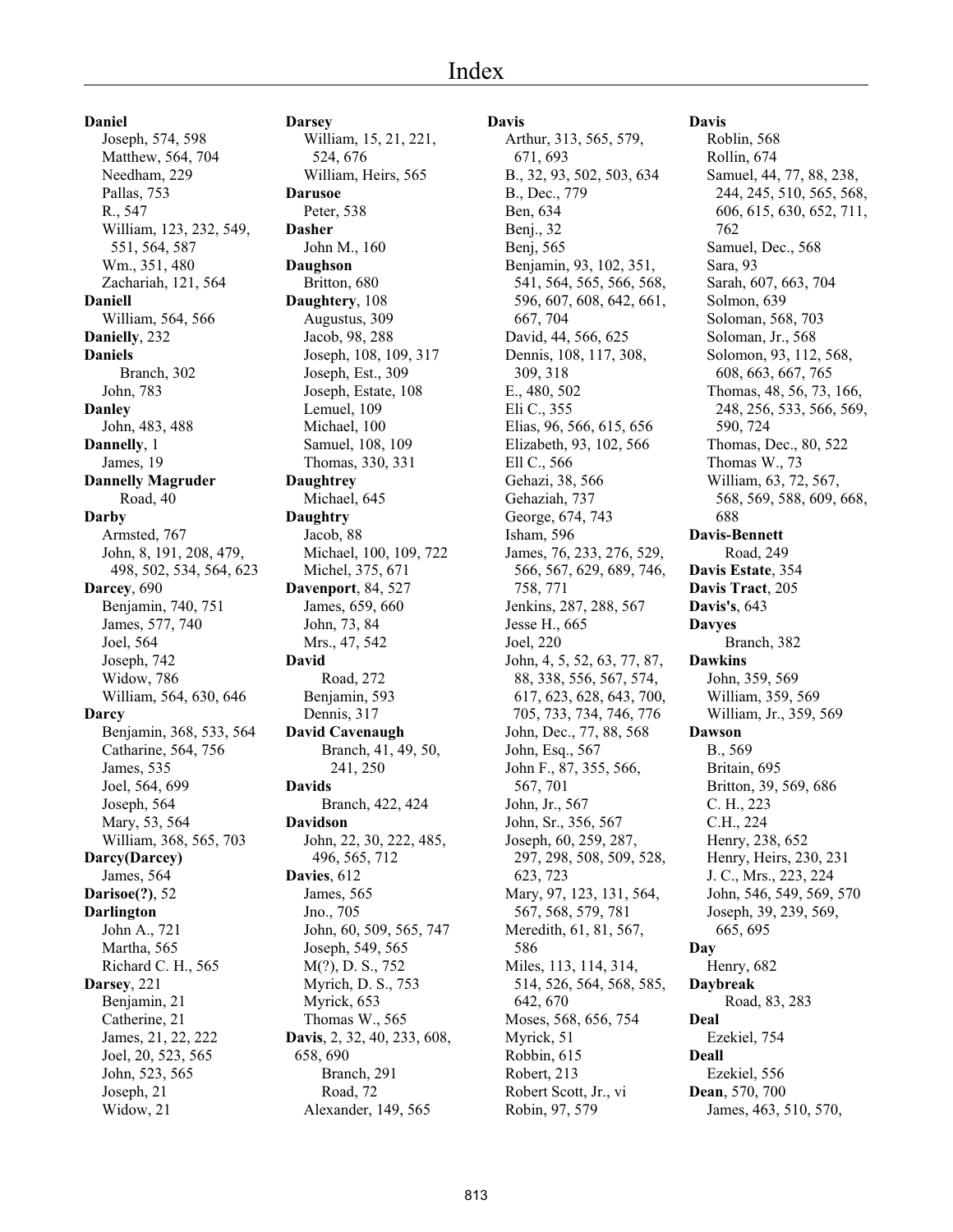620, 654, 655 Luke, 272, 463, 477, 570, 589, 726, 753 Luke, Dec., 72 Lulce, 620 Seath, 589 Seth, 72, 73, 83, 272, 376, 463, 570, 583, 608, 620, 648, 721, 725, 727, 744 **Deane** Luke, dec, 726 Seth, 721 **Deavenport** James, 377, 629 John, 570, 630 **Debush**, 427, 595 **Debuss(?)** Isaac, 613 **Decky(?)** Joseph, 707 **Dee** Thomas, Sr., 777 **Deep** Creek, 3, 6, 58, 203, 258 **Deer Run** Road, 126, 326 **Deerisoe**, 581 **Deerman** Wm., 478 **Defnal** David, 207 **Defnall** David, 208 **Dell**, 152, 159 Phillip, 146, 154 **Dememes** Raymond, 586 **Demerees** Raymond, 648 **Demerie** Raymond, 101 **Demeries Ferry (Rd to)** Road, 92 **Demery** Raimond, 45, 568 **Demiric** Raymond, 598 **Demirie** Cherry, 405, 583 Ray, 92

> Raymond, 92, 101, 405, 546, 570, 583, 598, 741

**Dean**

**Demiries** Raymond, 627 **Dennaur** Ralph, 522 **Dennis** Jesee, 608 Jesse, 667 John, 207, 758, 759 **Dennison** Jesse, 608 Patrick, 480, 499 **Denny** James, 210 **Denton** Aaron, 210 **Deriso** Peter, 62, 714 **Derriso** Stephen, 696 **Derusoe** Peter, 71, 572, 580, 745 **Desabaye** Mark, 723 **Desahage** Mark, 574 **Deveaux** James, 553 **Devenport**, 551, 747 John, 570 **Dew** Thomas, 763 Thomas L., 571 **Di-Cane Plantation** Road, 55, 65, 255, 265 **Diamond** Reuben, 693 **Dick** John, 571 **Dickens** Michael, 153 **Dickenson** David F., 757 **Dickey**, 86, 271, 306 Road, 98, 298 Allen, 711 James, 709 James W., 87, 535 John, 97, 106, 387, 527, 540, 544, 571, 630 Joseph, 97, 98, 105, 107, 117, 298, 300, 307, 541, 571 Joseph, Est., 306 Joseph W., 106, 296, 542, 774 P. J.(?), 527

**Dickey** Patrick, 107, 571 Patrick G., 571 P.G., 306 **Dickey Estate**, 306 **Dickey(Dicky)** Joseph, Jr., 571 Joseph, Sr., 571 Patrick, 571 **Dickson**, 107, 216 (?), 583, 624 Allen, 127 Anna, 245, 571 George, 638 John, 53, 54, 571, 584 John, Jr., 571 Margaret, 245, 571 Robert, 123, 313, 322, 661, 671 Robert J., 571, 578, 698 Stuckey, 117 Suckey, Miss, 118, 127 Suskey, 327 Thomas, 571 Winston, 108 **Dicky** John, 709 Joseph, 700 Patrie, 593, 754 **Dicky(Dickey(?)** Patric, 571 **Dier** Elijah, 571 **Dillan** John, 572 William, 572 **Dillard**, 36, 52, 236, 572 Estate, 777 J., 665 John, 252, 543 Joseph, 700 Thomas, 52, 558, 572, 658, 745, 766 Toliver, 236, 362, 572, 651 Tolliver, 572 Tollover, 572 Tolover, 36, 572 Widow, 777 Wiliam, 252 William, 543 **Dillards**, 764 Isaac, 543 **Dilliard** Toliver, 741

**Direnzo** Sara Beth, vi **Discous(?)**, 222 **Divine** John, Dec., Heirs, 189, 648 **Dixie Highway** Road, 209 **Dixon**, 81 Road, 130, 330 David, 591 Howard, 205 John, 45, 53, 215, 485, 486, 492, 497, 573, 620, 635 John, Dec., 573 Josiah, 629 Julia, 213 Robert, 81, 511, 647 Thomas, 568, 667 William, 594 **Dixon Branch** Road, 109 **Dixon Grove** Cemetery, 213 **Dodd** Henry, Dec., Heirs of, 243 Henry, Dr., Dec., 243 **Dolly** Benjamin, 153, 160 **Donald Cobb** Road, 13 **Donaldson**, 23, 155 Elias, 588 George, 485, 618 Hugh, 523 Jane, 15, 211, 484, 486, 490, 522, 573 Jean, 10, 11, 573 Jno., 699 John, 16, 215, 484, 486, 492, 573, 757 R., 628 Robert, 6, 10, 16, 30, 573, 679, 686, 736, 750, 758 Robt., 484 Widow, 23, 588 William, 11, 23, 216, 573, 583, 643 **Donalson** John, 638 **Donavan** W. O., 226 **Donelly**, 658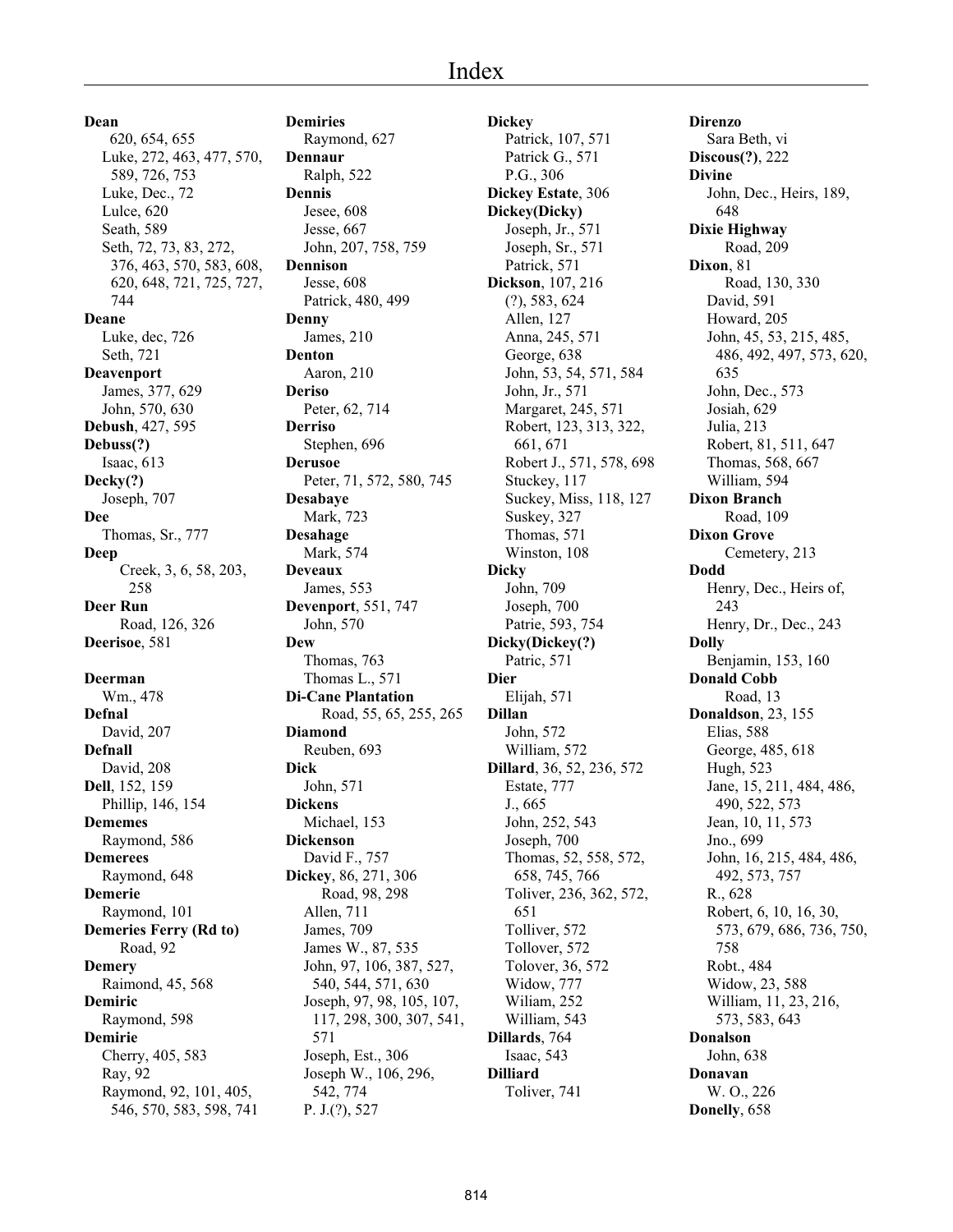# Index

**Donelson** Geo., 475 George, 475, 476, 497 **Donnelly**, 658 **Dooley** Branch, 76, 276 **Dooling** Michael, 325 **Dopson** A. D., 352 A. T., 343 Alexander, 343, 352 Alexander T., 159 **Dorson** Britton, 696 **Dorton** Matthias, 212 **Dotson** A. T., 159 **Doubles Head** Road, 127, 327 **Douglas**, 157, 163 Branch, 109, 118, 309, 318 Alexander, 109, 215, 694 Charles, 574 Edward, 207 Frederick, 54 Fredrick, 54 James, 517, 640 James, Jr., 643 Nancy, 47, 55 Robt., 478 William, 703 William H., 210 Wright, 55, 552 **Douglas Branch** Church, 118, 318 Road, 318 **Douglass**, 590, 663, 747 Alex, 690 Alexander, 22, 109, 118, 573, 591 Charles, 746, 776 Daniel, 412, 513, 586 Daniel, Dec., 748 Edward, 573, 616 Frederick, 364, 573, 731 Fredrick, 695 James, 54, 74, 573, 574, 575, 596, 648, 710 James, Jr., 643 John, 721 John, Dec., 109 M., 675 Michael, 573, 574, 667,

**Douglass** 725, 746, 766, 776 Michl., 672 Nancy, 574 Robert, 7, 47, 695, 766 Samuel, 52, 555, 574 William, 63, 64, 277, 574, 695, 726, 747, 758 William, Dec., 569 William, Dec., Heirs, 526 Wm., 64 Wright, 55, 574, 643, 725, 766 **Douglass (Douglas)** Edward, 363 **Dove** Richard, 574, 642 **Dover**, 128 **Dowdy** Richard, 146, 155 **Dowe**, 209 **Dower**, 210, 216, 232 Anderson, 214 Sarah Perdue, 226 Theresa Peebles, 214 **Dowing** William, 583 **Downby** Issac, 11 **Downey** Hugh, 544 Isaac, 211, 544, 669 **Downwoody**, 360 **Downy** William, 54 **Dowse** Samuel, 574 **Doyle**, 231 Francis, Est., 574 William, 574, 676 **Drake**, 555, 561 Elias, 574, 703 Jonathan, 574 Thomas, 9, 13, 213, 574, 586, 613 **Drangh(?)** Beal, 644 **Draper** John, 574 **Draper(?)** Thomas, 554 **Dravy** David, 561 **Dreading** John, 522, 573

**Drew** Edwin T., vi Estate, 672 Josiah, 770 William, 574, 627 **Drieves** Robert, 479 **Driggers** Matthew, 127, 128 **Drone** Road, 38, 238 **Drucey** Joseph, 298 **Druhart** David, 673 Jno., 673 **Dry** Branch, 24, 25, 54, 55, 56, 76, 88, 105, 141, 254, 256, 276, 288, 305, 341, 367, 370, 478 Creek, 32, 185, 224, 225, 232, 480, 481, 499, 502 **Dry Branch** Church, 105, 305 Road, 105, 305 **Dry Gall** Branch, 163 **Dryden** John, 15, 16, 195, 575, 777 **Dubberly** John, 523 **Dubois** Isaac, 575, 629 Issac, 4 **Duboise** Isaac, 575 **Dubose** Isaac, 575 Issac, 7, 8 **Duck Pond** Road, 149 **Due Harts (Duharts)** Creek, 363 **Duggan** Henderson, 209 **Duglas** Edward, 573 Widow, 562 **Duglass** Alexander, 420 Daniel, 723 John, 109

**Duglass** Robert, 575 **Dugles** John, 117 **Dugless**, 136 Alexander, 575, 588 John, 118 **Duhard (Duhart)** Creek, 211, 212 **Duhart** Creek, 6, 7, 10, 11, 12, 174, 175, 206, 207, 210, 211, 212, 487, 489, 490, 491 John, 63, 253, 579, 757, 786 **Duhart Church** Road, 12, 211 **Duharts**, 663 Creek, 278, 279, 438, 482, 483 **Duheart** John, 725 **Duke** Azariah, Dec., Estate, 652 Chany, 764 D., 764 Drury, 575 Elisha, 709 Frederick, 575 Handell, 763 Hansel, 451, 615 James, 254, 509, 514, 575, 713 Jane, 248, 607 Joel, 710, 756 Samuel, 575 Turner, 764 William, 542 Willis, 575 **Dukes**, 87, 536 Ancil, 679 B., 675 Benjamin, 55, 675 Fredrick, 54, 725 Joel, 764 John, 520, 681, 784 Susanah, 759 Susannah, 6, 7, 206, 207, 575, 759 **Dukes, Big** Pond, 67, 267 **Dukes, Little** Pond, 67 **Dumbles**, 1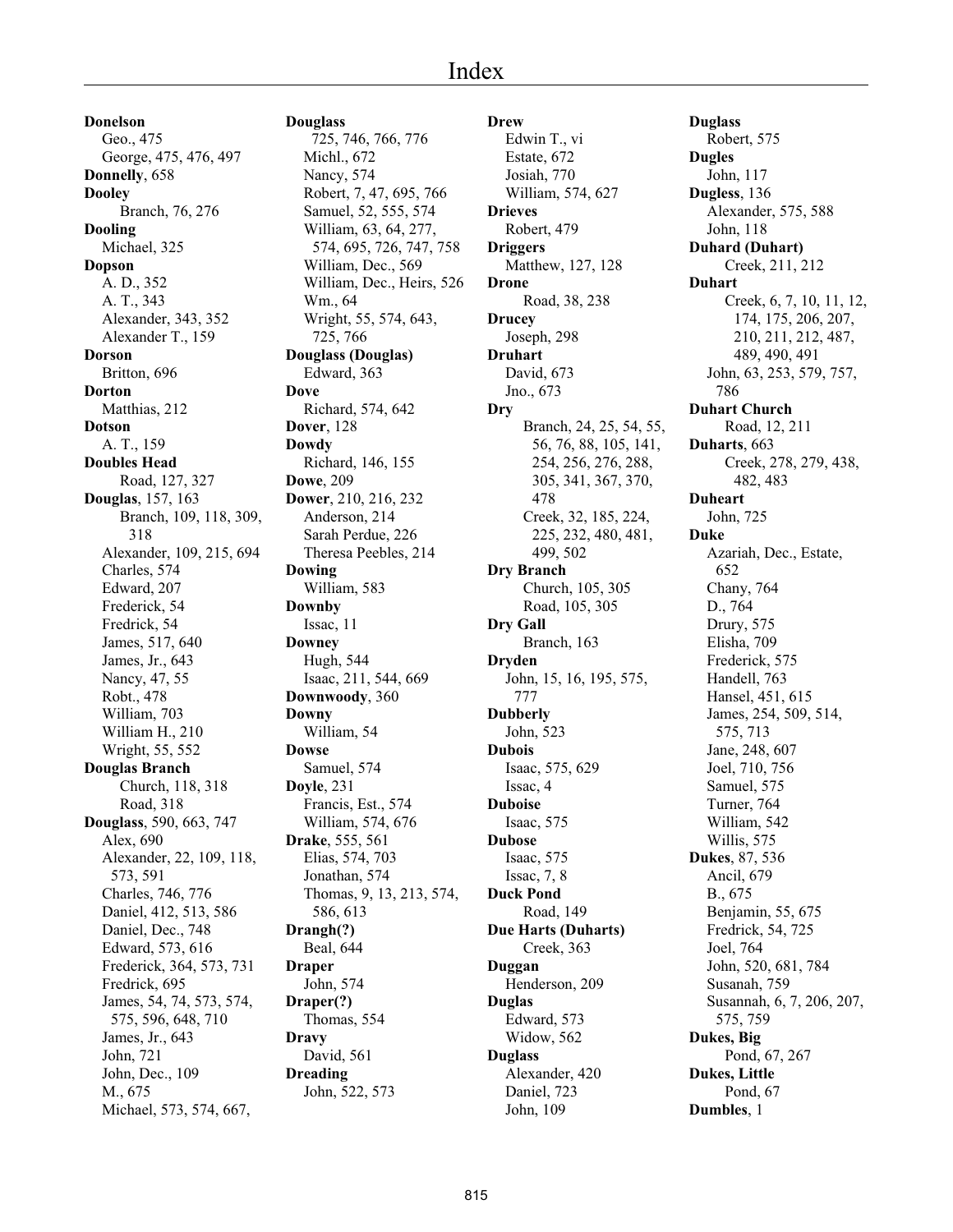**Dumvill** Robert, 473, 475, 498 Robt., 475 William, 479 **Duncan(?)** Andrew, 599 **Duncan** Andrew, 365, 575, 781 Samuel, 274, 575 William, 584, 681 **Dunford** Addison, 513 **Dunhart** John, 263 **Dunkins**, 689 **Dunn** Ann H., 525 H., 534 Henry, 534, 691 Jacob, 108, 639 Matthew, 712 Samuel, 108 Simmon(?), 546 William, 306 **Dunsmore** Patrick, 17, 576 778 **Dunwoody**, 153, 159, 160 **Dupree** Joe, Mrs., 214 **Durgan**, 665 **Durham** Mathew, 576, 735 Matthew, 94, 631 William, 576, 707 **Durusoe** Peter, 62 **Dutch**, 549 **Dutch Survey**, 47, 55, 56 **Dutch Survey, The**, 66, 256 **Dutchman**, 165 **Dwose**, 663 **Dye** Avery, 243, 576, 687 David O., 770 Homer, 216 Hopkin, 562, 683 Hopkins, 43, 44, 172, 244, 512, 576, 582, 639, 694, 759, 760, 781 Louis, 225 M. M., 238, 652 Maritin M., 692 Marten M., 538 Martin, 43, 235, 617 Martin M., 43, 235, 243,

**Dye** 576, 577 **Dyer** Elihah, 271 Elijah, 71, 571, 577, 604, 611, 772 Mary, 71, 577, 593, 604 **Dymond** Peggy, 65 Reuben, 696 **Dymoud** Peggy, 696 E **E. F. M.Cates** Road, 255 **Earl** John, 45, 762 **Earle** John, 245, 772 **Easley** Elisha, 22, 30, 222 **Eason** A. J., 229 H. L., 229 H. L., Est., 229 T. C., 229 **Easter** Elisha, 222, 577, 739 Ephraim, 577 **Easterwoods** Thomas, 554 **Eastis** Elisha, 690 **Eastis(Easter(?)** Elisha, 577 **Eastiss** Elijah, 577 Elisha, 22, 535, 590, 646, 783 **Eastridge** Elias, 590 Elisha, 690 **Eastridge(?)** Elisha, 651 **Eastriss (?)** Elijah, 215 **Eastside** Road, 131, 331 **Eastwood** Elijah, 94, 112, 577, 579 Elizabeth, 757 Israel, 92, 93, 94, 577, 589 Thomas, 577

**Eaton**, 33, 482, 491 Isaac, 601, 602 Issac, 12 John, 33, 40, 587, 613, 786 **Ebenezer** Church, 13, 102, 213, 302, 484, 486, 493 **Ebenezer Church** Road, 102, 103, 111, 302, 303, 311 **Ed Lewis** Road, 68 **Eddenfiel**, 307 **Eddingfield** Road, 317 **Eden Church** Road, 24, 224, 225 **Edenfield** Road, 117 Vernon, vi **Edgehill, GA** City, 1, 4, 201, 204 **Edmond** Henry, 576 **Edmonds** James, 140, 149, 578 **Edna Lanier** Road, 100 **Edwards** Benjamin, 73, 84, 476, 485, 496, 497, 561, 570, 578, 717, 734, 755 James, 681, 711 John, 72, 119, 272, 578, 706, 708, 756 William, 65, 578, 638, 657, 738 **Effenger** John, 736 **Effingham** County, 332, 371, 372, 504, ix, viii, x **Effingham, GA** County, xvii **Effingham Hwy** Road, 128 **Effingham Hwy.** Road, 136 **Effingham(1777)** County, 106 **Egen**, 201 **Egenten** Thomas, 777 **Eight Mile** Branch, 55, 369, 406

**Eight Mile** Creek, 32, 39, 47, 232, 239, 247 **Eirven** James, 578 **Elbanks** Daniel, Sr., 592 **Elbert** J., 765 Samuel, 16, 81, 83, 339, 552, 570, 578, 639, 725, 727, 765, 777, 780 **Elison** Benjamin, 313, 322, 571 Robert, 595 Robert, Sr., 671 **Eliston** Benjamin, 322, 578, 698 Robert F., 313, 693 **Ellander** James, 334 **Elliby** Isam, 583 **Elliot**, 76 Amos, 120 Drury, 297 Gray, 623, 677 John, 297, 525, 568 Will, 657 William, 84, 197, 660 **Elliott** Amos, 579 Drewy, 720 Drury, 730 Gray, 48 Guilford, 96, 97, 579 John, 96, 97, 296, 579, 669, 724 Littleberry, 579 William, 284, 554, 579, 661 **Elliotts** Amos, 703 **Ellis** Nathan, 214 **Ellis-Carswell** Road, 75, 275 **Ellis Chapel** Church, 115, 315 **Ellison** Benjamin J., 579 Martha, 426, 594 Robert, 94, 112, 577, 579, 595, 704, 716, 746, 757 Robert F., 579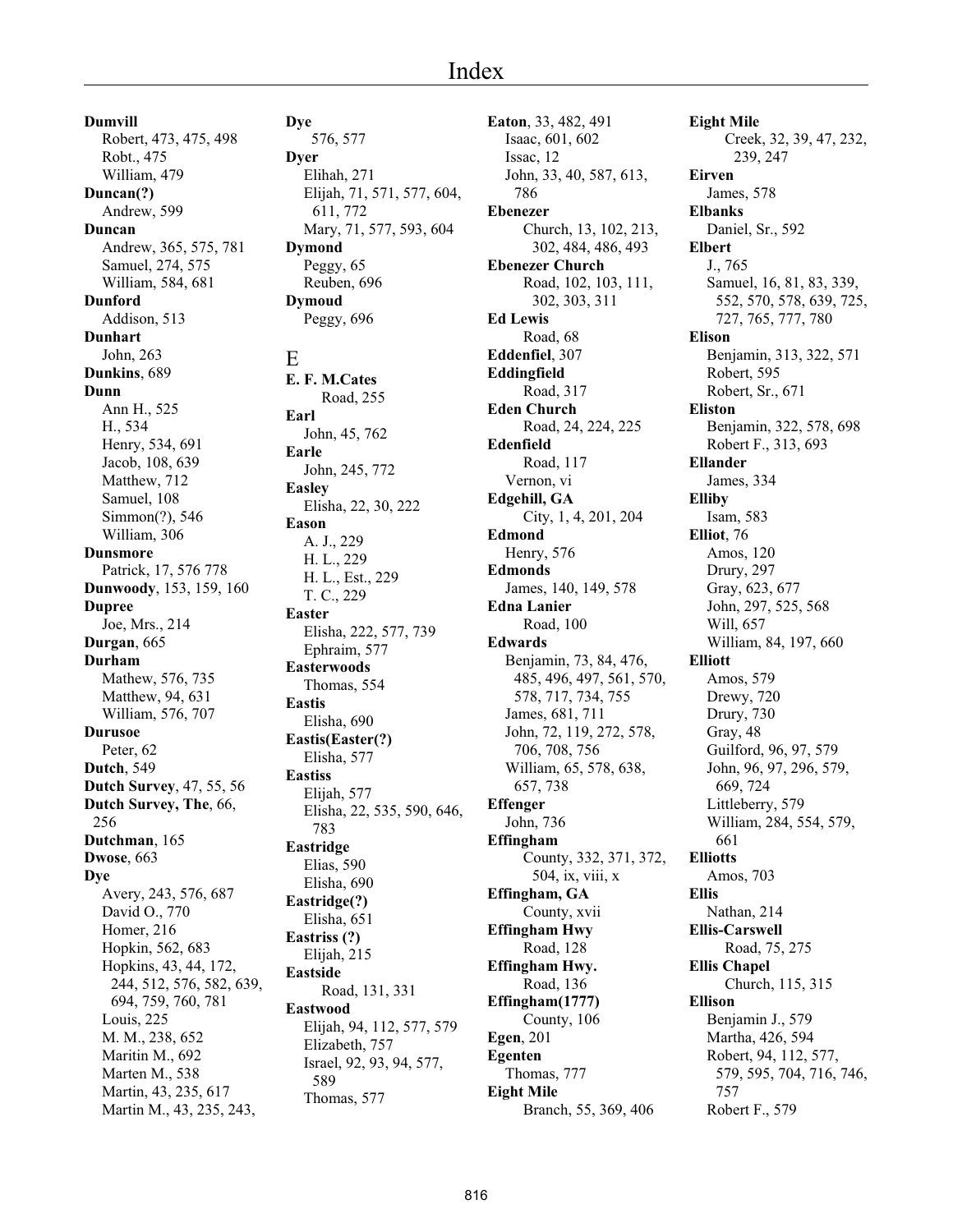**Ellison Bridge** Road, 113, 313 **Elliston** Benjamin, 579 R. F., 722 Robert, Dec., Est., 579 Thomas T., 519 **Elphanstone** Phillip, 71 **Elphinstone** Phillip, 71, 666 Phillip, Dec., 609 **Emannuel** John L., 332 **Emanuel**, 45, 236, 526, 687 County, 26, 27, 34, 88, 226, 227, 258, 288, 500, ix, viii, x, xi, xii, xvi Amos, 53, 124, 212, 250, 253, 482, 491, 558, 579, 640, 773, 786 Asa, 776 David, 28, 36, 37, 44, 45, 123, 124, 132, 194, 242, 244, 250, 267, 475, 476, 497, 501, 579, 580, 586, 640, 646, 651, 653, 655, 656, 661, 686, 687, 698, 699, 740, 743, 751, 770, 773, 786 David, Jr., 580 E., 572 Elizabeth (Minor), 362 Elizabeth, Widow, 572 James, 124 John, 38, 523, 661 L., 651 Levi, 45, 579, 772 Lewis, 244, 580, 740, 787 Lewis, Heirs, 568, 630 Lewis, Heirs of, 244 **Embry** Jessee, 580 **Empty** Empty **Eneck** Cemetery, 166 **Engy** Elizabeth, 222 **Enneses** Thomas, 531 **Ennis** Azariah, 133 Azarius, 134

**Ennis** P., 160 Thomas, 66 **Ennis School** Road, 145, 345 **Enoch** William, 160 **Ensly**, 81 **Eppinger**, 769 **Erwin(?)** James, 316 **Erwin** James, 325 **Eubank** Daniel, 12, 22, 23 **Eubanks** Daniel, 12, 212, 580, 783 Daniel, Jr., 580 George, 212 John, 212 Lew, 574, 580 **Euphrates** Church, 1 **Evan**, 537 **Evans**, 28, 235, 239, 290, 519, 559, 712 Daniel, 62, 71, 72, 262, 268, 271, 538, 580, 581, 585, 603, 614, 637, 666 Daniel I., 268, 580, 581 Daniel J., 546 Daniel, Jr., 62, 546 Daniel, Sr., 72, 268, 581, 637 Fred, 20 Frederick, 20 G. W., 711 George, 47, 518 George W., 47, 260, 528, 581 John, 580, 581 Lewis, 232 Mordecai, 580 Randal, Sr., 214 Richard, 71, 72 Richard H., 268, 580, 581 Richard I., 581 Richard, Sr., 581 Robert H., 268, 581 Sam, 214 T.S., 214 Vol., 214 William, 268, 542, 581 William E., 277, 581 William J., 443

**Evans** Wm., 47 Zachariah, 581 **Evans Lane** Road, 144, 344 **Everet** Jehu, 512, 513, 739 **Evers** John, 26 **(?)Ezay** Richard, 531 **Ezell** John, Heirs, 631 F **Faggat(Fagot)** Sarah, 581 **Faggott** Sarah, 211 **Fagot** Sarah, 211 **Fain** Mathew, 344

Natthen, 335

Thomas, 554

Abraham, 704 **Faircloth**, 717 Etheldred, 98 Ethreld, 97 John, 107

Thomas, 106, 307

Road, 145, 345

Branch, 306 Creek, 106

Robert, 582 **Fairway Drive** Road, 273 **Faith Temple**

**Falling Water**

John, 629 William, 680 Zachariah, 534, 629

Matthew, 135, 144

Samuel, 35, 576, 582, 639, 759, 760, 782

**Fain(?)**

**Faine**

**Fair**, 779 Jesse, 746

**Fairchild**

**Faire**

**Fann**

Thomas, 144, 145, 334, 335, 344, 401, 582

**Fanner** William, 582 **Farley** James, 590, 655 **Farlis** James, 456, 484, 490, 682 **Farliss** James, 556 **Farm Dale** Road, 134, 334 **Farmer**, 236, 651 David, 20, 21, 36, 44, 565, 572, 582, 596, 616, 630, 655, 703, 770, 787 Ike, 209 Isaac, 244, 572, 630, 734 Jacob, 655, 683, 772 James, 572 John, 20, 21, 236, 508, 534, 582, 616, 747, 770, 787 John B., 652 L. D., 230 Robert, 224, 225 S. F., 209 Verity, 572 Vertify, 36 **Farmers Bridge** Road, 43, 44, 51, 223, 236, 243, 244 **Farmers Grove Church** Road, 33, 233 **Farnal** Thomas, 585, 592, 671 **Farnalds** Thomas, Dec., 735 **Farnat** Thomas, 241 **Farnel** Thomas, 256, 582 **Farnell** Ben, 627 **Farr** Jesse, 778 Samuel, 43, 44, 186, 520, 582, 622, 624, 668, 683, 763 **Farrand** L., 576 **Farrow** Daniel, 676 Jesse, 264, 402, 582, 769 Sheldon, 558, 764 **Fayl(?)** John, 573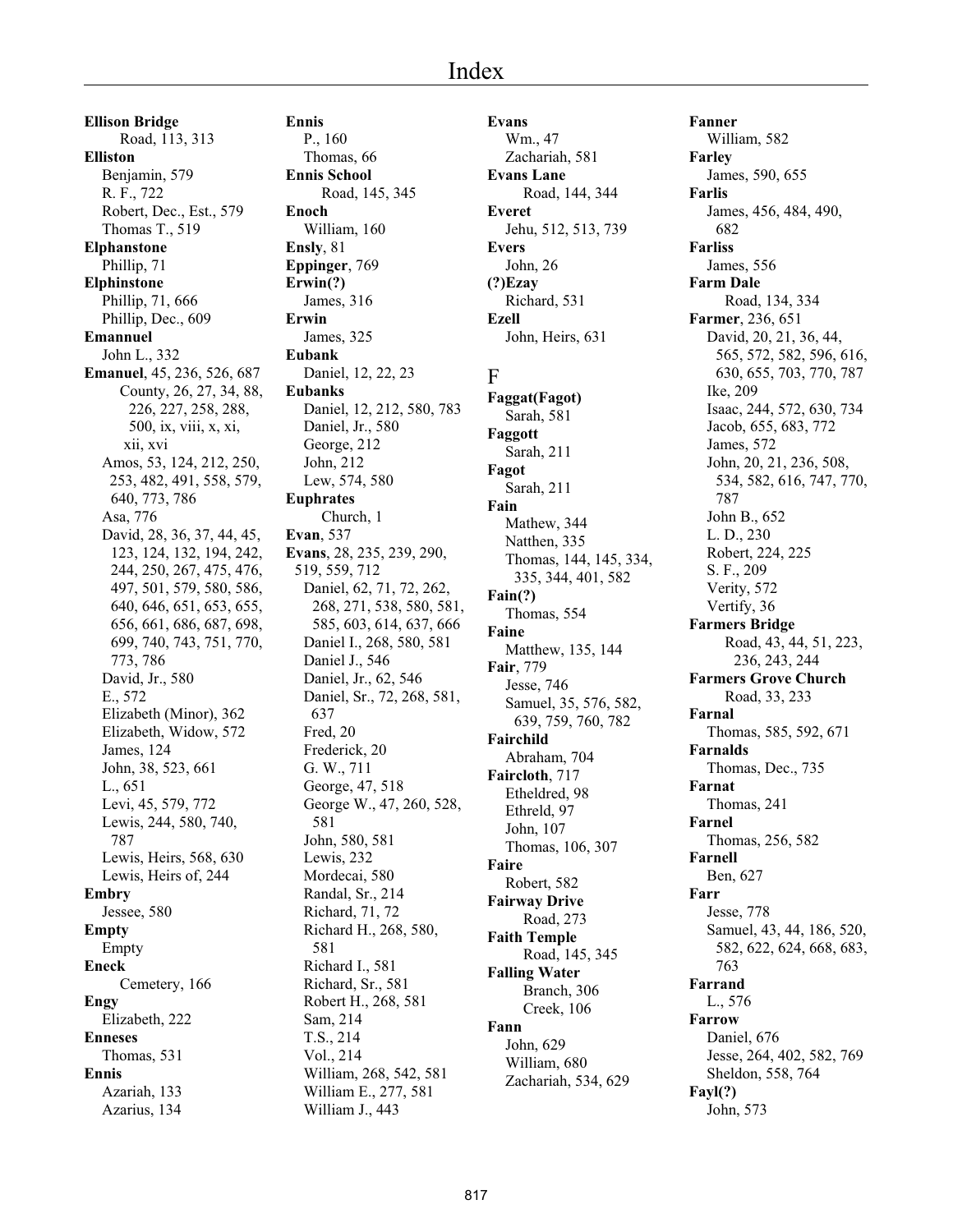**Fearrel** Benjamin, 157 **Fee** John, 19, 28, 235 **Feen** John, 402, 582 **Feens** Sgt.(?), 734 **Fellowship** Church, 3, 75, 275 **Fen** John, 765 **Fenley**, 618 John, 618 **Fenn** Formuth Z., 91 John, 83, 404, 408, 583, 692, 738 L., 702 Mary, 82, 92, 93, 577, 583, 692 Travis, 72, 73, 83, 92, 93, 376, 405, 408, 570, 577, 583, 589, 692, 704, 727, 732, 753 Widow, 765 William, 82, 83, 404, 583, 765 Z., 91 Zacharia, 91 Zachariah, 5, 583 Zacharias, 91 **Fenn(?)** John, 785 **Fennil** (?), 734 **Fenns** Bridge, 5, 205 Esquire, 613 **Fenns Bridge** Road, 208, 212, 213, 216 **Fenny** John, 650 **Ferguson**, 43 Joseph, 28, 51, 235, 251 **Ferrell** Benjamin, 781 John, 574 **Ferry** Road, 340 **Few** Benj., 203 Benjamin, 3, 203 **Field**, 541 James, 624

#### H. G., 227 Henry G., 227 James, 188, 248, 406, 521, 583, 677, 701, 738 Jas., 672 Miles, 583 Seth, 40, 41, 583, 584, 735 **Fifteen Mile** Creek, 380, 381 **Finch** Cemetery, 100 **Findlay** James, 54, 583 **Findley**, 578, 602 **Findley** James, 33, 546, 732 Thomas, 254 Widow, 54, 254, 556 **Finlay** David, 571 Mrs., 54 Widow, 54 **Finley**, 54, 603, 724, 766 Agnes, 215, 216 Agness, 583 David, 15, 486, 584, 773 James, 475, 480, 584 James, Dec., Heirs, 571 John, 584, 587, 690, 773 Mary, 53, 571, 584 Thomas, 620, 690 Widow, 54, 274, 620 **Finn** John, 673 William, 673 **Finney** John, 295, 748, 749 Will, 657 William, 320, 548, 584, 709, 764 **Finny** John, 147, 416, 522, 584 William, 74, 573 **Fire Tower** Road, 117 **Firetown** Road, 317 **First Baptist** Church, 506, 507 **Fisher** Nicholas, 602 **Fitpatrick**

Spencer, 603

**Fields**

**Fitz** Branch, 73, 273, 284 **Fitzgarral** James, 738 **Fitzgerald** Alonzo, 219 Christina, 40 David, 59, 509 James, 40 James, Dec., 514 John, 59, 509 Mary, 40 Widow, 241, 644 **Fitzgerrald** Christian, 584 James, 521, 584 John, 584 Mary, 521 **Fitzimmons** Christopher, 480, 502, 503 **Fitzjarrald** Christian, 584 **Fitzjarrell** Christian, 584 Mary, 584 **Fitz's** Branch, 280, 281 **Flat** Branch, 98, 99, 298 **Flat Rock**, 214 Branch, 20, 21, 220, 221 **Flat Rock, mouth of** Branch, 20 **Fleating** Richard, 530 **Fleating(?)** Richard, 684 **Fleeting**, 211, 216, 490 R., 211, 216, 474, 490, 493 Richard, 11, 16, 18, 211, 216, 217, 473, 474, 482, 484, 490, 493, 495, 530, 584, 610, 663, 667, 686, 687, 688, 775 Samuel, 474 **Fleeting(?)** Richard, 658 **Fleeting Meeting House** Church, 493 **Fleeting's Meeting House**, 484 **Fleman**, 648 **Fleming**, 209

**Fleming** B. F., 209, 213 James, 475, 476, 497, 501, 618 John, 16, 216, 217, 474, 485, 493, 494, 496, 497, 553, 584, 586 L. E.,Mrs., Est., 209 Laura E., 209 Robert, 22, 216, 493, 494, 515, 584, 691, 713 Robt., 474, 485 Samuel, 23, 216, 419, 493, 580, 588 William, 16, 17, 176, 217, 474, 485, 494, 512, 585, 641, 775 Wm., 474, 494 **Flemings Sweeney Tract**, 209 **Flemmen** Robert, 736 **Fletcher** James, 57, 636 **Fletting** Richard, 712 **Flood** Mitchell, 256, 582 **Floranoy**, 212 **Flournoy**, 14, 217 Francis, 706 M., 208 Marcus, 212 Robert, 14, 207, 217, 474, 483, 487, 494 Robt., 474, 485 Tom, 209 Tom, Est., 213 **Flournoy Estate**, 212 **Floyad** Joseph I., 585 Margaret, 585 **Floyad (Floyd)** Margaret, 409 **Floyd**, 214 Anthony, 585, 625 Charles, 114, 585, 657 Eady, 249, 585 John, 410, 585 Joseph, 57, 417, 557, 585, 631, 650, 735 Jourdon, 670 Margaret, 41, 625 Margarett, 585 Uz, 417 Uz(?), 585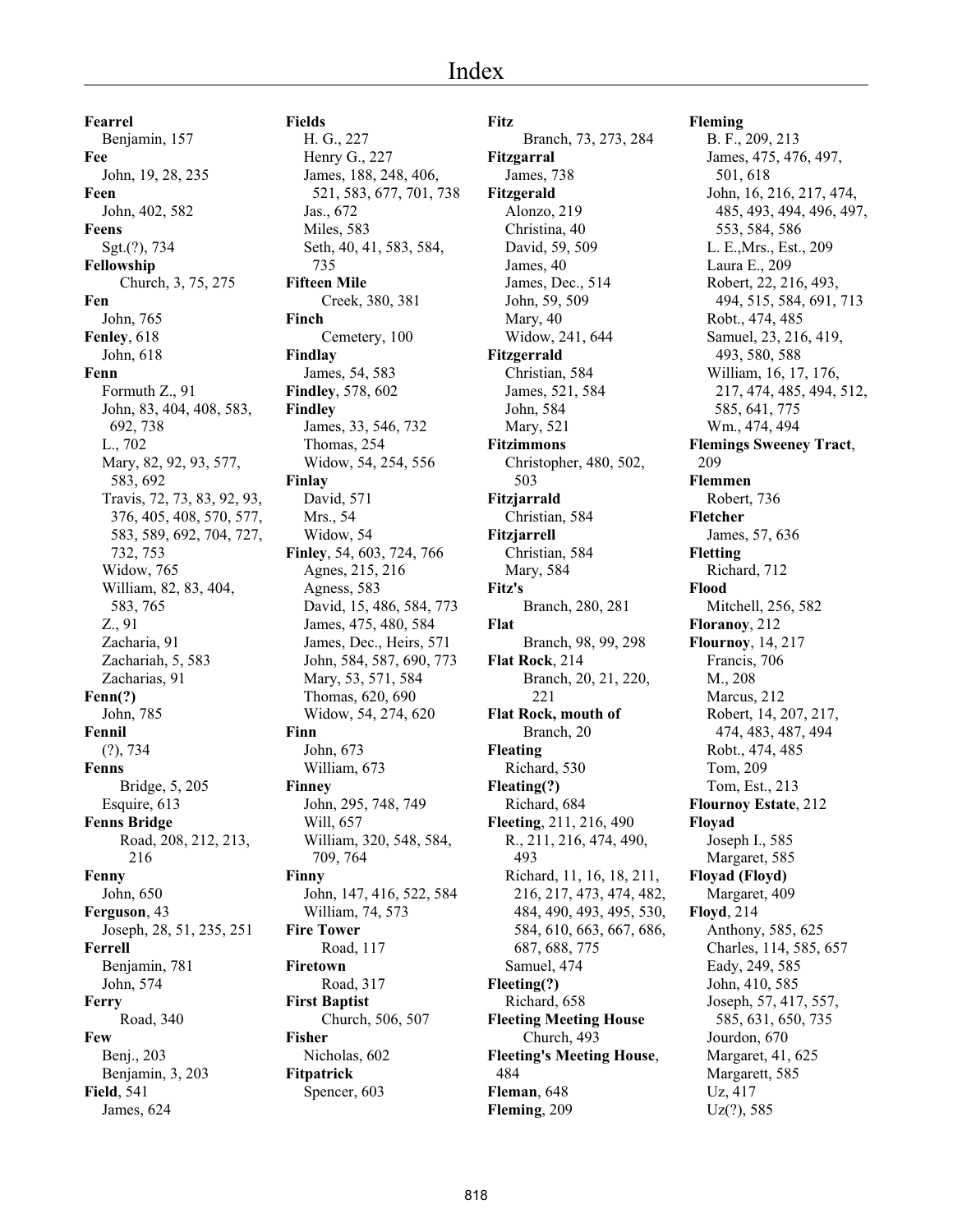**Floyd Farm** Road, 46, 246 **Floyed** Anthony, 644 **Foal** Arthur, 203 **Foals** George, 51 **Foil**, 203 Arthur, 203 John, 222, 484, 489, 497 **Folds(?)** John, 702 **Foles** George, 252, 743 John, 411, 585, 607 **Foley** B., 218 Bradley, 218 **Foley Bridge** Branch, 30 **Folkes** John, 227 **Folsom**  $L(?)$ , 672 Lawrence, 77, 690, 746 William, 277, 412, 586, 723, 731, 740, 746, 757, 758 **Folson** Laurance, 167, 509 Lavrance, 88 William, 67, 76, 621 **Forceyth** Robert, 551 **Forcyth** Benjamin, 587 Robert, 587 **Ford** Road, 109, 309 Dr., 225 Hezekiah, 663 Jno, 688 John, 11, 12, 212, 483, 522, 586, 613, 660, 671 John, Jr., 113, 586 Samuel, 8, 9, 253, 586, 592, 749, 761 Thomas, 8, 12, 45, 191, 564, 565, 568, 586, 656, 663, 741, 783 Thomas, Sr, 413 Thomas, Sr., 586 William, 28, 29, 228, 229, 542, 586, 623, 655, 656, 660

**Ford** William, Dec., 590 Wm., 28 **Forehand**, 513 B. A., 395, 586 Berrien, 763 Berryan A., 395, 586 **Foreman** William, 5, 208, 586 **Forest Hill**, 253 **Fork, Left** Road, 245 **Fornney(?)** Mary, 712 **Forrest Lane** Road, 100 **Forrester**, 529 **Forsel** James, 565 **Forsyth**, 25, 250, 736 Benjamin, 414, 587 John, 25, 499 Moriah, 11, 587 Robert, 32, 33, 39, 232, 233, 539, 566, 587, 602, 603 **Forsythe** John, 481 John, Esq., 480 Moriah, 480 Robert, 480, 502, 503, 629 **Fort**, 551 **Fort Gordon**, 19 **Fort Land, Old**, 377 **Forth** Francis W., 681 H., 760 Henry, 43, 415, 455, 582, 587, 619, 648, 653, 654, 695, 772, 773 Joel L., 723 Joel L., Dec., 587 John T., 587 Sarah, 587, 772 Thomas, 532, 587 **Foster** Franklin, 108 Richard, 526 Wm., 486 **Fouls** George, 587 **Fountain** Brinson, 682 Brinson L., 670 E., 24

**Fountain** Isaiah, 351, 564, 566 Isiah, 480 John, 663 Jonathan, 418, 529, 554, 587 William, 564 **Fountain Springs** Church, 68 Road, 68 **Four Mile** Branch, 81, 157 **Four Points** Road, 62, 262, 271 **Fourth** Henry, 415 **Fourth(Forth)** Henry, 587 **Fowler**, 217 Cody, 473, 474, 494, 497 **Fox**, 65, 618 Road, 295 James, 18, 218, 533, 741 **Foxes**, 637 **Foyel** John, 419, 552 **Foyel(Foyil(?)** Elisabeth, 587 John, 587 **Foyil** John, 22, 23, 419, 575, 713, 774 **Foyil(Foyel(?)** John, 588 **Foyl** Elizabeth, 222 James, 15, 757 John, 23, 515 **Foyle**, 23 Jno., 684 John, 23, 497, 588 **Foyle/Foile** John, 485 **Foyle(Foyel/Foyil)** John, 588 **Frank Farmer** Road, 34, 41, 241 **Frank M. Cates** Bridge, 72 **Frankie Lane** Road, 63, 263 **Franklin** George, 14 **Franton** John, 247, 560, 588, 659, 672

**Fred Chance** Road, 114, 314 **Frederic** Thomas, 771 **Fredric** Thomas, 771 **Freeman**, 131, 132, 140, 141, 692, 710, 731, 762 B., 125, 133 Benjamin, 133, 324 Jacob, 107, 140, 541, 588 John, 123, 132, 157, 158, 163, 514, 580, 588, 731 John, Est., 358 John, Jr., 123, 131, 588 John, Sr., 132, 588, 669, 700 Noah, 140, 165, 532, 588, 762 William, 74, 75, 132, 588, 589 **French** Robert, 4, 589, 613 Robt., 483 **Frenches** Branch, 11 **Frenchs Mill** Creek, 484 **Friar** Feilding, 101, 110 **Friday** Frederick, 550, 750 Fredrick, 632 **Friendship** Church, 76, 142, 276, 342 Road, 133, 142, 333, 342 **Friendship Church** Road, 9, 209 **Frier** Fieldan, 589 Fielding, 599 James(?), 589 John, 589 Robert, 589 Robert, Est., 522 Zachariah Lewis, 92, 93 **Frier(Fryar/Fryer)** Zachariah Lewis, 589 **Frost** L.M., Mrs., 233 **Frostman** Road, 213 **Frowel(?)** James, 712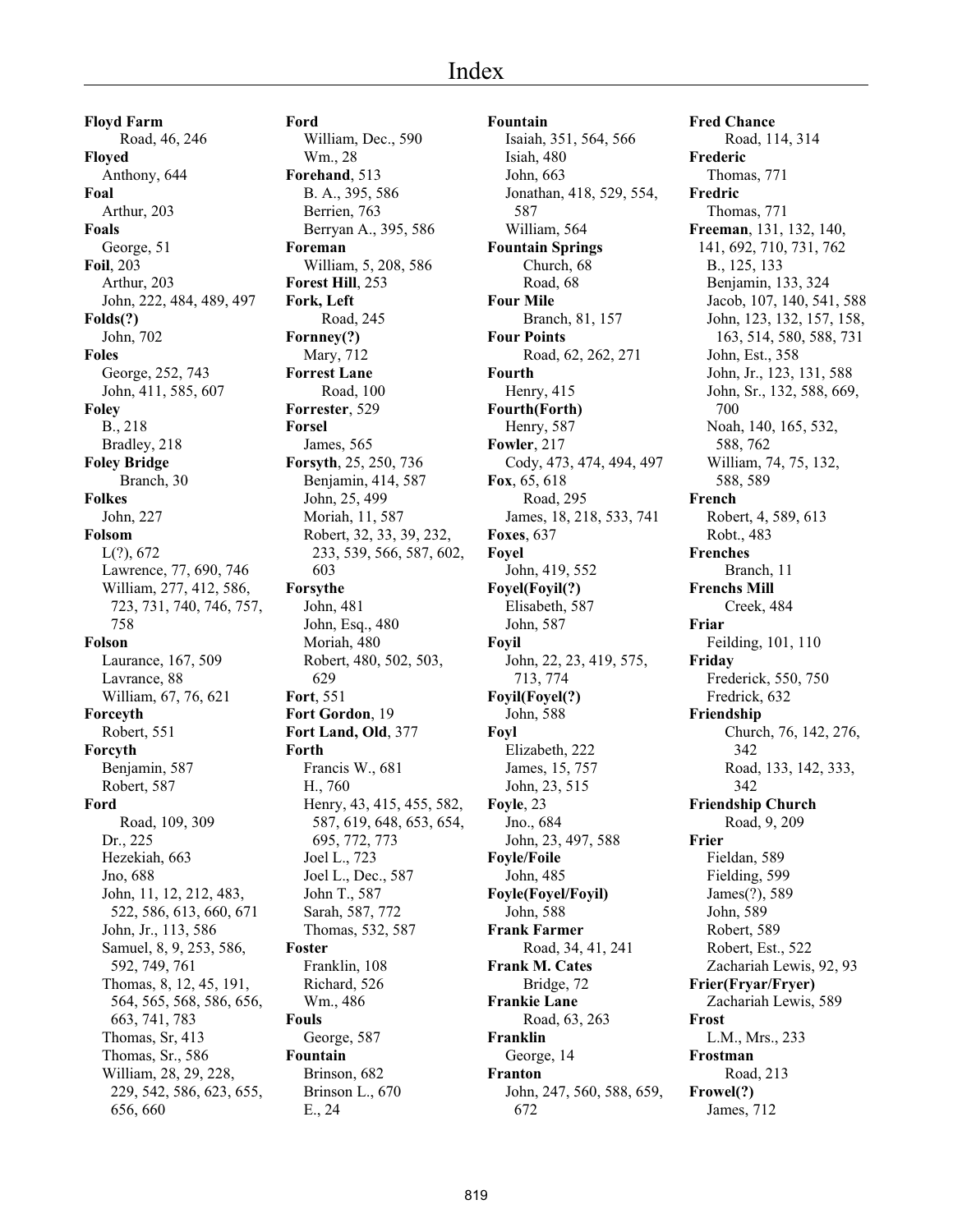**Fryar**

F., 779 Feilding, 119, 570, 578, 663, 669, 741 Feiling(?), 568 Fielding, 272, 570, 589, 593, 620 John, 563, 583, 589, 688, 704, 753 Robert, 779 Zachariah, 119, 548, 578, 583, 589, 688, 689, 753 Zachariah Lewis, 589, 688 **Fryar(Fryer)** Fielding, 589 **Fryar's Bluff**, 119 **Fryer**, 747 Feilding, 765 Fielding, 72, 83, 110, 599, 708, 779 J(?), 589 John, 92, 93, 444, 542, 603, 646, 708 Marian C., 224 Zachariah, 83, 692 Zachariah L., 574 Zack. L., 765 **Fryer(Fryar)** Fielding, 589 **Fryne** John, 688 **Fuke** J. T., 205 **Fukeware** Obediah, 208 **Fulcher**, 62, 107, 778 Road, 51 James, 135, 142 John, 589 Vinson W., 589 William, 589 **Fulgham** Henry, 631 John, 57, 590, 591, 627, 628, 631, 724, 735 **Fulghum** John, 49, 56 Thomas, 154 **Fuller**, 762 B. F., 219 **Fulsher**, 778 **Fulsome**, 119 **Fulton** Irwin, Widow, 665 John, 485, 497, 590

#### **Fulton**

John, Widow, 665 Thomas, 23, 485, 497, 544, 590, 684 Thos., 473, 474 **Fuqua** Obediah, 590 **Fussel** Elisabeth, 590 Thomas, 29, 36, 53, 577, 590, 712, 762, 770, 781 William, 29, 509 **Fussell**, 559 Elizabeth, 15, 752 Moses, 53, 564 Thomas, 63, 236, 253, 456, 577, 612, 622, 653, 666, 668 William, 30, 577, 590, 682, 690, 783 Wm., 21, 22 **Futral** J.E., Est., 213 **Futrel** J.E., 213 **Fuzzel** Thomas, 751 G **G.** Reuben, 509 **GA-FL** Railroad, 251 **GA Hwy 102** Road, 3, 6, 10, 203, 206, 210, 489 **GA Hwy 121** Road, 274, 506, 507 **GA Hwy 129** Road, 506, 507 **GA Hwy 17** Road, 24, 25, 33, 34, 41, 42, 49, 50, 57, 67, 77, 88, 99, 109, 118, 119, 128, 136, 146, 214, 215, 218, 224, 225, 242, 249, 250, 257, 267, 277, 288, 308, 309, 318, 488, 492, 499, 503 **GA Hwy 171** Road, 1, 4, 8, 13, 14, 18, 19, 203, 204, 205, 208, 213, 495

**GA Hwy 177** Road, 3 **GA Hwy 208** Road, 489 **GA Hwy 21**, 353 Road, 88, 98, 116, 125, 134, 143, 144, 153, 154, 161, 288, 298, 316, 325, 333, 334, 343, 344, 354, 361 **GA Hwy 221** Road, 214 **GA Hwy 23** Road, 77, 82, 83, 87, 93, 97, 105, 112, 113, 283, 287, 288, 293, 296, 297, 303, 305, 312, 313, 506, 507 **GA Hwy 24** Road, 9, 13, 18, 31, 36, 38, 54, 64, 73, 84, 94, 95, 113, 123, 132, 133, 142, 146, 151, 152, 154, 155, 159, 160, 161, 213, 218, 223, 224, 231, 238, 246, 254, 264, 273, 284, 294, 295, 304, 313, 314, 323, 342, 352, 354, 360, 361, 495, 498, 501 **GA Hwy 25** Road, 104, 304 **GA Hwy 296** Road, 10, 11, 17, 210, 211, 217, 494 **GA Hwy 305** Road, 29, 31, 36, 37, 38, 40, 41, 229, 231, 236, 237, 240, 241, 242, 501, 502, 503 **GA Hwy 34** Road, 209 **Ga Hwy 46** Road, 506, 507 **GA Hwy 47** Road, 14, 15, 219, 492 **GA Hwy 56** Road, 48, 49, 55, 64, 71, 72, 82, 248, 255, 264, 271, 272, 283 **GA Hwy 73** Road, 127

**GA Hwy 78** Road, 26, 226, 500 **GA Hwy 80** Road, 15, 21, 37, 45, 53, 72, 83, 92, 230, 237, 245, 272, 283, 492 **GA Hwy 88** Road, 5, 7, 11, 15, 21, 28, 29, 202, 204, 205, 207, 210, 215, 228, 229, 236, 487, 490, 492 **Gabard** Thomas, 28, 590, 603 **Gailick** Amanietha E., 420 Amanietha E., Mrs., 590 **Gain** James, Est., 205 James R., 205 **Gaines** James, 522, 671 John, 577 John C., 714 **Gair Woodlands Corporation**, 229 **Galaspel(?)** James, 23 **Gallphin**, 62, 538 **Galohen** George, 609 **Galphen** John, 546 **Galphin**, 470 George, 13, 25, 62, 262, 270, 480, 481, 532, 593, 745, vii George, Jr., 637, 638 George, Sr., 638 John, 13, 25 Thomas, 62, 262, 637, 638 **Galphin Survey** George, 52 **Galpin** George, 271, 499 **Gamary** John, 763 **Gambell** John, 663 **Gamble**, 22, 548, 759 Austin, 215 James, 150 John, 16, 22, 215, 548, 573, 591, 759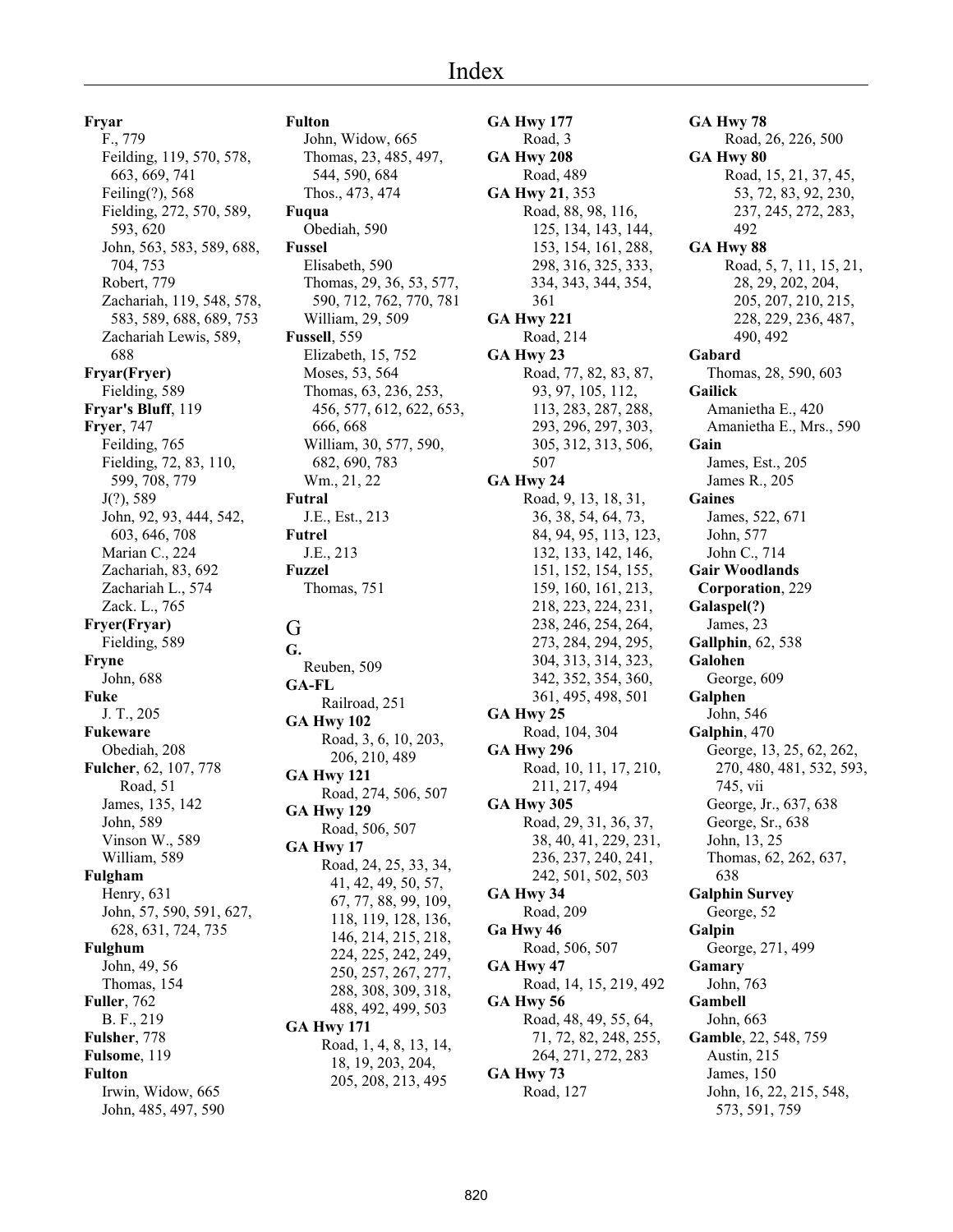**Gamble** M.R., Mrs., 223 R. L., 218, 223, 224 William, 573 **Gamble Mill** Road, 487 **Gaming(?)**, 682 **Ganas** James, 516 John, Sr., 516 **Ganas(?)** John, 35, 743 **Gannaway** Judith, 629 **Ganus** James, 538 **Garard(?)** Thomas, 271 **Garbard(?)** Thomas, 271 **Garbet** George, 113, 591 **Garbett** George, 113, 641 **Gardin** Samuel, 17 **Gardner** James, 48, 56, 57, 569, 590, 591, 611, 627, 648, 724 James, Dec., 723 **Garlick** E., 542, 591 Edgar, 591, 670 Edward, 64, 591, 647 Samuel, 670 Samuel, Dec., 591 **Garlick(?)** Edgar, 64 **Garman**, 549, 553 **Garmany** Hugh, 39, 591 **Garnar(Garner(?)** James, 591 **Garner** James, 248, 249, 256, 257, 591, 592 **Garrald** Widow, 657 **Garratt** James, 601 **Garret** Joseph, 546, 761 **Garvin** R. A., Dr., 218 Robert, 39, 232, 239,

**Garvin** 727, 784 Thomas, 25, 592 **Gasbur** Geo., 205 **Gate**, 517 H., 208 **Gates**, 4 C., 208 Chalres, 696 Charles, 5, 8, 338, 556, 592, 613 H., 483, 488 Samuel, 4, 8, 12, 592, 609, 613, 701, 733 Valentine, 754 **Gaton** Robert, 754 **Gaul** Creek, 156, 157, 357 **Gaurdin** Samuel, 681 **Gay**, 559 Road, 30, 230, 237 Cason, 291 James, 210, 291, 421, 592, 685, 724, 738, 739, 754 James, Heirs, 423, 592 John, 223, 592 Louis A., 219 Mary, 693 Patience, 422, 592 Rebecca, 423, 592 Simeon, 698 Simon, 687 William, 593, 724 **Gaybard** Thomas, 542 **Gayford** Thomas, 228, 637 **Gayly** Abraham, 522 **Gayner** Theophilus, 520 Theopolus, 55 **Gee**, 583 Charles, 732 **Gee(?)** Charles, 54 **Geesland(?)**, 54 **Gene Howard** Road, 210 **Genkins** Francis, Sr., 722

**George Galpin's Old Town** City, 499 **George Perkins** Road, 52, 62, 262, 263 **George Town** Road, 208 **Georgetown** Road, 205 **Georgia Department of Transportation**, vi **Gerrald** Mary, 644 **Gervin** James, 593 Robert, 40, 593, 784 Robert, Jr., 593 Thomas, 593 **Gervinn(Gwinn(?)** James, 593 William, 593 **Gevin** Robert, 18, 647 **Gibbins** William, 710 **Gibbon**, 588 William, 113 **Gibbons**, 104, 531, 664 T., 164 Thomas, 151, 159, 164 William, 102, 103, 111, 112, 358, 641, 708 William, Esq., 483 William, Jr., 593 **Gibs**, 201 **Gibson**, 203 John, 38, 238, 477, 547, 593, 640, 686, 713 Saml., 476 Samuel, 23, 24, 475, 479, 497, 498, 501, 593, 640 Thomas, 477 William, 230, 501, 698 Wm., 476 **Gibson, GA** City, 3, xvi **Gideon** Thomas, 8 **Giffers** John, 508 **Giles** John, 52, 775 **Gilgal** Road, 127, 327 **Gilkey** Robert, 271, 593

**Gillstrap** Henry, 540 Jeremiah, 614 William, 767 William, Dec., 187, 520 **Gilmon**, 17, 217 Gilmore, 17, 217 **Gilmore**, 212, 491, 494 Hugh, 662 J., 474 Jane, 12, 17, 482, 494, 530, 593, 662 Jane, Widow, 593 John, 18, 473, 495 John, Dec., 647 **Gilstrap** John, 68, 594, 636 William, 74, 630 **Gin House** Road, 131, 331, 339 **Gingle** John, 208 **Ginhouse** Road, 340 **Gipson**, 618 **Girard, GA** City, 121, 321, xii, xvii **Girven** Thomas, 665 **Girvin** Joseph, 473 Joseph (Robert), 479 Robert, 473 Robt., 495 Roger, 479 Thomas, 480, 498 **Girvin(Garvin)** Robert, 594 Thomas, 594 **Gitten** Richard, 606 **Given** Robert, 552, 553 **Glamery** John M., 555 **Glascock** County, 201, ix, viii, x, xi, xvi Thomas, 19, 81, 82, 92, 235, 608, 753 **Glass** John, 427, 595 William, 567 **Glasscock** G., 642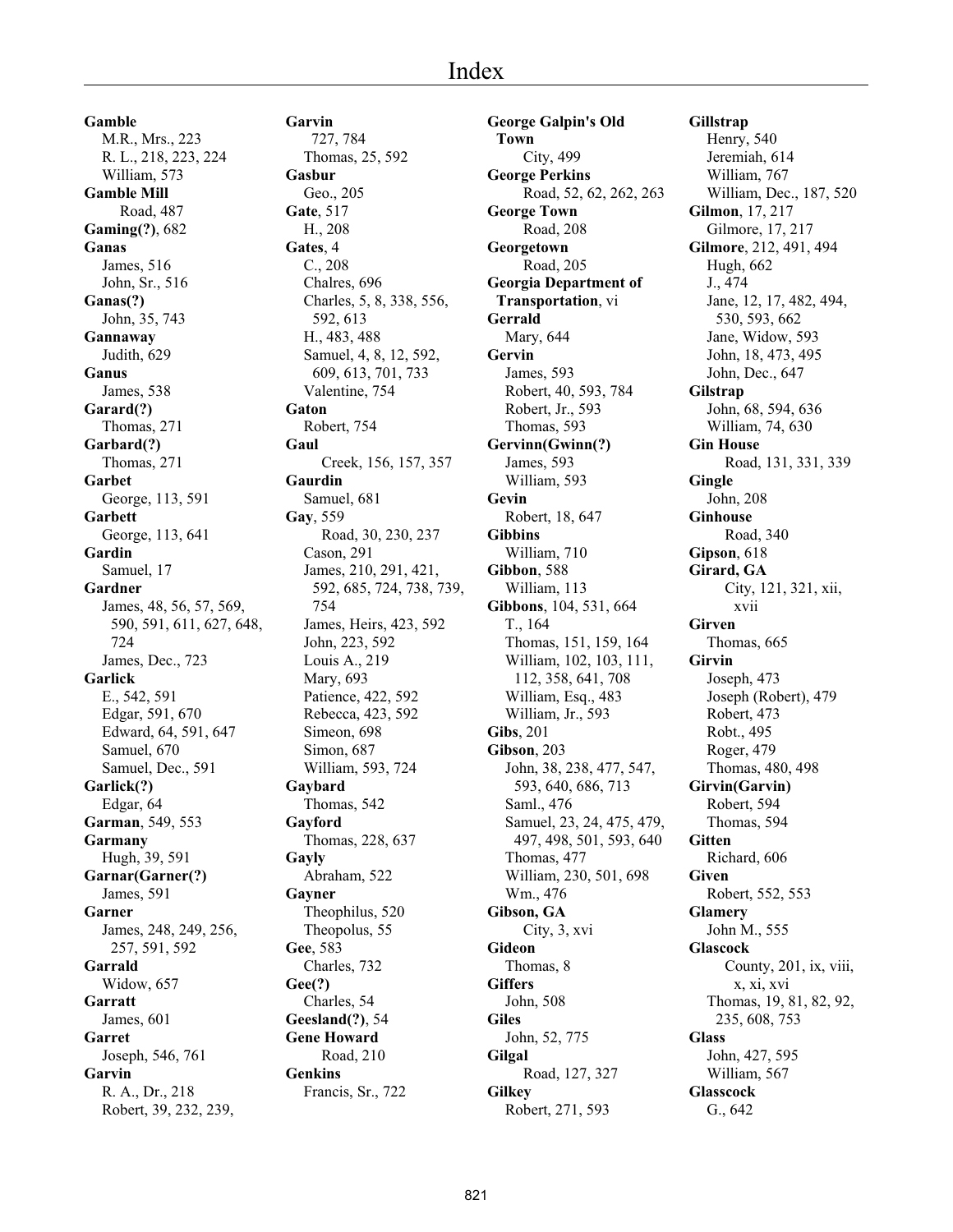# Index

**Glasscock** Thomas, 569, 671, 777, 784 **Glebe**, 18, 527, 562, 630, 686, 687 **Glebe Land**, 84, 473 **Glibe**, 554 **Glissen** Dennis, 685 **Glisson** Road, 112, 265, 312 Abraham, 79, 122, 425, 518, 594 B., 614 B. Fred, Dec., 614 Brinkley, 121, 594, 624 Brinkly, 624 David, 625 Denis, 714 Dennis, 79, 129, 130, 385, 425, 518, 594, 624, 625, 728, 729, 741 Evan C., 594, 714, 715, 716 Fred, 330 Frederic, 122, 594 Frederick, 425, 513, 594 Fredrick, 729 Jacob G., 594 James, 426, 594, 614 James, Heirs, 625 **Glover** Jesse, 207, 208, 487 John, 483, 488 Tom, 210 William, 203, 206, 750 **Gobert** Baily, Mrs., 213 **Godbe** Cary, 595, 727, 778 James, 728 Samuel, 103, 595, 738 Stephen, 659, 728 William, 595, 704, 729 **Godbe(e)** Stephen(?), 644 **Godbee** Road, 97, 297 Albert, 595, 621 Alfred, 595 Cary, 303, 644, 705 F. C., 519 Freeman W., 595 Gary, 103 James, 112, 113, 595, 659, 746

**Godbee** James C., 428, 595 James F., 595 James, Sr., 746 Matthew, 103 Milledge, 121, 595, 659 Powell, 595, 659 Samuel, 103, 112, 303, 595, 596, 659, 715 Simeon, 428, 595, 659 Stephen, 112, 429, 595, 596, 606, 659, 716 William, 103, 545 Wm., 93, 103 **Godbee's** Bridge, 428 **Godby** C., 303, 551 John, 444 Samuel, 103, 596 William, 661, 703, 769 **Godd** James, 580 **Goddown** Jacob, 651 **Godfrey** Enoch, 124 Frances H., 32 **Godlee** William, 685 **Godley** John, 71, 272, 349, 430, 560, 596, 600, 608 **Godly** John, 737 **Godown** Jacob, 36, 44, 597 **Godown(Goodown(?)** Jacob, 597 **Godowns** John M., 210 **Godrey** William, 144 **Godwin** Micajaha(?), 126 Samuel, 627 **Goff** Elizabeth, 142, 143 William, 696 **Goffe** Henry, 700, 760 **Goldwhier** Benjamin, 166 **Goldwier** Benjamin, 161 John, 166

**Goldwire**, 165 **Golekely** Charles, 562 **Golightly**, 643 Charles, 478 Jemimah, 46, 596 **Goloid Church** Road, 326 **Golphin**, 25, 91 Barbary, 91 George, 185, 519, 665 Thomas, 91 **Gomery** John M., 629 **Goodal** Pleasand, 542 **Goodall**, 779 John, 779 Pleasant, 93, 102, 432, 466, 467, 535, 549, 550, 566, 596, 607, 608, 704, 745 S. D., 596 **Goode** Edward, 222, 601 **Gooder** Edward, 601 **Goodgame**, 24 Alexander, 543 **Goodown(?)** Jacob, 596 **Goodwill** Pleasant, 639 **Goodwin** Jacob Evans, Estate, 621 John, 70, 104, 514, 527, 551, 561, 597 John, for Turner B. Moore, Est., 597 John, for Turner B. Moore Est., 597 William, 621 **Goodwin(?)** John, 305 **Goodwyn** James, 112, 597, 716 Theo., 92 Theoderic, 92, 101, 598 Theoderick, 779 Theoderie, 570 Theodh., 732 Theodore, 92, 432 **Goodwyn(?)** John, 305 **Goodwyn (Goodwynn)** Theoderic, 597

**Goodwynn** James, 738 Theoderic, 101, 598, 765 Theodore, 432 **Goose** Pond, 439 **Goose Pond** Branch, 271 **Gordan** Alexander, 433, 598, 770 **Gordan** Hugh, 434, 598 James, 680 James, Heirs, 700 William, 433, 598, 676 **Gordee** Jas., 672 **Gorden** A., 222 **Gorden(?)** Samuel, 523 **Gorden** Samuel, 588 William, 435, 598 Wm., 486 **Gordon**, 17 Road, 304 A., 222 Alexander, 434, 598 Alexander G., 598 James, 218, 522, 618 James, Dec., 598 John, 598, 753 Robert, 83, 283, 548, 598, 599, 700, 753 S., 501 Sam, 475 Samuel, 23, 419, 434, 475, 497, 533, 547, 576, 598, 675 W. W., 209 William, 15, 492, 599, 713 Wm., 492 **Gordy** Eli, 711 John, 437, 599 Nathaniel, 47, 539 Thomas, 436, 599 Thomas, Jr., 697 Thomas, Sr., 697 **Gore** Elisha, 558, 625 **Gorman** William, 599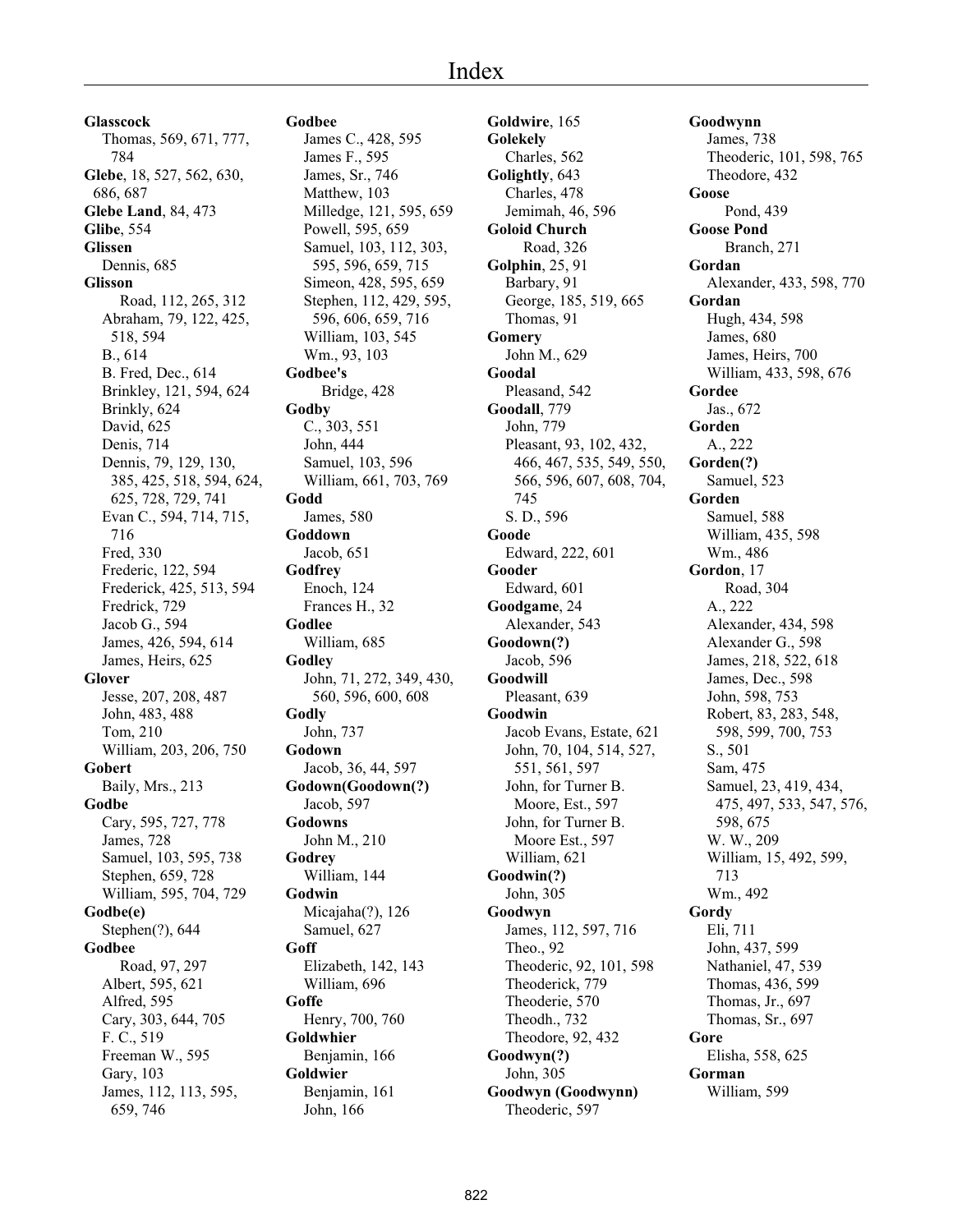# Index

**Gough** Road, 23, 31, 223, 231 George, 237, 238, 652, 770 **Gough, GA** City, 38, 237, 238, xii, xvi **Gough-Red Hill** Road, 245 **Gough-Redhill** Road, 253 **Gough Spur** Road, 245 **Goulding** William, 678 **Gout** Elisha, Dec., 26 **Gowin** Roan, 531 **Goyn** James, 570 **Goyns** James, 514, 727, 736 **Goyns(?)** James, 704 **Grace** Elizabeth, 713, 730 James, 133, 142 John, 657 Thomas, 201 William, 528 **Graham** Dugal, 161 James, 529, 734 John, 40, 48, 49, 248, 521, 555, 599, 619, 724 Thomas, 477 **Grainer** Marten, 534 Martin, 285 **Gran** John, 605 **Grandberry**, 203 Moses, 3 **Grange**, 205 City, 5 **Grant**, 688 Andrew, 406, 583, 599, 683 Elijah, 687 Isaac, 714 Jesse, 117, 126, 317, 326 John, 113, 591, 599, 689, 716 Joseph, 599 Mary, 714

## **Grant**

Peter, 677 William, 551, 727 **Grantham** Thomas, 133, 325 **Grants** Creek, 212, 482, 491 **Grant's Creek Mill Pond**, 482 **Grave Yard**, 214 **Graves**, 206 H., 215 Humphrey, 6, 206 Joshua, 552 Robert, 32 Thomas, 126 **Gravis**, 784 **Gray**, 22, 71, 76, 491, 580, 637 Road, 94, 294 Agnes, 483 Agness, 437, 599 Basdil, 349, 560 Basil, 438, 449 Bassel (Bassil(?), 599 Bazdil, 608 Bazel, 438, 637 Bazel, Jr., 599, 601 Bazil, 610 Bazil, Jr., 441 Bazzel, 71, 600, 604 Brassil, 697 Catharidge(?), 443 Catharine, 703 E., 483, 488 Edmund, 526 Gipson, 601, 755 Gray Richard, 215 Hezekah, 602 Hezekiah, 663 James, 81, 91, 92, 102, 112, 119, 120, 121, 129, 241, 249, 329, 374, 432, 439, 440, 510, 519, 532, 546, 567, 578, 596, 597, 600, 605, 606, 607, 615, 624, 657, 664, 669, 693, 701, 724, 726, 728, 739, 771, 777, 780, 786 James L., 606 John, 524, 600, 661 John D., 514 Joshua, 64, 73, 273, 441, 513, 557, 600, 601, 609, 672, 738, 744, 755, 768 Joshua, Sr., 599

**Gray** Josiah, 215 Josias, 524 Mathias, 522, 601, 609, 614, 768 Mathis, 65, 66 Mincha, 725 Minche, 649, 662 Minekey, 601 Rich., 22 Richard, 12, 22, 212, 215, 216, 217, 474, 482, 491, 493, 494, 573, 601, 645 Robert, 4, 755 S. A., 231 Simon, 698 Thomas, 601, 609, 645, 780 Thomas, Jr., 441, 601 Thomas, Sr., 441, 601 William, 494, 599, 601 William H., 217, 474, 485, 493, 496 William Hargis, 216, 222, 601 Wm. H., 474, 494 Z., 211, 490 Zach, 491 Zachariah, 11, 12, 211, 212, 482, 484, 490, 530, 544, 587, 601, 602, 616, 658, 706 Zack., 212 **Graybill** Henry, 23 **Grayham** John, 48, 602, 623 **Grays** Branch, 65, 66, 72, 265, 266, 272, 438 **Grays Grove Church** Road, 274 **Great Lake**, 129 **Green**, 61, 204, 503 Branch, 499 B., 160 B. F. , Est., 447 B. F., Est., 605 Ben., 328 Ben, 555, 613, 724 Benj., 149, 481 Benj., Est., 159 Benj., Estate, 160 Benjamin, 33, 40, 56, 140, 148, 149, 160, 442,

#### **Green**

 532, 541, 549, 602, 603, 613, 664, 692, 706, 708, 710, 713, 770 Benjamin F., Dr., 678 Catherine Amanda, 447 D., 603, 628 Daniel, 446, 603, 604, 605, 619 David, 71, 271, 443, 603, 637 David, Dec., 609 Estate, 785 Gersham, 603 Gresham, 271 Jesse, 62, 444, 546, 603 John, 121, 129, 139, 140, 149, 233, 307, 321, 329, 445, 481, 503, 532, 541, 551, 587, 603, 604, 605, 606, 613, 623, 624, 632, 678, 694, 709, 726, 740, 741, 786 John, A., 632 John, Dec., 595 John, Estate of, 121 John, Sr., 760 Laney, 604 Matt, 531 Matt, Sr., 683 Matthew, 66, 266, 535, 604, 616, 622 Matthew, Jr., 604 Matthew, Sr., 604, 683 Moses, 71, 604, 696 Nathaniel, 728 Samuel, 446, 603, 604, 605, 706, 756 Samuel, Dec., 654 Sarah W., 447, 605 Sumner, 604 T., 230 Thomas, 141, 150, 227, 528 Warren, 628 William, 50, 121, 242, 448, 517, 524, 580, 593, 603, 605, 610, 643, 660, 685 William, A. S., 558, 602, 603, 605, 708 William B., 443, 553, 554, 603 William, C. S., 541 Wm., 94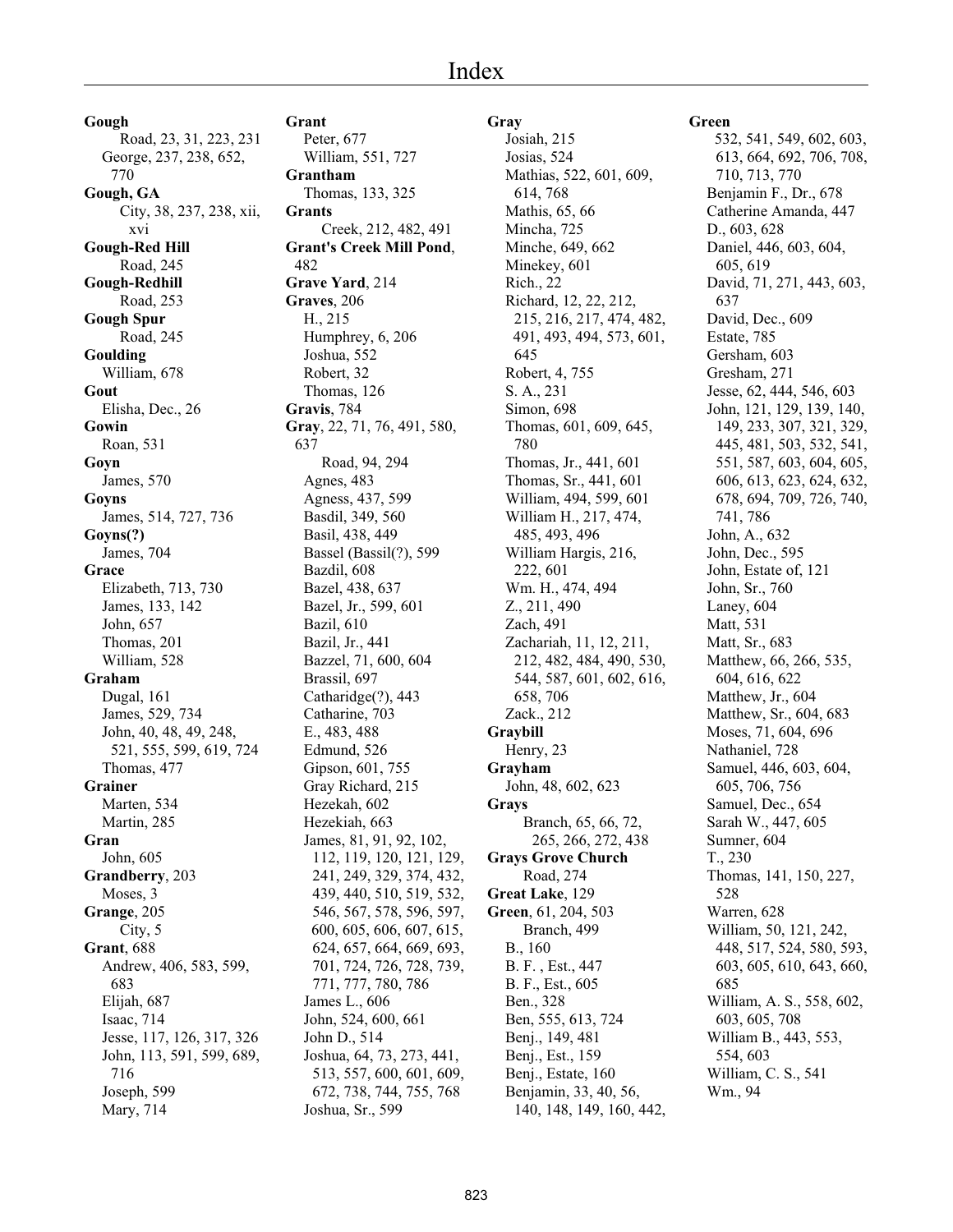**Green Branch** Church, 62, 262 **Green Fork** Church, 96, 296 Creek, 96 **Green Grove** Church, 31, 231 **Green Hill** Church, 143, 343 **Greenbrier** James, 166 **Greene**, 735 Benjamin, 578, 605, 740 David E., 737 John, 480, 481 **Greene(Green)** John, 605 **Greener** Jacob, 532 **Greeners** Widow, 760 **Greenhow(?)**, 114, 670 **Greenhow**, 383, 561 **Greeninay** R., 508 **Greenlog Point**, 156 **Greens** Branch, 94 Creek, 329 **Greens Cut, GA** City, xii **Greenwood**, 231, 550, 631, 699 Church, 150, 350 (Estate), 692 H., 770 J. A., Est., 223 John, 113, 114, 605 **Greenwoods** J. A., Est., 231 **Greer** David, 473, 495 **Gregery** H. B., 23 **Gregory**, 130 Hardy, 32, 665 Hardy(?), 679 Jesse, 714, 715 John, 130 **Greiner** Andrew, 129 Andrew, Dec., 606, 693, 771 Barbara, 605 Jacob, 606 John, 602, 702

**Greiner** John Galper, 565 John Martin, 606 John P., 709 Timothy, 365, 575 Widow, 374, 600 **Greiner Circle**, 262 Road, 62 **Grenade** John, 219 **Gresham**, 112, 140, 429, 596 Road, 62, 262 Job, 44, 45, 244, 245, 568, 606, 626, 636, 762 Joseph, 94, 101, 546, 577 Joseph, Dec., 546 Joseph, Est., 598, 736 W., 710 Wheeler, 112, 113, 606, 692 **Grey** James, 624 Mathias, 681 **Grieners** Branch, 374 **Griffen** James, 648 **Griffeth** John, 733 **Griffin** Freeman, 616 G., 746 George, 545, 601, 606 George W., 595 James, 606 John, 344, 514 Joseph, 606 Len, 684 Mitchell, 684 Molly, 595 Noah, 521, 747 Patrick, 709, 732 Samuel, 35, 571, 606, 620, 707, 710 William, 606, 607 **Griffin Circle**, 203 **Griffins Landing** Road, 120, 121 **Griffin's Landing** Road, 321 **Grimble** James, 215 **Grimes**, 658 Alexander, 535 **Griner**, 326, 329

#### **Griner**

Andrew, 129, 329 Andrew, Dec., 603 Barbara, 129 Jacob, 121, 129, 329 John, 692 Phi(?) Jacob, 607 Samuel, 602, 692, 740 Timothy, 150, 350, 602, 692, 740 Widow, 321 Widow, Dec., 714 William, 116, 125, 324, 332 Wm., 125, 324 **Griner(Greiner(?)** Jacob, 607 **Griner's** Branch, 129 **Griners** Branch, 329 **Griner's Path** Road, 129 **Grinner** John, 770 **Grissom** Wheeler, 140 **Griston** Denis, 780 **Gross** Edmond, 143, 342 Edmund, 134, 143, 334 Edmund B., 125 John, 664 John A., 125, 334, 343 John, Sr., 142 Mund, 142, 143, 342 Mund, Esq., 142 Solomon, 332, 333 **Grout** Elijah, 39, 727 **Grouts** Alijah, 39, 552 Eli., 39 Eli, 552 **Grover** Solomon, 141 **Groves** Allan, 588 **Growell** J., 222 **Grsham** Wheeler, 716 **Grubar** Jacob, 607 Solomon, 539, 607

**Grubb** John, 510 **Grubbs**, 6, 206, 752 Francis, 43, 243, 607, 752 Issac, 6 James, 542, 625, 672 John, 47, 48, 248, 510, 542, 607, 657, 754 Thomas, 672 **Grubs** John, 677 **Grudes**, 650 **Grunn** Harman, 604 **Gryer** John, 603 **Guess** John, 4, 177, 512, 607, 733 **Guest** Elias B., 685, 708 Seaborn, 705 William B., 543 **Gun** John, 71 John, Dec., 609 **Gunn** Lewis, 229 William, 737 **Gunneles** James, 585 **Gunnell** James, 465, 466, 467 **Gunnells** James, 302, 311, 411, 607 **Gunter** Jimi, vi **Gutrey** John, 220 **Gutry**, 220 **Gwin** William, 767 **Gwinn** James, 66, 78, 86, 516, 621, 737, 762 William, 424

# H

**Habersham**, 37, 45, 46, 53, 208, 246, 523, 543, 571, 614, 633, 692, 740, 751, 759, 773 James, 9, 46, 53, 192,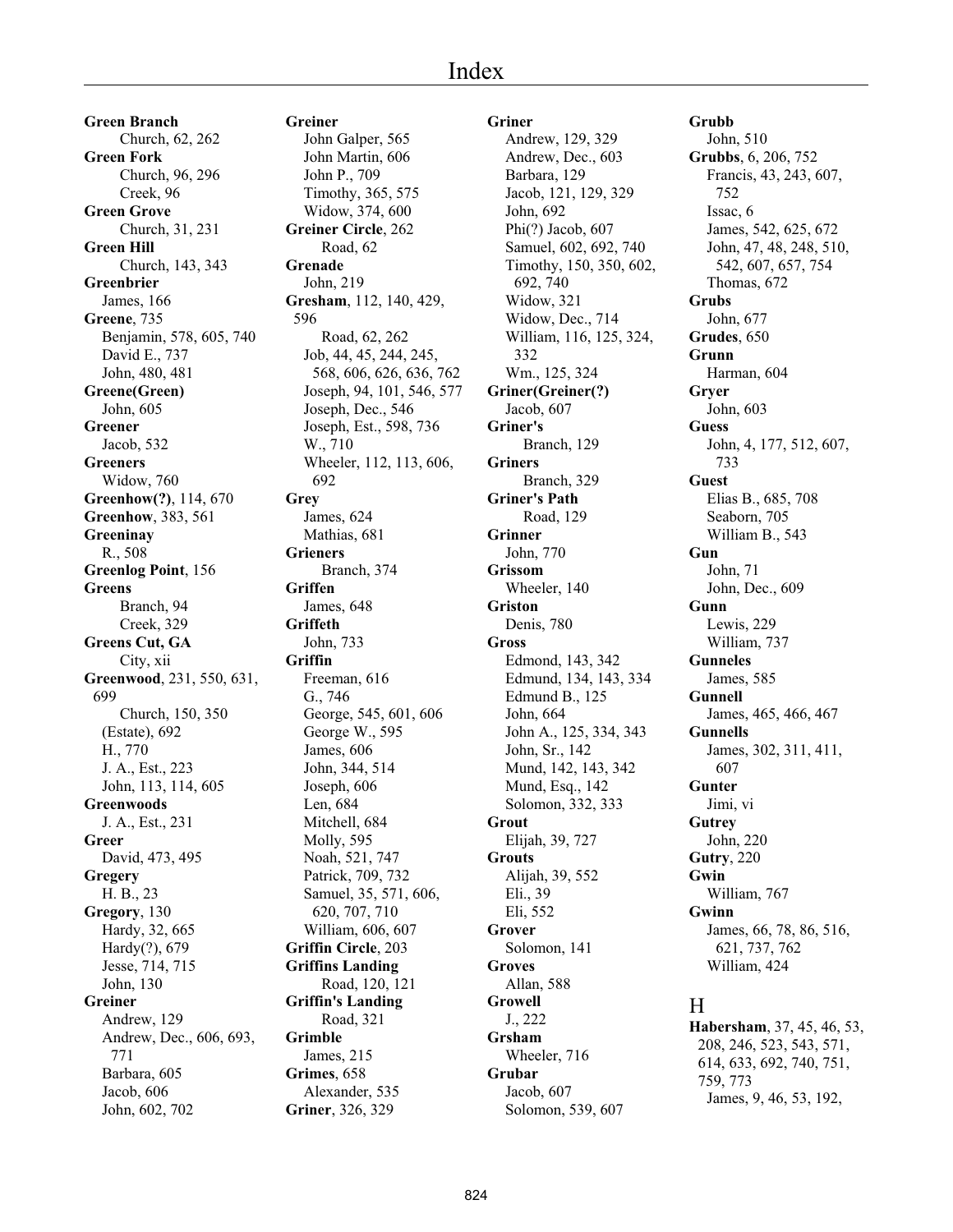**Habersham** 208, 209, 483, 488, 552, 584, 613, 640, 674, 682, 703 James, Esq., 514 James, Sir, 473 **Hackles**, 643 **Hadden** Frank, 210 John, 206 Will, 527 William, 10, 24, 435, 489, 523, 545, 598, 607, 662, 664, 733 William, Estate of, 490 William, Jr., 211, 662 Wm., 484, 486 Wm., Estaate, 484 **Hadden Pond** Road, 72, 272 **Haddin** James, 473 William, Jr., 607 **Hadding** William, 530, 607, 686 **Hadin** James, 473, 479, 498 **Hadley** Benjam, 93 Benjamin, 93, 293, 607, 608, 614, 661, 663 John, 614 Nimrod, 631 Moses, 626, 668, 745 Simon, 65, 521, 551 William, 526 **Hadon** W. M., 479, 498 Wm., 473 **Haga Slaga** Road, 151, 158, 358 **Hail** Elisha, 755 **Haily** Hugh, 738 **Haislip** John, 785 Jonas, 785 **Halbert** James, 664 **Halcyondale** Road, 135, 144, 145, 335, 344, 345 **Halcyondale Landing** Road, 146

**Hale** Tharp, 513 Tharpe, 541, 634 **Halfway** Branch, 123 **Hall** A.B., Mrs., 226 David, 72, 82, 92, 272, 310, 311, 465, 608, 636, 761, 777 David, Heirs, 705 Edwin, 535 Elener, 82, 525, 608, 620, 689 Elenor, 272 Eliner, 530, 608 Elisha, 46 Estate, 736 Henry, 535 Irvin, 678 James, 64, 520, 553, 554, 703, 716, 734 James, Dec., 520 Joshua, 599, 608, 697, 705, 772 Lyman, Dr., vii Sara, 48 Sarah, 40, 521 T. B., 232 W., Mrs., 209, 224 **Hallerwell** Luth, 608 **Hall's Mill** Pond, 46, 246 **Halwell** Luther, 73, 608, 616 **Hambleton**, 82, 439, 600, 679 (?), 689 Thomas, 598 **Hamby** James, 321 James, 760 John, 330, 760 **Hamby(?)** James, 760 John, 760 **Hamelton**, 681 **Hamerk(?)** William, 609 **Hamilton**, 691, 742 Andrew, 473, 479, 498 David, 12, 608 H. V., 475 Hugh, 31 James, 680

**Hamilton** Joseph, 236 Robert, 81, 475, 501 Thomas, 560 **Hammack**, 188, 521 William, 427, 595 **Hammet** John, 52, 535 **Hammet(Hammett)** John, 609 **Hammett** Barbara N., vi John, 618 William, 643 **Hammock**, 722 Samuel, 740 **Hammond**, 531 Abner, 482 Bob, vi Samuel, Esq., 473 **Hammound** Abner, 217 **Hampton** James, 609 John, 65, 74, 609 Joseph, 35, 71, 422, 512, 541, 592, 606, 609, 655, 683, 700, 776 Lewrany, 73, 74, 609 Simeon, 64, 65, 73, 74, 551, 609 Thomas, 65, 609, 768 **Hampton, SC** County, 163, 164, 165, 166, 366, xvii **Hamuck**, 623 Daniel, 4, 613 **Hana** Thomas, 588 **Hanah** Thomas, 759 **Hancock(?)**, 62 **Hancock** Road, 26, 226 Douglas, 212, 491 Douglas, Esq., 212, 482 James, 541, 627 Thomas, 13 William B., 225 **Hancock Landing** Road, 293, 302 **Handberry** John, 41, 609, 707, 726 **Handcocke(?)**, 62 **Handley**, 57 Jaret, 520

**Handley** Jesse, 673 Mr., 637 Widow, 508 **Handley(Hanley)** Jesse, 610 **Handly** Jared, 264, 582 Jarret, 508 Jesse, 264 Widow, 264, 709 **Haneley** John, 322 **Hankerson** H. H., 565 Hamelton H., 721 Hampton, 722 Richard, 111 William, 313, 693 William B., 721 William H., 721 **Hankeson** Richard, 747 **Hanley**, 637 **Hanna** Branch, 474 **Hannah** Branch, 206, 485 George, 667 Robert, 103, 169, 511, 610, 745 Thomas, 6, 7, 11, 22, 23, 207, 222, 509, 529, 545, 573, 587, 607, 610, 668, 713, 758 William, 7, 11, 206, 216, 607, 610, 668, 686, 712, 754 **Hannah Branch** Road, 22, 222 **Hannahs** John, 554, 774 William, 775 **Hannaland** John, 130, 392, 553, 669 **Hanner**, 145 Thomas, 601, 674 William, 562, 684, 775 Wm., 146 **Hanning** John, 366 **Hanson** James, 486 **Harbard** Carrall, 707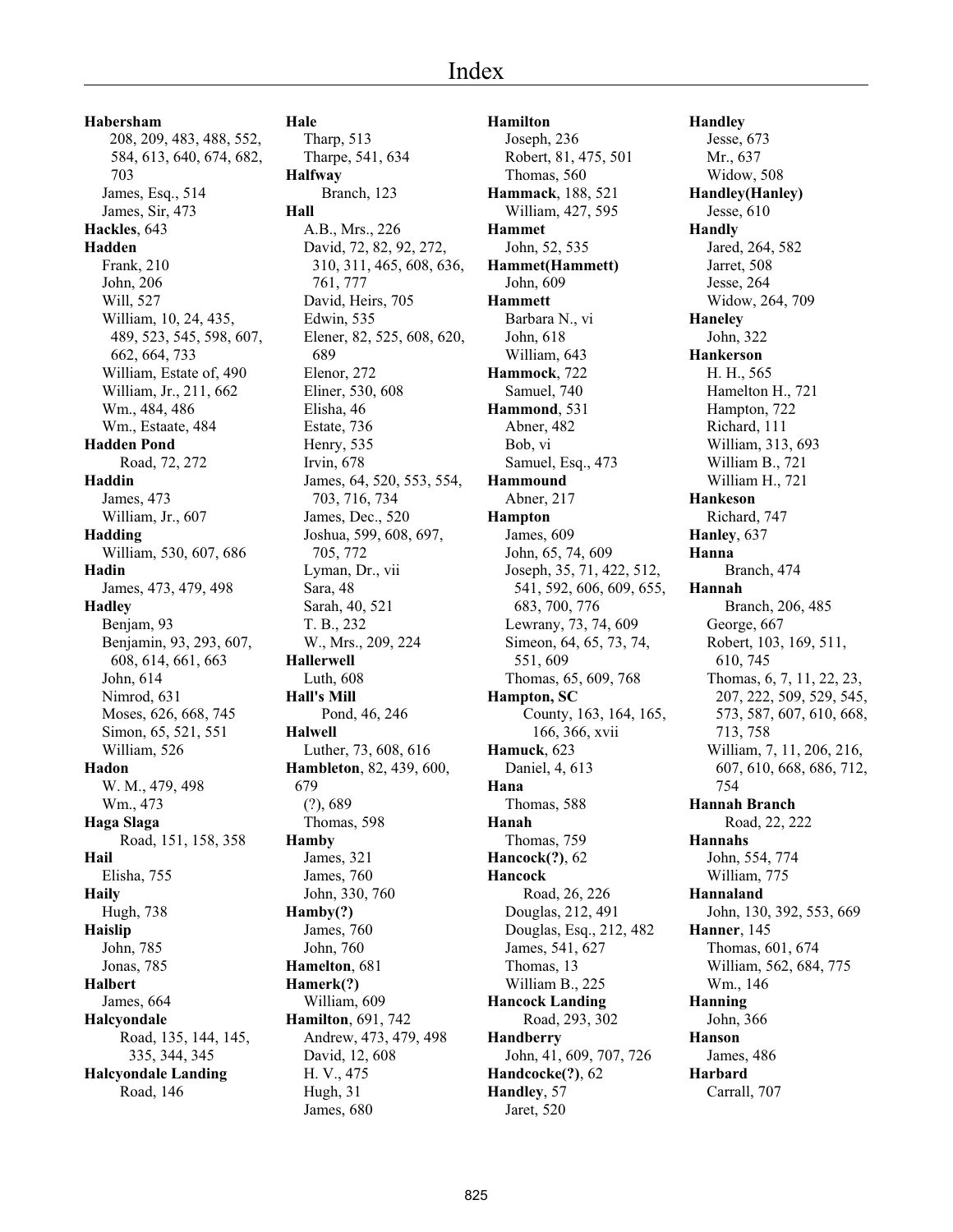**Hard Fortune** Creek, 219 **Hardeman** Road, 5, 205 Frank, 205 Thomas, 205 Thomas, Estate, 205 **Harden** Elenezar, 142 Isaac, 712 Isaac B., 517 William, 499, 668 **Harden Drive** Road, 274 **Hardin** H. O.(?), 532 Isaac B., 448, 605, 610 J. B., C. S., 517 William, 495 **Harding** William, 18, 480, 498, 687 Wm., 473 **Hardwick**, 208 Andrew, 635 G., 551 Garland, 204, 207, 208, 211, 483, 484, 490 W. P., 204, 206, 484 William, 207, 695 William P., 14, 207, 487 Wm. P., 483 **Haregrove** H., 610 Jacob, 617 **Hargrove**, 71, 604 Road, 96, 296 H., 774 Hanry, 718 Henry, 96, 105, 296, 542, 610, 615, 674, 774 Howel(?), 610 Howell, 449, 571, 577, 610, 611, 772 Howell, Jr., 611 Jacob, 305, 449, 561, 610, 697, 734 James, 96 James A., 96, 396, 566, 611, 615, 674 William B., 535 **Hargroves** Howel, 637 Jacob, 596 **Hargrow** Benjamin, 605

**Haricane** Branch, 313 **Harington** M., 708 **Harlow**, 447, 605 Mrs., 702 Southworth, Dr., 611 **Harman** William, 208 **Harmon** D., 490 Wm. N., 483 **Harmony** Church, 140, 340 Road, 130, 140, 330, 340 **Harnage** Mary, 87, 397, 611 **Harnager** Branch, 132, 332 **Harnon** D., 211 **Haroldson**, 193 **Harp** Branch, 64, 264 Wm., 486 **Harpell** Mary A., Est., 231 Mrs., 231 **Harper**, 91, 569, 642, 766 Benjamin, 222 Hugh, 104, 554, 611, 717 **Harragans** Branch, 301 **Harral**, 680 **Harrall** William, 728 **Harrel** George, 561 Henry, 780 Lewis, 722, 778 Richard, 776 Samuel, 548 **Harrel (Harrell)** Lewis, 399 **Harrell**, 745 Alexander, 14 Casen, 611 Drucilla, 536 Eligah, 676 Geo., 85 George, 85, 398, 514, 611, 619, 744 Hardy, 207, 208, 483, 488, 748 Henry, 683

**Harrell** Jesse, 232 Joseph, 3 Joseph P., 764, 765 Lewis, 95, 611 Mary, 95, 611 Mary A., Est., 232 **Harrell(Harrel)** Lewis, 611 **Harrican** Branch, 312 **Harricane** Branch, 112 **Harrid(?)** Tony, 298 **Harrie**, 604 **Harril** Lewis, 777 **Harris**, 73, 158, 562, 570, 669 Road, 114, 314 Addison E., 560 Ann, 66, 154, 266, 485, 494, 531, 611, 644 Anne, 474, 515 Augustus, 727 Benjamin, 73, 611 Drew, 8, 586 Drury, 8, 17, 217, 611, 612 Elizabeth, 51, 612 Finn, 654 George, 73, 729 George H., 612 Gideon, 526 Isaac, 699, 703 James, 81, 91, 633 John, 691 Mrs., 66, 747 Nathan, 1 Nathaniel, 1, 642, 690 Walter, 757 William, 691 **Harrison**, 251 Road, 295 George H., 64 John, 54, 55, 254, 455, 612 John(?), 619 John, 654 Mrs., 621 Rubin, 51 William, 49, 249, 728, 744 William D., 444, 603

**Harriss** George H., 705 **Harrol** Casin, 398, 611 **Harrold** John, 622 **Harroldson**, 761, 781 Paul, 526 **Harroll** Abner, 377, 629 **Harrolson**, 253 **Hart** David, 65, 522, 696 John, 723 Joel, 731 Robert, 604, 692 Thomas, 10, 15, 612, 692 Watkin, 612 William, 28, 37, 45, 46, 235, 523, 612, 675, 680, 691, 751 Wm., 38 **Harthome** Peter, 402, 582 **Harthorn**, 154 Elizabeth, 612 Peter, 516, 746 **Harthron** Robert, Dec., 612 **Hartley** Almelia, 209 **Harts**, 427, 595 **Hartsfield**, 7, 531 John, 10, 612 **Hartwell** Zell(?), 621 **Harvey**, 8, 17, 217, 701 B., 212 B. Game, 727 B., Sr., 212 Blasangame, 12 Blasingame, 12, 18 Blass, 628 Blass G., Jr., 727 Blassengame, Sr., 212 Blassingale, Jr., 556 Blassingame, 17, 450, 613, 637, 660 Blassingame, Jr., 338, 612 Charles, 4, 5, 8, 12, 208, 517, 575, 589, 613 James, 4, 5, 7, 208, 338, 483, 487, 556, 705, 746 Jesse, 785 John P., 482, 494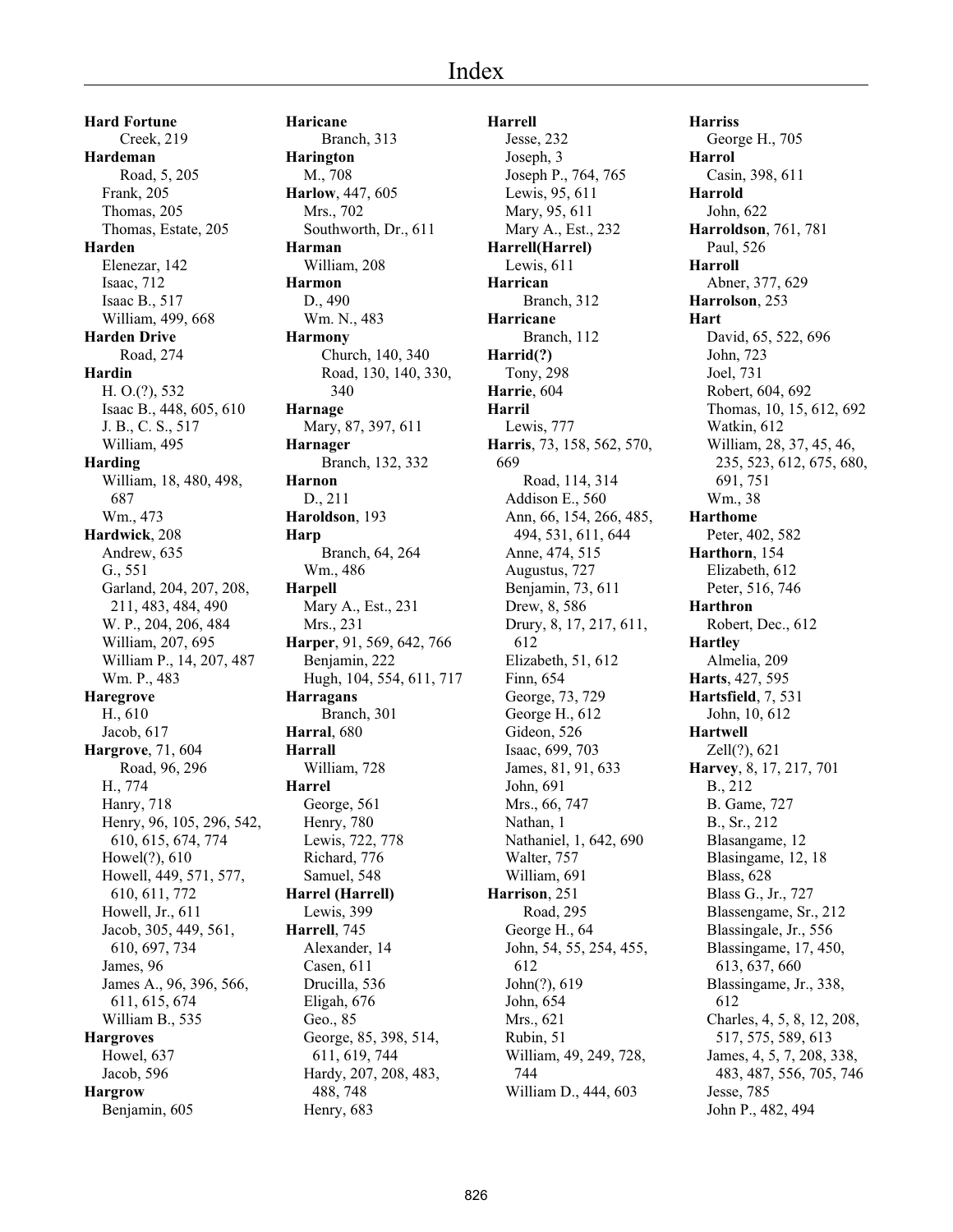**Harvey** Jonathan, 629 Richard, 207, 487 Thomas, 12, 212, 589, 754 Thos., 491 **Harvey (Harvy)** Charles, 192, 613 **Harvey Mill** Branch, 4 Creek, 7, 217, 491, 494 **Harveys Mill** Creek, 482 **Harvy** Blassingame, 511 Charles, 575, 592, 696 James, 613, 659 Thomas, 613, 689 **Harvy(Harvey)** Charles, 613 **Harwell** Absalom, 608 John, 777 **Haslep** Zorobabel, 40, 613 **Hasliss(?)** Kindal, 556 **Hasty** Henry, 676 **Hatcher**, 13, 574 Road, 93, 293 Edward, 574, 742, 753 J.M., 219 John, 13, 203, 641 R. R., 225 Valentine, 13, 213, 574, 613 **Hatcher Mill** Road, 214 **Hatchers Mill** Road, 94, 294 **Hathcer** Lawton G., 219 **Hathers** John, 477 **Hathorn**, 679 **Hatley**, 446, 605 S., 208, 211, 490 Sherod, 208, 211, 483, 484, 488, 490 **Hatlsy** Sherod, 207 **Hattaway** J. S., 209 J.T., 213

**Hauthurn** Widow, 627 **Havard**, 356, 567 Charles, 757 **Havy**, 742 **Haws** John, 645, 723, 782 Sarah, 724 **Hawthorn** Aaron, 614 Elizabeth, 614 Peter, 223, 614 Robert, 478 Widow, 46 **Hawthorne** Elizabeth, 246 Peter, 246 **Hawthron** Peter, 703 **Hay** David P., 614 **Hayden** Stephen, 93, 102, 302, 303 **Hayes** Bradley, 768 Charles, 741 David, 780 John, 780 Price, 693 **Hayles** Lewis, 229 William, 229 **Hayman**, 103 Henry, 94, 102, 103, 112, 113, 384, 565, 577, 593, 599, 614, 615, 634, 668, 757 Henry, Sr., 614 S., 614 Stephen, 93, 94, 112, 577, 614, 615, 722, 757 Stouton, 93, 607, 615, 639 William, Jr., 614 **Haymans** Elisha, 411, 585 James, 747 Wallarm G., 757 **Haymond** Stephen, 568 **Haynie** William, 614 **Hays**, 152, 333 Ad.P.(?), 594 Edman, 522

**Hays** P., Dec., 427 Price, 760 **Head Stall** Creek, 219 **Headpath** Charles, 601 **Headspeth** Charles, 212, 706 **Headstall** Creek, 19 **Heaner** George, 554 **Heart** Edwin, 451, 615 **Heath**, 323 Road, 103, 303 A., 112 Abraham, 112, 113, 457, 599, 615, 624, 626, 715, 716 Henry, 522 Isaac, 528, 542 Isaac I., 296 Isaac J., 615, 774 Isaiah, 96 J., 579 J. J., 526 John, 644, 650 Jordan, 121, 522, 615, 624 P. R., 615 Richard, 111, 112, 113, 121, 122, 389, 519, 593, 600, 615, 657, 669, 671, 677, 701, 715, 716, 726, 779 Rigdon, 616, 626 **Heathering** Martha, 752 **Heawlston** Isaac, 639 **Hedgerow** Road, 32, 232 **Hedrick**, 253 **Hedricks**, 640 **Heidler** John, 385, 741 **Heisler**, 534 Samuel, 723 **Heizler's** Pond, 350 **Helborn** Freel, 526 **Helton** John, 567

**Hemphill** Samuel, 11, 12, 616 **Hemsley** Joseph, 663 **Hencock** Francis, 776 **Henderson**, 569 Road, 261 Archabald, 726 C. W., Est., 209 C. W., Sr., Est., 213 Daniel, 683 George, 135, 136 John, 21, 92, 101, 546, 570, 598, 616, 630, 703 Michael, 20, 22, 220, 509, 515, 577, 616, 655, 732 Zachariah, 670 **Hendery** Alex., 345 **Hendley**, 438, 578 Road, 100 Jared, 616 Jared, Jr., 616 Jesse, 738 Jesse, Sr., 616 John W, 339 **Hendleys**, 599 **Hendly** Jarret, Dec., 520 **Hendrick**, 781 **Hendrix** John, 118 **Hendry** Charles, 749 George, 585, 616, 645, 692, 736, 783 **Heninton** Toby, 325 **Henior(?)** George, 746 **Henley**, 339 James, 133, 142, 152, 159 **Henor** George, 73, 616, 647, 757 **Henors** Widow, 746 **Henry**, 124, 547 George, 49, 555, 738 James, 136 John, 511, 771 Leon, 264 Lyon, 610, 673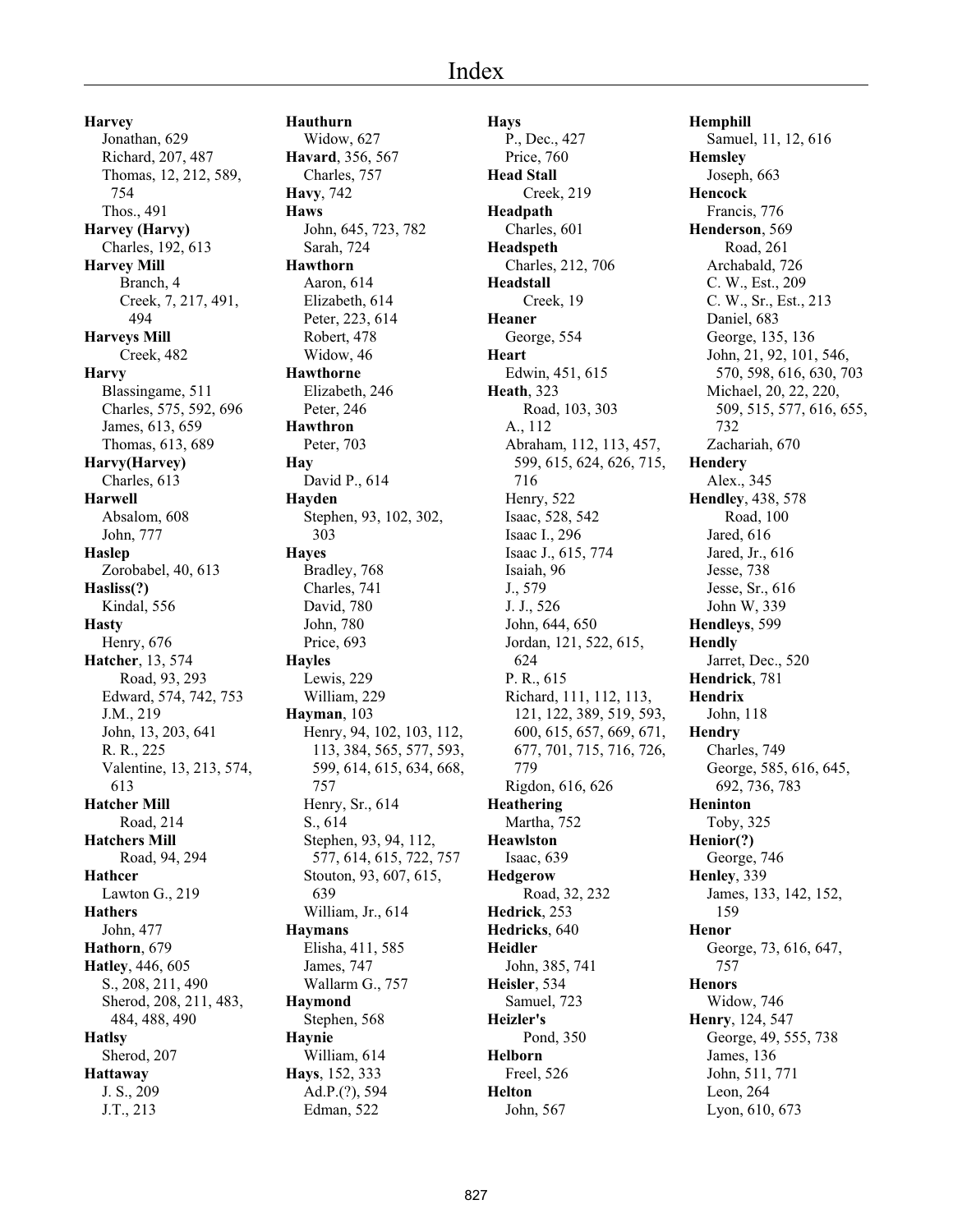**Henry** William, 108 **Henry Berol** Road, 265 **Henson** Mrs., 634 **Hephzibah, GA** City, 61, 251, 261 **Hephzibah-McBean** Road, 61, 261 **Herbert** James, 104, 113, 643, 722, 744 **Herby** James, 208, 209 **Herington** Martin, 519, 522 Richard, 671 **Hermans** Road, 287 **Herndon** Road, 57, 58, 61, 64, 65, 66, 257, 258, 264, 265, 266, 273 **Herndon, H.** Road, 57 **Herndon, N.** Road, 56, 256, 257 **Heron** John, 489 **Herring** Anne, 616 William, 207, 210, 575, 612, 616, 675, 775 **Herrington**, 131, 141, 719, 762 Road, 296 Alexander, 141 Archibald, 390, 617 Ezekiel, 106 Job, 141, 324, 332 M., 617, 717 Martha, 31 Martin, 105, 304, 305, 390, 617, 642, 656, 707, 719, 732 Mary, 140, 141, 617 Richard, 131, 134, 140, 141, 150, 331, 332, 341, 357, 390, 617, 715, 717, 785 Richard, Sr., 350 **Herron** Abram, 480 John, 484 William, 484

**Herron** Wm., 484 **Herron(?)** William, 489 **Hersey** Bud, 93 Richard, 207, 483 **Hescote** William, 82, 638, 753 **Hesten** Tapley, 617 **Hester**, 714, 772 David, 714 **Hestin** Tapley, 35 **Hetherintin** Martha, 617 **Hewitt** Matthew, 204 **Hibes** H. S., 537 **Hiblurn** Holliman, 618 **Hickey** James, 268, 581 **Hickman**, 261 David, 728 H. H., 261 Hamilton H., 261 Jesse, 728 John, 685 L., 207 P., 654 Pascal, 654 **Hickory Bottom Settlement**, 433 **Hicks**, 123, 131, 214, 588 Edmund, 10 Nathaniel, 617, 677, 727 Ralph, 135 **Hickson** Road, 48, 248 John, 617 John, Dec., 689 **Hicky** John, 702 **Hiel(?)** Susannah, 54 **Higdon** Budd, 617 Charles, 730 Robert, 64, 65, 617, 726 Sam, 65 Sara, 64 Sarah, 617, 618, 730

**Higgins** Branch, 252 **Higginson**, 631, 764 Greenwood, 74 **High** John, 618 **Hilborn**, 113, 762 **Hilbourn** Fredrick, 618 Holliman, 615 Hollyman, 526 James, 678 **Hilburn** Freddrck, 620 **Hilburn** William, 749 **Hill**, 28, 235, 251, 261 Edmund, 52, 452, 535, 618, 643 Edward, 106, 572, 639 Elijah, 453, 618 Gillam, 557 Gillom, 600, 601 Green, 98, 99, 108, 308, 452, 557, 618, 639 Jeptha, 629 Joel, 28, 43, 235 John, 99, 106, 107, 108, 116, 251, 261, 308, 452, 618 Mary, 99, 533, 618 Milley, 629 Stark, 85, 619, 749 Thomas, 61 William, 629 **Hillard**, 533, 619, 631 Francis, 619 Kinchen, 619 Silas, 130, 393, 686 **Hillborn**, 122 **Hilles** John, 526 **Hilliard** Kinchen, 454 **Hillinder** Holtman, 669 **Hillis** William, 529, 619, 765 **Hills Mill** Pond, 123, 323 **Hilltonia**, 124, 131, 132 Road, 106, 306 **Hilltonia, GA** City, 331 **Hilltonia-Perkins** Road, 114, 115, 124,

**Hilltonia-Perkins** 314, 315, 324 **Hilltorria**, 324 **Hilton** John, 567 Jonathan, 749 **Hiltonia** Road, 97, 297 **Hiltonia, GA** City, xvii **Himan** Abraham, 619 **Hines**, 62, 541, 778 Charlton, 619 **Hines** David, 769 Estate, 678 H. C., 767 H. C., Est., 537 James, Dec., 664 James E., 537, 551, 619, 664 James E., Est., 561 James, Est., 559 James, Est. of, 104 James H., 395, 586 John, 706 John H., 634 Joseph, 41, 241, 524, 619, 644, 699 M. L., 70, 514 Mary, 95, 537, 619 Mary T., 86, 96, 536, 540, 645, 649, 656, 701, 763 R., 778 Richard, 62, 625, 778 Sarah, 455, 619 Thorn, 536 U. O., 219 Widow, 116, 316 William, 40, 41, 48, 409, 521, 541, 583, 584, 585, 602, 619, 623, 735 **Hinson** Charles, 524 Mrs., 559 Philop, 557 William, 289, 535, 557, 619 **Hinton**, 238, 246 **Hinton(Horton(?)**, 707 **Hirschmans Lake** Road, 149 **Hither**, 544 **Hoakum(?)**, 29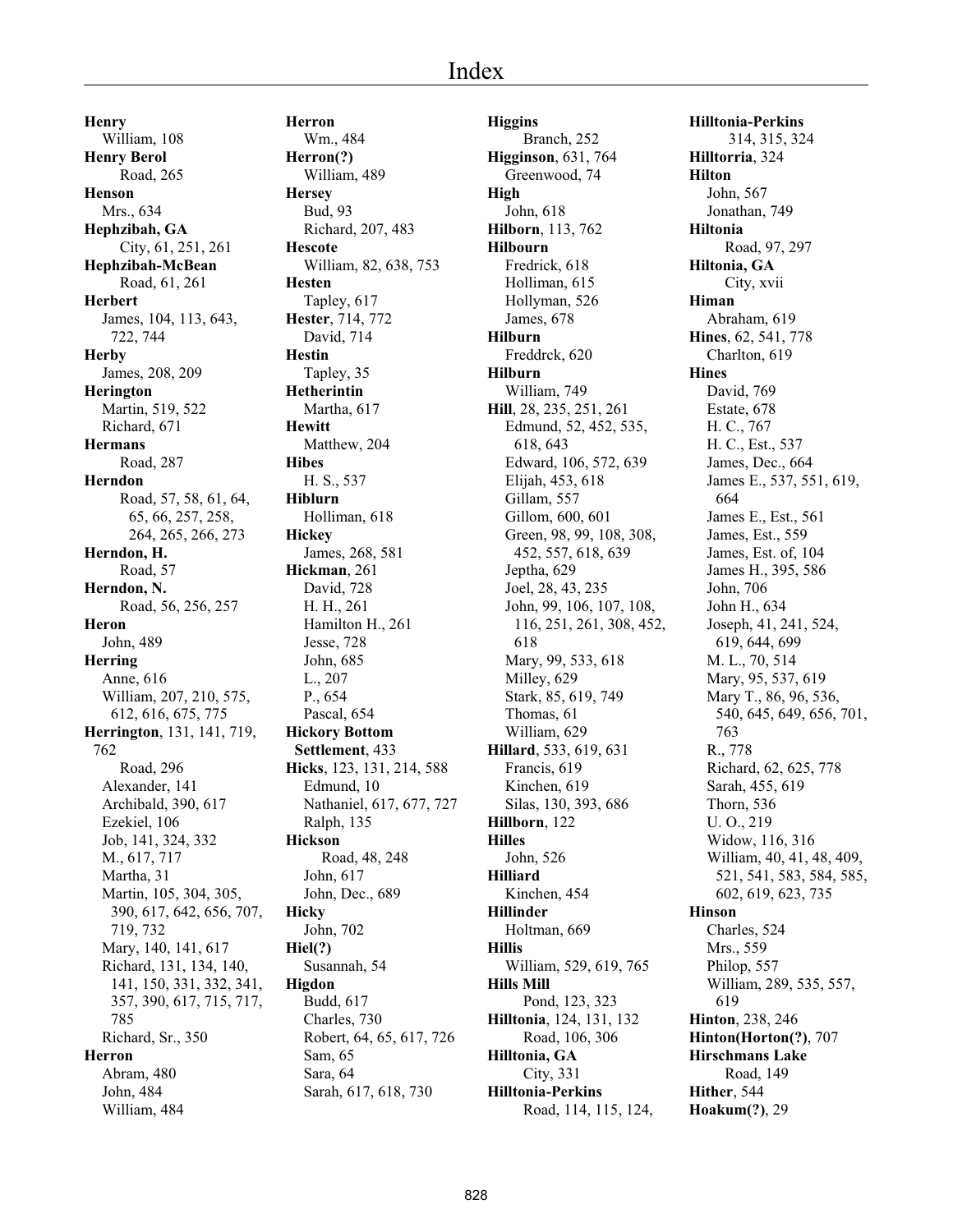**Hoakum**, 590 **Hobbs**, 28, 235 Branch, 64, 264 Road, 16, 216 David, 214 Floyd T., 214 J., 738 John, 514, 619, 620 Jonathan, 264, 272, 567, 620, 721, 748, 773 Lizzie, 214 Moses, 214 William, 130, 131, 264, 518, 619, 620, 721, 738, 750 Wm., 28, 235, 264 **Hobby** Marmaducke, 773 **Hobs** William, 131, 698, 739 **Hocker** William, 632 **Hodge** Joseph, 571 **Hodges** Elsen, 145 Francis, 54, 563, 620, 723 James, 620 Jared, 620 John, 54, 154, 155, 354 Joseph, 46, 246, 254, 614, 620, 692 Joshua, 46, 54, 246, 254, 620, 692 Joshua, Jr., 620, 692 William, 145 **Hodginson** John, 159 **Hodgs** John, 155 **Hodson** William B., 72, 757 **Hog** James, 605, 749 **Hogan** Daniel, 620, 742, 760 **Hogans** Daniel, 516, 700 **Hoge** John, 317 **Hoges** Elton(?), 682 Francis, Dec., 587 **Hogg** David, 620

**Hogg** James, 113, 114, 383, 550, 561, 568, 620, 782 John, 126 Mary, 32, 620, 783, 784 **Hoggs** Mary, 479, 502 **Hoislipas** Abner, 524 **Holcomb** J. H., 205 **Holenger**, 62, 545 **Holiday** Abner, 66, 776 Guilford, 621 Milner, 776 William, 600, 772 **Holingsworth** Stephen, 647 **Hollady** Abner, 621 Joseph, 67, 621 **Holland** James, 606, 621 Joseph, 621 Sumner, 88, 89 **Hollaway** John, 380 William, 380 Wm., 381 **Hollenger**, 706 William, 66, 266, 604 **Holley** Road, 210 Eli, 629 James L., 219 Jasper L., 219 Jonathan, 48, 56 William, 612, 666, 776 **Holliday**, 106, 199, 633, 740 Abner, 66, 75, 621, 662, 675, 758, 767, 768 D. L., 634 Edward, 621 Forney, 320, 548 Furney, 75, 621 Guilford, 621 Joseph, 75, 76, 106, 621, 622, 633, 758 M., 622 Milner, 535, 604, 622, 633, 776 Thomas, 708 William, 637, 697

**Holliman** Hormon(?), 618 **Hollinger** William, 55, 56, 535, 622, 696, 764 Wm., 56 **Hollings** John, 737 **Hollingsworth**, 113, 126, 127, 526, 745 Jacob, 113, 605 Jesse, 29 John, 126, 134 Valentine, 142, 151, 348, 560, 586 **Hollinsworth** Jacob, 622 **Holloway** David, 118, 244, 576, 625 John, 505, 506 William, 505 Wm., 381, 506 **Holly** Ben, 682 Benjamin, 622, 657 Hazael, 703 Jas, 689 Jonathan, 48, 248, 569, 622, 657, 682, 730 Susan, 229 Willam, 456 William, 23, 592, 622, 682 Zaney, 214 **Holly(Holley)** Jonathan, 622 **Hollyman** Harmon, 750 Richard, 750 **Holmes**, 252, 600, 696, 697 David, 71, 82, 473, 479, 498, 572, 637, 658, 666, 728, 744, 766 William, 620, 638 **Holms** Alonzo, 229 David, 216, 702 F. E., Mrs., 216 **Holomon** Mrs., 232 **Holt**, 218 Asa, 218, 224 Elizabeth Grace, 232 Mary Eleanor, 232 Virginia Whitehead, 232

**Holtan** Samuel, 510 **Holton** Isaac, 189, 648 John, 575 Sam, 48 Samuel, 48, 248, 529, 622, 739 **Holwell**, 73 Luther, 746 **Holwell(?)**, 316 Luther, 709 **Holy/Holey** Eli, 516 **Hone** Robert, 684 **Honey Ridge**, 297 Road, 97 **Hood**, 215 Ben, 14 George W., 543 John, 215 Nath, 785 Sarah, 622 **Hooker**, 67, 87, 650, 746, 782 Heymeri(?) M., 623 Heymick, 76 Heymin, 287 Heymrick, 76, 622, 623, 747 Martha, 66, 67, 75, 76, 621, 622, 623, 633, 677, 748 Mrs., 678 Nathan, 66, 75, 76, 623 Wiliam, 723 William, 76, 87, 275, 276, 287, 565, 623 William, Dec., 650 **Hookers** Branch, 87 **Hooks** William, 521, 645 **Hopeful** Branch, 52, 252 **Hopkins** Dye, 244 **Hopper** H. P., Mrs., 216 **Hoqe** John, 326 **Horn**, 220 Benjamin, 777 E., 557 Emily, 733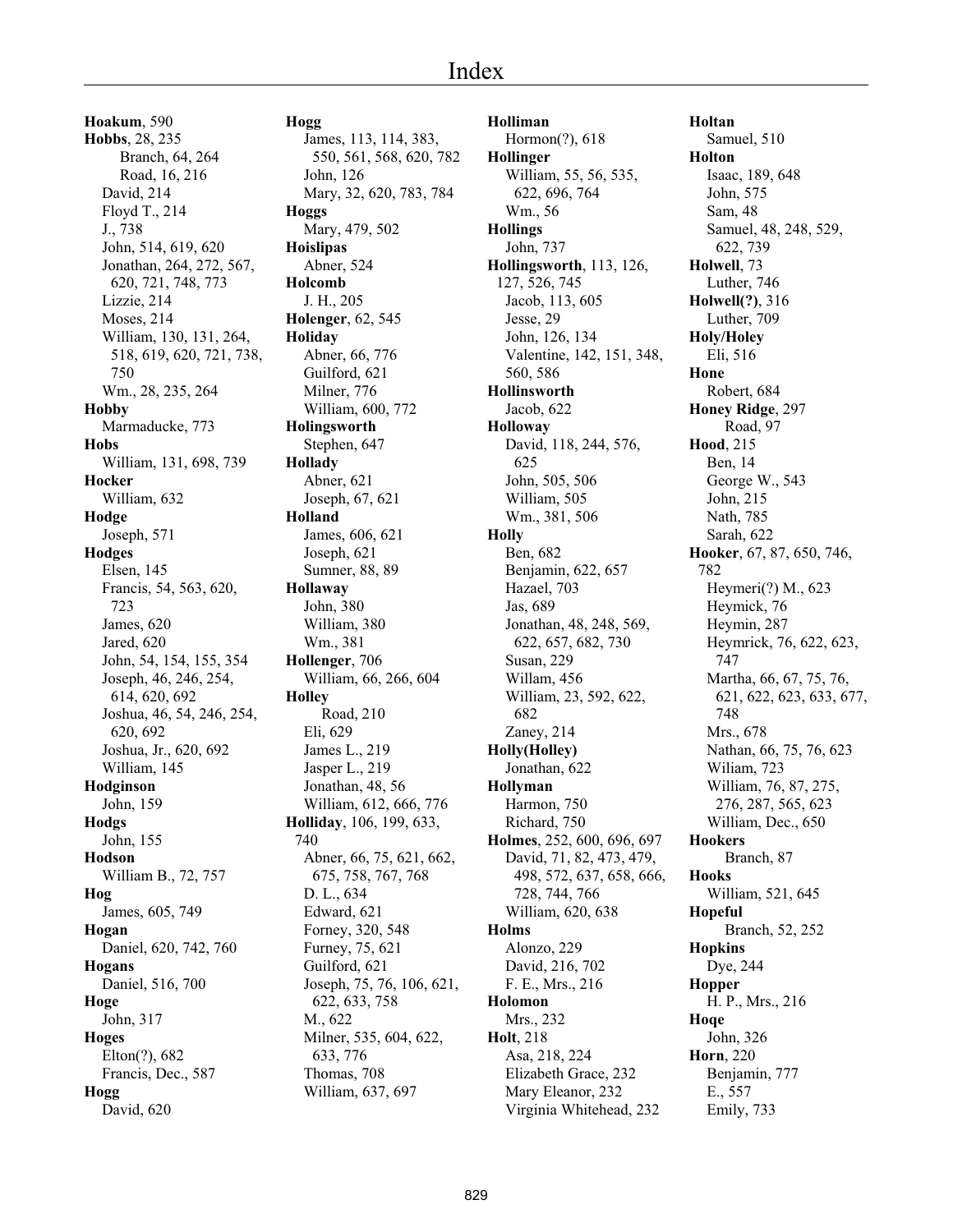**Horn** Henrery, 760 Henry, 1, 2, 567, 623 M., 25 Midleton, 536 Moses, 414, 480, 481, 587, 623 **Horn Estate**, 503 **Horse** Branch, 107, 135 Creek, 106, 107, 108, 109, 297, 306, 307, 308, 309, 452, viii **Horse, Big** Creek, 300 **Horse Creek** Road, 106, 306 **Horse Creek, Big** Church, 98 **Horse Creek, Little** Church, 108, 308 Road, 107, 108, 307, 308 **Horse, Fork** Creek, 107 **Horse, Fork of** Creek, 371 **Horse, Little** Creek, 108, 116, 300, 308, 316, 317, 391 **Horse, Middle Prong** Creek, 97, 106, 297, 306 **Horse, W. Side** Creek, 375 **Horsepen** Branch, 125, 226, 307, 316, 325 **Horseshoe** Branch, 25, 26 Road, 7, 8, 12, 81, 208, 212 **Horsey** Unisey, 118 **Horsley** Tarlton, 8, 623 **Horton**, 246, 707 **Houd** Pond, 215 **House** Jesse, 619, 623 Kermit, Appendix, vi R., 215, 774 Robert, 16, 22, 215, 584, 591, 623, 663, 774

# **Houston**

John, 623 Zacariah, 457, 624, 671 **Howard**, 117, 214, 215, 230, 327 Daniel, 335 Hezekerah, 144 Hezekiah, 335 James, 25, 127, 624, 687 Jeremiah, 214 Levi, 135 Moses, 126, 135, 159, 317, 326, 335 Nathan, 116, 127, 135, 327, 335 Sammel, 759 Samuel, 16, 624 Thomas, 214, 770 William, 624, 660 William H., 126 Willis, 214 **Howard Mill** Road, 214 **Howel**, 165, 529 Daniel, 665 Henry, 672 Joseph, 423, 592 **Howell**, 48, 71, 73, 151, 160, 208, 521, 607 Ann, 144, 145 Caleb, 144, 151, 152, 153, 159, 160 Daniel, 143, 151, 152, 153, 160 Daniel, Col., 152 David, 54, 448, 517, 605, 640, 648 Henry, 247, 248, 624, 672, 683 Hopkine, 650 James, 478 John, 79, 94, 121, 122, 129, 130, 448, 518, 614, 624, 656, 677, 727, 786 John, Sr., 732 Joseph, 3 Mehebie(?), 115 Phillip, 153, 159 Phillip, Jr., 152, 153, 159 Theopolus, 115, 116 William, 667 **Hringer(?)** John, 685 **Hubanks** Thomas, 592

**Hubert** Will, 229 **Huchings** John, 421, 592 **Huckleberry** Road, 334 **Huddler(?)** John, 130 **Huddler** John, 139 **Hudlar** John, 393, 686 **Hudson**, 146, 222, 496, 538 Church, 216 Cy, 216 Cyrus, 216 David, 625 E. G., 227 Elijah, 227 Frank Parker, Appendix, vi G. F., 205 Hall, 44, 172, 252, 461, 512, 566, 576, 624, 629, 639, 652, 696, 714, 737, 759, 776 James, 160, 165, 625 J.C., 216 L.W., 538 Nat, 144 Percy W., Dr., Appendix Richard, 745 Robert, 161, 166 **Hudson Ferry Landing**, 165 **Hudson Tract**, 261 **Hudspech**, 1 **Hudspeth** Charles, 2, 5, 623, 625, 733 **Huebener** Carol, vi Michael, Appendix **Huges** Patrick, 124 **Huggins** Ann, 53, 625 Anne, 682 William, 646 **Hughes**, 216, 493 Berry, 214 George, 734 James, 446, 605 Mathis, 122 Mrs., 45, 245, 636 William, 45, 217, 626

**Hughes** Wm., 474 **Hughs**, 325 Mary, 121, 129, 624 Mathias, Dec., 594, 660 Mrs., 606 **Hughston**, 296, 724 **Hulbb(?)** George, 625 **Hull** Ezekiel, 247, 255, 539, 540, 625 Sara, 49 Sarah, 41, 585, 625, 738 **Hullenger** William, 638 **Human (?)** Frances, 737 **Humphrey**, 142 John C., 558 **Humphreys** John C., 150, 157 John Conyers, 150 Joseph, 151 **Humphries**, 152 James, 353 **Humphry**, 781 **Hunas** Samuel, 629 **Hunor(?)** Adam, 546 **Hunter**, 742 Branch, 128 A., 127 Abraham, 135, 136, 327 Abraham, Jr, 127 Abram, 159 Ephriam, 352 Ezekiel, 742 Hardy, 127 James, 127 Jesse, 144, 344 Jimpsey B., 127 **Hunters** Road, 153, 353 **Hurricane** Branch, 99, 113 **Hurricane Branch** Church, 99 **Hurro** John, 783 **Hurst**, 778 Church, 123, 323 George W., 625 H., 572 Harman, 606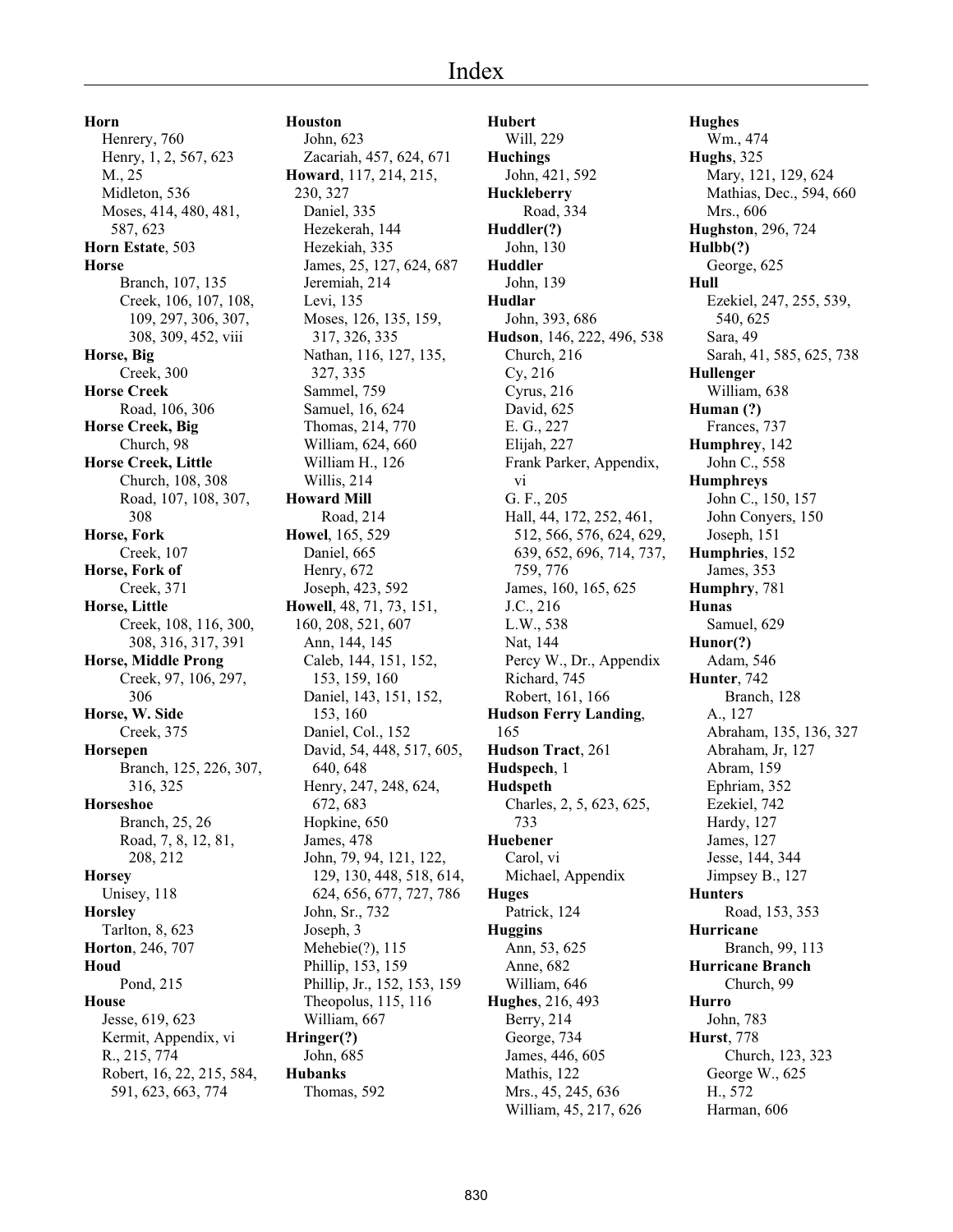**Hurst**

Harmon, 45, 245 Heirs, 543 Henry, 62, 558, 625, 685 Jacob, 115 Jesse, 385, 626, 741 John, 130, 140, 625, 626, 693 John, Est., 715 John, Sr., 625 Major, 130, 139, 165, 325, 339, 392, 553, 594, 626, 694, 780 Mrs., 52, 759 Thomas, 594, 674 Thomas, Minor Heir of John Hurst, Dec, 626 William, 130, 139, 594, 625, 626, 671, 674, 694, 702, 729 Willis, 626 Wm., 130 **Hurst Church** Road, 123, 323 **Hurst, Heirs of**, 252 **Husk** William, 760 **Hust** Harman, 626 Harmon, 636 Henry, 766 James, 766 **Huston** James, Dec., 747 William, 72, 726, 727 **Hutchen** John, 328 Simen, 711 William, 740 **Hutchens** John, 740 William, 555, 557, 602 **Hutchins**, 34, 328, 685 Daniel, 559 David, 559 Edward, 458, 626 W. N. W., 226 William, 40, 48 William, Est., 559 **Hutchins Homestead** W. N. W., 226 **Hutchinson** Jonathan, 376, 583 Lewis, 130, 139 **Hutson** Ashberry, 743

**Hutspeth** Charles, 567 **Hutto** Catharine, 767 Catharine, Trustee, 626 Catherine, 83, 84 Charles, 626, 656 Widow, 656 **Huttor** John, 757 **Hutts** John, 122, 626 **Hydrick** George, 626, 653 **Hylton** Thomas, 107 **Hyten** David, 617 Willis, 617 Wilson, 617 **Hyten(Hyter(?)** William, 617 I **Idlewood**, 74 Road, 274 **Idlewood, GA** City, 274 **Idlewood-Munnerly** Road, 85 **Impassable** Swamp, 69, 177, 182, 183, 186, 188, 199, 347, 378, 413, 491 **Impassable Swamp**, 483 **Impassible** Swamp, 142, 146, 155 **Inager**, 181, 517 **Indian** Branch, 133, 333 Creek, 6 **Indian Trail** Road, 116, 125, 316, 325 **Indigo Tract**, 204 **Ingles** John, 548, 593 **Ingless** Alexander, 601 **Inglet** Abraham, 269, 531 **Inglis** John, 754

**Ingraham** Seabron, Est., 209 **Ingram**, 479, 781 Ann, 209 Council B., 734 David, 7, 24, 207, 475, 593, 627, 692, 754 Dd., 627 George, 206 Hugh, 206 John, 26, 475, 497 Nick., 750 Rich, 648 Richard, 46, 49, 612, 627 S., 213 William, 206, 754 Wm., 206, 475 **Inman**, 779 Road, 49, 241, 249 Alfred, 627, 672 Allen, 447, 605, 627, 634 Daniel, 591, 627, 628 Ezekiel, 541, 627 Jesee, 256 Jesse, 57, 590, 591, 605, 627, 685, 724 Joshua, 92, 93, 101, 102, 266, 404, 570, 577, 583, 597, 598, 627, 628, 669, 674, 741, 753, 764 Mary, 49, 248, 590, 591, 628 Middy, 628 **Innis** John, 694 **Innman** Jesse, 551 **Interstate 16** Road, 506 **Irby**, 215 Edward, 677 Henry, 14, 215 John, 486, 489 **Irvin**, 528 J. O., 223, 224 **Irwin**, 38, 666, 676, 679, 750 Alexander, 7, 628 David, 12, 483, 491, 612 Elisabeth, 758 Elizabeth, 7, 628 Heirs, 713 Heirs of, 38 Hugh, 586, 744 Isabella, 479 Isbel, 687

# **Irwin**

James, 133, 316, 325 Jarad, 708 Jared, 8, 12, 13, 83, 190, 483, 491, 527, 586, 612, 647, 688 Jarrad, 725 Jarred, 13, 198, 628 Jarred, Colonel, 641 John, 628, 659 Joseph, 459, 628 Robert, 31, 38, 40, 628, 658 Robt., 484, 486 Sabella, 498 Samuel, 31, 38, 477, 628, 658, 676, 677 Samuel, Dec., 628 Thomas, 482 Widow, 24 William, 567, 593, 745 **Irwin(?)** James, 316 **Island Drive** Road, 100 **Iveay** Burril, 575 **Iverson**, 629, 726 Robert, 460, 521, 628, 629, 779 Robt., 460 **Ivey** Branch, 207 Road, 38, 238 Burrell, 771 Burril, 544, 669 H. L., Mrs., 223 Robert, 145, 161 J **J. P. Stevens Company**, 213 **Jack Delaigle** Road, 102, 302

**Jackson**, 8, 51, 159, 544, 564, 612 Branch, 119, 127, 128, 152, 159, 327, 352 A., Estate, 682 Abraham, 48, 247, 521, 559, 629, 650, 701, 780 Abraham, Heir of A. Jackson, Dec., 652 A.(Supposed(?), 652 David, 51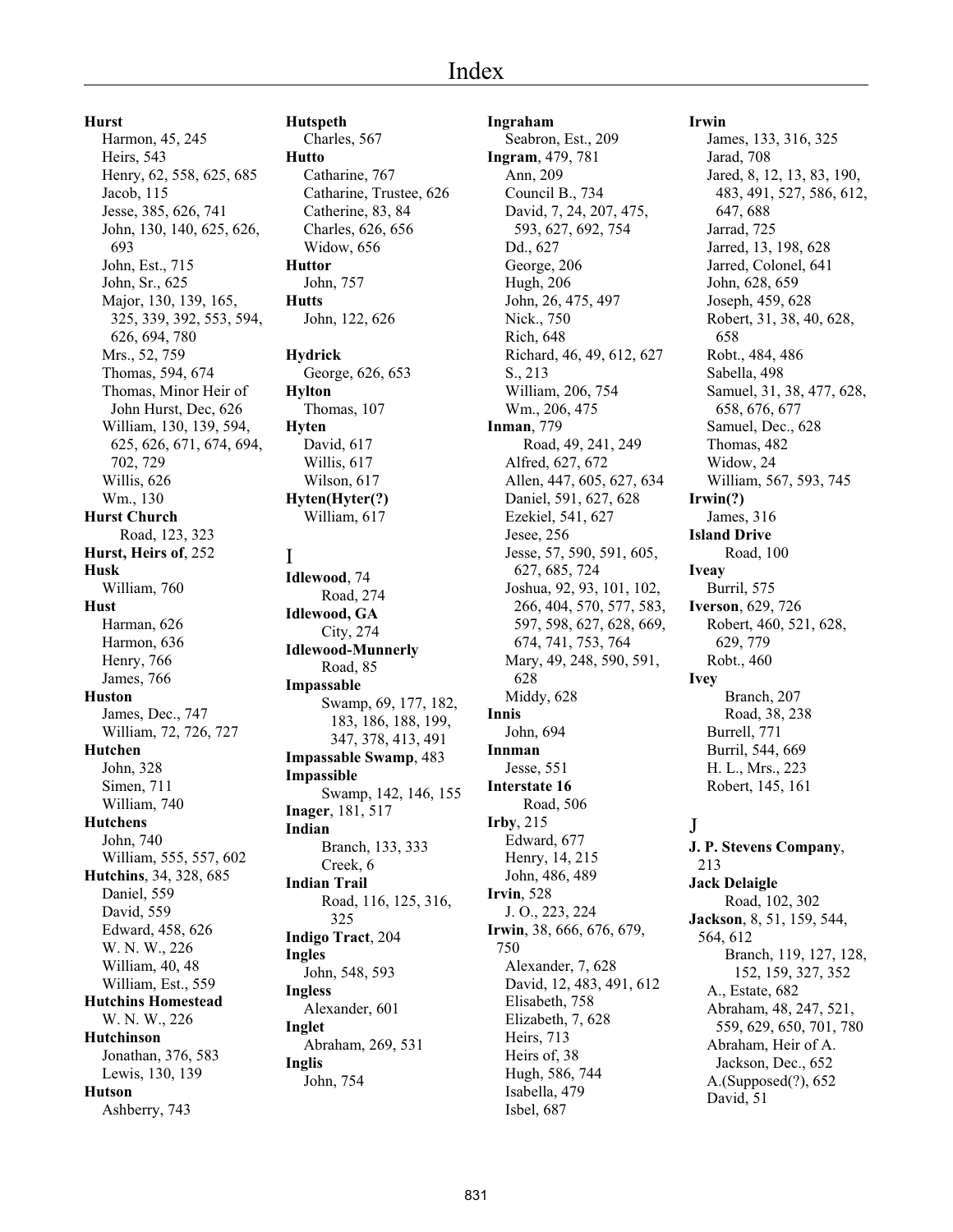#### **Jackson**

Drewcilla A., Heir of A. Jackson, Dec., 652 General, 208, 488, 695 Jabez, 5 James, 13, 118, 128 James, Dec., Est., 542 James, Est., 47 James, Gen., 208, 483, 488 James, General, 688 John, 145, 146, 345, 625 Joniah R., 224 Joseph, 13, 136 Mae Adams, 219 Richard, 235, 629 S. F. Walden, 219 William, 208, 731 **Jackson Branch** Road, 327 **Jackson (Rd to)** Road, 13 **Jackson's**, 645 **Jacobs** Jacob, 124, 651 **Jact(?)**, 529 **Jamerson** David, 39, 40, 629 **James** Algred R., 713 Benjamin, 5, 583, 629, 734 Col., 210 Habersham, 8 James, 461, 629 Matthew, 672 Matthew, Est. of, 42 Thomas, 662 **Jameson** David, 629 **Jamison**, 502, 503, 539 Road, 84, 284 David, 480, 499 **Jankens** William, 689 **Jankins** William, 689 **Janson** Stephen, 672 **Jarrel** Mrs., 41, 770 Wm., 41 **Jarrell** Greg, vi

**Jarrell Pond** Road, 136 **Jarvis** Alferd R., 532 Patrick F., 610 **Jeffers**, 116 James, 107, 116 John, 74, 84, 95, 107, 108, 116, 117, 377, 527, 589, 629, 630, 655, 661, 730 Jonathan, Jr., 764 Robert, 116, 629, 630 **Jefferson** County, 27, 225, 228, ix, viii, x, xi, xii, xvi **Jefferson (1796)** County, 28 **Jefferson Co. Line**, 443 **Jeffries** John, 95 **Jemison** John, 628 **Jemison(?)** Thomas, 101 **Jencks** Ebenenezar, 473 **Jenk Hill** Road, 118, 318 **Jenkin**, 623 **Jenkins**, 49, 50, 305, 555, 678, 680 County, ix, viii, x, xi, xii, xvi A., 187, 520 Abisha, 630 Buckner, 573 Burk, 551 C. J., 114, 684 Charles, 125, 640 Charles I., 487 Chas. I., 483 Dr., 713 Edmund, 6 Francis, 65, 74, 274, 573, 575, 584, 630, 631, 632, 755, 764 Francis, Jr., 630 Francis, Sr., 630 George, 324 Izatus(?), 537 John, 565, 684, 708, 758 Joseph, 780 Owen, 123, 323, 646, 661 Owin, 511, 780

**Jenkins** Philip, 677, 706 Ruth, 123, 323, 564, 567, 630, 661, 781 Samples, 630 Sampson, 551 Samson, 638, 742 Samuel W., 539 Starling, 97, 551, 630 Thomas, 557, 755 William, 649, 732 **Jenkins(?)** Phillip, 603 **Jenkins(1905)** County, 68 **Jeraboty(?), Est.**, 208 **Jernigan**, 623 **Jewel** John, 196, 698, 699, 703, 749 **Jewell** Geroge, 628 John, 20, 21, 29, 630 **Jewell(?)** John, 707 **Jhley** Richard, 746 **Jinkin**, 282, 533 **Jinkins** Francis, 626 **Jobleys** Creek, 111, 112, 311, 312 **Jodan** James, 657 **Joe Wilson** Road, 283 **Joel** Larisey, 325 **Joel Wilson** Road, 83 **Joe's** Creek, 173 **Joes** Creek, 3, 203, 278, 279, 459 **John** Brown, 324 David, 63, 653 David, Dec., 654 **John Dailey Watt Place** Road, 39 **John Perdue** Road, 14, 20 **John Pervis** Road, 209

**John Stanley** Road, 24 **John Way's** Pond, 221 **Johns** Jesse, 652 Johnathan, 448, 605 Jonathan, 587 Robert, 664 **Johnson**, 67, 137, 244, 543, 633, 668, 782 County, ix, viii, x, xi Road, 113, 313 Balaam, 769 Dr., 231 Elhannon, 230 Elijah, 44, 244, 568, 630, 651, 762 H. V., 227 Hardy, 34, 41, 630, 682 Henry, 630, 682 Isiah, 631 Jacob, 46, 56, 65, 74, 537, 569, 575, 590, 631, 632, 689 James, 49, 57, 249, 645, 728, 744 James, Jr., 57 Janie M., vi Jarred, 631 Jas., 687 Josiah, 634 Lewis, 631 Matthew, 204 Micajah, 256, 622 Moses, 572, 576, 631 Mycajah, 256 Mycajh, 631 Richard, 13, 18 Roman, 630 Samuel, 95 Stephen, 65, 121, 129, 288, 701 Thomas, 644 William, 626, 631 **Johnson Grove** Road, 323 **Johnson(Johnston)** Lewis, 631 **Johnston**, 564 Colonel, 347, 559 George, 21, 368, 567 Hardy, 561, 660, 736 Henry, 632, 659, 660 Jacob, 65, 591, 592, 630, 632, 657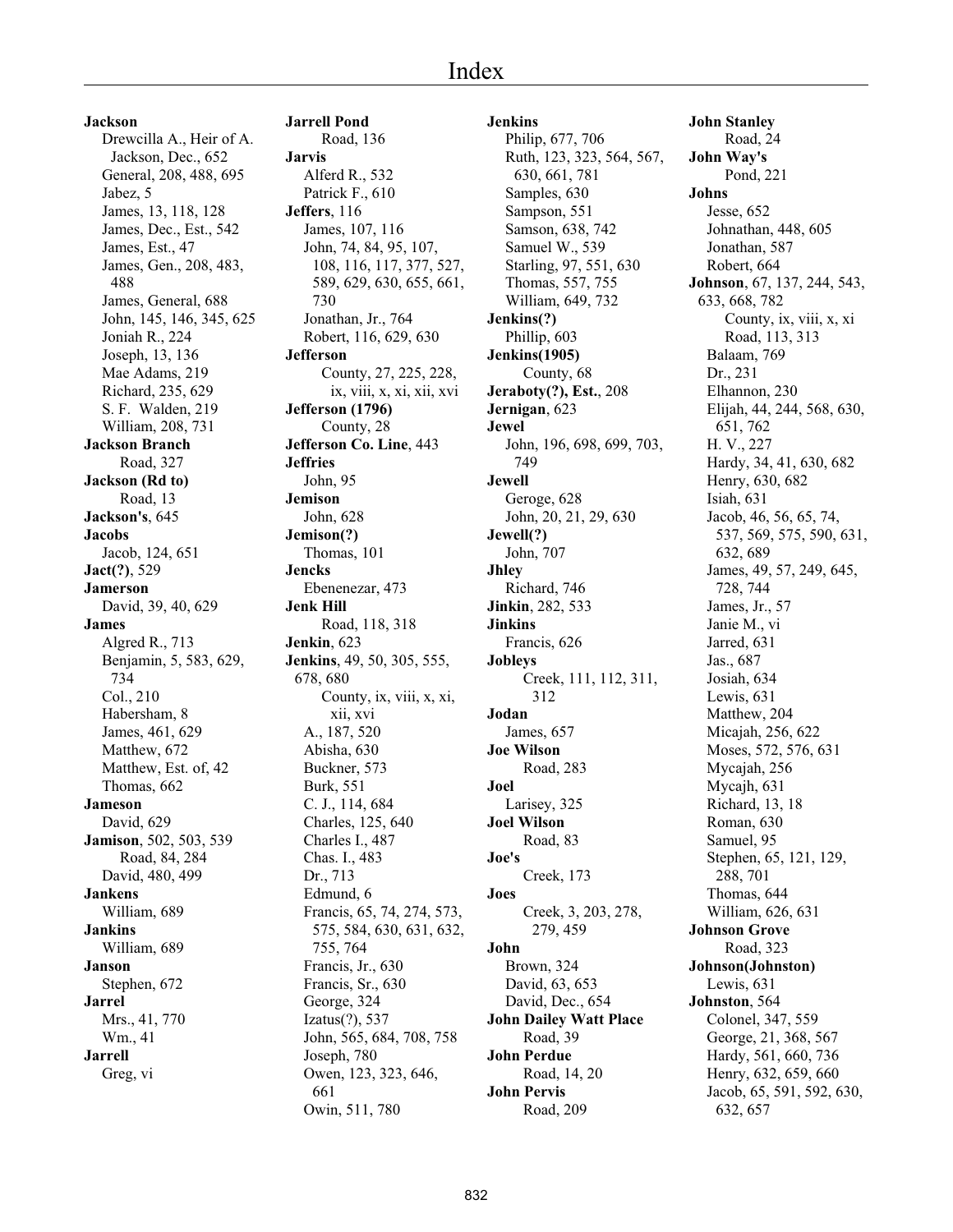**Johnston**

Jamee, 735 James, 246, 557, 631, 679 James, Dr., 631 James, Jr., 454, 619, 631 James, Sr., 454, 619, 631 Jesse, 632 John, 631 Lamuel, 632 Lewis, 631 M., 677 Micajah, 677 Morgan M., 705 Ramon, 632 Richard, 632 Samuel, 524, 632 Stephen, 65, 181, 378, 451, 517, 528, 567, 615, 630, 632, 657, 687, 764 Thomas, 256, 531, 582 William, 303, 632, 644, 720, 732 Richard, 647 **Joiner** A. J., 225 Israel, 648 Jordan, 749 Jorden, 379, 632 Matthew, 633 Nancy, 113, 114, 122, 123, 632 Thomas, 96, 97, 540, 633 William, 325 **Joiner (Joyner)** Mathew, 379, 632 **Jonekin(?)**, 744 **Jones**, 2, 17, 61, 66, 128, 141, 160, 212, 218, 252, 267, 298, 341, 513, 533, **Jones** 535, 576, 586, 613, 625, 756 Branch, 505, 506, 507 Road, 231 A., 514 A. S., 315, 323, 324, 332, 579, 693, 698, 708 A. W., 233 Agustus S., 322 Allen, Est., 233 Annie, 213 Annie L., 213 A.S., 313 Augusta S., 578 Augustus Seaborn, 579

# **Jones** B., 724

Batle, 621 Batt, 66, 67, 76, 77, 87, 116, 199, 234, 267, 268, 276, 308, 316, 378, 441, 531, 537, 539, 540, 547, 570, 599, 601, 611, 616, 631, 632, 633, 636, 645, 648, 654 Batt., 662 Batt, 675, 701, 711, 713, 723, 740, 757, 758, 769 Batt, Est., 379 Batt, Estate, 632, 649 Batte, 394, 521, 536, 545 Batt(e), 633 Batte, 636, 678, 690, 723, 785 Charles, 310, 608, 636, 777 Daniel, 65, 522 Daniel, D. C. S., 601 Donald, 533 Edward, 477, 478 Elizabeth, 10, 46, 633, 635, 697, 710 Ely, 402, 582 Estate, 516 F., 576 Frances, 118 Francis, 118, 636 Francis A., 233 Fred, 93, 94, 102, 508, 642 Fred., 661 Frederic, 384, 545, 614, 634, 643, 669 Frederick, 545, 565, 566, 568, 577, 593, 667, 727 Fredrick, 745 G. N., 218 George, 634 H. L., Est., 97, 527, 750 H. L.,Est., 387 H. P., 634 H. S., 536, 649 H. S., Dec., Est., 536 H. S., Est., 515 Henry, 35, 36, 44, 56, 66, 81, 86, 178, 236, 244, 462, 516, 576, 582, 604, 614, 622, 634, 637, 643, 681, 683, 694, 706, 745, 753, 756, 778 Henry, Dec., 671

# **Jones** ]Henry P., 634 Henry P., Col., 678 Henry S., 536, 649, 654 Henry W., 634 J., Dec., 634 Jacob, 486, 489, 635, 697 James, 64, 73, 81, 91, 94, 95, 103, 104, 118, 137, 234, 264, 513, 524, 545, 570, 601, 627, 633, 635, 636, 638, 673, 721, 744 James, Dec., 663 James, Heirs, 424, 593 James V., 634 James W., 635, 702 Jamima, 71, 72 Jane, 635 Jarmima(?), 659 Jas., 673 Jemima, 581 Jesse, 658 John, 35, 45, 53, 57, 58, 67, 68, 73, 245, 253, 257, 258, 267, 268, 465, 526, 543, 544, 557, 567, 582, 594, 606, 607, 608, 621, 633, 635, 636, 662, 705, 713, 747, 757, 760, 761, 765, 772, 773 John, Col., 740 John, Dec., 761 John M., 302, 311, 636 John T., 546 Joseph, 667, 668 Joseph B., 636 L. H., 510 Macolum B., 233 Matthew, Est., 241, 672 Michael, 21, 22, 368, 509, 616, 637 Mrs., 72, 637 N. Kimberly, 532 N. W., 474 Noble, 128 Noble W., 17, 217, 511 Noble Wimberly, 17, 176, 474, 482, 494, 512, 775 Pamela, 581 Pamelia, 72, 637 Philip, 594, 635, 636, 637, 662, 740, 775 Philips, 638 Phillip, 57, 67, 267, 635, 636, 637, 783

# **Jones**

Robert, 81, 532, 572, 587 Robt., 81 S., 125 Seaborn, 86, 106, 113, 114, 122, 130, 132, 305, 306, 342, 622, 637, 691, 731, 736, 755, 785 Seaborn, Dec., 656 Seaborn, Estate, 632 Seaborn H., 64, 542 Seaborn, Heirs of, 115 Seabron, 550 Seborn, 382, 560 Sebron, 719 Smith, Est., 610 Thomas, 13, 18, 81, 117, 580, 623, 633, 636, 637, 645, 647, 673 V. G., 774 Widow, 254, 620 William, 10, 15, 35, 52, 57, 58, 62, 67, 132, 257, 258, 262, 489, 545, 546, 547, 585, 606, 633, 635, 636, 637, 638, 667, 668, 671, 677, 699, 737, 745, 761, 764, 783 William, Esq., 739 Wimberly, 17, 217 Wm., 484, 486 Worth, 213 **Jones Estate**, 179 **Jones Family**, vii **Jones Grove** Church, 217 **Jones Old Survey**, 77 **Jones Plantation**, 57 Road, 67, 257, 267 **Jonroos**, 753 **Jonston**, 136 George, 637 **Jordan**, 673 Church, 146 Road, 209 A., 533 A. J. M., 216 Ann, 671 Arthur, 640 Benj., 473 Charity, 638 Daniel M., 448, 517, 605 Hattie, 219 Henry, 533, 547, 760 J. G., 224 Jacob, 82, 638, 753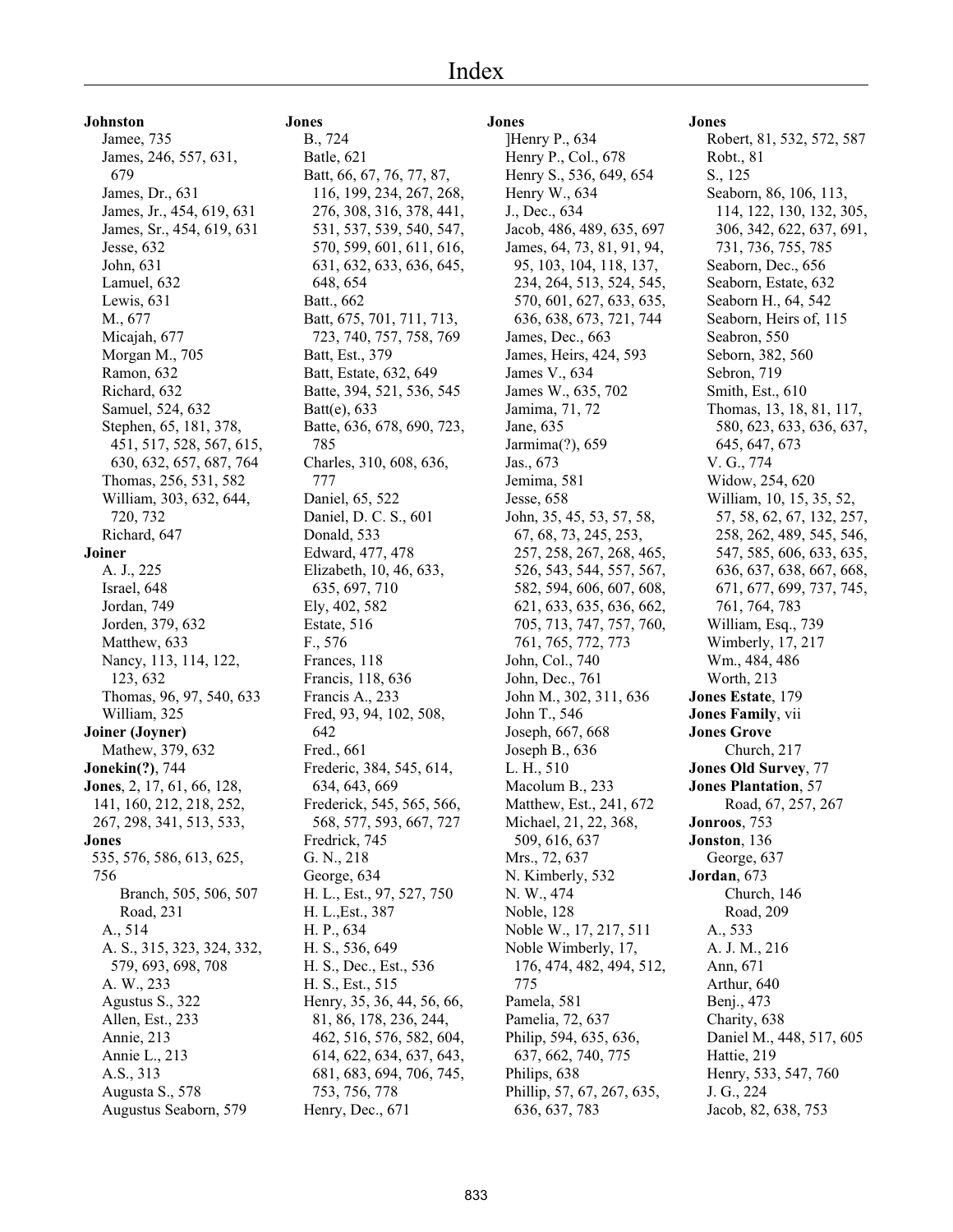**Jordan** James, 64, 65, 729, 730, 738, 744 John, 52, 83, 93, 102, 207, 211, 222, 483, 490, 496, 515, 639, 666, 759 John G., 224 Mathew K., 665 Matthew, 55, 64, 619, 620, 716, 766 Matthew, Dec,, 675 Samuel, 270, 532, 683, 775 Sterlin, 695 Sterling, 639, 696, 745 Sterling G., 216, 229 Thomas G., 230 Willaim, 641 William, 65, 559, 729 **Jordan(Jordon)** James, 638 John, 639 John, Jr., 639 John, Sr., 639 Samuel, 639 **Jordon** John, 639 Sterling, 461, 629 **Jordon(Jordan)** Sterling, 639 **Jorner** William, 556 **Josee** Willis, 646 **Jourdan** W., 516 **Joyce**, 143, 144, 151 Henry, 133, 134, 142, 143, 151 James, 144 John, 134, 143 Mickel, 134 Mickle, 334 **Joyce(?)** Michael, 327 **Joyces** Branch, 151 **Joyner** Israel, 65, 66, 74, 601 Israel, Jr., 639 Israel, Sr., 65, 639 John, 639 Thomas, 552, 701 William, 639 **Joyner Ogelesby** Road, 305

**Joyner-Oglesby** Road, 95, 295 **Joyns** James, 123 **Juniper** Branch, 4, 204 **Junkin** William, 498 Wm., 480 **Justice** Aaron, 53, 571, 640, 682 **Justiss** Aaron, 584 K **K(?)**, 743 **Kaid**, 673 **Keanor**, 201 William, 201 **Keavin** John A., 634 **Kee** Tandy, 574 **Keeblek** Jackson, 231 **Keebler** John, 727 **Keel** Kinchen, 723 **Keelan** Jane, 95, 640 **Keen** James, 645 **Keer** Ezekiel, 13 **Keeth** Alexander, 126 **Keeting** Richard, 647 **Kellen** Jeane, 686 **Kelley** David, 757 John R., 116 **Kellibrew** Lawrence, 556 **Kelly** Road, 48, 248 Catherine, 222 D., 215 David, 215, 221, 253, 640, 691, 786 Edmund, 324 Helen Cain, 224 John, Est., 232

**Kelly** John R., 107 Mary, 232 T. B., 225 **Kelly Plantation** Road, 266 **Kelly Quarter** Road, 210 **Kellybrew(Kellibrew)** Lawrence, 641 **Kelly's** Pond, 223 **Kelly's Pond** Road, 218 **Kelsall**, 600 **Kelsey** Road, 98, 298 **Kemp**, 131, 762 Branch, 123 Daniel, 125, 131, 141, 640 Danil, 640 John, 29, 325, 640 Johnathan, 215, 221, 739 Jona, 21 Jonathan, 21, 22, 29, 196, 222, 368, 456, 509, 533, 535, 561, 590, 612, 630, 637, 640, 682, 699, 751 Sarah, Adm., 332 Soloman, 640 Solomon, 124, 131, 132, 332, 350, 617, 640 **Kemp(?)** Jonathan, 690 **Kemps** Jonathan, 684 **Kendrick** George, 229 **Kenedy** Darbe, 518 Darbe, Dec., 780 Francis, 676 James, 750 John, 518, 607 **Keneny** Darby, 339 **Kenley**, 339 **Kenneday** Mary, 640 **Kennedy**, 11, 24, 509 Francis, 676 James, 11, 610 John, 475, 479, 498, 640 Mary, 54, 725, 732, 766 Sr., 640

**Kennedy** Thomas, 24, 640 Thos., 475 Thos.., 479 William, 533, 640 **Kenor** William, 201, 203 **Kent** Road, 67, 267, 276 John, 113, 641 Reuben, 79, 518 Reubin, 426 Rewbin, 594 **Kersey** Bud, 311, 465, 636, 641, 693 Budd, 641 Joseph, 630 Wesley, 514 William, 653 **Kersy** Bud, 668 **Keton**, 201 Kadar, 201 **Key**, 12, 660 Clark, 611 J. S., 229 Joseph S., 572 Joshua, 528, 700 Mary E., 208, 209 Mrs., 229 Tandy, 13, 213 Tandy Clark, 8, 13, 574, 611, 641, 660 Thomas, 785 Tillman, Est., 229 Widow, 229 William, 719 **Key Grove** Church, 29 Road, 29, 36, 229, 236 **Keys** Thomas, 8, 741 **Keysville**, 35 Road, 51, 251 **Keysville-Boggs Academy** Road, 36, 44, 236, 244 **Keysville, GA** City, 28, 228, 235, 236, xii, xvi **Keysville-Hephzibah** Road, 43, 243 **Kezay** Richard, 7, 641 **Kilby** Christopher, 217, 474,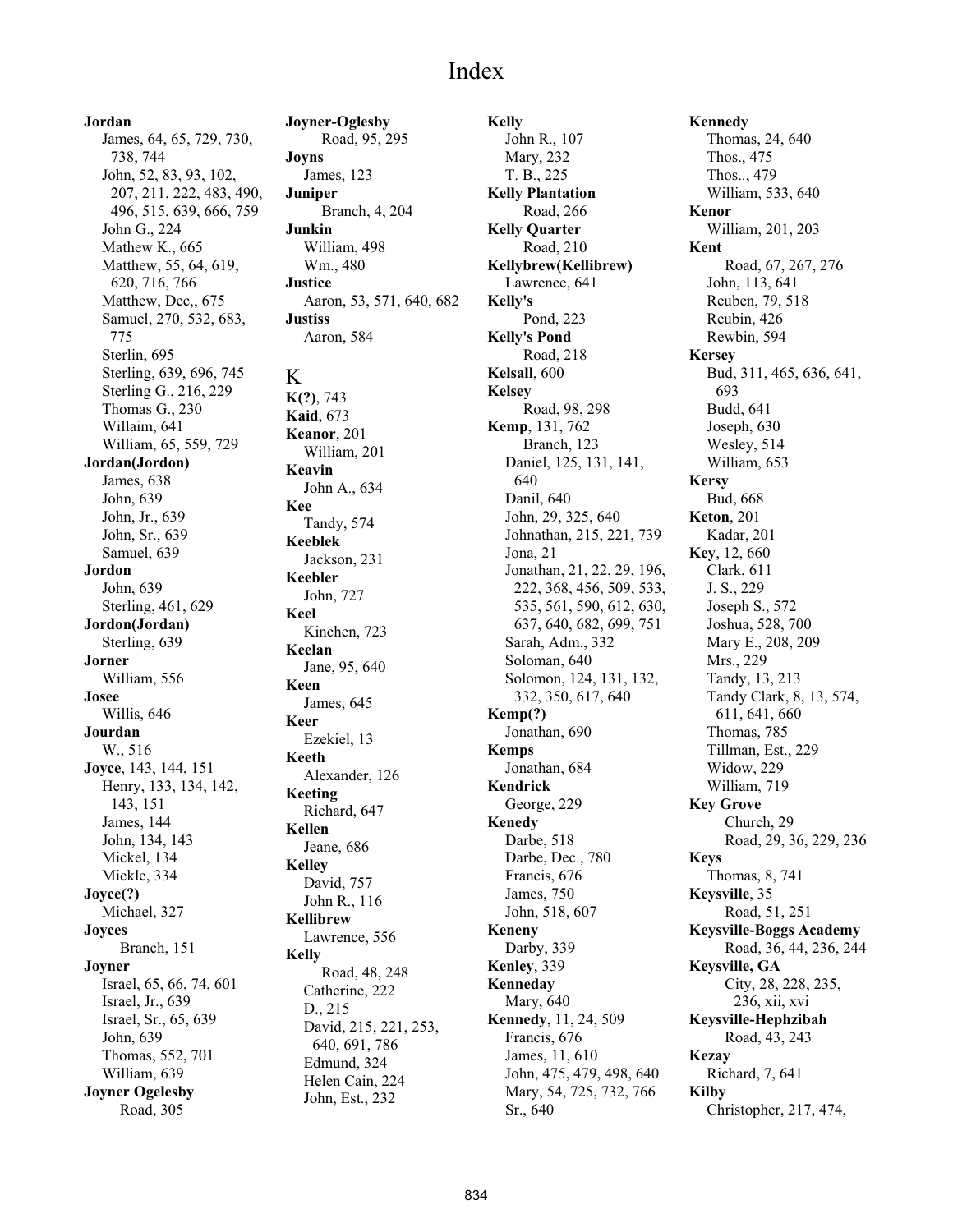**Kilby** 485, 494 **Killbee** C., D. S., 641 Chris, 667 Christopher, 16, 17, 641 Expher, 641 **Killby** Christopher, 673 **Killebrew** L., 623 Lawrence, 754 **Killen** Jane, 104 **Killin** Jane, 560 **Killing** Jane, 104, 511, 526, 704, 739 Jean, 554 **Killpartrick** John, 711 **Killpatrick** Benjamin, 532 J. H. T., 447, 550, 605 James H. T., 535 John, 641 **Kilpatrick**, 316 Road, 84, 284 Bennias, 652 J., 187, 520 J. H. T., 652, 785 James, 64, 617 James H. T., 535, 678, 707 John, 55, 65, 556, 612, 618, 641, 654, 725, 756 Spencer, 444 Thomas, 93, 102, 384, 565, 568, 593, 615, 634, 642 W. L., 670 **Kimbal**, 113, 553 Charles, 616, 642 **Kimball** Charles, 304, 305, 574, 617 James, 122, 526 Joseph, 632, 751, 762 Walker, 762 **Kimball(Kimbrel)** Charles, 642 **Kimbel** Charles, 586 **Kimberly** Lewis, 782

**Kimbral** Charles, 679, 709, 714 William, 565, 579 **Kimbrel**, 525 Charles, 113, 123, 313, 514, 563, 564, 568, 642 James, 642, 703 Joseph, 750 Joshua W., 678 Wade, 514 Walker, 313, 642 William, 105, 565, 619, 674, 678, 711, 722 **Kimbrell**, 96, 297 Charles, 122, 123 William, 105 **Kimcade** George, 39 **Kinards** Branch, 49 **Kincade**, 248, 513 **Kincaid**, 508, 599 George, 478, 552, 553, 686 **Kincaid** William, 553 **Kincard**, 188, 521 **Kineaid**, 624 **King** Creek, 157, 357 James, 216, 572 John, 99, 736 William, 582 **Kingay** Danil, 642 **Kingcaid**, 779 **Kingery(?)** Daniel, 201 **Kinglaw Point**, 148 **Kingry** Daniel, 1, 767 **Kingry(?)** Daniel, 701 **Kirby** Bud, 566 **Kirkland** Richard, 34, 41, 518, 658 Samuel, 540 Sian, 627 **Kirkpatrick**, 769 **Kitchens** Ralph, 230 **Kittle**, 163 John, 157, 306, 315 John R., 150

**Kittles** John R., 158 John Roth, 150 **Kitts** John, 93, 642, 663, 704 **Kitts(?)** John, 703 **Kizay** Richard, 758 **Knight**, 51, 52 Bethany, 227 Dempsey, 696 Demsey, 642 Eredrich, 227 Estate, 528 Jesse, 557, 560, 589 John, 52, 552, 557, 572, 573, 643, 695, 725, 766 Kindred, 695 Matthew, 676 Mrs., 696 Robert, 38, 477, 643, 667 We(?), 618 Westley, 755 William, 748 **Knowblock** Pond, 365 John, 365, 575 **Knowles** Richard, 532 **Knowls** Daniel, D. C. S., 660 Zacheria, 660 **Koney(?)** Morris, 748  $\mathbf{L}$ **Lacey** Peter, 312, 644 **Ladler** John, 772 **Lafever**, 9, 12, 660 Isaac, 741, 783 Issac, 8 **Lain(?)** Etheldred, 66 **Lain** Etheldred, 591, 747 **Laine** Etheldred, 66, 644 **Lake** Church, 506, 507 **Lake Church**

Road, 506, 507

**Lakes-Williams** Road, 16 **Lamar** Mrs., 725 Nancy, 654 Zachariah, 473 **Lamb**, 778 Abraham, 283, 295, 403, 548, 599, 645, 700, 748, 777 Abrahram, 639 Abram, 521, 645, 748 B., 95, 551 Barnabee, 657 Barnaby, 645, 706, 779 Barnebe, 667 Barney, 86 Bryan, Est., 227 Charles B., 645 Clara Snider, 224 Elijah, 645 Isaac, 778 Jacob, 641, 668 Reuben, 778 Solomon, 643, 783, 784 Thomas, 94, 294, 552, 577, 643, 692, 735, 783 **Lambart** John, 200, 659 **Lambe** Frederick, 577 **Lambert**, 12, 103, 514, 774 Creek, 16 Abraham, 582 Andrew, 104, 115, 124, 448, 544, 643 Barnaba, 560 Ezekile G., 537 Isaac, 739 James, 96, 104, 116, 117, 212, 217, 296, 332, 482, 491, 494, 554, 579, 643, 644, 647, 712, 720, 739, 744, 748, 763, 775 James, Dec., 631 James, Jr., 643, 644, 720 James, Sr., 512, 544, 644 Jerb., 659 Jeremiah, 103, 303, 549, 644 John, 54, 303, 526, 554, 560, 647, 715 John M., 676 Robert, 643, 644 Thomas, 644 William, 306, 332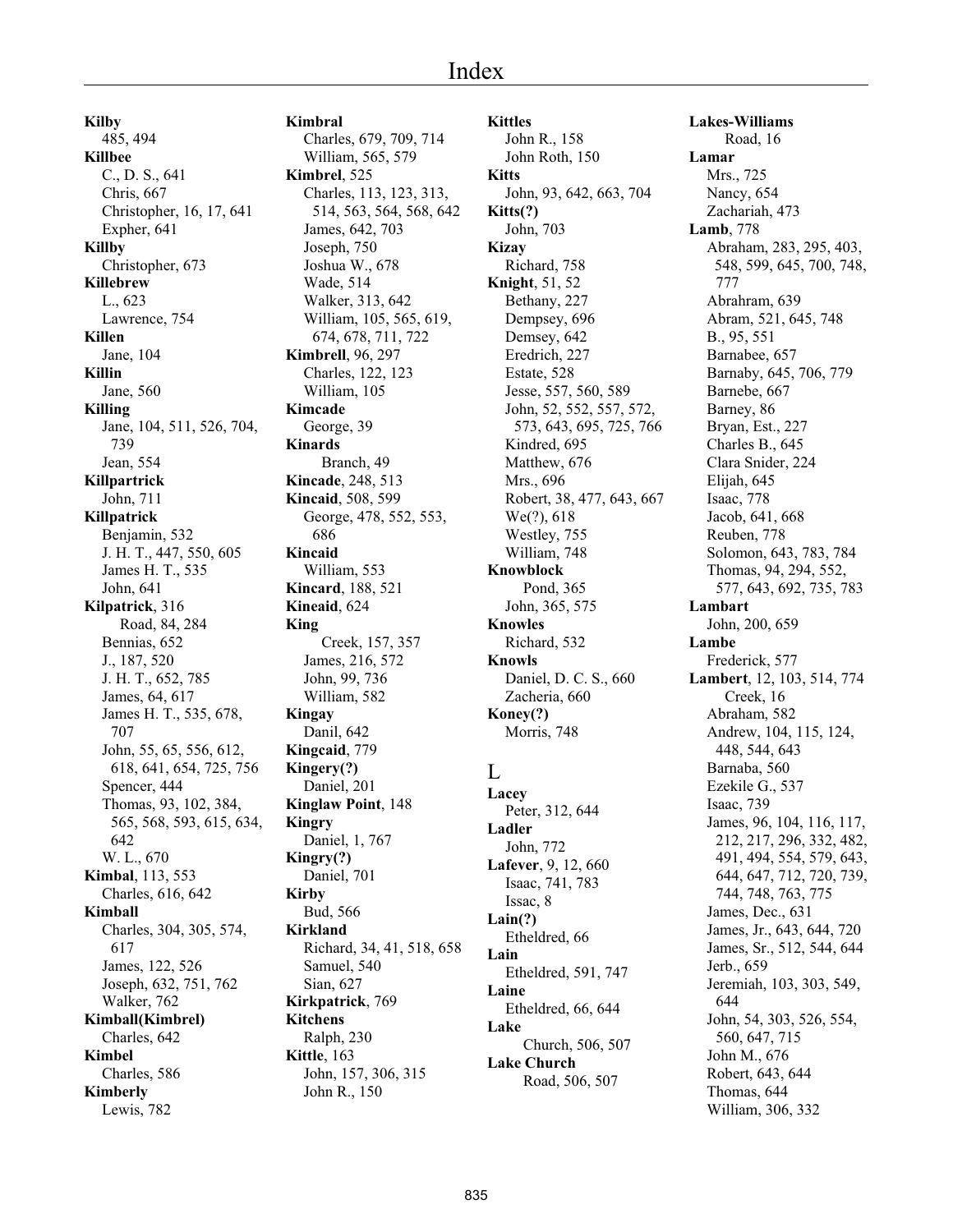**Lamberth**, 727 **Lamberts**, 741 Creek, 10, 11, 15, 22, 174, 175, 278, 279, 473, 485 **Lamberts, Big** Creek, 16, 18, 22, 23, 24, 184, 210, 216, 218, 222, 223, 486 **Lambert's Big** Creek, 492 **Lambert's Wagon Rd** Road, 477, 478 **Lambeth** James, 721 **Lambs** Barnaby, 729 **Lamburd** John, 644, 768 **Lancaster** Joseph, 241, 555, 644 Thomas, 624, 644 William S., 619 William Sanders, 49, 645, 683 **Lance** William, 250 **Lance(?)** William, 579 **Land** Elisha, 481 Glebe, 284 John, 26, 786 **Landen** John, 537, 709, 724 **Landers** C. A. Matthews, 230 **Landing** Jno., 700 John, 87, 387, 517, 527, 528, 645, 700, 732, 764, 767 John H., 633, 645 William G., 645 **Lane**, 225 Road, 68 Etheldred, 515, 740 **Lane Landing** Road, 77 **Lane(Laine)** Etheldred, 645 **Lang** Zachus, 158 **Langston** M., 19 Sam, 19

**Lanier**, 126, 154 Benjamin, 109, 127 Bird, 88, 99, 109 Clem, 135, 155, 327, 335 Clement, 127, 134, 135 Elizabeth, 117, 317 John, 100, 108, 117, 317, 645, 722 Lamuel, 99, 645 Lemuel, 94 Lewis, 118, 318 Moses, 117, 126 William, 646 **Lankister** James B., 559 **Laracy** William, 511, 736 **Larce** Moses, 325 **Larcey** Moses, 124 William, 115 Wm., 124 **Large Path** Road, 208 **Laricey** Moses, 115 William, 124 **Laricy** Moses, 124 William, 132 **Larisey** William, 123, 124 **Larissy** Moses, 324, 325, 332 William, 324 **Lark** Dennis, 675 **Larricey** William, 124 **Larricy** Moses, 334 **Larrisey(?)** William, 734 **Larry** Fenny, 540 Jeremiah, 555 Penny, 41, 646 **Larsey** William, 123, 124 **Larsh** John, 12 **Larsh(?)** John, 688 **Lary** Jeremiah, 555, 646, 660,

**Lary** 685 Jerry, 592 **Lasater**, 684 Hansil, 95 Hansill, 94, 646 John, 274, 646, 707 Lemuel, 646 **Laseter**, 557 Edward, 635 Elizabeth, 562, 767 Elizabeth, Dec., 767 John, 94, 635, 646 John, Dec., 728 William, 728 **Lassatar** John, 786 **Lassater** Archibald, 646 John, 646, 730, 731 Lemuel, 646 **Lassator** John, 646 Nathaniel, 646 **Lasseter**, 333, 342 Abraham, 646 Archibald, 153 John, 84 William, 646, 728, 730 **Lassiter**, 133, 757 Archibald, 152, 153 Elizabeth, 84 H., 647 Hansill, 647 John, 94 Leml., 539 Lemuel, 94, 647 **Lassitor** Lemuel, 580 Samuel, 262 **Laster** John, 524 **Law** James, 777 John, 481 **Lawson**, 99, 203 A. B., 673 A. J., 400, 529 Andrew, 498 Andrew B., 473, 480 Hugh, 13, 18, 647, 660 Hugh, Colonel, 641 John, 3, 6, 547, 611, 647 Mrs., 232 Roger, 3, 18, 221, 473, 495, 632, 640, 647, 688

**Lawson** Thomson, 190, 527, 647 W., AS, 665 Widow, 232 William, 511 **Lawton**, 421, 590, 714, 730 Road, 333 Charles, 618 Parson, 45, 656 Peter, 647 Timothy, 722 **Leadbetter** Henry, 576 **Leafever(?)** Isaac, 648 **Leak** Thomas, 215 **Leaptrot**, 232 Bolin, 248 Emily, 232 Jesse, 232 **Leaptrott** Road, 226 Emily, 224 Hopkins, 48, 248 J. J., 226 Jesse, 224 **Leaptrott Estate** C. M., 226 **CI. Leaton** William, 43, 51, 648 **Leaveley** Thomas, 61 **Leavitt** Thomas, 189, 648, 654 Thomas, Dec., 55, 513 **Lech** Thos., 486 **Ledbetter**, 201 John, 201 **Lee** Cemetery, 158 Road, 118, 318 Godfrey, 219 James, 144, 153, 154 Jesse, 108 John, 154, 155, 161, 707 John M., 330, 393 Lovard, 235 Mason, 46, 54, 648, 766 William, 619, 620, 648, 784 Wm., 61 **Lee(?)**

Nieoham, 235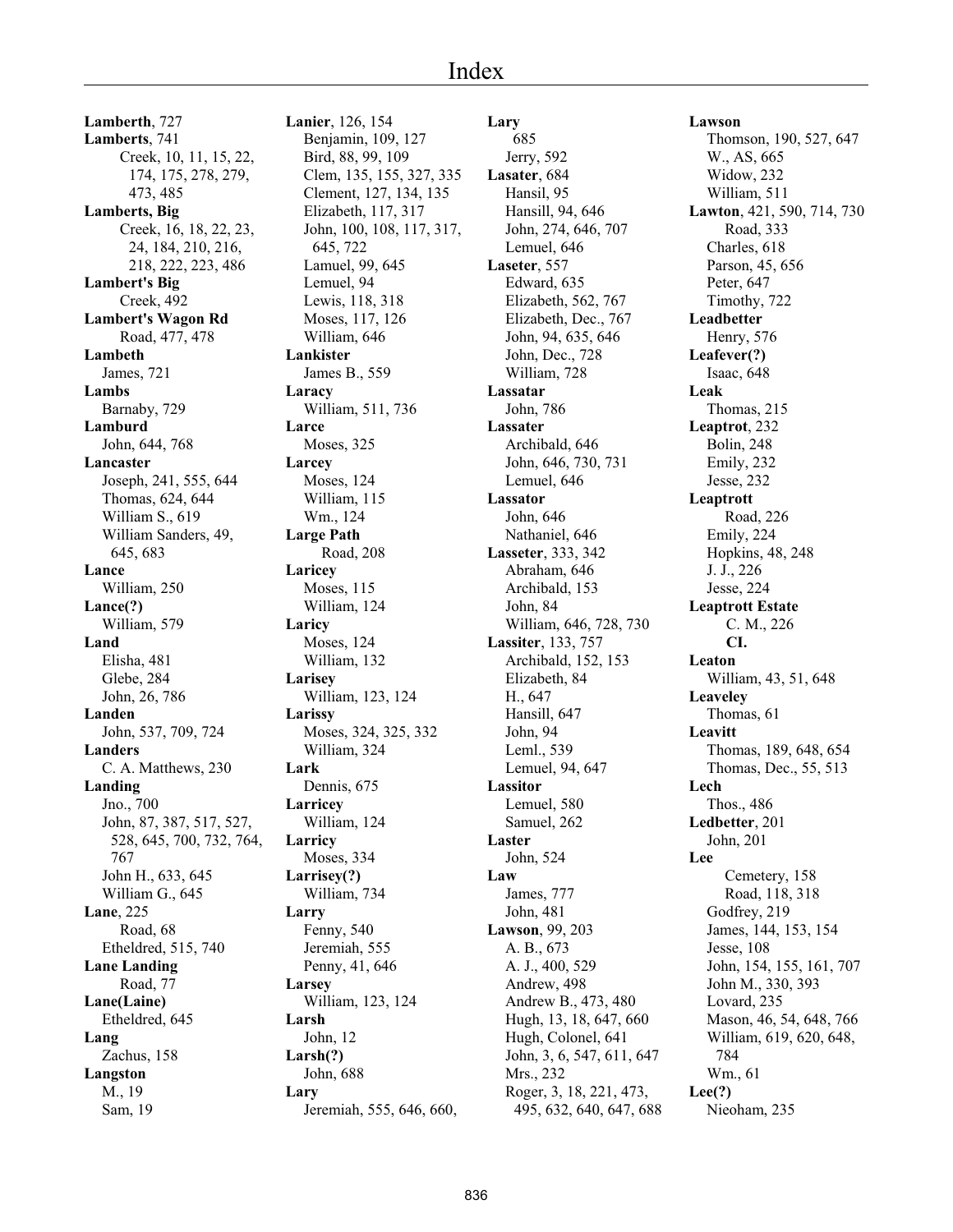**Lefever** John, 783 **Legget** David, 631, 634 **Leister** John, 648 **Lelfair**, 742 **Lener(?)** Samuel, 639 **Lenier** Lemuel, 648 Samuel, 693 **Lenior(?)** George, 709 **Lenis** Thomas, 298 **Leola** Road, 161, 361 **Leola, GA** City, 361 **Leptrot** Bolin, 599 Hopkin, 683 James, 634 **Leptrott** Hopkin, 556 **Lester**, 290, 537, 785 Daniel, 394, 516 Ezekiel, 57, 633, 648, 649, 650 G. W., 732 James, 75, 76, 286, 621, 622, 649, 650, 768, 782 John, 66, 76, 288, 298, 536, 621, 649, 650 Lowery E., 649 Noel, 738 Susannah, 76, 650 William, 584, 650 William, Dec., 559 **Lester(?)** James, 751 **Lestor** Ezekiel, 742 **Lett(?)**, 257 **Lett** Hannah, 48, 650, 657 James, 636 Reuben, 631, 650, 736 Reubin, 56 **Levenston**, 662 **Lever** Charles W., 219 **Leveret**, 677 Richard, 134, 143, 343

**Leverett** John P., 519 John R., 650 M. U., 721 Mastin U., 519, 650 Maston, 522 Richard, 134 **Leverit** Richard, 334 **Leveritt** John, 607 **Levert(?)** Mich., 537 **Levingston**, 780 Joseph, 650 Michael, 93, 651 William, 729 **Levritan** Richard, 640 **Lew(?)** Eward, 712 **Lewers(?)** Thomas, 23 **Lewers** Thomas, 31, 475, 497 **Lewis**, 645, 675, 712, 756 A., 530 Abel, 36, 236, 244, 362, 572, 630, 651, 652 Abraham, 116, 123, 124, 316, 511, 646, 651, 734, 780 Abraham, Jr, 124 Abraham, Jr., 651 Abraham, Sr., 651 Alexander, 652, 723 Alexander P., 651 Augustus, 652 Augustus, Minor Heir, 652 Benjamin, 63, 73, 264, 273, 509, 520, 651, 652, 726 Benjamin, Dec., 695 Benjamin, Est., 516 Berrian, 631 D., 215 Daniel, 558 David, 30, 36, 44, 63, 162, 230, 475, 476, 497, 522, 529, 578, 596, 651, 654, 656, 698, 726, 740, 743, 755, 770 David, Dec., 579, 652, 653 E. B., 651

# **Lewis**

Elam B., 237, 238, 652 Elamb B., 652 Eleazar, 652, 657 Eli H., 237, 238, 510, 652 Eliezer, 652 Evan, 53, 63, 520, 725 Evan, Dec., 653 Francis, 62, 529 Franklin, 238, 510 Franklin G., 651, 652 Guilford, 105, 390, 617, 656, 711 H., 519 H., Trustee for Hickman, 581 Henry, 64, 519, 641, 652, 653, 710 Henry, In Trust for Grove Hickman, 652 H.I., Mrs., 214 H.(Trustee for Hickman), 277 J., 712 Jacob, 44, 52, 63, 75, 325, 415, 455, 516, 520, 587, 619, 624, 649, 651, 653, 654, 685, 695, 703 James, 652, 653 Jane, 14, 220, 221, 653 Joel, 654 Joel, dec, 653 Joel, Dec., Heirs, 653 Johathan, Dec., 652, 654 John, 53, 63, 66, 74, 75, 88, 212, 275, 417, 510, 517, 519, 520, 524, 585, 589, 626, 629, 653, 654, 655, 725, 730, 751, 753, 761, 767 John A., 656 John, Jr., 510, 649 John, (Jr.(?), 654 John, Jr., 654 John, Sr., 510 Johnath W., 710 Jonathan, 55, 64, 65, 612, 641, 654, 674, 682, 726 Jonathan Reese, 521 Joseph, 140, 153, 160, 710, 762 Kerzia(?), 780 Kezia, 652, 653 Kezie, 63, 654 Leroy, 468

**Lewis** Lewis, 325 Mary, 654 Nancy, 275, 655 Oliver, 362, 572 Quilford, 656 Ransom, 281, 716 Ranson, 525 Sharrod, 753 Sherod, 655 Sherrod, 655 Sherward, 655 Sherwood, 74 T., 760 Thomas, 20, 28, 29, 36, 44, 168, 220, 221, 228, 508, 509, 531, 580, 582, 586, 622, 628, 652, 653, 655, 732, 743, 761, 762 Thomas, C. S., 511 Thomas, C. S., 512, 514, 515, 516, 526, 527, 529, 530, 533, 538, 544, 545, 547, 555 Thomas, C. S., 558 Thomas, C. S., 559, 561, 562, 564, 579, 580, 582, 586, 590, 596, 609, 612, 613, 625 Thomas, C. S.., 630 Thomas, C. S., 632, 634, 635, 637, 640 Thomas, C. S.., 640 Thomas, C. S., 640, 643, 644, 645, 646, 651, 653, 656, 657, 658, 666, 668, 674, 686, 689, 691, 696, 698, 699, 702, 709, 714, 718, 726, 730, 732, 734, 739, 740, 746, 749, 751, 753, 754, 755, 756, 758, 759, 761, 762, 763, 766, 768, 769, 770, 771, 773, 777, 785, 786, 787 Thomas, C. S. C. B., 519, 521, 534, 586, 682, 704, 711, 727 Thomas, C.S., 736 Thomas, C.S.C.B., 674 Thomas, Dec., 508, 616 Thomas, Dec., Heirs, 655, 656 Thomas, Heirs, 45 Thomas, Heirs of, 44 Thomas, In Trust for

Heirs of Evan Lewis,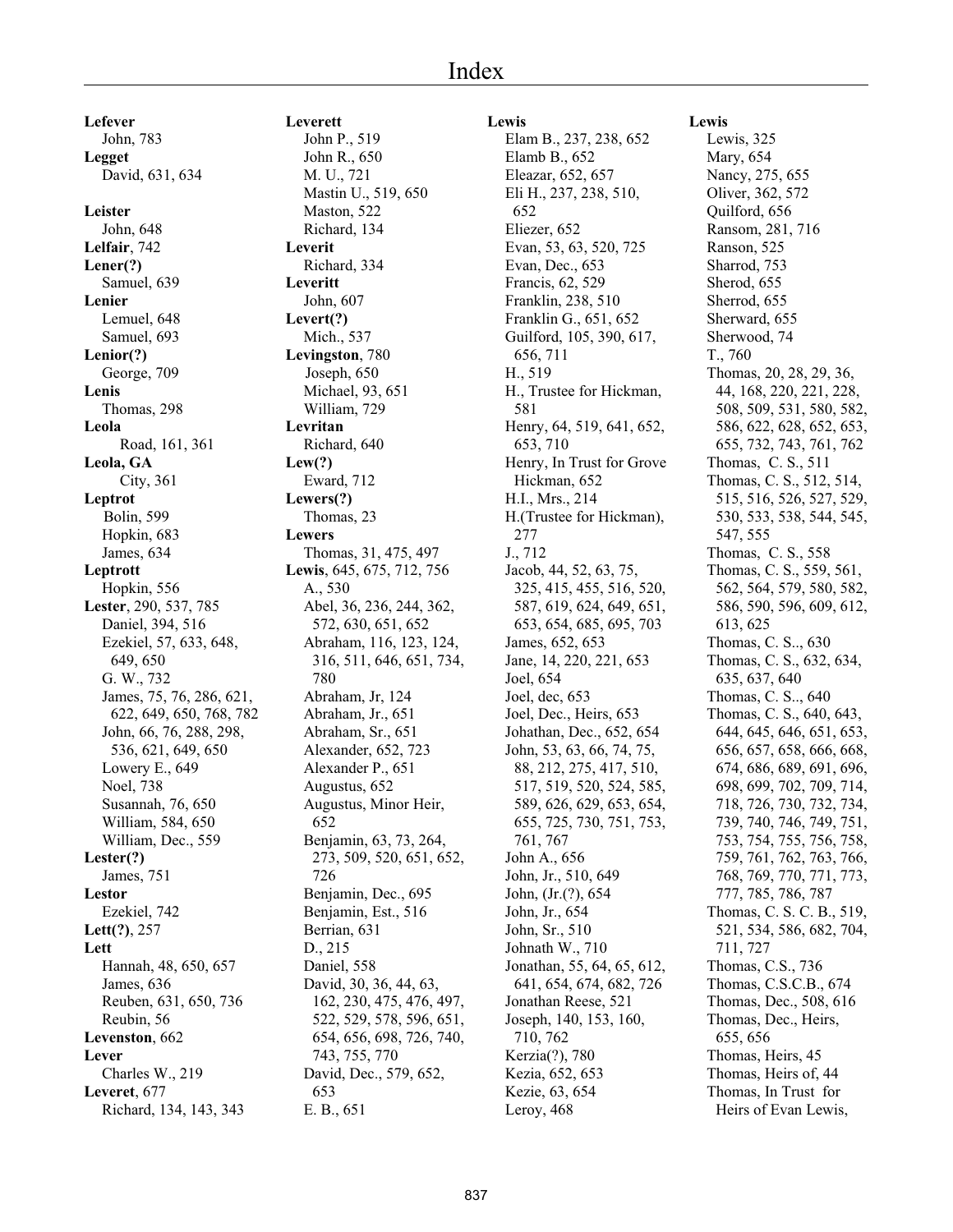**Little**

William, Esq., 480

**Lewis**

 655 Thomas, Sr., 582, 596, 655 Widow, 215 William, 83, 84, 95, 105, 348, 390, 391, 417, 514, 528, 548, 560, 585, 617, 653, 654, 656, 669, 707, 710 William, Jr., 656, 657, 661 William, Sr., 83, 626, 656, 657 Wm., 104, 478 Zachariah, 727 **Light, New** Road, 317 **Lightfoot**, 547, 557 Phil, 600 Philip, 550, 575, 626, 645, 754 Phillip, 46, 74, 529, 601, 657, 689, 755 Thomas, 653, 657 William, 656, 706 **Limesink** Road, 344 **Limestone** Branch, 159 **Linch** John, 524 **Lindsay**, 768 Elizebeth, 657 Reason, 681 Thomas, 657 **Lindsey**, 46 Elias, 548, 645, 656 Elizabeth, 65 Mrs., 46, 689 **Linn** John, 657 **Linson** Ann, 653 Thomas, 184, 519 **Linson(?)** Thomas, 24 **Lion** James, 657 **Liptrot** Aquilla, 652, 657 Belin, 622 Bolen, 677, 682 Bolin, 48, 657, 697 Bowling, 603, 652, 657 H., 657

#### **Liptrot**

Hopken, 739 Hopkin, 657, 754 Jeptha, 652, 657 **Little**, 23, 476, 502, 629, 784 Creek, 158, 506 River, 407, 408 Arch, 553 Archibald, 32, 40, 240, 351, 480, 566, 657, 658, 713 D. M., 470 Delbert M., 468 Forester, 469 Fred, 52, 572, 745 Fredric, 658 J. C, 209 James, 469 Jane, 10, 469, 486, 489, 658 Jane Elizabeth, 484, 486 John, 211, 469, 482, 484, 490, 658, 662, 698, 711 McLerow, 24 Quincy, 10, 486, 489 Quiney, 215, 699 R. P., 209, 224 Robert, 46, 238, 468, 475, 477, 484, 486, 489, 492, 523, 658, 703, 773 Robt., 475 Saml., 476 Samuel, 10, 15, 38, 46, 238, 246, 469, 475, 477, 486, 489, 523, 533, 552, 554, 633, 658, 659, 703 Samuel, In trust for Heirs of Samuel Little, Dec., 658 Thomas, 10, 30, 31, 475, 476, 486, 489, 496, 497, 530, 658, 688, 695 Thomas, Jr., 486 Thomas, Sr., 486 Thos., 469 Willia, Jr., 658 William, 7, 24, 25, 32, 34, 38, 39, 40, 41, 71, 207, 232, 445, 470, 475, 477, 479, 480, 487, 502, 514, 518, 527, 539, 540, 566, 587, 593, 604, 628, 637, 641, 643, 658, 659, 679, 693, 727, 769 William, Dec., 674

William, Est., 214 William, Jr., 480, 483, 519, 564, 628, 646, 658, 659, 781, 784 William, Sr., 640 Wm., 475, 477 Wm., Jr., 486 **Little Horse** Creek, 117, 308 **Lively**, 551 Abel, 200, 659 Emory, 746 Estate, 746 Luke W., 659 M., 659 Mathew, 200, 303, 595, 659 Matt, 644 Matthew, 103, 596, 606, 659, 741, 757 P. M., 103, 659 Tarlton, 303, 659 **Livengston** Joseph, 659 **Liverest** Richard, 333 **Liverman**, 104, 720 Mathias, 559 **Livert** Robert, 133 **Livingston**, 239, 245, 779 G., 205 Joseph, 207 P., 71, 72, 530, 606 P.(?), 659 Peter L., 526 William, 47, 247, 477, 478, 727, 752 Wm., 478 **Livret** Richad, 133 **Locke** Jesse, 41, 50, 242, 524, 567, 605, 659, 660 Jesse (Estate), 480 Richard, 480 **Locket** Uriah, 538 **Lockett** Simon, 766 **Lockhart**, 66, 586, 621 Isaac, 190, 212, 359, 514, 564, 569, 611, 647, 660, 741, 785

**Lockhart** Isaac, A. S., 527 Issac, 8, 9, 12, 13 Samuel, 104, 744, 776 **Lockheart**, 223 Road, 223 **Lodg** Francis, 592, 660, 724 **Lodge**, 521 Frances, 524 Francis, 48, 49, 524, 660, 769 John, 555 Lewis, Esq., 537 **Lodster(?)** John, 580 **Loe** Samuel, 660 **Loften**, 51 **Loftin** Church, 210 Ezekiel, 43, 235 **Lofton** Elhanah, 215 **Loge** John, 559 **Loge(Lodge)** John, 559 **Lointer** George, 601 **London** John, 619 **Lone Star** Road, 217 **Loney** John, 137, 146 **Long** Branch, 6, 9, 10, 17, 75, 76, 92, 97, 100, 164, 206, 207, 208, 210, 211, 215, 217, 275, 276, 344, 482, 486, 494 Jacob, 122, 594, 660 James, 696, 771 John, 663, 771 Nicholas, 707 **Longen** Bartholomew, 41 **Longeno** Bartholomew, 659, 660 **Longens** Batt, 682 **Long's Path**, 483 Road, 488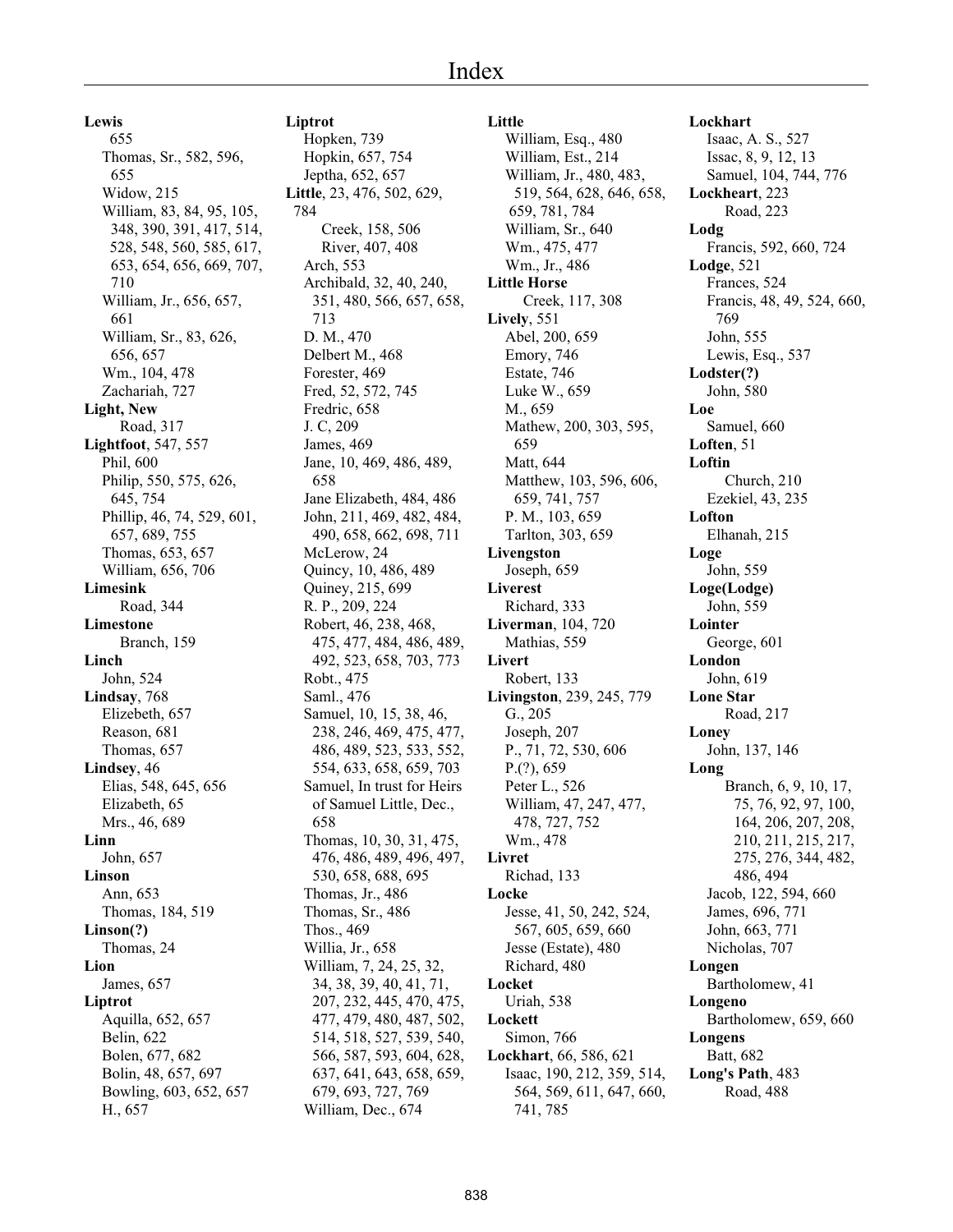**Longstreet** A. P., 165 **Looks** Branch, 95, 295 **Lord**, 697 Claudious, 718, 720 William, 66, 67, 73, 84, 94, 95, 197, 267, 284, 286, 295, 514, 531, 539, 554, 556, 561, 567, 570, 576, 589, 608, 609, 616, 631, 636, 644, 647, 655, 657, 660, 661, 667, 684, 693, 713, 715, 717, 718, 720, 721, 731, 736, 740, 748, 749, 755, 757, 767, 783 William, Sr., 643 Wilm, 746 Wm., 73, 74, 84, 85, 95 **Lorimore** Isaac, 477, 478 **Lorrimones(?)** Isaac, 515 **Loss** Thomas, 518 **Lossly(?)** Polly, 204 **Lott(?)**, 257 **Lott**, 724 Arthur, 486 Billy, Jr., Appendix, vi Daniel, 702 John, 258, 735 John, Sr., 258, 783 Reuben, 769 William, 518 **Loudon** Robt., 480 **Louis Chapel** Church, 132, 332 **Louisville** Road, 13, 25, 63, 66, 67, 208, 211, 213, 217, 225, 263, 266, 267, 475, 483, 484, 488, 490 **Louisville-Augusta** Road, 235 **Louisville Common**, 473 **Louisville Commons** City, 495 **Louisville, GA** City, 18, 217, 218, 482, 495, xvi

**Louisville, Old**, 276 Road, 31, 76, 231, 238 **Louisville-Savannah** Road, 218 **Louisville Town Common** City, 218 **Louisville–Augusta** Road, 243 **Louther** Charles, 146 Edward, 146 **Love** Alexander, 29, 235 William, 417, 585 **Lovell** George, 661 **Lovett**, 138, 315, 741 A. B., 315 A. S., 114 Augustus L. L., 661 J. F., 315 John, 142, 306, 315, 342 John F., 132, 142, 151, 306, 315, 333 Payne, 661 Thomas, 114, 115, 123, 124, 323, 661 Thomas F., 115, 124 **Lovett Hill** Church, 123, 323 **Lovette** Road, 295 **Lovitt(Lovett(?)** Thomas, 661 **Low** Aquillia, 577, 608 Milton, 608 Samuel, 661 **Lowary** William, 195, 699, 777 **Lowe**, 99, 403, 521 Abraham, 687 Aquilla, 93, 102, 545, 661, 745, 757 Fredrick, 636 John, 693 Joshua, 94 L., 662 Langsford, 239 Lansford, 47, 662, 779 Samuel, 102, 565, 745 Sterling, 636 Thomas, 662 **Lower**, 216 **Lowery** Road, 31, 231

**Lowery** Eurinia, 231 James, 23 John, 17, 216, 217, 493, 494, 552 Matthew, 249, 257 Simeon, 76, 77, 97, 98, 276, 394, 515, 516, 536, 619, 621, 638, 649, 662, 681 Simon, 66, 266 Solomon, 628 **Lowey** William, 773 **Low(Lowe)** Aquilla, 661 **Lowrey** Simeon, 535 Simon, 709 **Lowry**, 224 Absalom, 513 Absolom, 681 Aquillia, 614 John, 6, 10, 12, 16, 17, 217, 474, 482, 484, 530, 593, 662, 712, 733 Joseph, 475 Levi, 662 Matthew, 635, 662, 737, 783 Saml., 481 Semion, 635 Simeon, 87, 97, 611, 621, 662, 663, 731, 747 Simon, 515, 711 Solloman, 663 Solomon, 83, 93, 198, 529, 619, 663, 725 William, 16, 22, 124, 573, 623, 663, 690, 759 **Lowther** Charles, 515 Joseph, 154 **Loyd** Barnabe, 575 **Lucas** John M., 154, 354, 361 William, 144, 335, 344 **Lucivers(?)** John, 734 **Luckey** Henry, 214 **Lucky** William, 214 **Luke** William, 571, 573

**Luke Landing** Joseph, 164 **Lukes** Branch, 295 **Lumkin** Philip, 687 Phillip, 53 **Lumpkin**, 53 John, 663 Philip, 253, 543, 663, 785 Phillip, 53, 63, 574, 663 Walker, 663 **Lunday(?)** Abraham, 708 **Lunday**, 602 N.(?), 145 N., 145 Nathaniel, 136, 145 Robert, 146, 155, 361 **Lundy** Matthew, 624 **Luraney(?)**, 317 **Lyles** William, 751 **Lynch**, 158 Calvin, 561 **Lyon** J. W., 205 John G., 204 Jordan, 205 Jordan W., 205 William, 768 **Lyons** John, 205 Peter, 562 **Lysle** Mathew, 473, 495 M **MacCam** James, 557 **Macdade**, 752 **MacDade** Charles, 243 **MacDonald** Alexander, 679 **MacDonnold** Alexander, 563 **Mace** Josiah, 688 **Machan** George M., 663 **Mackay** James, 12, 157, 663, 747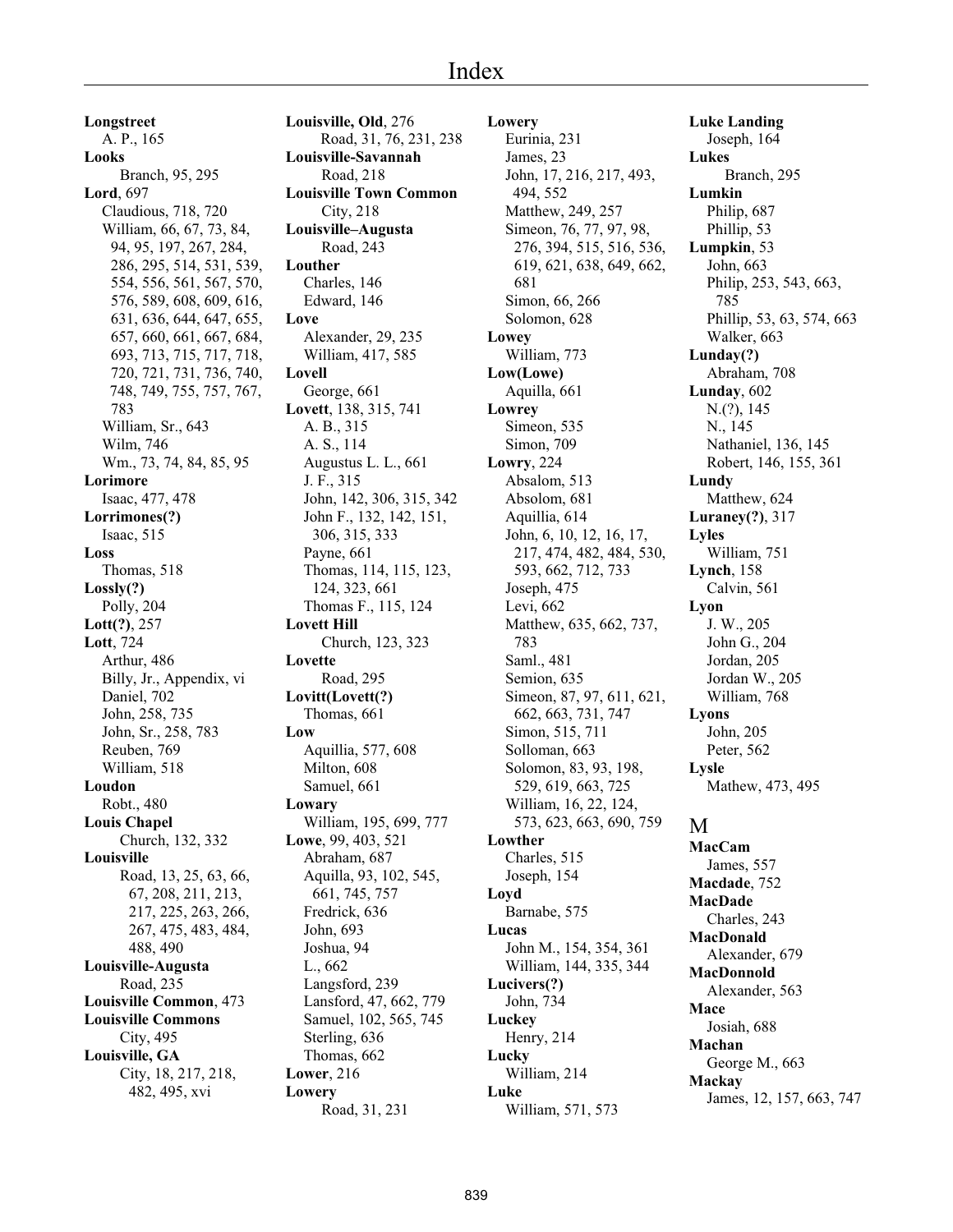**Mackay** Mike, 704 William, 688 **Mackays Island**, 157 **Mackey** James, 623 **Macklin** Thomas, 657 **MaClamy** Mark, 679 **Maclany** Mark, 37 **MacMelleon(?)** Mat., 618 **Maddley** M., 120 M, 579 **Madrey** Joseph, 526 **Madry** Benjamin, Est., 712 Joseph, Est., 734 **Madson** John, 607 **Mae** Mark, 30 **Mae Lamb** Road, 216 **Maedade** Charles, 752 **Magruder**, 40 City, 240 Road, 33, 240, 248 John, 664 **Maidenhead** Branch, 144 **Mainer** John, 641 **MainYard** John, 219 **Maires** John, 648 **Mairs** John, 35, 53, 253, 558, 640, 682, 781 **Mairs (Meers?)** John, 253 **Maitland**, 600 **Majors** Branch, 123 **Mallery** William, 189, 648 **Mallory** Thomas, 664 **Malone**, 261

**Malore** Robert, 145 **Maloy** Daniel, D. C. S., 634 **Maner** George, 343 George H., 358 **Mann** Ephraim, 514, 748 John, 779, 782 Newby, 94, 104, 533, 664 Nuby, 94, 104, 664, 731, 783 **Mannan** John, 743 Newby, 744 **Manor** George, 358 Newbry, 693 Paul, 358 **Mansfield** Fred, 637 **Manson** Branch, 218 James, 10, 486, 489 John, 10, 486, 530, 647, 664, 666 Robert, 597 William, 10, 530, 664, 666 **Mants(?)** James, 729 **Maple** Branch, 222 **Marbury** Hon., Esq., 473 Horatio, 111, 129, 132, 141, 372, 664 **March** L. B., Dec., 754 **Marchant** John, 550 **Maris** John, 636 **Mark Walden** Road, 52 **Marlar** Robert, 146 **Marlon** Robert, 361 **MarnYard** John, 219 **Marron(?)**, 553 **Marsh** Eady, 68

### **Marsh**

 Estate, 699 Jehee, 458, 626 Jehu, 730 John, 239, 665 John, Heirs, 299, 540 L. B., 785 L. Berry, 676 Littleberry, 665, 695 M., 125 **Marshal** James, 592 John, 185, 519, 592, 665 Joseph, 351, 534, 566, 657 Joseph, Dec., 784 Matthew, 665 **Marshall**, 25, 32, 224, 225 J., 534 John, 25, 480, 499, 665 Joseph, 21, 25, 479, 480, 486, 489, 502 Mathew, 480, 693 Matthew, 46, 238, 498, 596, 686 **Marshel**, 527 Estate, 528 Marthew, 686 **Marten** John, 601 **Martin**, 75, 330, 513, 589 Andes, 770 C. V., 226 Clement, 665 David, 349, 560 Dr., 230 Drew, 144 Elbert, 733 Godfrey, 637 Ibby, 559 Irby, 65 Isabel, 665 Jacob, 580 James, 17, 69, 320, 473, 474, 494, 513, 547, 548, 665, 775 Janie Inez, Appendix Jm., 474 John, 10, 11, 12, 17, 18, 39, 176, 207, 210, 211, 217, 239, 458, 473, 474, 484, 485, 490, 494, 509, 512, 612, 626, 647, 665, 666, 679, 689, 758, 775, 784 John, Dec., 665

# **Martin**

John, Heirs, 665 John, Jr., 548 John, Sr., 666, 775 M.(?), 522 Martin, 130, 135, 139, 335, 372, 392, 553, 664, 666, 694, 760 Mary, 23, 74, 275, 377, 629, 666 Miss, 147 Norman, 144 Oliver, 4, 30, 515, 744, 760 Widow, 742 William, 62, 69, 71, 513, 538, 580, 634, 637, 666, 697, 771 William N., 733 **Mash** Eady, 713 **Mason** J., 734 James, 593, 606, 630 John, 41, 241, 489, 609, 619, 666, 706, 707 John, Sr., 606 John, Sr.(?), 707 Peter, 606, 706 **Mason(?)** John, 591 **Massey-Doss** Road, 45, 245 **Master** John, 641 **Mathers** James, 38, 238, 477, 666, 667 Jane, 16, 667 John, 38, 238, 477, 666, 667, 698, 775 Widow, 38, 566, 643 **Mathews**, 229 City, 21 Benjamin, 661, 732 James, 568, 667 John, Dec., 667 **Mathis**, 714 John, 583 Sarah, 598 **Matlock** Samuel, 517 **Matthew**, 530 Peter, 583 **Matthews**, 16, 21, 211, 221, 490, 651, 652, 749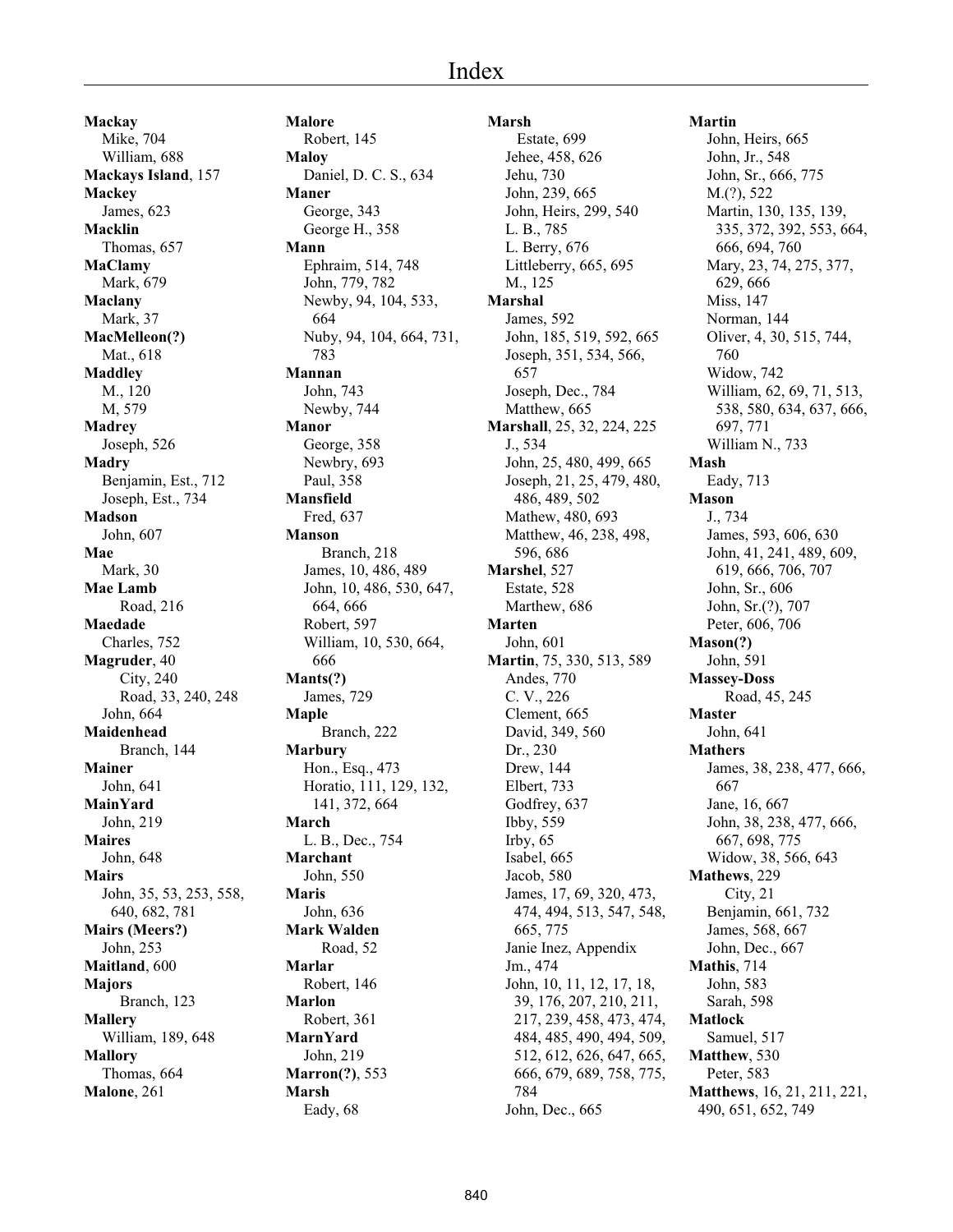**Matthews** A., 29 Aquilla, 29 Benjamin, 92 James, 75, 78, 93, 516 Mamie E., 230 Thomas, 29, 637 **Matthews, GA** City, 238, xvi **Maun** Hardy C., 667 Mallika, 645 **Maund(?)** Hardy C., 98 **Mavis** John, 53, 760 **Maw (Haw)** Branch, 270 **Maxfield**, 524 **Maxley** William, 699 **Maxwell Estate**, 224, 225 **May** Branch, 202, 205 Mark, 37, 529, 563 **Mayner** Henry, 667 **Maynor** Hardy, 654 William, 621, 768 **Mays** Road, 305 E. S., 668 Edward S., 88, 667 Mark, 37, 517, 668 William, 563 **Mays Grove** Road, 30, 230 **McAnally** John, 55, 614, 643, 679, 707, 725, 766 **McAnaly** John, 614 **McAnnally** John, 246 **McBean** Creek, 43, 51, 61, 62, 71, 81, 91, 170, 243, 262, 270, 271, 278, 301, 415, 432, 439, 450, ix, x, xi, xii **McBean Church** Road, 91 **McBean County Line**, 270 **McBean, GA** City, xii, xvii

**McBean, Little** Creek, 81 **McBride**, 32, 133, 142, 151, 696 Church, 142 Alexander, 124 D., Mrs., 232 J., 479 James, 31, 32, 433, 548, 598, 679, 680, 770 James, Jr., 679 Jane, 24, 32, 479, 498, 502 John, 39, 142, 679 John M., 31 Martha, 680 Mary, 32, 679 Samuel, 32, 39, 299, 479, 498, 502, 540, 547, 679, 680, 784 Samuel J., 680 Thomas, 31, 32, 39, 40, 479, 498, 502, 547, 593, 617, 665, 675, 679, 680, 695 Thomas A., 232, 680 Thomas, Jr., 680 Thomas, Sr., 679 Thomson, 593 William, 31, 32, 39, 498, 598, 679, 680, 770 Wm., 24, 31, 39 Wm, 475 Wm., 479 **McBride Circle** Road, 342 **McBridge** Church, 342 **McCafey** James, 24 **McCain** Denne, 135 **McCall**, 122, 155, 164, 762 Charles, 136, 155 M. N., 159 Moses, 159 Moses N., 159 Stephen, 159 William, 146, 164 Wm, 159 **McCalvey**, 473 James, 473, 607 **McCanlass** John, 509 **McCanles** John, 11, 666

**McCanless** John, 11, 618 **McCanlis**, 475 John, 476, 497 **McCardill** James, 127, 128 **McCarroll** John, 528, 666 **McCartan** William, 694 **McCarty** Henry, 125 Sampson, 718 **McCarver**, 232 **McCavey** James, 495 **McCay** John, 515 **McClain Bell** Road, 95 **McClaland** McClain, 539 William, 539 **McClamery** John, 37 **McClamey** Mark, Dec., 696 **McClammy**, 687 Heirs, 520 **McClammy Heirs**, 265 **McClamy** Mark, 530, 679, 706, 777 Mark, Dec., 696, 706 Matin, 522 **McClaney(?)** Mark, 65 **McClany** Mark, 45 **McClause**, 251 **McClaw**, 51 **McClaws**, 51 **McClean** John, 67, 623, 633 **McClelland** Benjamin, 107, 108 **McClenchen(?)** John, 24 **McClenchen** John, 687 **McClendon**, 546 Isham, 473 John, 498 **McClenogan** John, 479 **McClindon**, 762 John, 762

**McClure** Freeman C., 219 **McCollock(?)** John, 755 **McCollom** Joseph, 680 **McCollough**, 239 Alexander, 39, 680 John, 39, 680 Patrick, 647 Samuel, 39, 569, 680 Sarah, 39, 239, 569, 680 William, 46, 680 Wm., 38, 523 **McColm** Joseph, 82, 92, 680, 681 **McColmn** Joseph, 765 **McConchey** Andrew, 17, 681 **McConkey(?)**, 31 **McConkey**, 480, 618, 774 Andrew, 436, 598 Edward, 475, 476 Wm., 479, 502 **McConky**, 17, 576 Andrew, 522, 681, 742 Henry, 17, 681 James, 681 **McConley** Andrew, 681 **McCorkle**, 219 A. B., 219 Lizzie, 219 William Arthur, 219 **McCormack** William, 601, 638, 681 **McCormick** James, 3, 203 William, 528 **McCorrel** John, 681 **McCoulers** Mathew, 729 **McCowen** David, 23 **McCoy**, 763 James, 93, 157, 158, 163, 357, 616 John, 87, 97, 98, 681 John, Est., 97 John (Est.), 179 John, Est., 516 Robert, 106, 306, 527 **McCoy(?)** James, 157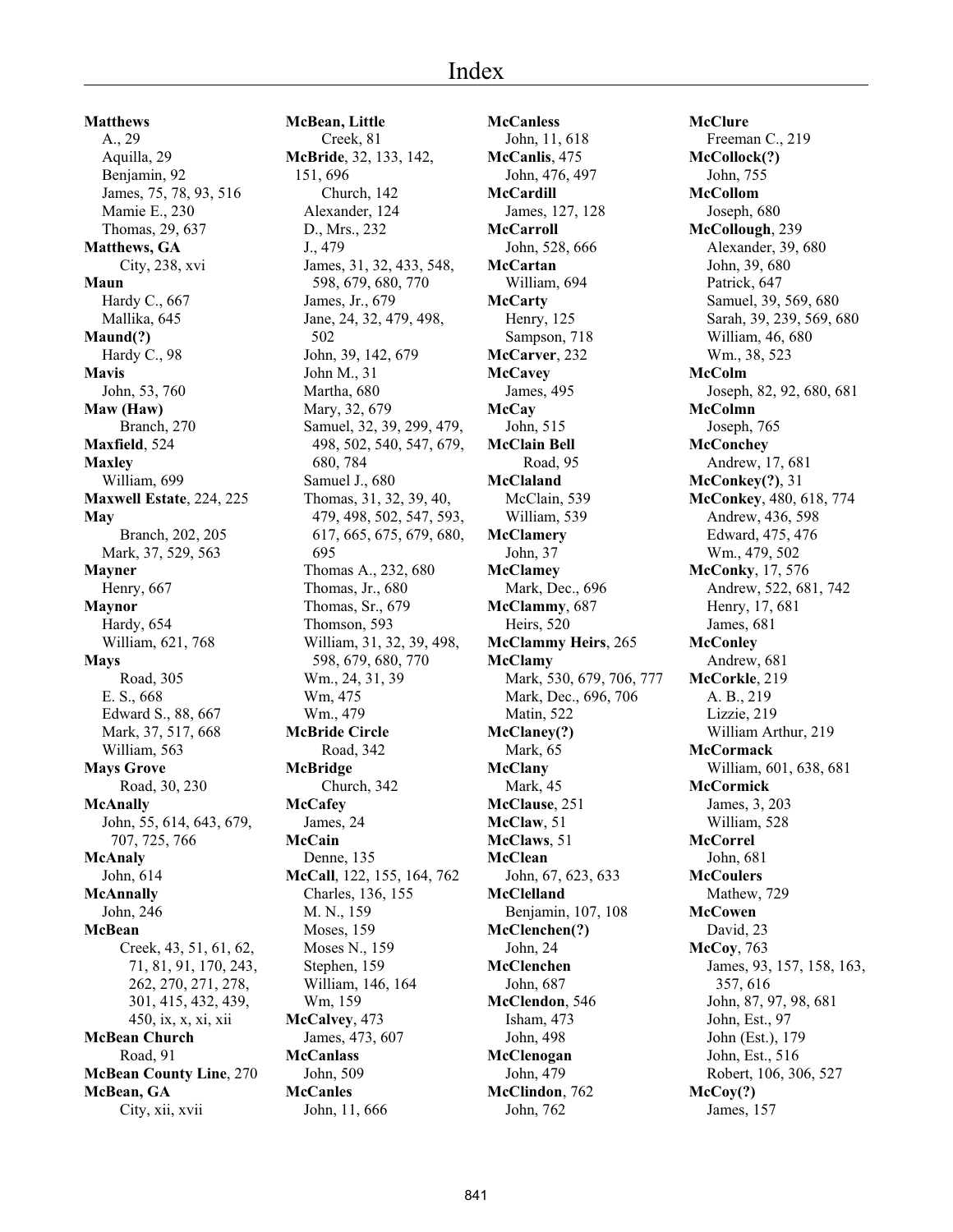**McCoy Church** Road, 85 **McCroan**, 587 Anne, 53, 681 Eli, 54, 233, 681 James, 640, 682 Jas., Heirs, 682 Jno., 682 John, 53, 573, 640, 682 Jonathan, 532, 682 Mary, 53, 549, 681, 682 Rheasa, 233 Widow, 53 **McCroan Bridge** Road, 25, 225 **McCrone** James, 685 **McCrowns** Bridge, 225 **McCruder** John, 524 **McCullah** Alexander, 552 John, 552 Samuel, 552 **McCullar** Bryant, 40, 48 **McCullars** Britton, 30 Jackson, 682 Jackson P., Est. of, 55 John, 30 M. C., Estate, 682 Matthew, 55 Matthew C., 682 **McCuller**, 561 John, 518 **McCullers**, 605 B., 436, 644, 724 Britain, 456, 682 Briton, 690 Bryan, 41 Bryant, 604, 655, 682, 683 Charles L., 683 **McCulloch** David, 540, 683, 737 John, 29, 599, 711 William B., A. S., 724 Patrick, 530 Sally, 553 **McCullock**, 665 George, 683 John, 299, 540 **McCullom** Joseph, 82

**McCullough**, 51, 61, 261 Church, 65, 265 Pond, 55 Charles, 251 Joseph, 61 Patrick, 18 **McCullough** Samuel, 61 **McCullough Church** Road, 265 **McCulugh** Patrick, 473, 495 **McCurrie** Andrew, 141 **McDade** Charles, 43, 44, 576, 648, 683 **McDaniel**, 250, 579, 670 Branch, 324 Creek, 124, 140, 149, 340 George, 57, 650 John, 335, 743 Samuel, 124 William, 683 Willis, 743 **McDaniels** Branch, 250 **McDeade** A., 547 **McDonald** Branch, 124, 324 Church, 124, 324 Alexander, 702, 753 John, 480 **McDonnald**, 581 **McDough** Josiah, 339 **McDowel** William, 683 **McDowell**, 3 **McDuffie** County, 219, ix, viii, x, xi **McDurrie** Andrew, 539 **McEgny** Elisabeth, 601 **McElheny**, 17 **McElmurray** Manus H., 721 Minee(?) H., 684 Minuatte(?), 114 Minus, 722 **McEngy** Elizabeth, 216

**McFalls** Elisabeth, 684 Elizabeth, 22 **McFarling** William, 546 **McGahee** Bud, 214 Isaac, 219 Michael, 214 Samuel, 216 Walter, Col., 214 William, 23 **McGain** Denne, 135 **McGaine** Denne, 135 **McGee**, 28, 235, 673, 769 Henry, 144 Hugh, 638, 785 Jenegan (?), 235 John, 477, 478, 682, 684 Joshia, 181, 517 Josiah, 37 Patricia, 18 Patrick, 18, 39, 647, 666, 680 Shadrack, 684 Shadrick, 778 Shadrock, 485, 497 **McGee(?)** Hugh, 738 **McGeha** William, 647 **McGehe** Thomas, 639 William, 13 **McGehee** Patrick, 680 Samuel, 515, 684, 766 Samuel, D. C. S., 584, 662, 689, 785 **McGhee** Will, 741 William, 553, 641 William, 613 **McGilbery(?)**, 719 **McGillivray** Lachlan, 719, 722 **McGilvery** Locklin, 779 **McGilvey**, 105 Lachlan(?), 105 **McGlamery** John, 181, 517, 684 **McGomery** John, 695

**McGomery** Samuel, 186, 520, 668 **McGowan** David, 23, 475, 476, 485, 684 John, 222 Mrs., 676 Nancy, 676 **McGowen** David, 497, 515 James, 165 John, 485, 496, 497 **McGown** James, 569 **McGrouder** Mr., 726 **McGruder** Branch, 233 John, 41, 241, 328, 508, 685, 697, 785 **McGrudy** John, 660, 685, 769, 770 **McGruffam**, 82 **McGuffham** William, 560 **McGufham(?)** William, 689 **McGufhem** William, 782 **McGummery** James, 592 **McHays**, 157 **McHennelly**, 689 **McHenry(?)**, 91 **McHigney** George, 569 **McIntosh (?)**, 400, 529 **McIntosh** Creek, 73, 272 **McKay** George, 121, 685, 738 James, 101, 598, 685 Jesse, 646, 717 Patrick, 473 Wm., 473 **McKelvey**, 87, 763 Elisabeth, 685 William, 763 **McKent** James, 558, 685 **McKenzie** Aaron, 57, 104 John, 104, 296 **McKenzie(McKinzie(?)** Aaron, 685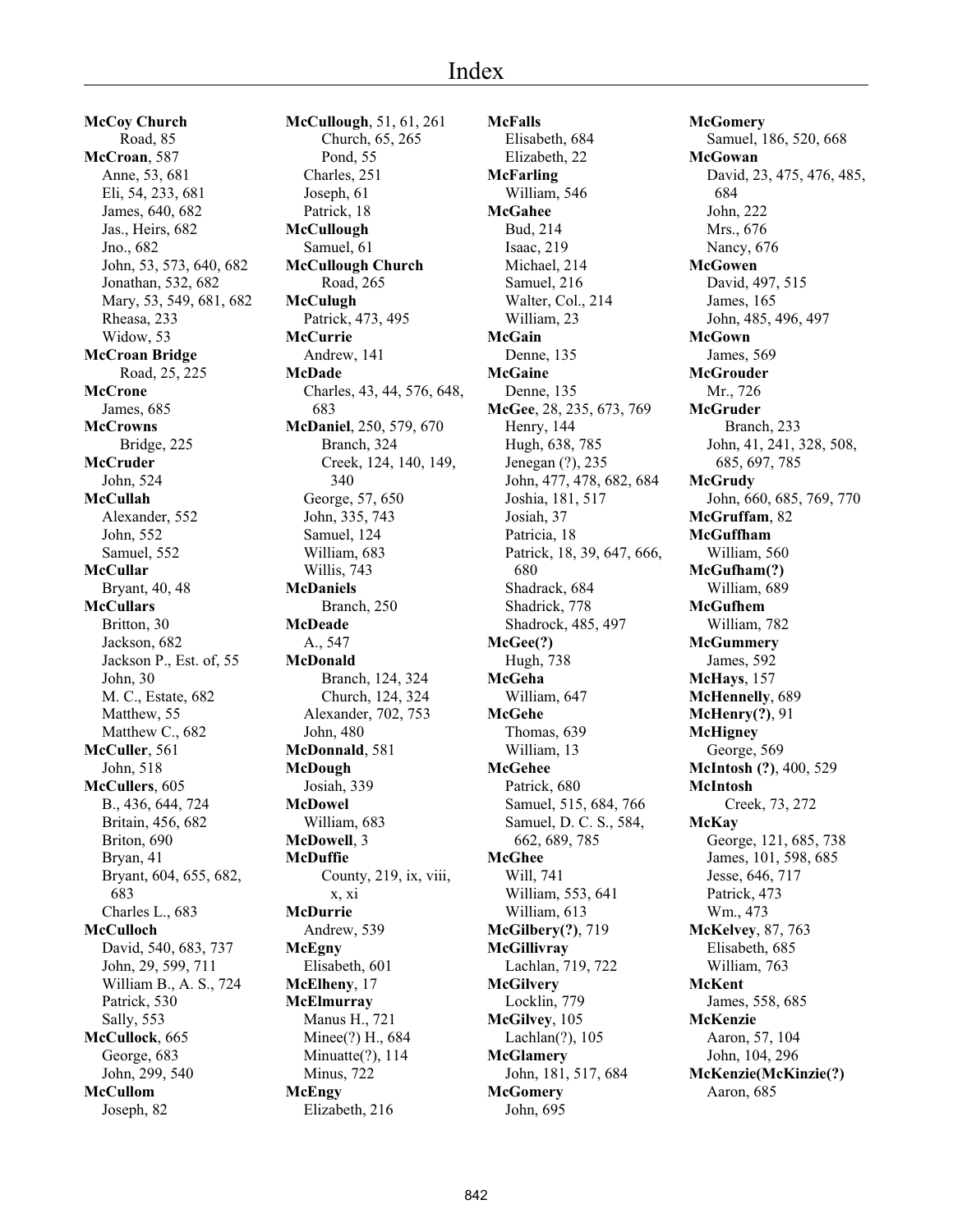**McKesick** Michael, 698 **McKey** James, 157 Jno., 673 **McKigney** Elizabeth, 474, 485, 493, 496 James, 3, 6, 10, 591, 607, 667, 775 **McKigney(?)** James, 206 **McKinne** Susannah, 332 **McKinney**, 135, 160 Cain, 224 Clark, 224 Colonel, 444, 603 John, 443 John E., 141 R. D., 133 Robert, 141 Roger, 143, 152, 352 Timothy, 132, 133, 135, 144, 316, 332, 341, 686 **McKinny** Timothy, 344 **McKinsey** Aaron, 104, 257, 719 Thomas, 613 **McKinze(?)** Aaron, 724 **McKinzee** John, 722 **McKinzie** Aaron, 554, 636 Aaron, Sr., 686 **McKizney** Adam, 95 John, 95, 686 William, 686 James, 686 **McLane** John C., 677 **McLaughin** P., 210 Pat, 210 **McLawhorn** Adam, 204 **McLee** James, 612 John, 385, 686, 741 **McLendon** Joel, 142 **McLeroy** Adam, 475, 479, 497,

**McLeroy** 498 **McMachan** George, 16 **McMachon** Moses, 784 **McMaghan**, 676 **McMahan** John, 474, 482, 484, 485 **McMahon (?)** Moses, 239 **McMahon** George, 16, 530, 667 John, 16, 217, 493, 494, 497, 530, 662 Moses, 553, 683, 686, 779 **McManace**, 51 **McManon**, 628 **McMaster** Road, 73, 273 **McMerrin**, 335 **McMillan** Wm., 145 **McMulin** James, 686 **McMullan** James, 38, 238, 686 **McMullen**, 327 James, 38 **McMullin** James, 547 Widow, 135, 548 William, 135 **McMurphy**, 91 Daniel, 18, 81, 91, 218, 473, 480, 495, 687 Daniel, D. C. S., 647, 686 **McMurrin**, 155 Fredrick, 154, 155 **McNair** Cornelia Ann, 214 Gilbert, 214 Gilbert F., 214 James D., Dr., Homestead, 229 Jas, 214 Nancy, 214 **McNatt** Clary, 687 William, 36, 53, 761 **McNatte** B., 563 Benjamin, 687 William, 53, 572, 673, 687

**McNatte(McNatt(?)** William, 687 **McNeal** Daniel, 474, 483, 494 **McNeel** Daniel, 641 **McNeeley** Easter, 598 **McNeely**, 16, 218, 498 Andrew, 218, 477 Daniel, 24, 687 E. P., 226 Hugh, 480 John, 479, 480, 680 L. N., 218 Mary, 687 S., 480 Samuel, 480, 498 **McNeice** William, 210 **McNeil**, 208, 483 Road, 488 D., 663 Daniel, 8, 16, 17, 24, 30, 217, 485, 530, 549, 581, 584, 607, 663 Daniel(?), 674 Daniel, 687, 688, 689, 695, 712, 734, 756 Daniel, C. S., 542, 769, 777, 779 Daniel, D. C. S., 514, 515 Daniel, D. C. S., 518 Daniel, D. C. S., 519, 521, 523, 525, 529, 530, 532, 533, 538, 541, 544, 547, 550, 553, 558, 562, 563, 564, 565, 574, 575, 578, 583, 584, 587, 588, 592, 593, 596, 600, 601, 602, 607, 610 Daniel, D. C. S., 613 Daniel, D. C. S., 613 Daniel, D. C. S., 613, 614, 617, 618, 620, 622, 623 Daniel, D. C. S., 625, 628, 629, 632, 633, 635, 637, 643, 647, 648, 657, 658, 661, 663, 665, 666, 667, 668, 674, 675, 677, 679, 680, 683, 687, 688, 689, 690, 692, 693, 695, 700, 703, 706, 707, 716, 724, 728, 730, 732, 733, 735, 736, 744, 746, 748, **McNeil** 749, 753, 755, 759, 771 Daniel, D. C. S, 781, 783, 784, 786 Daniel, D. S., 518 Daniel, D.C., 670 Daniel, D.C.S., 674 Dan'l, 497 James, 688 Mary, 17, 23 Samuel, 18, 437, 476, 496, 599, 647, 688, 775 **McNeilly** Daniel, 781 Margaret, 239, 688 **McNeil(McNeilly)** Andrew, 688 **McNeil's** Road, 483 **McNeily** Andrew, 31, 628 Esther, 434, 598, 676 **McNell** Daniel, 585 **McNelly** Andrew, 667 Hugh, 527 **McNielly** Widow, 775 **McNorrall** William, 589 **McNorrel** William, 103, 568, 589, 593, 738, 741, 757, 765 **McNorrel(?)** William, 112 **McNorrell** Fielding, 688 Henry, 444, 603 William, 83, 112, 583, 669, 673, 688, 689 Wm., 82, 112 **McNorrill** Paul, vi **McNott** Clary, 632 **McQuean** John, 629 **McQueen**, 132, 133, 138, 142, 183, 341, 518 Alexander, 325 James, 271, 737 John, 110, 124, 129, 130, 132, 141, 329, 332, 373, 531, 547, 638, 666, 681, 686, 689, 694, 708, 726,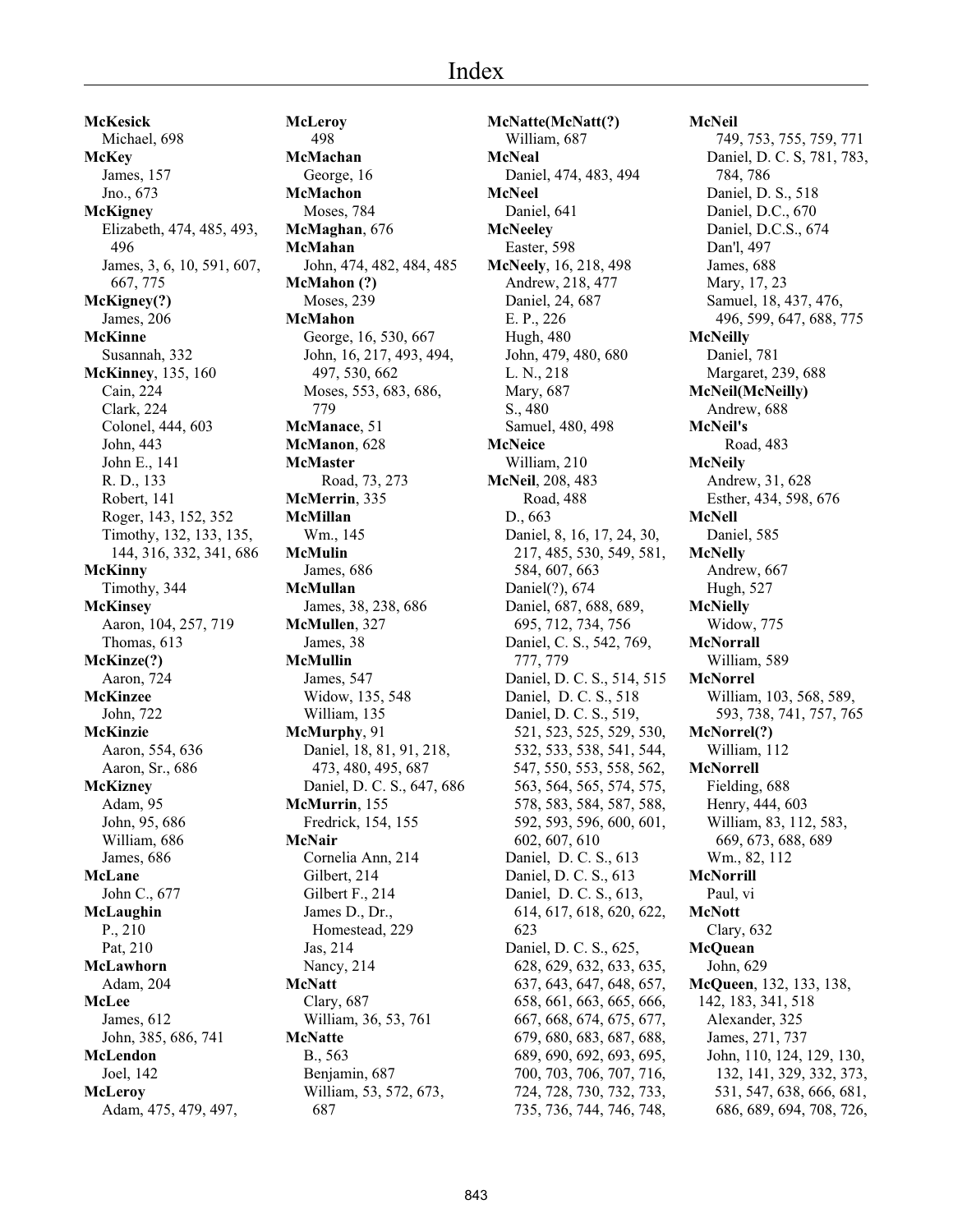**McQueen** 738, 760, 780 John, Esq., 372, 664 **McQueen's Sawmill**, 373 **McRae** John, 135, 144, 335 **McRay** John, 344 **McTyre**, 617, 714 Frizell, 538, 689 **McWade** John, 117, 126, 318, 326, 327, 360 **Mead** John, 331, 332 **Meadow**, 562 **Meadows**, 73 Road, 226 Mary, 533 **Meads** John, 340 **Meals**, 549 **Meanor** Henry, 559 **Mearlar** Robert, 146 **Mears** John, 35, 53, 564, 573, 582, 606, 625, 668, 682, 685 **Meathers** J., 433, 598 Jas., 676 John, Dec.., 676 **Meazeal** Luke, 118 **Meazel** Daniel, 350 **Meazeles** David, 632 **Meazell** Luke, 118 **Meazels** David, 378, 632, 672 **Medger** David, 607 **Medlin** Callie H., 219 **Medlock** J. Clare, 218 **Medzer** David, 350 **Medzger** David, 668 **Meeks**, 82

**Meers(?)** John, 53 **Meers** John, 687 **Meeting House** Branch, 337 **MeGee** Hugh, 668 **Megomery** John, 44, 668 S., 662 **Meil(?)**, 250 **Meil**, 736 **Mellon** Jeremiah, 539 **Melow** Barney, 6 **Meloy** B., 206 Barna, 206 Barney, 668 **Melson** Tegal(?), 771 **Melten** Peter, 411, 585 **Melton**, 32, 40, 658, 782 Jeremiah, 24, 32, 39, 587, 668 Jerry, 786 Jonathan, 668, 733 Nathaniel, 668 Nathaniel, Jr., 668 Nathaniel, Sr., 668 Peter, 668 Seagle, 10 **Mencha** David, 783 **Menelly** Andrew, 618 **Mennonite** Road, 12, 16, 216 **Mennonite Church** Road, 212 **Menonite Church** Road, 211, 490 **Mentin** David, 522 **Mercer** Road, 151 Mary, 132, 332, 669, 700 R.A., 214 Stephen, 305, 561, 669 Willoby, 561 **Merchant**

John, 123, 669

**Merewether** James, 482 **Meridian(?)** M., 679 **Merit** Combort, 551 **Meriwether** James, 12, 212, 491 Peter, 225 **Merrell** Mrs., 716 **Merren** David, 665 **Merret(?)** Absalom, 757 **Merrett** George, 702 Mrs., 715 **Merrill** Benjamin, 154 **Merrit** Emanuel, 599 **Merritt** C., Est., 513 C., Est. of, 95, 104 Comfort, 546 Cotton, 669 John, 669 **Merron** David, 665 **Merryhill** Branch, 22 **Meryann** Sent(?), 623 **Mesix(?)** J., 705 **Messen** Isaac, 532 **Messer** Peter, 604 **Messey** Elijah, 542 **Messix(?)**, 705 **Metcalf** Anthony, 410, 585 William, 410, 585 **Meter, GA** City, 506, 507 **Metlock** Samuel M., 785 **Metter, GA** City, 504 **Meyer**, 88 **Mezel** David, 632

**Mezger** Jacob, 350 **Mgehee** John Cuning, 588 **Michael**, 217 **Middle Branch** Church, 149 **Middle Ground** Road, 17, 18, 22, 23, 30, 64, 65, 217, 218, 222, 223, 230 **Middle Ground Church** Road, 153, 353 **Middleground** Road, 264, 265, 266 **Middleton** Robert, 101, 102, 103, 111, 112, 303 **Midleton** Robert, 669 **Midville**, 41 **Midville, GA** City, 34, 42, 241, 242, xii, xvi **Midville, Old** Road, 67, 267, 276, 277 **Milbury**, 156 **Mile Post 56**, 159 **Miles** Anthony, 669 **Mill** Branch, 8, 20, 86, 205, 214, 318 Creek, 15, 57, 66, 75, 79, 116, 202, 205, 225, 274, 316, 320, xii **Mill Creek** Road, 278, 279 **Millar** John, 571 William, 11, 669, 670 **Milledge**, 245, 568 John, 136, 137 Mrs., 226 Thomas, 136 **Millen(?)** Charles J., 233 **Millen** M., Widow, 522 **Millen, GA** City, 87, 88, 277, 287, 288, xvii **Millen-Hill** Road, 315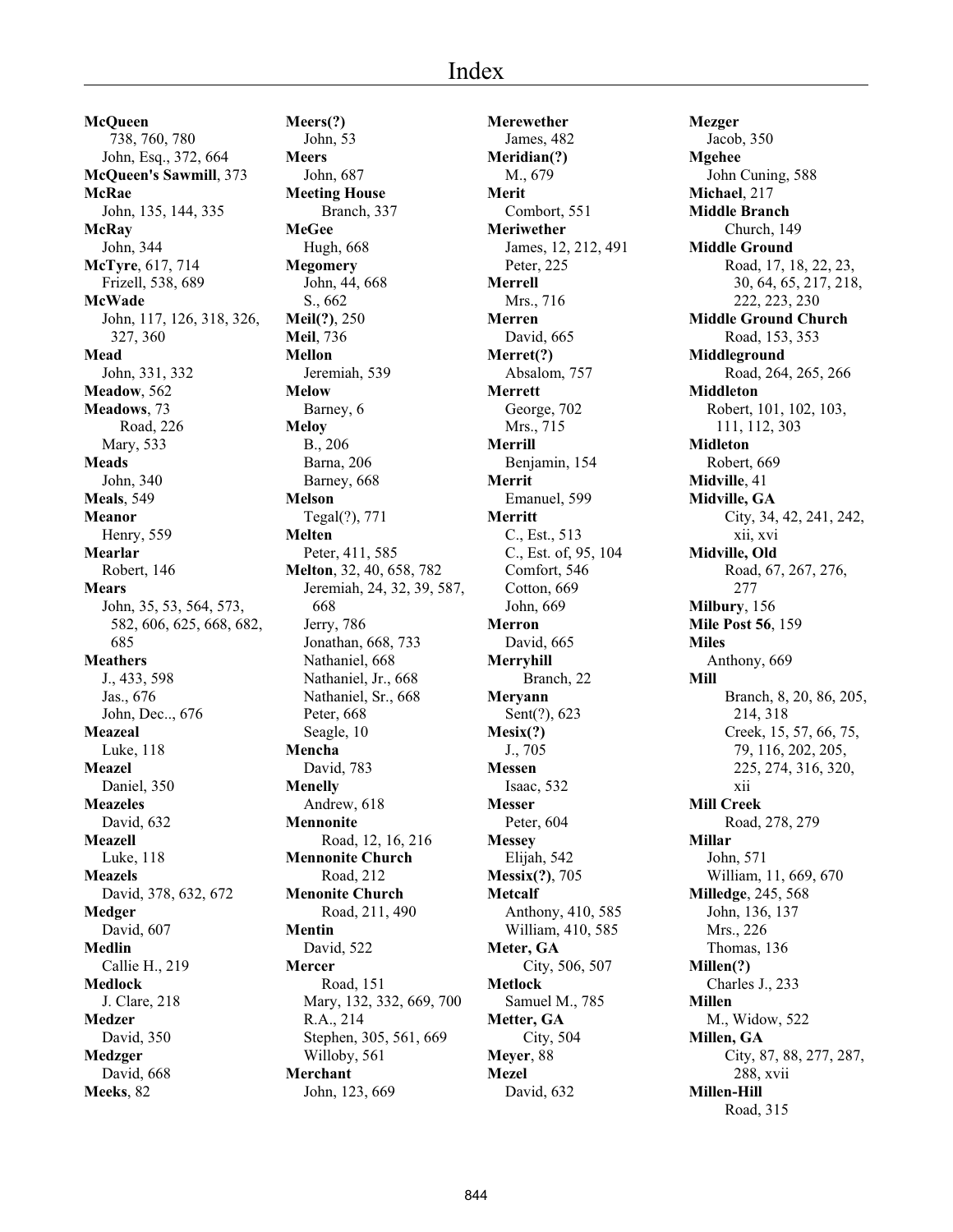**Millen-Hilltonia** Road, 115 **Miller**, 7, 11, 12, 157, 160, 211, 556, 695 B. B., 34, 64, 591, 653 B. B., Dr., 542, 591 B. B., Dr., 670 B. B., Est., 233 Baldwin B., 670 B.B., Dr., Est., 226 B.B., Est., 226 Dr.(?), 678 Elias, 668 Eliza, 670 Eloise, 141 George, 747 Jeremiah, 656, 755 John, 271, 548, 670, 754, 771 John A., 670 Nathaniel, 150, 534, 588, 737, 747 Nathaniel, Jr., 606 Nicholas, 62, 71, 580, 604 Philip, 625, 670, 714 Philip, Heirs, 685 Phillip, 129, 130, 138, 139, 664 Robert, 547, 726 Thomas, 271, 593, 754 William, 6, 10, 125, 150, 206, 210, 544, 558, 612, 628, 670, 675, 758, 759, 775 **Miller(?)** Charles J., 233 **Miller Lane** Road, 100 **Millers** Branch, 92 **Millers Pond** Road, 292 **Millersville** Road, 108 **Millerville** Road, 308 **Millett** Church, 138 **Millhaven**, 140, 331 Road, 122, 130, 131, 322, 330, 331 **Millhaven, GA** City, 340 **Millhouse** Albert M., 789

**Millidge**, 91 **Millis** Henry F., 331 **Mills**, 114, 704 A., 617 Anthony, 296, 297, 304, 574, 617, 642, 670, 722 Antony, 348, 560 Archibal, 114, 314 Archibalb, 332 Archibald, 383, 561, 565, 585, 670, 677, 721 Archiball, 114 Henry, 315 Henry F., 315 Homer, 508 Jane, Mrs., 118 Mary, 127, 135 Richard, 152 Stephen, 118, 318 Thomas, 117, 118 W. H. C., 277, 581 William H., 712 **Mills Estate**, 118 **Milner** John, 671 **Milten** Mrs., Estate, 676 **Milton**, 223 Col., 713 General, 31 Homer, 31 Homer V., 680 Jeremiah, 479, 480, 502 John, 272, 611, 757, 767 John Heirs, 776 N., 93 Nathan, 112 Nathanial, 568 Nathaniel, 93, 102, 608, 639, 661 Peter, 641, 727 Robert, 93, 661, 667, 778 **Milysberry(?)**, 663 **Mimms** Daivd, 584 David, 774 **Mims** Road, 61, 261 David, 22, 591 **Mims(?)** Philip, 276 **Mincey** Abraham, 109 John, 109

**Mincey** Phillip, 109, 375, 671 **Minchey** Sarah, 671 **Mincy** John, 116 **Minerly(?)**, 39 **Mines** Philip, 768 **Mineuly(?)**, 591 **Minis's (old Survey)**, 649 **Minor**, 649 John, 160, 165 **Mins(?)** Phillip, 276 **Minsey** Abraham, Sr., 118 **Minter** William, 784 **Minton** David, 55, 520, 671 David, Dec., 538 **Mira** Branch, 84, 93, 94, 384 **Mitchel** Floode, 671, 751 John, 574, 595 Thomas, 540, 671, 729 **Mitchell** Flood, 56 John, 64 **Mitchner** John, 160 **Mitzcaugh** David, 539 **Mixon** George, 757 John, Dec., 671 John H., 671 Michael, 560, 671 William, 671 **Mizell** David, 687 Luke, 109, 118, 119, 135, 136 **Mobile** William, 339 **Mobley** Branch, 322 Alexander, 615, 671, 677 Benjamin, 457, 615, 624 Benjamin E., 522 James, 125 James A., 457, 624 James S., 671

**Mobley** Jno., 703 John, 782 Thomas, 670 William, 125, 139, 625, 694, 737, 780 William Lemster, 671 Wm., 114 **Mobley Pond** Road, 139, 339 **Moblie** William, 702, 745 **Moblies**, 578 William, 626 **Mock**, 353 Andrew, 14, 20, 220 George, 220 George M., 343 J., 14 John, 20, 220 L. B., 24 Moses, 343 **Mockingbird** Road, 97, 297, 305 **Modisett**, 261 **Monger**, 230 **Monk** Menan, 247, 255, 672 **Monroe**, 291, 521, 736 David, 672 James M., 241, 672 John, 559, 672 Joseph, 41, 42, 407, 541, 627, 672, 697 Stephen, 672, 705 William, 672, 705 **Monrow**, 421, 592 **Monson** John, 473, 495 **Montery** Patence, 153 **Montgomery** Barrat, 655 General, 434, 598 Hugh, 219 John, 461, 516, 524, 629 Robert, 24 Samuel, 44, 665, 759 **Montrey** Lewis, 160 **Moodey** John, 515 **Moody** Benjamin, 87, 167, 509, 672, 778 Elizabeth, 672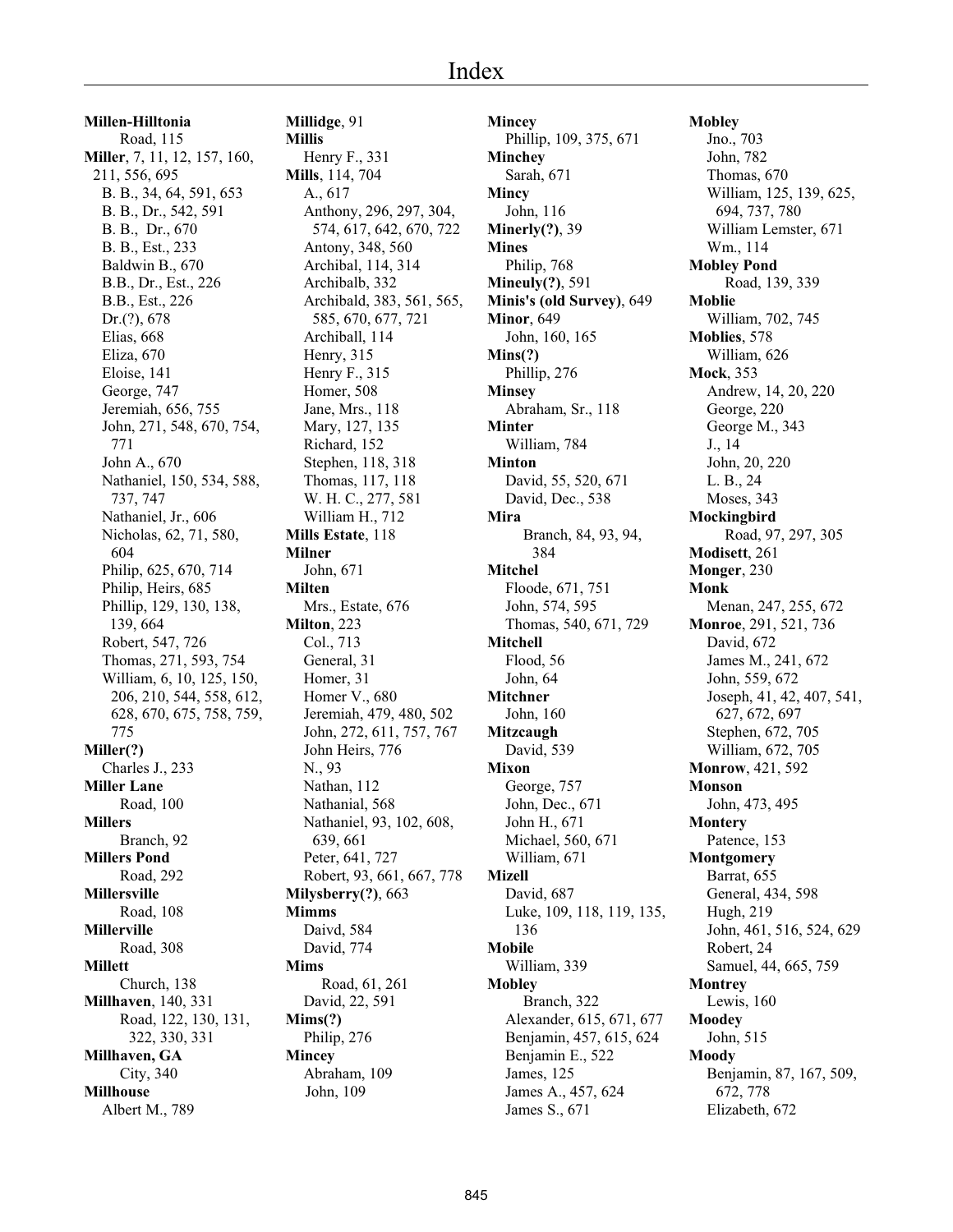# Index

**Moon** Samuel, 74, 273, 274, 638, 672, 768 T. B., 561 **Mooney**, 251 **Moor**, 12 Elizabeth, 667 J. B., 104 Jenkins, 249 John, 508, 667 Mathew, Dec., 744 Matthew, Dec., 249 W., 303, 551 **Moore**, 13, 24, 140, 272, 527, 558, 589, 739, 762 Road, 204 A., 673 A. R., 728 Allen M., 634 Andrew, 10, 206, 530, 584, 635, 686, 775 Augustine, 637 Davis, 687 Edward, 559, 621 H., 524 H., Dec., 693 Henry, 75, 86, 96, 336, 533, 552, 672 J. R., 562 James, 673 Jesse, 679, 702 Jesse B., 673 John, 75, 78, 86, 320, 516, 533, 548, 556, 621, 673, 725 John R., 691 Joseph, 72, 463, 570 Josiah, 619 M., 51 M., Mrs., 557 Martin, 51 Mathew, 473 Matthew, 49, 735 Matthew, Dec., 627 Nancy, 96, 379, 536, 632 Richard, 527, 598, 693 Robert, 635 Robert T., 219 Roger, 82, 83, 171, 512, 522, 560, 673, 679, 702, 742 Rowland, 673 Rubin, 579, 614 Samuel, 64, 264, 616, 673, 742 T. B., Est., 597

**Moore** Thomas, 30, 53, 96, 105, 515, 525, 568, 579, 615, 637, 673, 674, 761 Turner B., Estate, 95, 656 William, 93, 94, 102, 165, 293, 294, 549, 565, 566, 577, 579, 589, 596, 608, 614, 615, 627, 642, 662, 664, 669, 674, 704, 722, 745 William, Dec., 614 William Rubin, 608 Willis, 625, 674 Wm., 93, 103 **Mooreland** John, 487, 488 Mathew, 495 W. E., 224, 232 **Moores** Branch, 94, 102, 103, 112 **Moorland** John, 207, 208, 483 **Moots** James, 694 **Mordicai** Abraham, 574 **Morehead** Turner, 674, 727 **Morel** Mrs., 226 **Moreland** Jno., 675, 695 John, 7, 11, 177, 509, 512, 517, 592, 610, 616, 627, 674, 712, 742, 754, 758, 759 Turner, 255 **Morgan(?)** Edmond, 326 **Morgan, 360** Elish, 208 Elizabeth, 8, 592, 674 James, 739, 742 Jesse, 5, 182, 201, 518, 674 John, 208 Louise D., 219 Morgan, 674 Mrs., 534 Robert, 733 Widow, 5, 583, 759 William, 14 **Morgin**, 261

**Morgin** John, 261 John D., 261 Widow, 613 **Morkey** Leon, 14 **Morrel** Benjamin, 674, 751 Jordon, 772 Matthew, 675 Michael, 42, 675 **Morrell**, 242, 660 Beni., 256 Benjamin, 256, 627 Matthew, 628 **Morris**, 67, 208, 623 Drury, 474, 494 Frederick, 209 J. E., 662 James, 66 James E., 76, 675 Jesse, 109 John, 66, 633 William S., 705 **Morris Estate**, 109 **Morrison**, 497, 612 Adam, 23, 475, 497 Aggness, 523 Agnes, 675 Alexander, 23, 676 Boyd, 31 Capt., 55, 65 Captain, 508 Jno. B., Heirs, 670 John, 54, 55, 475, 476, 497, 675, 710 John B., 513 Mrs. B., 55 **Morrow** David, 480, 498 **Morse** Fannlain, 540 Fountain, 711 **Mortkey** Philip, 754 **Morton** David, 146 Silas, 136 **Moseley** Brantley, 98 Thomas, 28 Thomas, Jr., 675 **Mosely** Benjamin, 665 Daniel, 769

**Mosely Chapel** Road, 22, 221, 222 **Moses** David, 45 Fountain, 424, 593 Howard, 117 John, 590 Melither(?), 340 **Mosley** Brantly, 675 **Moss** Road, 141, 341 Daniel D., 201 **Mother Roberts** Road, 294 **Moultry** John, 152 **Mount Pleasant** Road, 323 **Mountain(?)**, 680 **Mountain** Agnes, 473, 484, 486, 489 Francis, 17, 18, 473, 484, 489, 495, 532, 617, 666, 675, 746, 784 Francis B., 675 Nancy, 10, 675 Robt., 486 Sarah, Mrs., 765 Thomas, 16, 31, 216, 217, 493, 494, 497, 530, 584 Thos., 474, 475 **Mountain's** Branch, 474 **Mourland** John, 675 **Moxely** Benjamin, 545, 665 Daniel, 676 Sarah, 676 Road, 38 Benjamin, 31, 38, 39, 627, 628, 667, 676, 680 Daniel, 667, 676 E. H., 774 Eli H., 665, 676, 774 James, 528 John, 676 Lewis, 677 M. M., 774 Nathaniel, 38, 523, 666, 676 Sara, 31 Sarah, 38, 477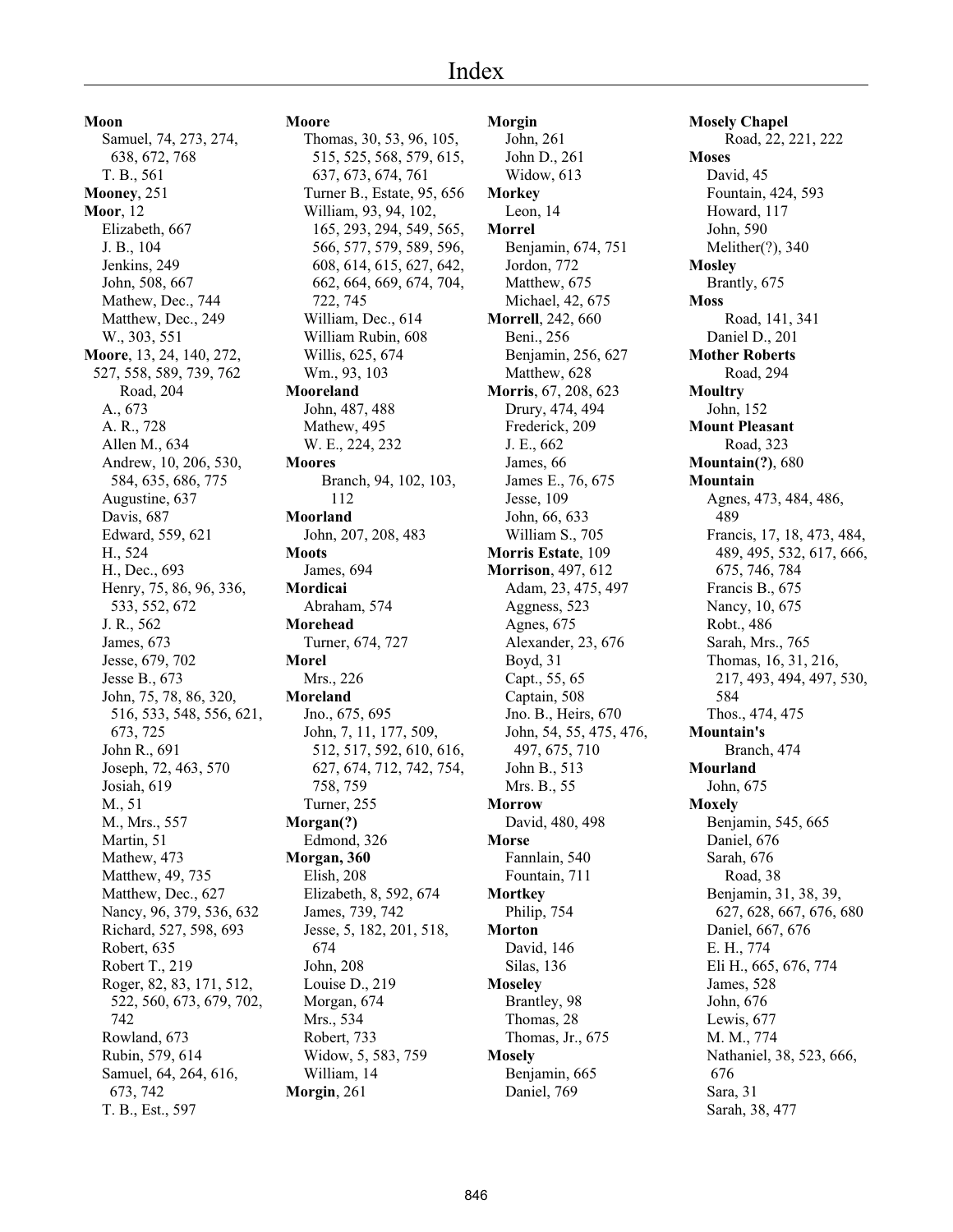**Moxely** Widow, 667 William, 238, 477, 478, 510, 515, 535, 676, 677, 711 **Moxly** Sarah, 677, 775 **Mozells Ferry**, 401 **Mozley** Matthew M., 774 **Mt. Horeb** Church, 14 **Mt. Horeb Ch.** Road, 214 **Mt. Horeb Church**, 229 Road, 14 **Mt. Olive** Road, 58, 258 **Muffrey** John, 76, 633 Michael, 76, 633 **Mulkey**, 102, 111, 242 Dec., 734 E., Dr., 677 Homer(?) V., 677 Homer V., 728 Isaac, 615 John, 83, 593, 706, 716, 727, 745, 777 Jonas, 664 Jonathan, 657, 664 Moses, 615, 671, 677 Mosses, 728 Philip, 677 Phillip, 48 Pitillip, 248 **Mulkey Fork**, 102 **Mulkg** Moses, 736 **Mulkie** Phillip, 611 **Mulky** A, 660, 669 John, 249, 733 Philip, 406, 583 Phillip, 739 William, 430, 596 **Muncrief** Lewis, 330, 331 **Mund(?)** Hardy C., 98 **Munnerly-Alexander** Road, 85, 95, 295 **Munnerlyn**, 86 Road, 286

**Munnerlyn, Ga** City, xii **Munnerlyn, S.** Road, 86 **Munnerlyn, S** Road, 286 **Munro**, 600 **Munroe** David, 508 J., 556 Stephen, 707, 734, 735 **Murchey** Mills, 256 **Murdaugh** Widow, 113, 122, 752 **Murdock**, 322 Thomas J., 664 **Murdocks**, 752 **Murdough** Josiah, 578 **Murfree** Michael, 623 **Murphee** Demey, 591 Domey(?), 569 Mills, 57 **Murphey** John, 239, 559 Michael, 76 Micheal, 306 Mills, 48, 57 Morris, 488 William, 625 Willis, 578 Wm., 48 **Murphree**, 634 Alexander, 355, 566, 700 Demsey, 677, 769 Edward, Heirs, 577 John, Sr., 678 Margaret J., Miss, 634 Michael, 677, 678 Miles, 604 Mills, 631, 635, 638, 657, 677, 678, 685 Thomas, 678 William, 622, 650, 677, 678 **Murphrey** Demey, 622 Demsey, 730 John, 637 Michael, 621, 637 Michel, 633 Mills, 56, 631

**Murphrey** W., 735 Wright, 447, 605, 678 **Murphy**, 51, 226, 251, 552, 683, 727 Demsey, 652 Edward, 251 Edward, Heirs of, 235, 243 H., 224 H. D., 224 James, 478 Jno. R., Mrs., 218 John, 76, 199, 633 Mattie, 216 Michael, 48, 76, 199, 633 Mills, 56, 657 Nicholas, 51 Stephen, 565 W. J., Est., 224 Wilis, 565 William, 94, 143, 144, 247, 255, 508, 574, 643, 672, 723 Willis, 140, 149, 678 Wm., 94 **Murprey** Maliche, 558 **Murptore** W., 634 **Murray** Creek, 38 Dempsey, 519, 565, 678 Elias, 671 Henry, 678 John, 714 Philip, 622 Stephen, 113, 642, 678, 708, 750, 752 Stephen, Jr., 714 Stephen, Sr., 714 Timothy, 605, 642, 678 **Murray Hill** Road, 322 **Murrays** Branch, 39 **Murrell** Benjamin, 56, 530, 671 Mat., 56 Mathus, 724 Matt, 256, 569 Matthew, 56, 57, 590, 648, 650, 678 **Murrels**, 735 **Murrey**, 762

**Murrey** Stephen, 762 Timothy, 618, 669 **Murry**, 122 David, 782 John, 567 John, Heirs of, 113 Mary, 113, 679 Mrs., 118 Phillip, 113, 525 Stephen, 122, 568, 622, 752, 782 **Murry Hill** Road, 122 **Musgrave** John, 486 **Musgrove** John, 29, 235 **Musick** Joel, 41, 42, 646, 671, 679, 736 Major, 107 **Musuek** Joel, 658 **Myer** Michael, 94 Micheal, 577 **Myers** Martin, 731 N **Nagerson**, 550 **Nail** 639, 657, 689 **Nancy Napier**, 261 **Nash** Thomas, 12, 612 **Nasworth**

Elisha, 65, 74, 573, 630, Branch, 154, 155, 354 Wiley, 205 **Nasworthy** Frank, 224 **Nathan**, 216, 544 **Nathaniel Howard** Road, 302 **Nattaway** Kate, 209 **Naves** John, 746 **Neal** Annette, 210 Bessie, 219 Josie, 219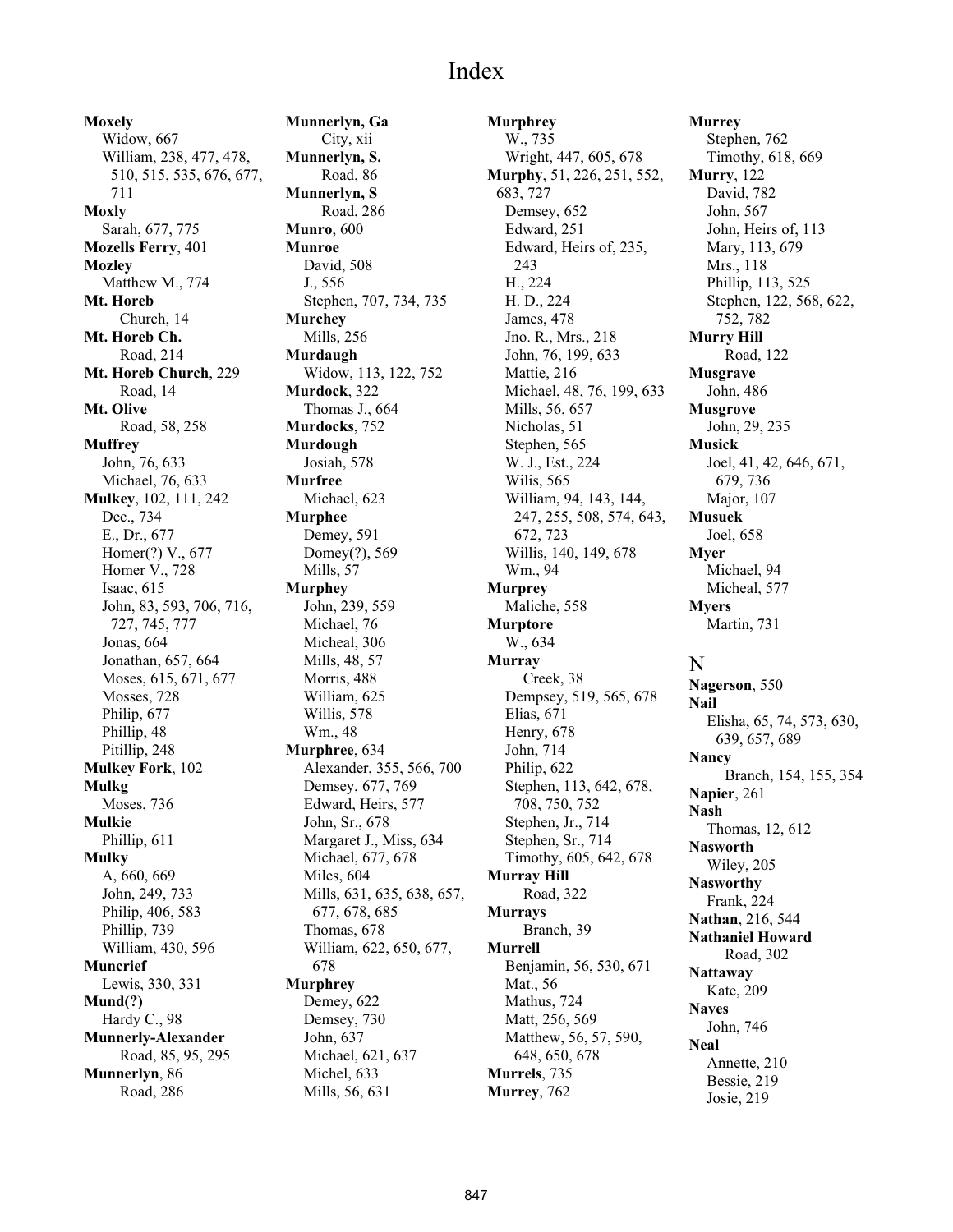**Neal** Thomas, 210 Thomas J., 210 **Nealand** Joshua, 689 **Nealy**, 222 **Neeby** James, 588 **Neely**, 22, 208, 590 J., 573 James, 41, 42, 212, 241, 672 Jason, 712 John, 22, 573, 586, 684 T. W., 233 Thomas, 573, 587, 690 Thomas W., 233 **Neil** James, 17, 23, 46, 689 Susannah, 246 **Neilly** James, 690 John, 12, 515, 689 Thomas, 689 **Neilson** Christain, 77 Christian, 88, 690 John, 786 **Neily** Catherine, 690 Douglas Hancock, 12 James, 221, 222, 608, 690, 691, 739 Jane, 221, 222, 690 Jason, 565 John, 12, 22, 30, 222, 608, 690, 691, 739 Mary, 12, 608, 690 Richard, 1, 690 Thomas, 11, 22, 608, 616, 690, 691, 699 **Neland** Henry, 610 **Nellums(?)** Ezekiel, 748 **Nelson**, 737 Anna, 696, 733 Christian, 306, 568, 637, 662 Christopher, 77, 711, 723 John, 63, 153, 654, 657, 691, 709 Seagel, 612 Thomas, 53, 691, 773 **Nendry** Charles, 668

**Nesbets** Thomas, 680 **Nesbit** T. A., 231, 232 T. J., 224, 231 Thomas, 675, 765 Thomas, Est., 232 **Nesbit Branch**, 231 **Nesmith** James, 117, 126, 133 Widow, 138 **Nessmith** Widow, 741 **Nethercleft(?)** Thomas, 590 **Nethercliff**, 119, 208, 600 Thomas, 119, 208, 488 **Netherclift** Thomas, 483 **Netherland**, 231 Road, 40, 48, 240, 248 James, 699 William, 233 **Netherlift**, 121 **Neufrilles** Pond, 164 **Nevil(?)** Susannah, 54 **Nevile(?)** Susannah, 46 **New** Road, 445 **New Fleming** Road, 209 **New Hope** Church, 205 **New York, Little** Road, 30, 230 **Newberry** Creek, 92, 93, 101, 293, 460, xii William, 101 **Newbery** William, 598 **Newbridge** Road, 141, 142, 341 **Newington, GA** City, 154, 354, xvii **Newington Highway** Road, 360 **Newington Hwy** Road, 160 **Newman**, 57, 691 George, 49, 691, 748 Thomas, 49, 50, 691, 729 William, 691, 748

**Newnan** Mr., 637 **Newnas**, 635 **Newsom**, 209 Joshua, 206 **Newsome** Jesse, Mrs., 209 Joshua, 3 R. J., Jr., Est., 219 **Newton**, 109 Road, 75, 275 George, 109 James, 109 John, 1, 4, 567, 623, 760, 770 Moses, 344, 345, 575, 733, 734 Phillip, 109 William, 108 **Newton Ag** Road, 89 **Neyland** Gilbert, 773 Henry, 574 J. P., 635 Jeane, 145 **Nichold**, 543 **Nichols** A, 743 Andrew, 587 Benjamin, 692, 703 Charles, 627 David, 527, 691 Gains, 587 Henry, 533 James, 38, 319, 477, 545, 673, 691, 703, 772, 773 James, Jr., 692 James, Sr., 692 John, 46, 756 Morris, 530 Thomas, 37, 141, 529, 684, 692, 703, 737, 759 Widow, 37, 692 **Nicholson** Benjamin, 201 John, 141, 148, 150, 602, 692, 740 Thomas, 150 **Nick Delagle** Road, 265 **Nickoles** D., 729 **Nicols** Chadrach, 398, 611 Shad., 664

**Niel** James, 246 James, Dec., 692 Susannah, 254, 620, 692 **Niel(?)** Susannah, 54 **Nimrod** Road, 218 **Nineing(?)** Cader, 754 **Nixon**, 562 Charles Augustin, 604 Joshua, 685 Robert, 93, 692 **Noah Station** Road, 29, 229 **Nobles** Robert, 694 Sanders, 599 Widow, 631 **Noblocks** Pond, 285 Hanse, 285, 534 **Noland** Alex, 516 Alexander, 35 Benjamin, Heirs of, 52 **Nolley** Benjamin, 697 **Nolton** Samuel, 509 **Noonan(?)** Daniel, 71 **Noonun** Daniel, 771 **Noonuse** Daniel, 737 **Noonuse(?)** Daniel, 774 **Noosnuse(?)** Daniel, 271 **Noosome(?)** Daniel, 271 **Norfolk** Railroad, 506, 507 **Norfork-Southern** Railroad, 30, 136, 137 **Norrel** H. W., 659 William M., 598 **Norris** William, 625 **North** John, 602 **Norton**, 214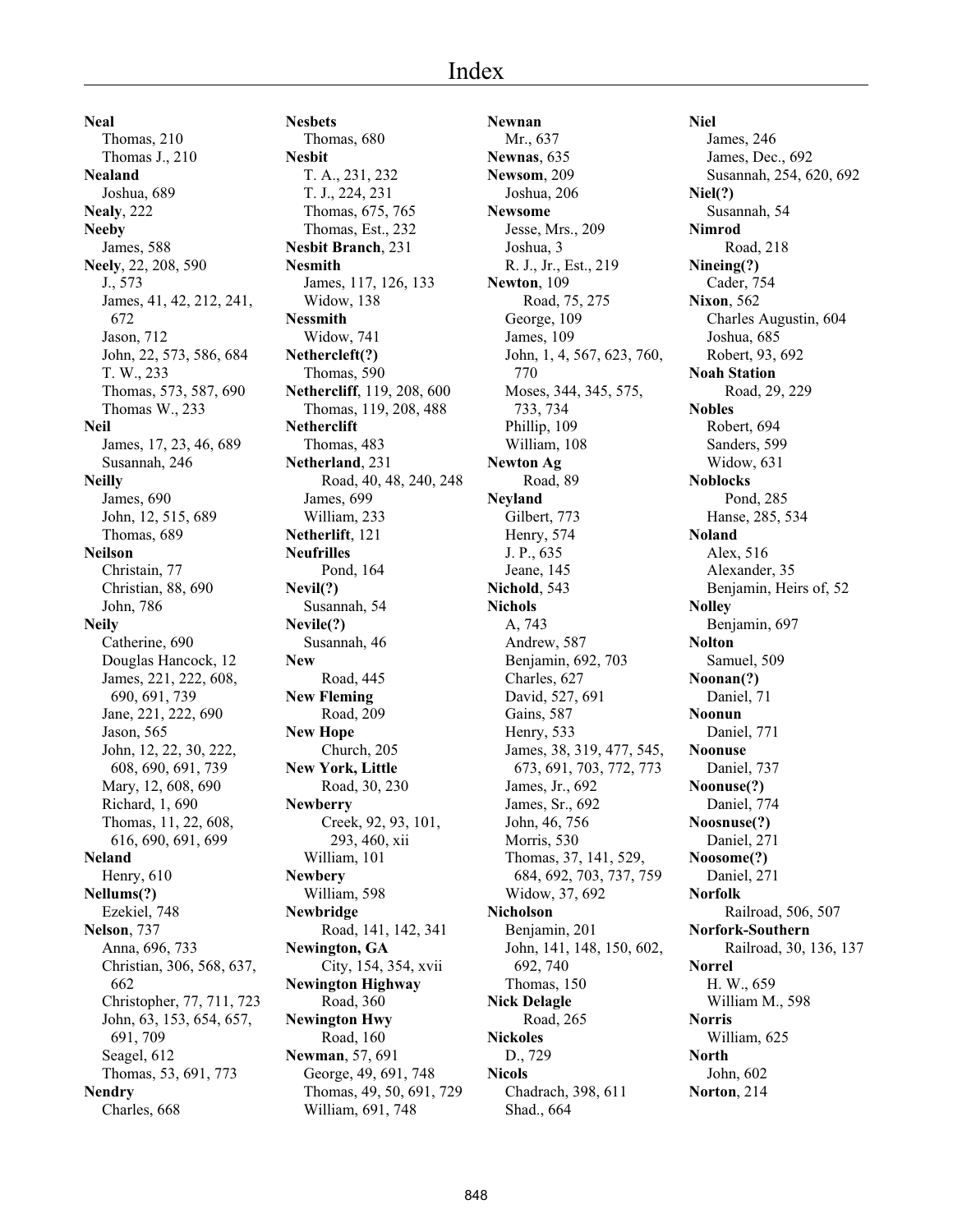**Norwood** George, 764 **Nott(?)** John, 732 **Notts** Nathaniel, 691 **Nouland (?)** Benjamin, Heirs of, 252 **Nowland** Andrew, 485, 497 Benjamin, Heirs, 759 Berry, Heirs, 543 Heirs, 543, 547 **Nubbs** James, 637 **Nuby** James, 783 **Numan** George, 49, 645 William, 48, 49, 521, 549, 645, 692, 736 **Nunas**, 638 Daniel, 207, 692 Samuel, 726 **Nunes** Samuel, 740 **Nunn** Hiram, 187, 520 **Nunos** Moses, 603 **Nutt** John, 692 John, Jr., 692 William, 692

# $\Omega$

**O' Bryant**, 623 **Oak** Road, 124, 324 **Oak Grove** Church, 150, 350 Road, 213 **Oak Grove Church** Road, 150, 350 **Oak Hill** Church, 98, 298 **Oak Hill Church** Road, 98, 298 **Oakey**, 636 **Oar** Benjamin, 113 **Oat** Benjamin, 722 **Oates** Charles, 563

**Oats**, 695 A. B., 231, 232 Benjamin, 104, 744 Charles, 692 Jeremiah, 5 Jerima, 182, 518 Joseph C., 577 Samuel, 676 Samuel S., 577, 692 W. A., 224 **Obryan** David, 141, 142, 151 Ester, 142 Hannah, 142, 151, 342 Lewis, 142 **O'Bryan** David, 151 Esther, 142 **O'Bryant**, 623 **O'Bryen** David, Dec., 539 Timothy, 539 **O'Cain**, 347 **Ocala** Road, 216 **Oconner** Michael, 325 **O'Conner** Michael, 332 Micheal, 324 **Odam** Elizabeth, 552, 643 Gideon, 749 Isaac, 399, 530, 611, 661, 707, 777 Malachi, 598 **O'Daniel** Owen, 111 Owin, 664 **Oden** Silas, 626 **Odham** Gideon, 310, 608, 636 **Odom** Elizabeth, 94, 692, 693 Gideon, 84, 311, 465, 562, 641, 693 Isaac, 510, 664, 693, 730 Issac, 85, 94, 95 Joshua, 94 Joshus, 692 Laban, 641, 693 Levi, 693 Mary, 84 Silas, 571, 693, 698 Whitman, 95, 629

**Odom** William, 155 **Odum** Ephraim, 747 Randal, 523, 693 Silas, 313, 322 **Ogden** Richard, 749 **Ogdon** Robert, A. S., 755 Soloman, 693 Solomon, 25, 518 William, 582, 686 **Ogdon(?)** William, 95 **Ogechee** Swamp, 408 **Ogechee, Great** River, 408 **Ogechee (Ogeechee)** River, 451, 452 Road, 452 **Ogechee River** Swamp, 412 **Ogeecha (Ogeechee)** River, 182 **Ogeeche, Great** River, 184 **Ogeechee** Church, 68, 127, 327 Creek, 115, 116, 125, 135, 146, 153, 154, 155, 315, 316, 325, 334, 354 River, 1, 2, 5, 9, 13, 18, 24, 25, 26, 34, 41, 42, 50, 58, 68, 69, 77, 88, 89, 99, 100, 109, 118, 119, 128, 137, 146, 155, 201, 202, 205, 209, 218, 225, 226, 241, 242, 250, 258, 268, 277, 278, 279, 288, 289, 309, 318, 347, 359, 378, 407, 473, 480, 495, 499, 500, 504, ix, viii, x, xi, xii, xvi, xvii Road, 60, 118, 119, 126, 318, 326 **Ogeechee, Great** River, 375 **Ogeechee, Little** Creek, 134, 144, 154, 353

**Ogeechee, Little** River, 344 **Ogeechee, Little, S. Fork** Creek, 117 **Ogeechee, N. Fork** Creek, 126 **Ogeechee Path**, 477 Road, 117 **Ogeechee, S. Fork** Creek, 126, 127, 135, 317, 326, 327, 335 **Ogeechee, Shoals of (Rd to)** Road, 4 **Ogelbe** James, 725 **Ogelbee**, 113, 678 **Ogelvie**, 719, 744 Peter, 718 **Ogilvie**, 563 **Oglebe** James, Dec., 748 **Oglebee** James, 113 **Oglebie**, 104, 113 **Ogleby**, 104, 113, 553, 642 James, 114, 123, 739 **Oglesbee**, 105, 719 Charlott, 737 Elijah, 396, 610, 611 **Oglesbie** Elijah, 115 **Oglesby**, 609 Road, 104, 304 Daniel, 123 James, 114, 123 **Oglethorpe** James, vii **Oglethorpe Trail** Road, 139, 339 **Ogletree** Daniel, 316 Elijah, 115 James, 115, 116, 123 Peter, 105 Richard, 116 **Ohern** Josaih (?), 673 **Ohoopee** Road, 27, 227 **Okain**, 378, 632 **Okein**, 378 **Old** Road, 158, 166 **Old Perkins** Road, 286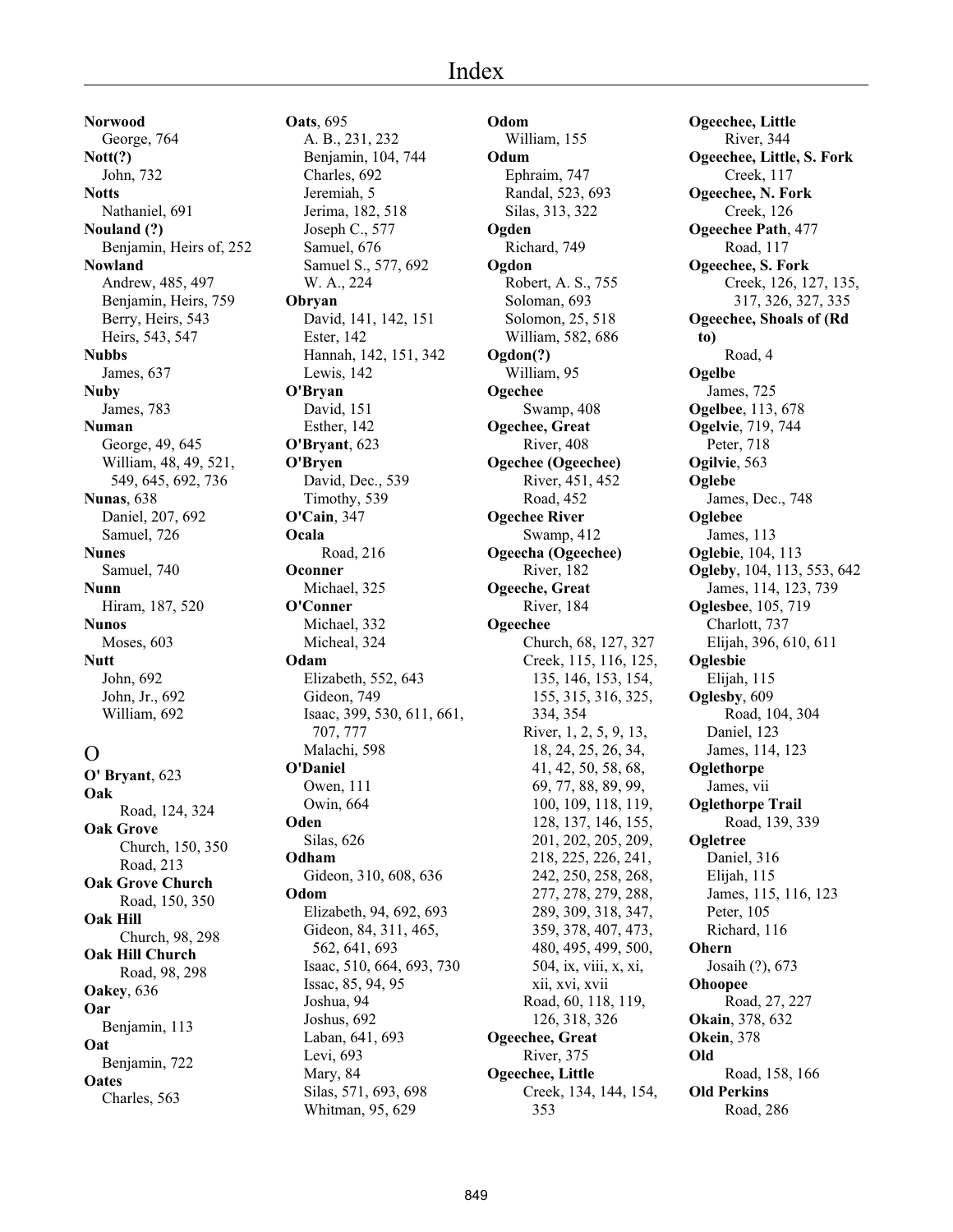**Old Quaker** Road, 221 **Old Rd** Road, 254 **Old Thomson** Road, 14 **Old Town**, 25 **Old Town Settlement**, 414 **Oliphand** James, 214 **Oliphant**, 216 Henry, 214 J. N., Dr., 216 Mary A., 214 **Oliver**, 126, 326, 334, 342, 345 Benjamin, 652 Charlot, 118, 127 Dec., 761 Dorothy, 106, 127 George, 354 Jacob, 97, 106, 135 James, 129, 130, 133, 138, 139, 504, 531, 588, 626, 666, 670, 678, 693, 694, 702, 739, 780 Jno., 703 John, 139, 693, 694, 702 John, Jr., 694 McDaniel, 641 McDaniell, 738 Nancy, 117, 118 Rigdon, 133, 142 Thomas, 134, 669, 694, 703, 710, 734 Thomas, Jr., 133, 694 William, 130, 131, 134, 139, 140, 153, 160, 353, 694, 738 Wm., 121 **Oliver, GA** City, 155, xvii **One** Road, 46, 246 **O'Neal** John, 539 **Oram** Robert, 643 **Oran** Robert, 104 **Orr** Jack, 694 William, 11, 16, 552, 587, 610, 694 **Osborn** R., 208, 665

**Osborn** Robert, 28, 228, 638, 653 **Osborne**, 752, 756 Eliz., 43, 243 Elizabeth, 752 John, 527 R., 43, 243 R., C. S., 670 Robert, 8, 12, 30, 31, 51, 162, 168, 207, 208, 211, 483, 488, 509, 512, 522, 616, 655, 694, 695, 700, 743, 752, 756, 760 **Osborne(?)** Robert, 743 **Osbourne** R., C. S., 517 **Osburn**, 543 **Osseen(?)** Will, 734 **Osteen** Thomas, 695 **Otter Hide** Branch, 107, 307 **Our Valley** Road, 325 **Outlaw**, 683 Edward, 47, 574, 627, 686, 695, 726 **Outly** Edward, 627 **Overstreet**, 378, 632 Jacob, 391, 513, 528, 704, 786 John, 397, 611, 632, 672, 698 **Overstreet(?)** Tom, 157 **Oviler** William, 112 **Owen** David, 243, 576 John, 630 **Owens** Road, 297 David, 625 Isaac, 692 John, 651 William, 629 **Owens Mill** Road, 21, 221

# P

**Pace** James, 54, 599, 695, 731 **Padgett** John, 605 **Page** Allan, 458, 626 Allen, 39, 695, 696 Henry, 590 Jacob, 786 John, 15, 786 Philip, 675 **Pagent** Road, 30, 230 **Pagett** Widow, 214 **Paine** Thomas, 98 **Painter** Jacob, 1, 690 John, 4, 5, 613, 696 Joseph, 642 **Painters** Road, 159 **Palme** G. W., 231 **Palmer**, 617 Benjamin, 696, 714 Dr., 668 Edmund, 696 G., 231 George, 44, 52, 243, 252, 415, 566, 576, 587, 624, 696, 714, 742, 743, 760, 775 Hardy, 297 James, 306 Martin, 696 Nathaniel, 251 Rebecca, 696 Robert, 696 Widow, 745 William, 143, 538, 696, 745 William, Est., 696 **Panter** Jacob, 201 James, 201 **Panther** Branch, 113 **Paradise Lake**, 506, 507 **Paramore**, 98, 298 Elizabeth, 371, 698 John, 117, 571 Noah, 98, 571

**Paramore** R., 696 Redding, 65, 265, 696 William, 298 **Paramore-Hill** Road, 98, 99 **Paramore Hill** Road, 298 **Paris**, 704, 752 Francis, 122, 123, 130, 131, 567, 588, 594, 626, 660, 696, 707, 709, 715, 735, 780, 781, 785 Francis, Jr., 738 Henry A, 322 Isaac, 626 Mills, 129 **Paris Mill**, 131 **Parish(?)** Francis, 567 **Parker**, 32, 561 Road, 125, 325 Amos, 248, 508, 529, 685, 697, 769 Caleb, 88, 98, 288, 298, 697 Gaberial, 98 Gabriel, 98, 296 Gabril, 397, 611, 697 Hardy, 298, 697, 719 Hubbard, 567 Jacob, 407, 521, 561, 629, 697, 707 James, 107, 108, 307, 316, 600, 731 Jonathan, 566, 697 Matthew, 307, 316 Red, 481 Richard, 587, 658 Samuel, 45, 46, 108, 117, 308, 317, 635, 697 Sarah, 697 Sessoms, 461, 629 Sessones(?), 639 Simeon, 618 Simon, 697, 708 Susannah, 726 Theophilus, 772 Thomas, 108, 109, 229 William, 48, 56, 256, 533, 569, 590, 591, 657, 697, 724 **Parkerson** William, 737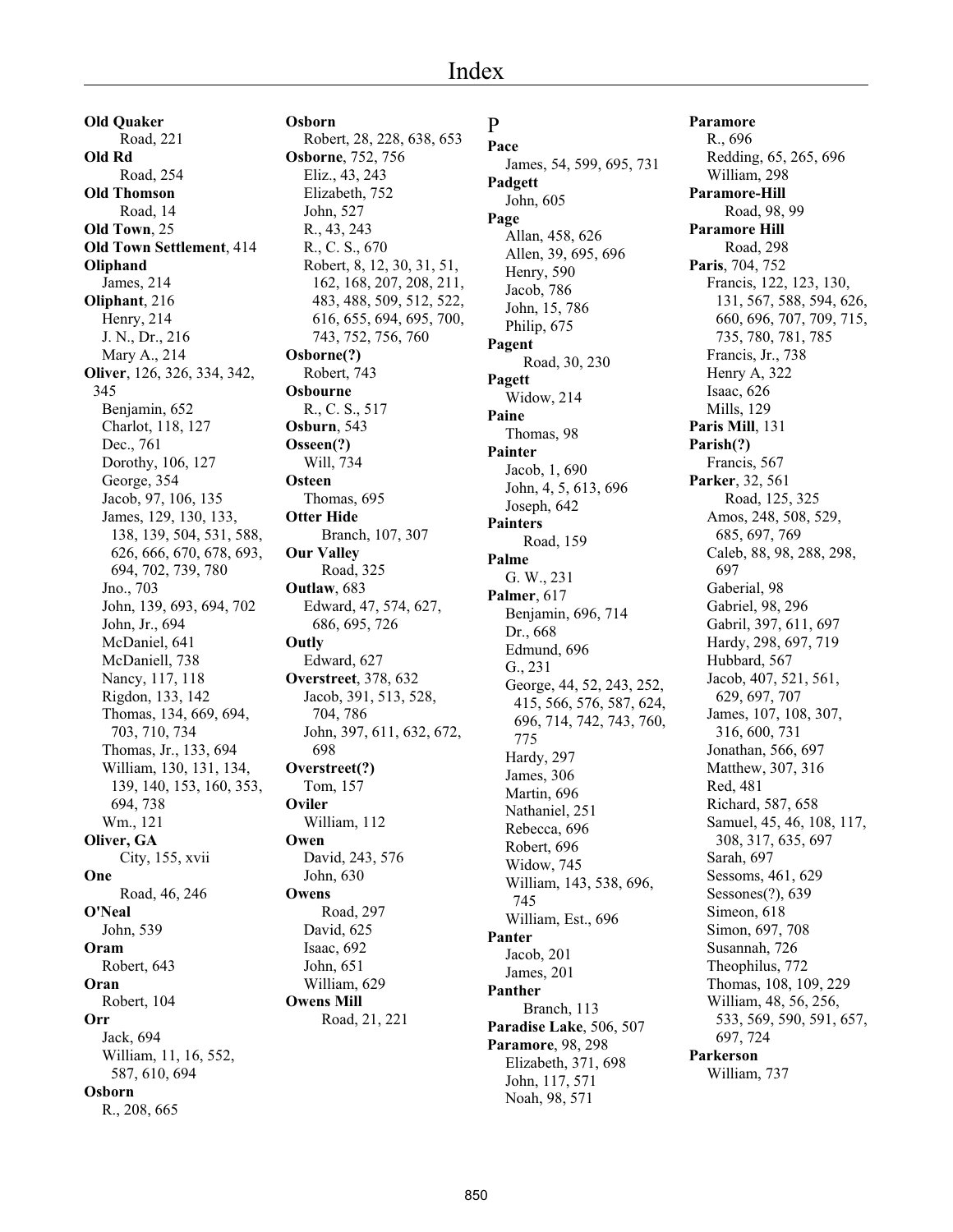# Index

**Parkinson** John, 473, 479, 480, 498 **Parmer** William, 666 **Parramore** Elizabeth, 88, 98, 107, 698 James, 88, 89 John, 117 Matthew, 371, 698 Natthen, 98 Noah, 107 William, 88, 98, 371, 698 **Parremore** Matthew, 687, 698 Matthew, Dec., 698 Noah, 698 William, 687, 698 **Parrimore** Ezekiel, 582 Matthew, 401, 582 **Parris**, 130, 731 Francis, 130, 131, 698, 715, 739, 751 Francis, Jr., 698, 739 Francis, Sr., 698, 739 Henry A., 571, 578, 698 **Parrmore** William, 559 **Parrymore** Redding, 520 **Parsel** Stephen, 592 **Parson** James, 647 John, 473, 647 Thomas, 476, 485, 496 **Parsons** John, 18, 527 Thomas, 222 **Partridge Pond** Road, 133, 134, 143 **Partrigde Pond** Road, 343, 344 **Patch(?)** Randal, 710 **Paterson** John, 618, 676 **Patric**, 271 **Patterson**, 31, 476, 695 Road, 20, 86, 220, 286 A. L., 231 David, 61, 261 John, 20, 21, 30, 31, 38, 162, 220, 235, 475, 476, 485, 496, 497, 501, 522,

**Patterson** 565, 643, 676, 698, 712, 775 John, Jr., 475, 497, 698 John, Sr., 21, 477, 578, 630, 667, 695, 698 Mary, 510, 651 Ponder, 523 R., 20 Rob., 20 Robert, 4, 20, 37, 38, 220, 477, 566, 643, 698, 737 Robert J., 699 S., 74 William, 20, 21, 30, 37, 38, 46, 219, 230, 238, 476, 495, 501, 510, 523, 555, 563, 564, 566, 698, 699 William J., 676, 699 Wm., 476, 480 **Paul** John A., 226 **Pauld** Micajah, Rev., 486 **Paulet** John, 11, 616, 699 **Paulett**, 537 B. G., 537 Jesse, 207 **Paulette**, 208 David, 207, 208, 483 Jesse, 208, 483, 487, 488 Jessie, 207 John, 14, 220 **Paulette Mill** Creek, 488 **Paulette's Mill** Creek, 483 **Pauletts Mill** Creek, 207 **Paulk** John, 747 Jonathan, 20, 699 M., 215 **Paythross** Merideth, 343 **Peal** Richard, 699, 751 **Pearce**, 561, 756 Charles, 29, 630 George, 580 John, 699 Joshua, 144, 159, 164, 344

**Pearce** Stephen, 152, 159, 164 Thomas, 526 William, 164 Wm., 144 **Pearson** Charles, 21, 29, 196, 510, 699, 707, 756 John, 146, 345, 354, 683 **Peat Moss Loop** Road, 342 **Peavey** Creek, 118, 318 **Pecan** Road, 21 **Pecan Lane** Road, 64, 264 **Pecan Pl.** Road, 221 **Peebles** Ephraim, 14 Henry, 214 Henry, Est., 214 Thomas, 13 Widow, 210 **Peebles Farm** Road, 143 **Peegrove** Sarah, 563 **Peel**, 573 Demsey, 700 John, 16, 215, 484, 486, 492, 522, 599, 612, 633, 638, 699, 700 Levi, 571, 700, 763 M., 221 Miles, 763 Mills, 700, 701, 732, 763 Richard, 15, 16, 45, 486, 573, 580, 633, 697, 699, 787 William, 15, 245, 484, 489, 492, 571, 633, 638, 700 Wm., 484, 486, 489 **Peel(?)** John, 658 **Peele** John, 15, 584 **Peeples** Henry, 214 **Peliner** Peter, 700 **Pelinger** Peter, 132

**Pell** Robertson Mills, 97, 681 Robinson Mills, 98 **Pemberton**, 680 **Pen Dry** Road, 211 **Pendroe** William, 665, 686 **Pendros** William, 238 **Pendrow** William, 658 **Pendry** Road, 11 F.A., 216 William, 477 **Pengree** Catherine, 150 **Penington** William, 538, 687 **Peningtron** Abraham, 760 **Penion** James, 655, 753 William, 545 **Pennells** James, 744 **Pennington**, 20, 219 A. F., 229 Abraham, 28, 51, 700, 760 Edward, 761 R. W., 230 Sion, 473 Thomas, 44, 462, 562, 576, 634, 683, 694, 700 Tom, 44 William, 35, 700 **Penroe** William, 700, 715 **Penrow**, 38 Road, 238 Asa., 700 **Penrow Estate**, 231 **Penrow(Penroe(?)** William, 700 **People** Thomas, 776 **Peoples**, 219 Henry, 14 Issac, 14 Thomas, 14, 20 **Peoples Farm** Road, 343 **Perce**, 333, 342 **Perdue**, 214, 215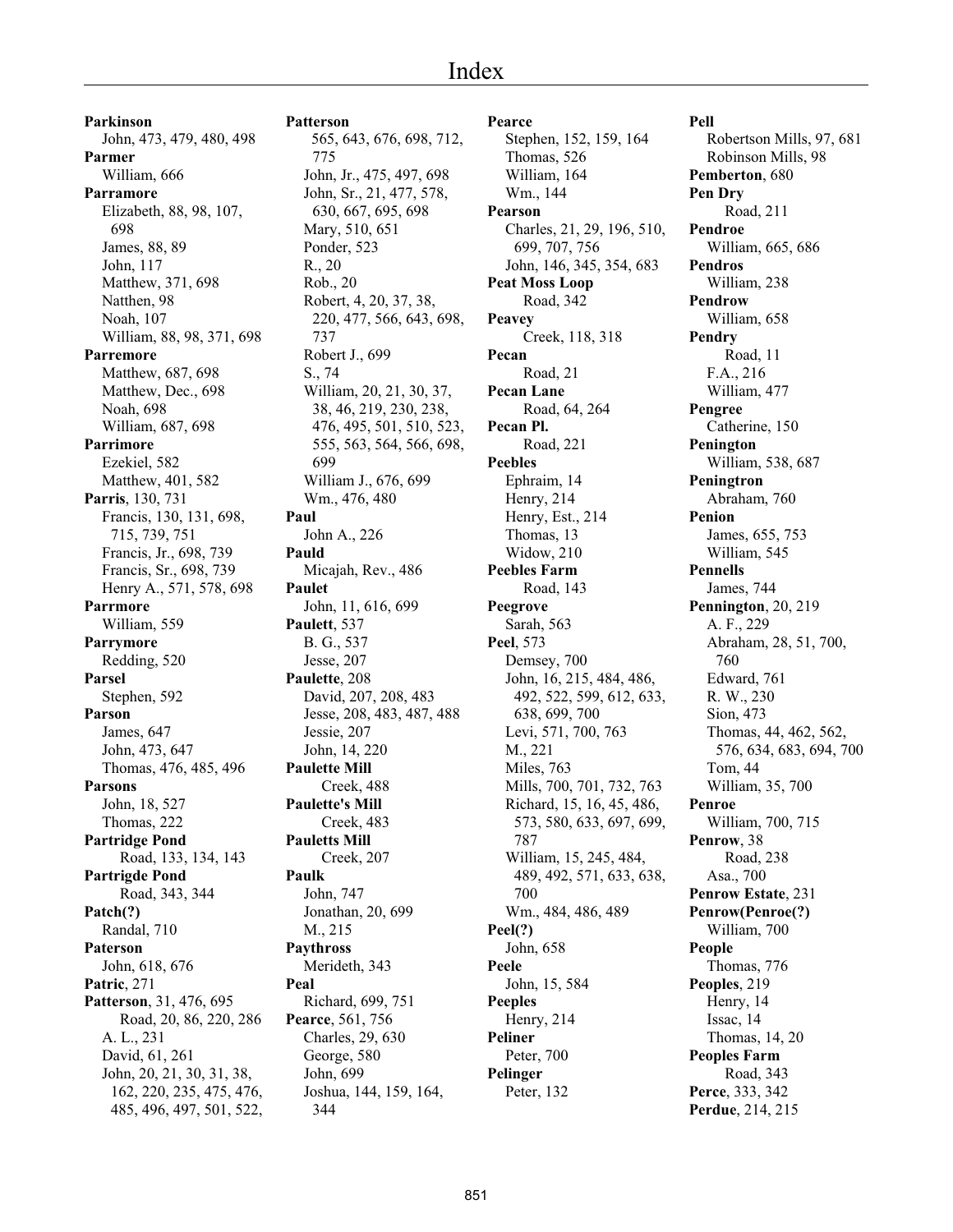**Perdue** Road, 215 Benjamin L., 226 Floyd B., 229 James, 215, 486, 492 John, 14, 20 John G., Est., 226 Newton, 210 Stella M., 229 Widow, 210 William, 20, 220, 486, 492 Wm, 20 **Perdum** Hezekiah, 700 **Pergatory** Branch, 321 **Perice** Stephen, 152 **Perkins**, 14, 225, 286, 782 Road, 86, 87, 244, 286, 287 B., 215 B. L., 701 Benjamin, 486 Brinson, 86, 87, 96 Brinson L., 86, 567, 700, 701 David, 86, 96, 97, 633, 701 David, Est., 552 David, Jr., 701 David, Sr., 645, 701 Job, 48, 247, 248, 521, 531, 644, 701, 782 John, 701 Lewis, 576 N. M., Jr., 514 Newton, 88, 701, 763 Newton, Jr., 723 Newton, Sr., 370, 536, 701, 763 S. E., 701 S. M., 701 Sheppard E., 701 Simeon M., 701 William, 576 **Perkins-Green Fork** Road, 286, 296 **Perkins-Greenfork** Road, 86 **Perkins-Hilltonia** Road, 105, 296, 305 **Perkins Mill** Road, 44, 52, 244

**Perkins, Old** Road, 86, 287 **Permenter** John, 8, 701 **Permentie** John, 517 **Permeto** Branch, 94 **Perrington** Thomas, 172, 512 **Perry**, 112, 597, 635, 647 Estate, 778 George, 685 George Cecil, 112 George Cevil, 595 George Cisil(?), 659 George S., 594 Hardy, 521 I., 765 Isaac, 380, 381, 463, 504, 505, 506, 507, 508, 532, 563, 570, 600, 606, 643, 646, 666, 669, 679, 680, 701, 702, 708, 725, 726, 727, 742, 757, 779 Isaac, A. S., 511, 512, 522, 531, 552, 553, 554, 565, 566, 568, 570, 577, 578, 580, 583, 587, 588, 589, 595, 596, 597, 598, 599, 600, 601, 605, 608, 609, 679, 685, 688, 693, 694, 702, 704, 717, 726, 728, 729, 733, 737, 739, 745, 747, 748, 750, 752, 753, 759, 771, 773, 777, 780, 781, 782 Isaac, C. S., 529, 535, 538, 539, 540, 541, 542, 544, 545, 546, 549, 550, 608, 610, 614, 615, 617, 619, 626, 627, 628, 635, 637, 638, 639, 640, 642, 671, 730, 737, 741, 742, 744, 765, 771, 774 Isaac, C. S, 518 Issac, 83, 101, 102, 110, 121, 272, 381 Issac, A. S., 525, 645, 656, 660, 662 Issac, A.S., 672, 674, 706 J., 513 J. D., 548 James, 302 Jesse, 525

**Perry** Joseph, 86, 96, 98, 104, 302, 311, 673, 697, 705, 712, 747, 755 Joseph, Est., 542 Joseph, Heirs, 546 Joseph M., 465, 702 Kinchin, 85, 749 Lewis, A. S., 705 Milborn, 73 Milton, 565 Oliver H., 400, 529, 702 **Perryman** Bedear, 566 Momford, 727 **Pervis**, 215, 492 **Petegrove** Sara, 82 Sarah, 82, 702, 728, 744, 753 Wade, 753 Wadle, 744 **Peters** Branch, 103, 104, 122, 169, 304 John, 739 **Peter's** Branch, 322 **Peterson** John, 534 S., 187, 520 Seaborn, 130 Seaborn, Estate, 626 T., 701 **Pettigrew** Sarah, 733 **Pharaoh** Jerre, 520 Jesse, 620 **Pharaoh(?)** Jesse, 54 **Pharoah** James H., 230 **Pharoah(?)** Jesse, 709 **Pheney** John H., 691 **Philinos** Liecatin(?), 298 **Philips** A., 785 Ashley, 556, 754 Budd, 722 Green, 214 Joseph I., 581 Joseph J., 260, 528

**Philips** Stephen, 636 **Phillips**, 298, 307 Asa, 696 B., 360 Benjamin, 108, 109, 309 Burrell, 354 D. G., Rev., 216 David, 309 George, 98 J. R., 225 Joseph, 713 Mark, 88 Mark, Jr., 167, 509 Mark, Sr., 697 Richard, 154, 354 S. G., 214 William, 79, 122, 130, 214, 224, 518, 540, 594, 702 W.L., 213 Wm., 122 **Phillips Mill** Branch, 425 **Philpot** Wm., 477, 478 **Phinney** John, 518, 702 William, 589 **Pickeren** Dorcas, 782 **Pickner** Dorcas, 385, 741 **Pickren**, 125 John, 710 **Pickron** Dorcas, 139, 339, 694, 702 Dorcas, Widow, 702 John, 694 Whitington, 139, 671 Whittington, 694 William, 133, 325, 333 **Pickron(?)** Dorcas, 694 **Pickson** Whtington, 702 **Pier** Allen, 756 Robert, 221, 640 **Pierce** Allen, 574, 703 Elizabeth, 46, 703 James, 129, 374, 600 James, Dec., 693, 739 John, 238, 246, 554, 614,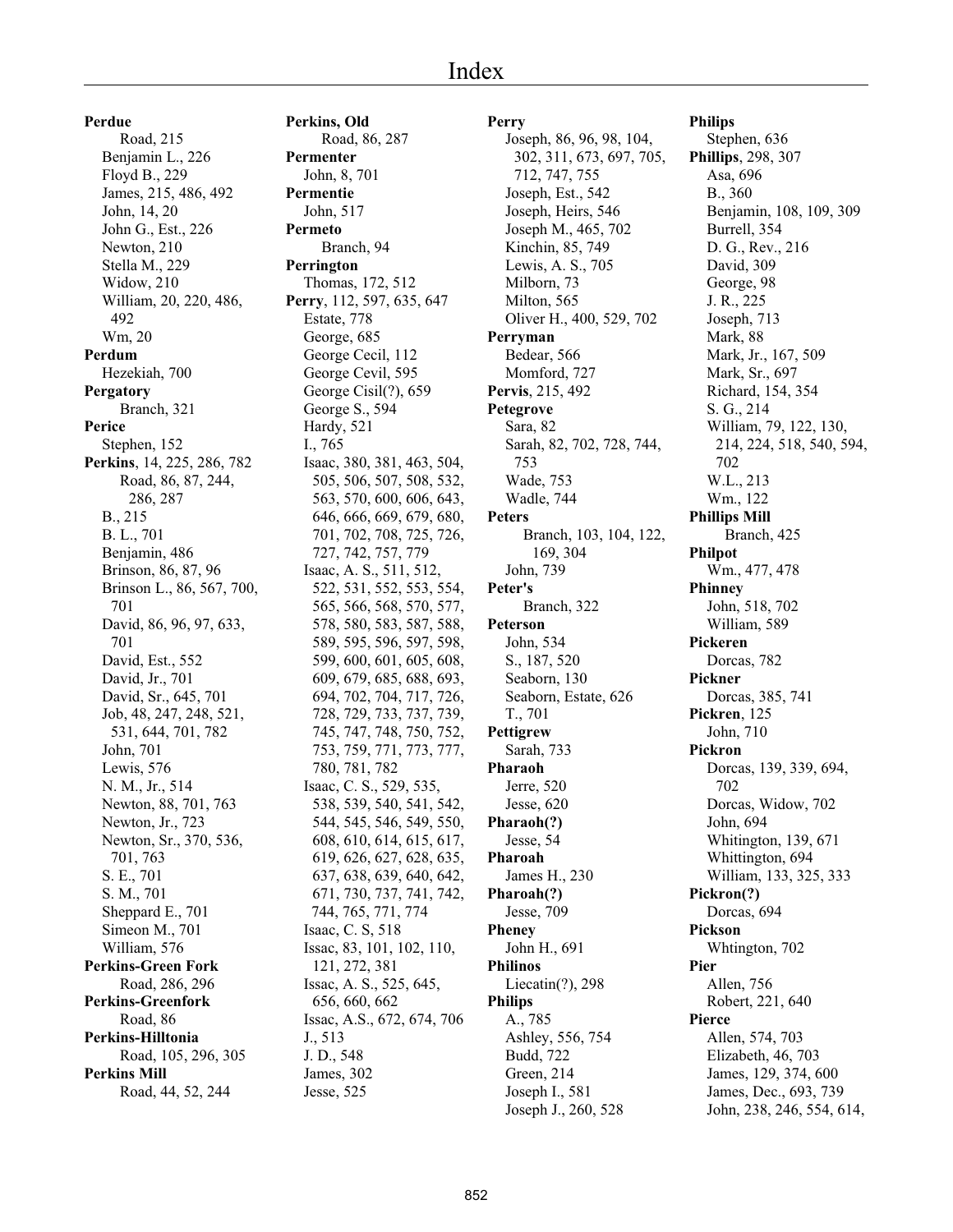# Index

**Pierce** 619, 679, 703, 707, 785 John, Sr., 707 Joshua, 159 Keder, 697 Mrs., 616 Neal, 218 O., 218 Obediah, 218 Robert, 754 Thomas, 559, 654, 725 Thomas, Est., 34, 226 William, 519, 751 **Pierce Old** Bridge, 26, 226 **Pierce (Rd to )** Road, 13 **Pierson** Charles, 698 **Pilcher**, 695 Edward, 529, 538 Efiferin(?), 98 Euphany, 88, 98 J. W., Dr., 210 **Pilchers** Branch, 62 **Pilshar** Edward, 62, 580 William, 548 **Pinah** Michael, 602 **Pine Grove Inn** Road, 141, 150, 157, 341, 350, 357 **Pine Hill Church** Road, 55, 255, 266 **Pine Needle** Road, 217 **Pine Tucky** Road, 227 **Pinion(Pinnion)** James, 703 **Pinnion** James, 703 **Pinson** James, 545 **Pior** Allen S. B., 732 Edmund, 568 Robert, 21, 524, 565, 568, 703, 742, 743, 783 **Pipkin** H. B., 222 **Pitman**, 208 **Pittman**, 204 Road, 55, 255

**Pittman** George, 208 **Place** Conley, 233 Erin, 233 **Plantation** Road, 131, 331 **Plummer** Joseph, 703 Mrs., 526 **Poe**, 746 **Point** Jno., 703 John, 782, 786 **Points** John, 139, 694 **Pole Bridge** Branch, 464 **Poley** Branch, 19, 261 **Poley Bridge** Branch, 51, 61 Creek, 61 **Polhill** James, 253, 262, 543, 631, 761 **Polk**, 220 John, 220 **Polk Mill** Creek, 14 **Pollett** Road, 227 **Pollock** George, 331, 332, 685 James, 107 James O., 117, 118, 307 **Polly Bridge** Branch, 261 **Pond** Alligator, 56 Butler's Pond, 229 Carr's, 398 Clark's Mill, 491 Cypress, 176, 199 Cypress, Great, 174, 175 Dukes, Big, 67, 267 Dukes, Little, 67 Goose, 439 Hall's Mill, 46, 246 Heizler's, 350 Hills Mill, 123, 323 Houd, 215 John Way's, 221 Kelly's, 223

Knowblock, 365

**Pond** McCullough, 55 Neufrilles, 164 Noblocks, 285 Prescott, 274 Russells Long, 405 Sisters, 283 Stapleton Mill, 10, 210, 489 Storey, 252 Telfair, 111, 311 Todd's, 243 Turky, 328 Unnamed, 189, 233, 290, 374, 393 White, 170 **Ponder**, 680 Road, 13 Dawson, 703 E., 223 Eames(?), 531 Ephirm, 687 Ephraim, 692, 703 Ephrim, 576 Hezekiah, 225 Jack, 223, 231 James, 134, 135, 143, 144, 334, 335, 343, 344, 718 John, 223 **Pool**, 19, 214 James, 214 **Poole** Catharine, 599 Catherine, 113 James, 720 Jennie B., Est., 229 Pauline H., 229 Phillip, 95, 582 Quinton, 553 William, 548, 686 **Poole-Melton** Road, 52 **Pooler**, 47 Road, 252 Quinson, 733 Quintin, 545, 662, 739 Quinton, 25, 39, 47, 62, 247, 262, 301, 477, 478, 480, 499, 545, 549, 592, 703, 752, 778, 780 Quinton, Dec., 519 **Pooler(?)**, 665 Quinton, 686 **Pooly Bridge** Branch, 94

**Poor Old Robin** Road, 152 **Poor Robin** Road, 143, 152, 159, 164, 343, 352 **Poor Robin, Old** Road, 143, 343, 352 **Poorly** Branch, 61 **Pope** Cela, 41 Mary, 232 **Popell(?)** Cela, 609 **Port**, 777 James, 92, 346, 546, 556, 600 **Porter** Road, 75, 275 James, 84, 551, 570 William, 75, 584, 657, 785 **Porter Carswell** Road, 275 **Porterville Church** Road, 65, 265 **Portress(?)** John, 360 **Ports** James, 92, 292, 546, 765 **Post Oak** Road, 309 **Pothill** James, 580, 581 **Powel** Arthur, 719 Benjamin, 615 John, Dec., 659 John, Dr., 637 Martha, 712, 754 Stephen, 593, 660, 682 **Powell**, 13, 650, 778, 779 Benj., 93 Benjamin, 93, 104, 119, 302, 511, 554, 578, 642, 703, 704, 736 C. R., 704 Cader, 103, 129, 312, 511, 554, 564, 595, 644, 704, 717 Cader R., 704, 728, 729 Elijah, 778 George, 93, 112, 548, 593, 599, 642, 704 Geroge, 460 John, 24, 206, 272, 444,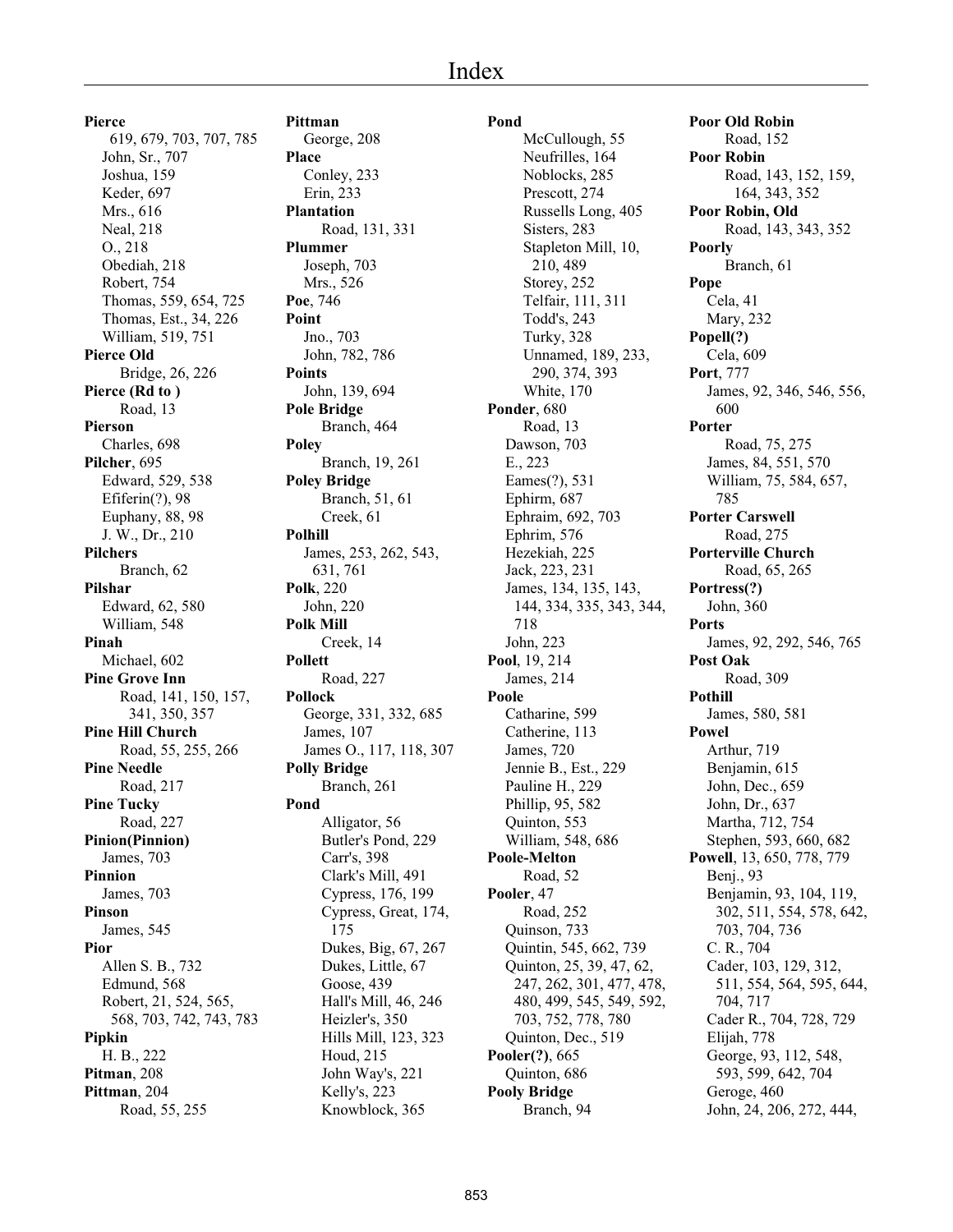#### **Powell**

 517, 584, 608, 620, 702, 704, 705, 708, 761 John, Dr., 24, 72, 703 John, Dr., Est., 553, 603, 703 L. F., 747 Lafayette, 705 Lewis, 103, 160, 165, 411, 465, 549, 585, 595, 703, 786 Lewis F., 302, 311, 702, 705 Martha, 7 Martha, Widow, 711 Michael, 728 Oliver H., 705 P. N., 219 Rich, 203 Robert, 514 Stephen, 672, 705, 706 T., 13 Widow, 4, 742 **Poy** Meredith, 126 **Poythress** George, 517, 529 James, 133 John, 712 John C., 64, 510, 537, 542, 591, 705 **Poythrop** George, 448, 605 **Poythup(?),** 667, 668 **Praile** Daniel, 116, 125 **Prater** E., 19 Edward, 19 **Prescot** Benjamin, 625 **Prescote** Jno., 704 John, 521 Moses, 596 **Prescott**, 525, 670 Pond, 274 Road, 274 Benjamin, 350 E. S., 214 F.E., Mrs., 214 John, 664 Willis, 612, 705, 741

**Present Belmont** Road, 208 **Prevost** British General, vii **Price** Cadar, 705, 706 Cader, 41, 706 David, 780 Edmund, 4, 5, 705 Francis, 709 James, 513, 737 Job, 72, 271, 272, 444, 530, 578, 599, 705, 706, 737, 756 Joesey, 442, 603 John, 512, 608 Joseph, 204, 705 Miles, 774 William, 34, 41, 241, 249, 606, 609, 630, 666, 672, 705, 706, 707, 736 William, Jr., 555 William, Sr., 555 **Price(?)** Cader, 682 **Pries(?)** Elias, 534 **Primrose** Edward, 61 **Prince** Edmund, 575 George, 733, 734 John, 567, 733, 734 **Printud** J.R., Mrs., Est, 219 **Prioer** Absalom, 682 **Prior** Ann, 212 Anne, 581, 706 Edmond, 36 Edmund, Dec., 572 Robert, 37, 221, 770 William, 360 **Proctor** Samuel, 65, 609 Thomas, 706 William, 704 **Procyor** William, 312 **Providence** Church, 205 **Pryor** Road, 166, 366 Stephen, 754

**Pugesley** J.A., Dr., 210 **Pugh** Francis, 599, 617, 679, 727 James, 56, 66, 603, 604, 622, 683, 706, 727, 729, 756 James, Dec., 622 Jas., 679 Theophelous, 706 Theophilas, 603 Theophilous, 735 Theophilus, 446, 604, 605 Theopleles(?), 679 Whilson, 446, 605 Whitson, 706 **Pughley**, 29 **Pughsle** Joe John, 235 **Pughsley** Joe John, 29 **Pugsley** John, Dr.(?), 707 **Purce** John K., 538 **Purcis** J. K., 538 **Purdom**, 778 Hezekiah, 777 **Purdom(?)** Hezekiah, 83 **Purdue** Wm., 235 **Purgatory** Branch, 121 **Purkins**, 201 **Purvis** James, 531 Jesse, 14, 215 John, 326 Needham, 486, 489 **Pye** Road, 126, 326 Edward, 126  $\overline{O}$ 

**Quail** Road, 152, 352 **Quaker** Road, 30, 37, 45, 53, 63, 94, 215, 221, 229, 230, 237, 245, 253, 263, 294, 464,

**Quaker** 492 **Queensboro Township**, 473, 474, 477 City, 216, 493, 494, 497 **Queensboro Township Site** City, 495 **Queensboro Townsite**, 473 **Queensborough**, 485 **Quill** Branch, 123, 323 **Quinney** Hinson (& Family) Homestead, 226 R **R(?)** William, 738 **Rabbit Run** Creek, 334 **Rabistch**, 97, 297 **Rabith** Road, 97 **Rabitsh** Road, 297 **Race Horse** Road, 353 **Racehorse** Road, 153 **Rachels**, 71 Ezekiel, 553 Joan B., Appendix John, 71 T. Larry, Appendix, vi T. Larry, R.L.S., 229 William, 553 **Rachley** Nathan, 140 **Rackels**, 659

Joel, 105, 707 Nathan, 707 **Ractley** Joel, 565, 708 **Radford** W. L., Est., 229 **Rae**, 38, 708 J., 91 James, 72, 81, 82, 83, 91, 522, 569, 570, 702, 708, 727, 753 James (& Company), 198, 628, 725 James, D. S., 580

**Rackley**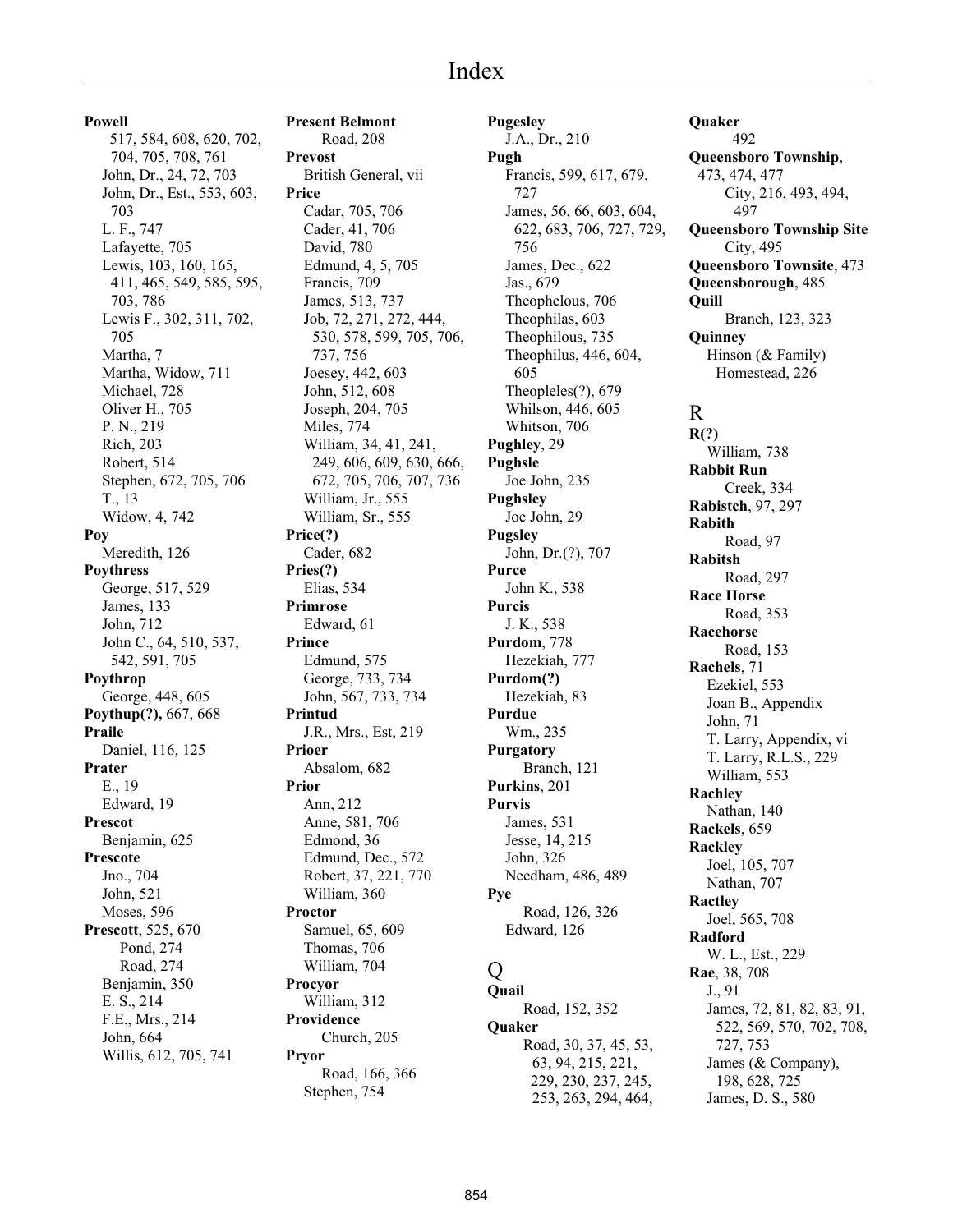**Rae** James, Dec., 120, 579, 679 James, Dec., Est., 570 John, 17, 38, 54, 91, 94, 238, 477, 482, 511, 523, 551, 577, 628, 666, 667, 677, 732, vii Widow, 13, 18, 647 **Raeford** John, 734 **Rae(Rea(?)** John, 532 **Rae's**, 628 **Raes** Bridge, 83, 272, 283, 400 **Raford** Morris, 724 **Raiford**, 227 Isaac, 227 J., 25, 26 J. W., 217 John, 41, 481, 706, 707, 754 Mathew, 227 Maurice, 556, 641, 706, 707 **Raifords** Bridge, 226 **Raiford's Old** Bridge, 25 **Railroad** Atlanta, 274 Central, 26, 42, 226, 370 Central GA, 30 Contemplated, 370 GA-FL, 251 Norfolk, 506, 507 Norfork-Southern, 30 Norkfork-Southern, 136, 137 S & A, 26, 30, 136, 143, 146, 161, 226, 230, 343, 361 S & A, Old, 98, 99, 221, 222, 298 Savannah, 274 Unnamed, 68 **Rainey**, 35 William, Dec., 578 Wm., 65 **Rainy** William, 65, 508

**Ralls** William, 353 **Ralph Lake**, 164 **Ralph Sanderford** Road, 34 **Ralph Smith** Road, 49, 249 **Ramesey** Rondal, 360 **Ramsey** Dr., 205 H. C., Mrs., 205 **Randan's** Branch, 401 **Randleson** Andrew, 713 Robert, 587, 602, 613 **Randolph** Beverly, 707 Peter, 552 **Raney**, 35 **Rankin** David, 510 John, 29, 36, 510, 590, 707 **Rankins** John, 712 **Ranodolph** Peter, 339 **Ranoldson**, 433, 598 **Rarford** John, 609 **Ratcliff** Benjamin, 595 **Rattlesnake** Branch, 96 **Rauls** John, 238, 246 **Ravencraft**, 597 **Ravey**, 516 **Rawles** James, 557 **Rawlings** C. A., Mrs., 224 C.A., Mrs., 225 Carrie F., 225 Carry, 224 **Rawls**, 153 Cotton, 164 James, 53, 786 John, 246, 554, 707 William, 144, 153, 353 Willis, 578

**Ray** James, 91, 725 Widow, 641 **Rayburn** Mrs. S., 214 **Rayford** John, 241 **Rays Mound**, 91 **Rea** John, Dec., 732 **Read** James, 553 William, 476, 497 Wm., 475 **Reagan**, 224 J.C., Mrs., 224 **Reaves** George, 707 Spire, 656, 708 **Reay** John, 515, 613 **Red**, 615 Branch, 302 Ann, 110, 111, 747, 753 Barbara, 96 H., 542 James, 72, 83, 121, 578, 701, 705, 708 Joseph, 546, 708, 756 Noah, 616 Samuel, 82, 292, 384, 608, 634, 667, 756, 765 Thomas, 101, 404, 583, 598, 688 Widow, 82, 92, 96, 292, 718, 765 William, 708, 777 **Red Bluff** Church, 144, 344 **Red Bluff Point**, 157, 357 **Red Hill** Church, 84, 284 **Red or Cox**, 615 **Redd**, 564 Barbara, 396, 611 Holland, 716 Hollow, 708 Jennett, 719 Welcome, 708 William, 708 **Reddick** Jacob, 130, 140, 385, 393, 708, 741 Janis, vi John, 597, 646 Nicholas, 123, 671, 698,

**Reddick** 708, 755 Peter, 120, 342, 669, 708 Thomas, 152, 352 **Reddicks** Jacob, 686 **Redding**, 670 George, 140, 149, 578, 602, 605, 640, 708, 709 Widow, 120, 579 William, 139, 694 **Redd(Red(?)** Ann(e), 708 **Redick** Jacob, 130 Nicholas, 123, 709, 781 Peter, 696 **Reding** Frans, 630 **Redland** Widow, 546 **Reds Mill** Branch, 101 Creek, 404 **Reece** Joel, 550 Westly W., 551 **Reed**, 53, 63, 253, 558, 766, 781, 786 John, 768 Joseph, 262 Widow, 690 William, 462 **Reeds**, 673 William, 634 **Reedy** Branch, 11, 17, 18, 218, 316, 473 Creek, 14, 20, 28, 35, 36, 214, 220, 228, 236, 278, 279, 473 **Reedy, corner mouth of** Branch, 18 **Reely(?)** John, 768 **Rees** John, 208 John B., 227 **Reese** Joel, 65, 74, 573, 609 Joel, Dec., Heirs, 711 Joel W., 550 **Reeves** Road, 39, 48, 248, 276 Arthur M., 219 Fryar, 727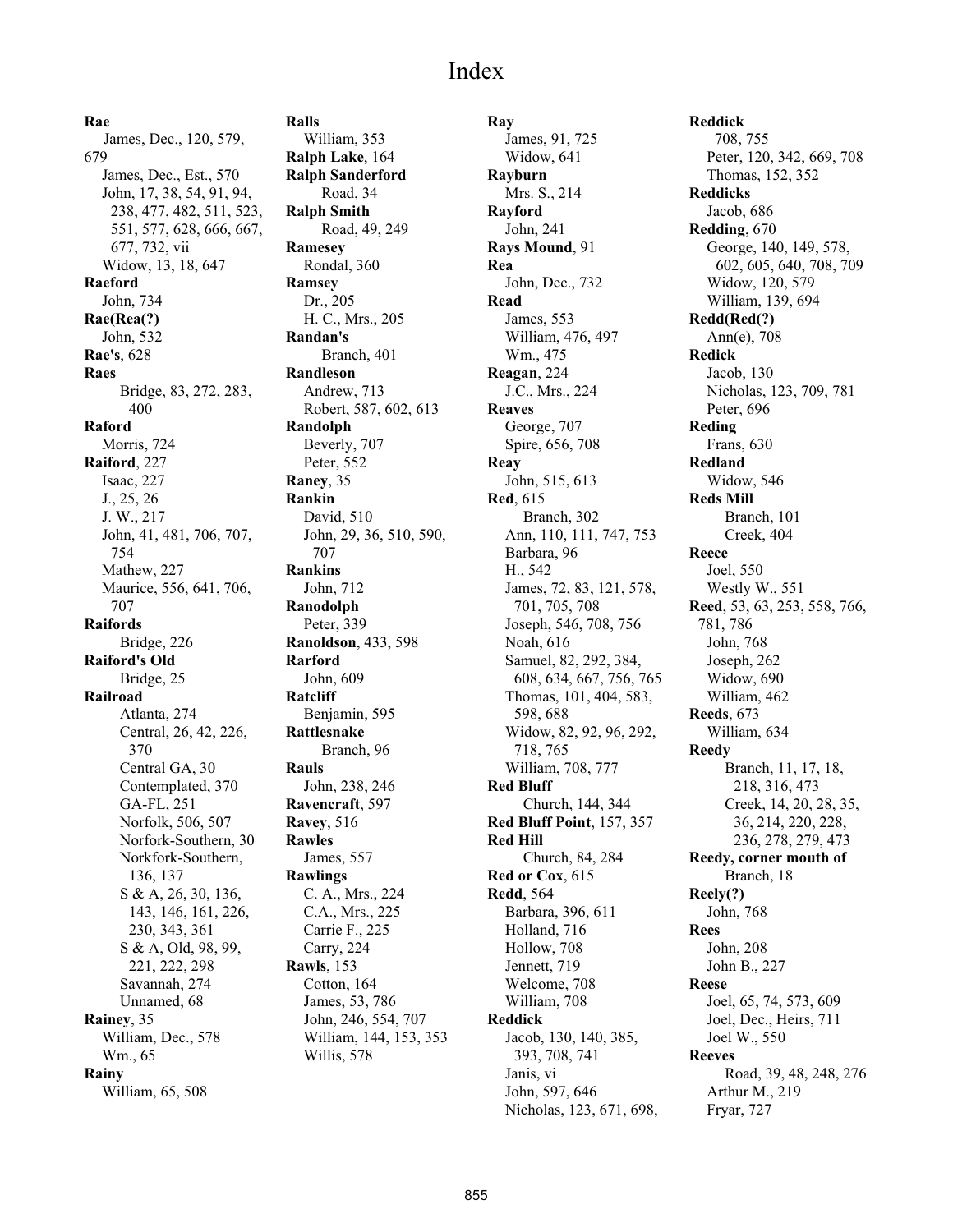**Reeves**

George, 94, 103 Jesse, 727, 753 John S., 152 Joseph, 508, 589, 654, 709, 785 Mary, 653 Mrs.Dahlia N., 219 R.C., 219 Riley, 677 Simeon, 527 Spire, 70, 514, 542 William, 514, 731, 748 **Reid** James, 581 Joseph, 44, 759, 776 Murry, 688 **Reiley** John, 563 **Reinhart** William, 740 **Reives** Joseph, 709 **Reves** Joseph, 515, 653 **Reynolds**, 342, 343 James M., 701 Joe, vi John, 236, 572 John W., 767 Joseph, 224, 232, 342 Joseph S., 649 Stephen, 87, 709 Thomas, 36, 236, 572, 741 William, 87, 88, 537, 709, 782 Willis, 741 **Reynoles** Stephen, 709 **Rhaney** John, 284, 562 William, 264, 709 Wm., 264 **Rhaney(?)** William, 520 **Rheney**, 527 Road, 226 Charles, 538 **Rhenny** William, 785 **Rheny** John, 205 **Rhiney** John, 514 **Rhodes**, 225, 233

**Rhodes** E. H., 223 E.H., 231 Fannie H., 213 John H., 209 Julia, Mrs., 205 M. W., 223 R. A., 225 R.A., Mrs., 225, 233 Robert A., 233 Solomon, 709 William T. (J(?), 709 **Rich(?)** Thomas, 565 **Richard**, 215 John, 484, 489 Nathen, 580 **Richards** John, 723 Nathan, 575 **Richardson**, 711 Creek, 89 Abraham, 746 Barrel, 276 Benjamin, 67, 724 Burrel, 76, 199, 259, 528, 633, 690, 709, 723, 758 Burrell, 75, 276 Eliza, Et. al., 219 William, 731 **Richmond** County, 6, 15, 35, 43, 61, 71, 206, 219, 262, 271, 278, 279, ix, viii, x, xi, xii, xvi **Richmond-Hill** Church, 261 **Rickeron** Dorcas, 79, 518 **Ricks** Richard, 480, 499 **Ridely** John, 350 **Ridge Path**, 322 Road, 65 **Rienes** John S., 357 **Rieves** George, 768 John S., 141, 150, 151 Thomas, 342, 343 **Rifle** Road, 142, 342 **River** Canoochee, 504, 505 Little, 407, 408

# **River** Ogechee, Great, 408 Ogechee (Ogeechee), 451, 452 Ogeecha (Ogeechee), 182 Ogeeche, Great, 184 Ogeechee, 1, 2, 5, 9, 13, 18, 24, 25, 26, 34, 41, 42, 50, 58, 68, 69, 77, 88, 89, 99, 100, 109, 118, 119, 128, 137, 146, 155, 201, 202, 205, 209, 218, 225, 226, 241, 242, 250, 258, 268, 277, 278, 279, 288, 289, 309, 318, 347, 359, 378, 407, 473, 480, 495, 499, 500, 504, ix, viii, x, xi, xii, xvi, xvii Ogeechee, Great, 375 Ogeechee, Little, 344 Road, 25, 81, 92, 101, 111, 120, 121, 129, 158, 225, 292, 311, 321, 329, 357, 432, 499 Savannah, 80, 91, 92, 101, 110, 111, 119, 120, 129, 138, 148, 149, 157, 158, 159, 165, 166, 183, 278, 279, 285, 310, 311, 329, 336, 358, 365, 366, 454, 465, 504, ix, x, xi, xii, xvii **River, Old** Road, 139, 149, 150, **River, Old** 157, 339, 350, 357 **Rivers** John F., 214 Thomas, 755 **Rives** Benjamin, 579 George, 84, 554 Joseph, 754 Jospeh, 709 Thomas, 84 **Road** Airport, 73, 144, 273, 344 Airstrip, 309 Alexander, 224

#### **Road**

Alicia Drive, 85 Allens Chapel, 101 Alma, 257 Alma McKinsey, 57 Anderson, 292 Anderson Oil Plant, 220 Andrew Chapel, 139, 339 Andrew Jones, 218 Antioch, 115, 124, 315 Antiout, 324 Arnett School, 127, 327 Atwell Station, 30, 230 Augusta, 4, 7, 8, 11, 23, 35, 82, 123, 207, 211, 214, 223, 230, 323, 346, 367, 473, 474, 494 Augusta, Old, 36 Autumn, 62, 262 Bailey, 32, 232 Barfield, 86, 286, 296 Barford, 3, 203 Bargeron Grove, 86, 286 Bark Camp Church, 34, 41, 241 Barnett Br, 252 Barnett Bridge, 52 Barrow, 21, 29, 221, 229 Bascom, 124, 133, 324, 333 Bates, 284 Bath, 35 Bay Branch, 116, 316 Bayes, 284 Beardsville, 342 Beaver, 308, 332 Beaver Dam, 132 Beaverdam, 114, 314 Beedy Branch, 55, 255 Bell, 95, 295 Bellevue Plantation, 275 Belmont, 5, 8, 205, 488 Ben Hatcher, 293 Benefield, 225, 232 Bennetts Landing, 68 Bennock Mill, 81, 91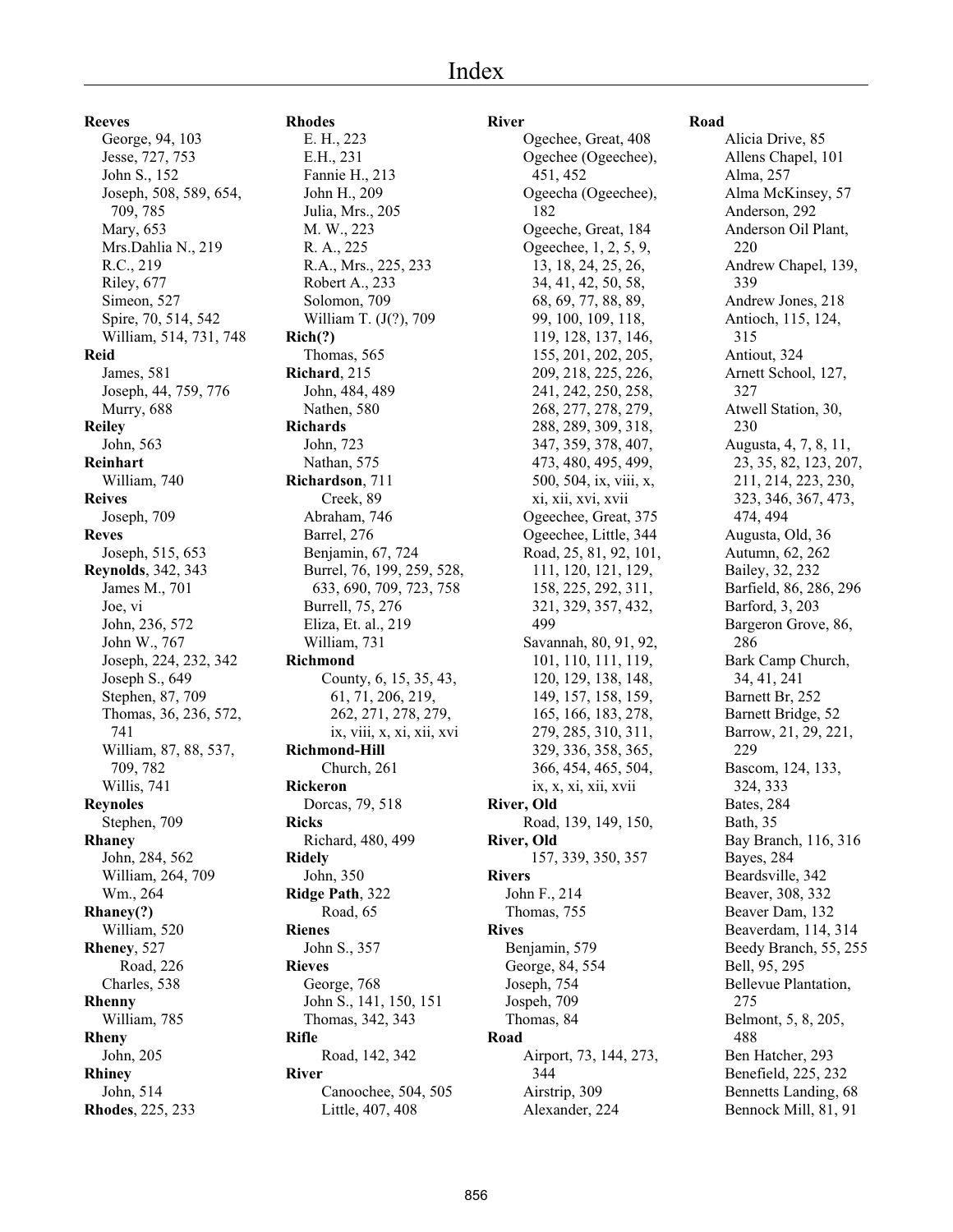| I<br>.<br>w<br>۰.<br>v |  |
|------------------------|--|
|------------------------|--|

Bent Knee, 36, 236 Best Bridge, 134 Bethel, 324 Bethel Church, 210 Bethesda Church, 329 Beulaih, 343 Bevans-Griffin, 85 Bill, 295 Birdsville, 57, 67, 257, 267 Black, 305 Black Creek Church, 353 Black Drive, 204, 205 Black Farm, 67 Blackburn, 115, 315 Blackjack, 23, 223, 224 Blount, 43 Blounts Chapel, 31, 231 Blue Spring, 360, 366 Blue Springs, 165, 166 Blueberry, 308 Bobocat, 340 Boone, 96, 296 Bostic Mill, 18 Bostick Mill, 13 Botsford Church, 93, 293 Bradwell, 343 Brannan Bridge, 342, 350 Brannens Bridge, 142, 150, 151 Brier Creek, 103, 112, 303, 312 Brigham Landing, 121, 321 Brim, 86, 286 Brinson Pond, 274 Brown, 275 Brown-Mobley, 304 Brown Terrake, 213 Brushy Creek, 29, 36, 229 Bryan's Bridge, 132 Bryans Bridge, 332 Buck Creek, 142, 342 Buck Lane, 112, 312 Buckhead, 75, 286, 383, 417 Buckhead Church, Big, 75, 275 Bunn Store, 49, 249

# **Road**

Burton Ferry, 132, 140 Butlers Mill, 29 Butler's Mill, 229, 236 Butrtons Ferry, 340 Buttermilk, 106, 115, 125, 306, 315, 324, 325 Byne-Sunshine, 56 Byne Sunshine, 256 Camp Ground, 221 Captola, 135, 335 Cates, 305 Cates-Mead, 83, 283, 293 Chance, 86, 112, 286, 312 Chance-Hatchers, 294 Chappel, 265 Charlie Jones, 76, 276 Charlie Williams, 95, 295, 304 Charlton, 57, 257 Chickasaw Path, 35 Chs., Great, 372 Church Branch, 166, 366 Church Mill, 67, 267 Clarks Mill, 12, 212, 487 Claxton, 112, 312 Claxton-Lively, 302 Clayborn Howard, 302 Clayton, 298 Cobb, 33, 233 Coleman Young, 274 Collins, 82 Corley, 51, 52 Cottonseed, 41, 241 Country Church, 133, 333 Coursey, 45, 245 Coursy Laning, 165 Cox, 27, 227 Cox Place, 294 Creek, 158, 313, 487 Creek, Mouth of, 358 Creek, Old, 154, 354 Crooked, 41, 241 Crooked Creek, 107, 307, 316 Cypress Creek, 58, 258 Cypress Pond, 112, 312 Dairy, 117, 121, 317,

# **Road**

 318, 321 Dannelly Magruder, 40 David, 272 Davis, 72 Davis-Bennett, 249 Daybreak, 83, 283 Deer Run, 126, 326 Demeries Ferry (Rd to), 92 Di-Cane Plantation, 55, 65, 255, 265 Dickey, 98, 298 Dixie Highway, 209 Dixon, 130, 330 Dixon Branch, 109 Donald Cobb, 13 Doubles Head, 127, 327 Douglas Branch, 318 Drone, 38, 238 Dry Branch, 105, 305 Duck Pond, 149 Duhart Church, 12, 211 E. F. M.Cates, 255 Eastside, 131, 331 Ebenezer Church, 102, 103, 111, 302, 303, 311 Ed Lewis, 68 Eddingfield, 317 Eden Church, 24, 224, 225 Edenfield, 117 Edna Lanier, 100 Effingham Hwy, 128 Effingham Hwy., 136 Ellis-Carswell, 75, 275 Ellison Bridge, 113, 313 Ennis School, 145, 345 Evans Lane, 144, 344 Fairway Drive, 273 Faith Temple, 145, 345 Farm Dale, 134, 334 Farmers Bridge, 43, 44, 51, 223, 236, 243, 244 Farmers Grove Church, 33, 233 Fenns Bridge, 208,

# **Road**

 212, 213, 216 Ferry, 340 Fire Tower, 117 Firetown, 317 Floyd Farm, 46, 246 Ford, 109, 309 Fork, Left, 245 Forrest Lane, 100 Fountain Springs, 68 Four Points, 62, 262, 271 Fox, 295 Frank Farmer, 34, 41, 241 Frankie Lane, 63, 263 Fred Chance, 114, 314 Friendship, 133, 142, 333, 342 Friendship Church, 9, 209 Frostman, 213 Fulcher, 51 GA Hwy 102, 3, 6, 10, 203, 206, 210, 489 GA Hwy 121, 274, 506, 507 GA Hwy 129, 506, 507 GA Hwy 17, 24, 25, 33, 34, 41, 42, 49, 50, 57, 67, 77, 88, 99, 109, 118, 119, 128, 136, 146, 214, 215, 218, 224, 225, 242, 249, 250, 257, 267, 277, 288, 308, 309, 318, 488, 492, 499, 503 GA Hwy 171, 1, 4, 8, 13, 14, 18, 19, 203, 204, 205, 208, 213, 495 GA Hwy 177, 3 GA Hwy 208, 489 GA Hwy 21, 88, 98, 116, 125, 134, 143, 144, 153, 154, 161, 288, 298, 316, 325, 333, 334, 343, 344, 354, 361 GA Hwy 221, 214 GA Hwy 23, 77, 82, 83, 87, 93, 97, 105, 112, 113, 283, 287, 288, 293, 296, 297,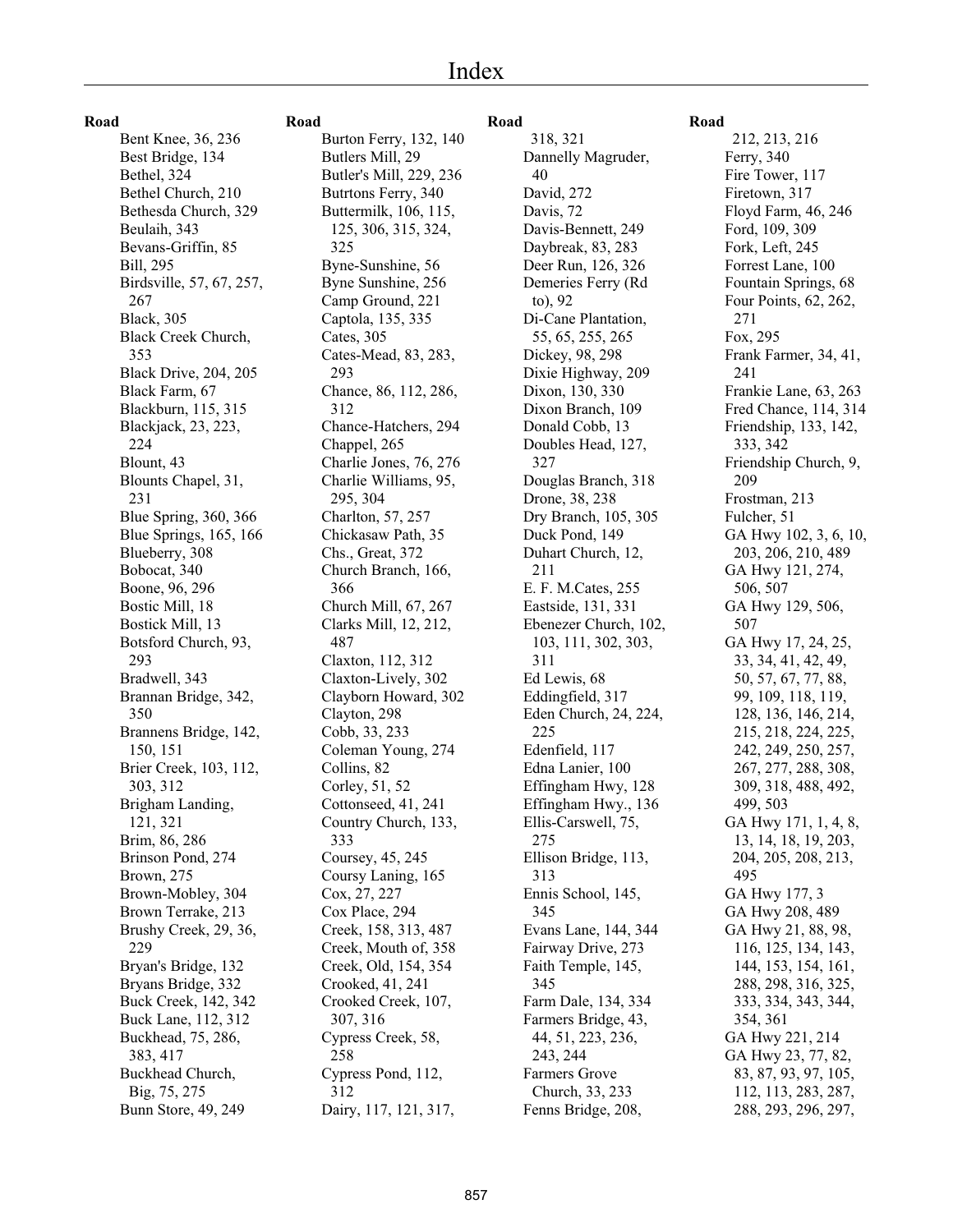# **Road** 303, 305, 312, 313, 506, 507 GA Hwy 24, 9, 13, 18, 31, 36, 38, 54, 64, 73, 84, 94, 95, 113, 123, 132, 133, 142, 146, 151, 152, 154, 155, 159, 160, 161, 213, 218, 223, 224, 231, 238, 246, 254, 264, 273, 284, 294, 295, 304, 313, 314, 323, 342 Ga Hwy 24, 352, 354 GA Hwy 24, 360, 361, 495, 498, 501 GA Hwy 25, 104, 304 GA Hwy 296, 10, 11, 17, 210, 211, 217, 494 GA Hwy 305, 29, 31, 36, 37, 38, 40, 41, 229, 231, 236, 237, 240, 241, 242, 501, 502, 503 GA Hwy 34, 209 Ga Hwy 46, 506, 507 GA Hwy 47, 14, 15, 219, 492 GA Hwy 56, 48, 49, 55, 64 Ga Hwy 56, 71 GA Hwy 56, 72, 82, 248, 255, 271, 272, 283 GA Hwy 73, 127 GA Hwy 78, 26, 226, 500 GA Hwy 80, 15, 21, 37, 45, 53, 72, 83, 92, 230, 237, 245, 272, 283, 492 GA Hwy 88, 5, 7, 11, 15, 21, 28, 29, 202, 204, 205, 207, 210, 215, 228, 229 Ga Hwy 88, 236 GA Hwy 88, 487, 490, 492 GA Hwy56, 264 Gamble Mill, 487 Gay, 30, 230, 237 Gene Howard, 210 George Perkins, 52, 62, 262, 263

# **Road**

George Town, 208 Georgetown, 205 Gilgal, 127, 327 Gin House, 131, 331, 339 Ginhouse, 340 Glisson, 112, 265, 312 Godbee, 97, 297 Goloid Church, 326 Gordon, 304 Gough, 23, 31, 223, 231 Gough-Red Hill, 245 Gough-Redhill, 253 Gough Spur, 245 Gray, 94, 294 Grays Grove Church, 274 Greiner Circle, 62 Gresham, 62, 262 Griffins Landing, 120, 121 Griffin's Landing, 321 Griner's Path, 129 Hadden Pond, 72, 272 Haga Slaga, 151, 158, 358 Halcyondale, 135, 144, 145, 335, 344, 345 Halcyondale Landing, 146 Hancock, 26, 226 Hancock Landing, 293, 302 Hannah Branch, 22, 222 Hardeman, 5, 205 Harden Drive, 274 Hargrove, 96, 296 Harmony, 130, 140, 330, 340 Harris, 114, 314 Harrison, 295 Hatcher, 93, 293 Hatcher Mill, 214 Hatchers Mill, 94, 294 Heath, 103, 303 Hedgerow, 32, 232 Henderson, 261 Hendley, 100 Henry Berol, 265 Hephzibah-McBean, 61, 261 Hermans, 287

# **Road**

Herndon, 57, 58, 61, 64, 65, 66, 257, 258, 264, 265, 266, 273 Herndon, H., 57 Herndon, N., 56, 256, 257 Herrington, 296 Hickson, 48, 248 Hilltonia, 106, 306 Hilltonia-Perkins, 114, 115, 124, 314, 315, 324 Hiltonia, 97, 297 Hirschmans Lake, 149 Hobbs, 16, 216 Holley, 210 Honey Ridge, 97 Horse Creek, 106, 306 Horse Creek, Little, 107, 108, 307, 308 Horseshoe, 7, 8, 12, 81, 208, 212 Howard Mill, 214 Huckleberry, 334 Hunters, 153, 353 Hurst Church, 123, 323 Idlewood, 274 Idlewood-Munnerly, 85 Indian Trail, 116, 125, 316, 325 Inman, 49, 241, 249 Interstate 16, 506 Island Drive, 100 Ivey, 38, 238 Jack Delaigle, 102, 302 Jackson Branch, 327 Jackson (Rd to), 13 Jamison, 84, 284 Jarrell Pond, 136 Jenk Hill, 118, 318 Joe Wilson, 283 Joel Wilson, 83 John Dailey Watt Place, 39 John Perdue, 14, 20 John Pervis, 209 John Stanley, 24 Johnson, 113, 313 Johnson Grove, 323 Jones, 231 Jones Plantation, 67, 257, 267

#### **Road**

Jordan, 209 Joyner Ogelesby, 305 Joyner-Oglesby, 95, 295 Kelly, 48, 248 Kelly Plantation, 266 Kelly Quarter, 210 Kelly's Pond, 218 Kelsey, 98, 298 Kent, 67, 267, 276 Key Grove, 29, 36, 229, 236 Keysville, 51, 251 Keysville – Boggs Academy, 36 Keysville-Boggs Academy, 44, 236, 244 Keysville-Hephzibah, 43, 243 Kilpatrick, 84, 284 Lake Church, 506, 507 Lakes-Williams, 16 Lambert's Wagon Rd, 477, 478 Lane, 68 Lane Landing, 77 Large Path, 208 Lawton, 333 Leaptrott, 226 Lee, 118, 318 Leola, 161, 361 Light, New, 317 Limesink, 344 Lockheart, 223 Lone Star, 217 Long's Path, 488 Louisville, 13, 25, 63, 66, 67, 208, 211, 213, 217, 225, 263, 266, 267, 475, 483, 484, 488, 490 Louisville-Augusta, 235 Louisville, Old, 31, 76, 231, 238 Louisville-Savannah, 218 Louisville–Augusta, 243 Lovette, 295 Lowery, 31, 231 Mae Lamb, 216 Magruder, 33, 240, 248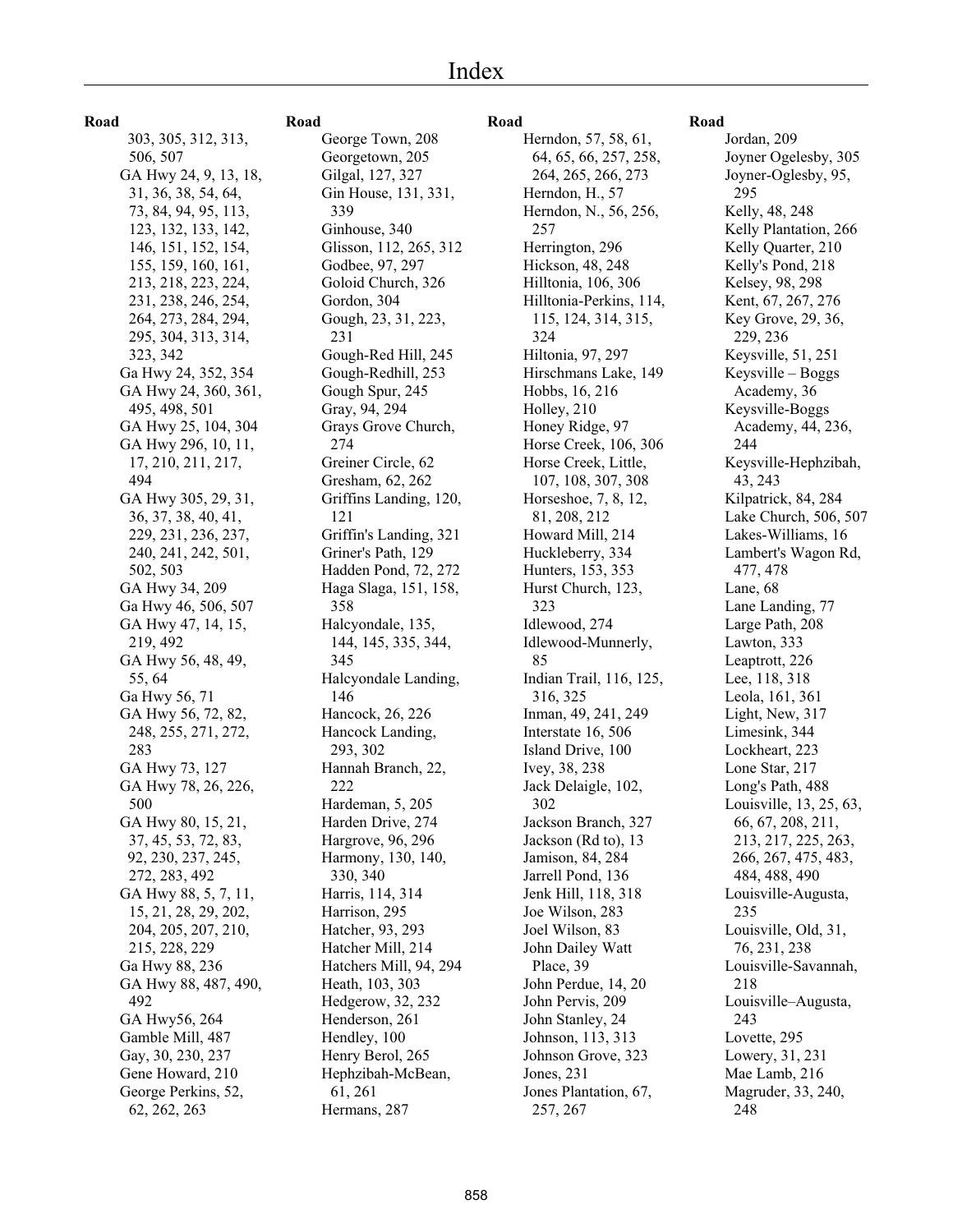# Index

#### **Road**

Mark Walden, 52 Massey-Doss, 45, 245 Mays, 305 Mays Grove, 30, 230 McBean Church, 91 McBride Circle, 342 McClain Bell, 95 McCoy Church, 85 McCroan Bridge, 25, 225 McCullough Church, 265 McMaster, 73, 273 McNeil, 488 McNeil's, 483 Meadows, 226 Mennonite, 12, 16, 216 Mennonite Church, 212 Menonite Church, 211, 490 Mercer, 151 Middle Ground, 17, 18, 22, 23, 30, 64, 65, 217, 218, 222, 223, 230 Middle Ground Church, 153, 353 Middleground, 264, 265, 266 Midville, Old, 67, 267, 276, 277 Mill Creek, 278, 279 Millen-Hill, 315 Millen-Hilltonia, 115 Miller Lane, 100 Millers Pond, 292 Millersville, 108 Millerville, 308 Millhaven, 122, 130, 131, 322, 330, 331 Mims, 61, 261 Mobley Pond, 139, 339 Mockingbird, 97, 297, 305 Moore, 204 Mosely Chapel, 22, 221, 222 Moss, 141, 341 Mother Roberts, 294 Mount Pleasant, 323 Moxley, 38 Mt. Horeb Ch., 214

### **Road**

Mt. Horeb Church, 14 Mt. Olive, 58, 258 Munnerly-Alexander, 85, 95, 295 Munnerlyn, 286 Munnerlyn, S., 86 Munnerlyn, S, 286 Murray Hill, 322 Murry Hill, 122 Nathaniel Howard, 302 Netherland, 40, 48, 240, 248 New, 445 New Fleming, 209 New York, Little, 30, 230 Newbridge, 141, 142, 341 Newington Highway, 360 Newington Hwy, 160 Newton, 75, 275 Newton Ag, 89 Nick Delagle, 265 Nimrod, 218 Noah Station, 29, 229 Oak, 124, 324 Oak Grove, 213 Oak Grove Church, 150, 350 Oak Hill Church, 98, 298 Ocala, 216 Ogechee (Ogeechee), 452 Ogeechee, 60, 118, 119, 126, 318, 326 Ogeechee Path, 117 Ogeechee, Shoals of (Rd to), 4 Oglesby, 104, 304 Oglethorpe Trail, 139, 339 Ohoopee, 27, 227 Old, 158, 166 Old Perkins, 286 Old Quaker, 221 Old Rd, 254 Old Thomson, 14 One, 46, 246 Our Valley, 325 Owens, 297 Owens Mill, 21, 221 Pagent, 30, 230

#### **Road**

Painters, 159 Paramore-Hill, 98, 99 Paramore Hill, 298 Parker, 125, 325 Partridge Pond, 133, 134, 143 Partrigde Pond, 343, 344 Patterson, 20, 86, 220, 286 Peat Moss Loop, 342 Pecan, 21 Pecan Lane, 64, 264 Pecan Pl., 221 Peebles Farm, 143 Pen Dry, 211 Pendry, 11 Penrow, 238 Peoples Farm, 343 Perdue, 215 Perkins, 86, 87, 244, 286, 287 Perkins-Green Fork, 286, 296 Perkins-Greenfork, 86 Perkins-Hilltonia, 105, 296, 305 Perkins Mill, 44, 52, 244 Perkins, Old, 86, 287 Pierce (Rd to ), 13 Pine Grove Inn, 141, 150, 157, 341, 350, 357 Pine Hill Church, 55, 255, 266 Pine Needle, 217 Pine Tucky, 227 Pittman, 55, 255 Plantation, 131, 331 Pollett, 227 Ponder, 13 Poole-Melton, 52 Pooler, 252 Poor Old Robin, 152 Poor Robin, 143, 152, 159, 164, 343, 352 Poor Robin, Old, 143, 343, 352 Porter, 75, 275 Porter Carswell, 275 Porterville Church, 65, 265 Post Oak, 309 Prescott, 274

# **Road**

Present Belmont, 208 Pryor, 166, 366 Pye, 126, 326 Quail, 152, 352 Quaker, 30, 37, 45, 53, 63, 94, 215, 221, 229, 230, 237, 245, 253, 263, 294, 464, 492 Rabith, 97 Rabitsh, 297 Race Horse, 353 Racehorse, 153 Ralph Sanderford, 34 Ralph Smith, 49, 249 Reeves, 39, 48, 248, 276 Rheney, 226 Ridge Path, 65 Rifle, 142, 342 River, 25, 81, 92, 101, 111, 120, 121, 129, 158, 225, 292, 311, 321, 329, 357, 432, 499 River, Old, 139, 149, 150, 157, 339, 350, 357 Robbins Branch, 134, 334 Robert Johnson, 34 Robert Lamb, 201, 204 Roberts Bridge, 114, 123, 314, 323 Robins Branch, 143, 343 Rocky Comfort, 208 Rocky Comfort, New, 38 Rocky Creek, 54, 247, 254 Rocky Creek Church, 47, 247 Rocky Ford, 109, 117, 125, 126, 309, 316, 317, 325, 326 Rocky Ford, Old, 108, 308, 309 Rocky Knob Circle, 315 Rogers Circle, 64 Rosedale, 304 Rosier, 24, 32, 39, 47, 224, 232, 239, 247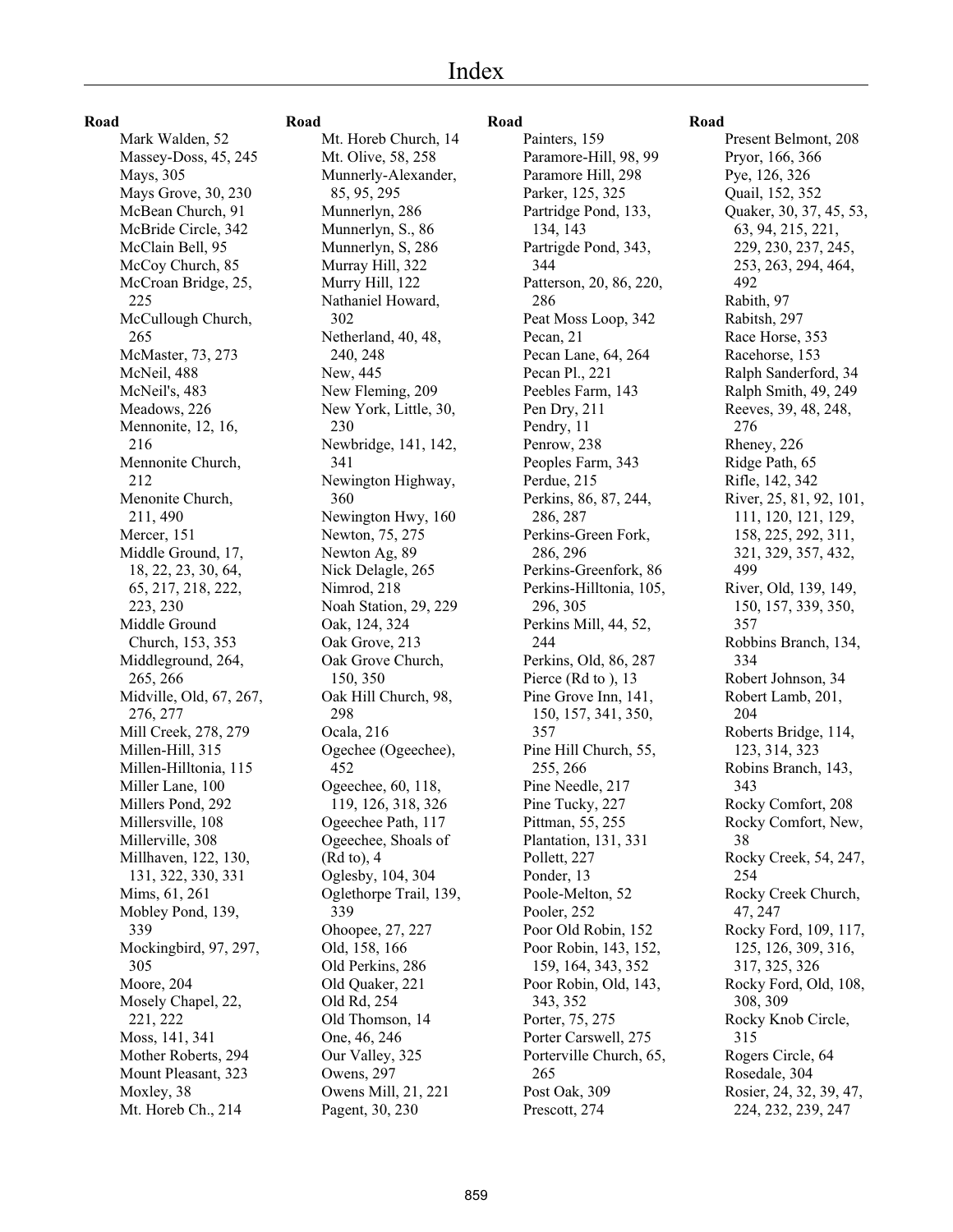# Index

**Road**

Rough Rider, 143 Roughrider, 343 Rouse Store, 293 Royal, 329 Royal Path, 121, 122 Runs Branch, 361, 366 Sam Mead, 283 Sams, 275 Sand Valley, 7, 11, 207, 211, 216, 487 Sandhill Church, 107 Sassertown, 307 Savannah, 81, 94, 152, 166, 215, 224, 225, 232, 294, 439, 480, 503 Savannah, Old, 33, 58, 68, 77, 89, 100, 121, 233, 258 Saxon, 106, 305, 306 SC Hwy 125, 110 SC Hwy 3, 156 Scarboro Hwy, 109, 128 Scarborough Hwy, 309 Schaffer, 223 School, Old, 210 Scootch Davis, 213 Scotts Store, 248, 256 Scrub Oak, 126, 326 Sculls Creek Church, 77 Seven Oaks, 93, 293, 294 Shady Lane, 126, 326 Shrine Church, 143 Side Track, 229 Simpsontown, 354 Ski Pond, 323 Smith-Harvey, 46, 246 Smith Lake, 139, 148, 339 Smith-Wells, 46, 246 Smoke Town Circle, 304 Son Delaigle, 302 Spencer, 97, 297 Spread Oak, 63, 263 Spring, 123, 323 Spring Branch Church, 82, 283 Spring Hill, 52 Spring Hill Church, 43 Springfield Church,

# **Road**

 243 Springhill Church, 244 St. Clair, 23, 223 St. John Church, 330 St. Johns Church, 130 Stage, 302 Stapleton Mill Pond, 210 Stapleton, Old, 210 Stapleton Pond, 10 Starr, 119 Statesboro Hwy., 134 Statesboro Hwy, 334 Steep Hollow, 10, 210 Steiner Place, 246, 255 Stony Bluff, 130, 131, 321, 330, 331 Stony Bluff Road, 121 Stony Pond, 135, 335 Stoopto, 317 Story Mill, 54, 254, 264 Susie Bailey, 46, 246 Sweetheart, 141, 149, 341 Sweetwater, 321 Tarver, 54, 254 Taylor, 44, 53, 244, 253 Temple, 86, 286 Thomas, 68, 302 Thomas Bridge, 303 Thomasbord, 308 Thompson Bridge, 84, 94, 103, 283, 284, 294 Thomson, Old, 14, 214 Three Path, 307 Thurmon, 302 Tillman, 40, 240 Tom Bargeron, 304, 313 Tory, 75, 286 Tram, 115, 315 Tree Nursery, 202 Tritie, 99 Tuckahoe, 141, 150, 341, 350 Tucker Place, 274 Twin Oaks, 134, 216, 334 Union Church, 145, 345

#### **Road**

Unnamed, 368, 373, 374, 376, 402, 423, 429, 461 Uptons (Rd to), 4 Ursy Mill, 6 US Hwy 1, 15, 17, 18, 20, 27, 215, 216, 217, 220, 492, 493, 494, 495 US Hwy 1 Bypass, 18, 218 US Hwy 1, Old, 18 US Hwy 221, 13, 19 US Hwy 25, 61, 62, 63, 68, 74, 75, 77, 87, 88, 89, 261, 262, 263, 273, 275, 287, 288 US Hwy 301, 128, 132, 133, 140, 149, 151, 152, 156, 159, 160, 333, 340, 352 US Hwy 78, 34 Usry Mill, 206 Vidette Hunting Church, 47, 55 Vidette-Hunting Church, 247 Vine, 121, 321 Wadley, Old, 34, 41, 241 Wagon, 477 Walden Church, 487 Walden Pond, 22, 222 Waldo Smith, 12, 212 Walkers Bridge, 23, 51, 53, 54, 62, 223, 253, 254, 261, 262 Wallace, 296, 305 Warrenton, 20 Warrenton, Old, 214, 220 Washington, 486 Waters, 94, 294 Watkins Pond, 71, 271 Watt Place, 46, 239 Waynesboro, 32, 64, 74, 223, 224, 232, 264 Waynesboro Hwy, 132, 332 Waynesboro, Old, 71, 271 Waynesboro (Rd to), 370

# **Road**

Waynesboro, Rd. to, 473 Wheeler, 29, 229 Whitaker, 19 Widow Mills, 134 Wilcher, 217 William Stone, 352 William Tendley, 230 William Tinley, 37, 237 Williams, 89 Williams Store, 152 Wilson, 83, 283 Wilson-Drake, 275 Wimberly-Palmer, 47, 247 Winter, 52, 62, 262 Wiseman, 360 Woodbridge, 108, 308 Young, 65, 265 Zebina, 15, 22, 23, 215, 221, 222, 223 Zeiglar Loop, 116, 316 **Robbin**, 675 **Robbins**, 223, 231 Branch, 135, 335 Author, 316 George, 125, 383, 561 **Robbins Branch** Road, 134, 334 **Robe** George, 134 **Robens** Arthur, 134 Elijah, 126, 134 George, 134 **Roberson** Allen, 709 James, 767 John, 743 Turner, 709 William, 21 **Robert** John, 710 **Robert Johnson** Road, 34 **Robert Lamb** Road, 201, 204 **Roberton** G. W., 218 **Roberts**, 323, 539, 602, 636, 681, 684 A., 29, 235 Abraham, 46, 228, 229,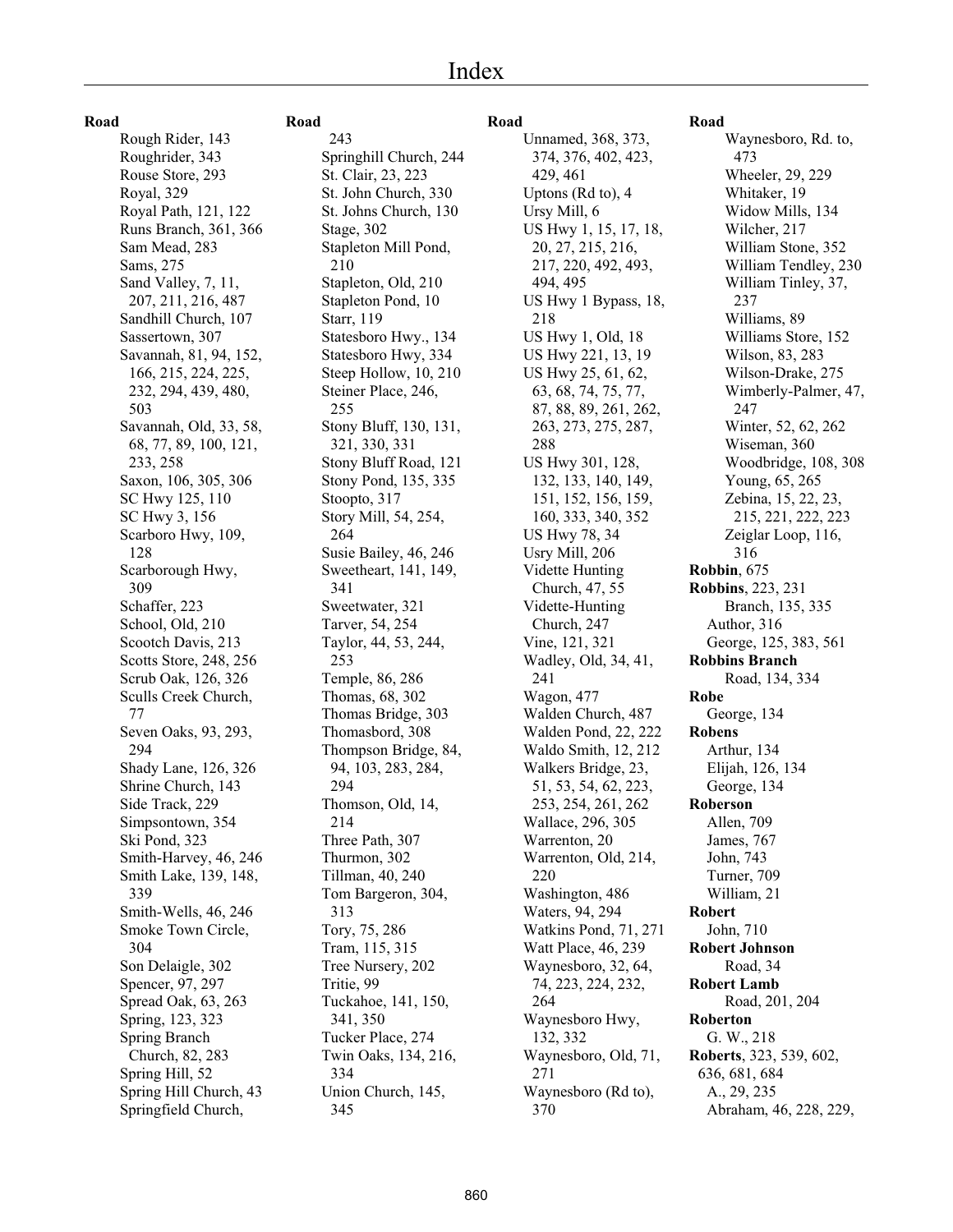**Roberts** 254, 542, 620, 633, 635 Absalum, 526 Augustus, 230, 231 Betsy, 710 Bolan, 98, 330 Briant, 711 Burrel, 710 Chalres, 711 Charles, 514, 612 D., 764 Drury, 710 Duke, 591 E., 307, 316 Edmond, 117 Edmund, 317 Elisabeth, 710 Frederick, 54, 574, 612, 675, 768 Fredrick, 254, 513 Gray, 55, 65, 556, 756 Gray S., 711 Gray Stock, 654, 710 Graystock, 730 Green, 711 Greystock, 617, 618 J., 675 J. T., 218 James, 140, 141, 150, 532, 541, 602, 606, 678, 710, 711, 751, 781 Jefferson, 141, 331 Jephthah, 710 John, 54, 105, 114, 130, 139, 140, 285, 401, 532, 534, 541, 558, 563, 574, 575, 582, 588, 602, 641, 694, 710, 766 John A., 748 John H., 157 John L., 732 John M., 565 John S., 114, 306 Jonah, 711 Josiah, 45, 633, 697, 699, 710, 728 Madison, 652, 710 Mary, 20, 732 Mary, Widow, 590 Mrs., 602 Nathan, Dec., 554 R., 98 R., Estate, 98 Roland, 298 Rolen, 98

#### **Roberts**

Rowland, 307 Seaoorn, 327 Simeon, 612, 654 Stephen, 722 Thomas, 77, 636, 710, 711, 723, 731, 758 Turner, 656 Widow, 28, 148, 150, 211, 581, 602, 706, 711, 781 William, 47, 49, 117, 126, 150, 317, 350, 541, 542, 556, 588, 640, 654, 665, 677, 711, 728, 744, 781 William A., 114 William T., 316, 326 Williams, 781 Wm, 150 **Roberts(?)** John, 541 **Roberts Bridge** Road, 114, 123, 314, 323 **Robertson**, 105, 217, 445, 551, 604 Branch, 143 Abraham, 710 Allen, 105, 106, 711 Boyle, 544 Briant, 105 Chance, 86 George, 685 G.W., 213 Hezekiah, 210 James, 1, 475, 642, 701 Norvell, 3 Novl., 206 Phillip, 734 Thomas H., vi Turner, 105, 179, 516, 701, 711, 749 Walter, 212 Warter, 602 William, 787 **Robertson(Robinson(?)** Norrel, 711 **Robes** Francis, 45 **Robins**, 143, 334 Arthur, 750 E., 134 Elijah, 126, 134, 326, 334 George, 134, 334

**Robins** George, Est., 326, 334 Sara, 114 Widow, 132, 531 **Robins Branch** Road, 143, 343 **Robinson**, 207, 208, 542, 769 Branch, 343 Allen, 563, 578 Chance, 535 Clatworthy(?), 24 Clatworthy, 607 David, 64, 425, 540, 574, 593, 609, 711 Edmond, 29, 30, 711 Elija A., Mrs., 213 Hugh, 93, 703, 711 James, 22, 222, 232, 485, 496, 565, 712 James, Est., 225 Jesse, Cpt., 209 Jessie R., 231 John, 20, 28, 36, 72, 236, 272, 405, 463, 508, 567, 570, 583, 608, 620, 653, 708, 712, 747, 770, 787 Jonathan, 136 Lark, 681 Norrel, 4, 742 P., 518 Phil, 684 Philip, 555, 684, 693, 742 Phillip, 668 Sarah, 670 Walter, 212, 491, 695 Walter, Esq., 482 William, 37, 96, 104, 511, 554, 563, 602, 644, 712, 720, 721, 722, 742, 750, 755 **Robinson Estate**, 213 **Robinson(Robertson(?)** Norrel, 712 **Robson** Clotworthy, 473, 479, 498 **Roche** Mathew, 747 Matthew, 558 **Rock** Branch, 97, 297 **Rock Branch** Church, 297

**Rock Hill** Church, 124, 324 **Rocks** Isaac, 332 **Rocky** Branch, 16, 94, 115, 122, 130, 216, 297, 315, 322 Creek, 13, 26, 27, 37, 46, 54, 65, 66, 90, 94, 95, 103, 139, 148, 216, 226, 227, 237, 246, 254, 265, 295, 303, 330, 339, 399, 442, 449, 493, 500, xii **Rocky Comfort** Creek, 3, 4, 5, 8, 12, 13, 18, 177, 190, 191, 192, 203, 204, 205, 208, 212, 213, 218, 278, 279, 364, 460, 482, 483, 488, 491, 495, xvi Road, 208 **Rocky Comfort, New** Road, 38 **Rocky Comfort Path**, 473 **Rocky Cr, N. Fork** Creek, 245 **Rocky Cr, S. Fork** Creek, 245 **Rocky Creek**, 266 Church, 54, 254 Road, 54, 247, 254 **Rocky Creek Church** Road, 47, 247 **Rocky Ford**, 109 City, 309 Road, 109, 117, 125, 126, 309, 316, 317, 325, 326 **Rocky Ford, GA** City, xvii **Rocky Ford, Old** Road, 108, 308, 309 **Rocky Knob Circle** Road, 315 **Rocky, N. Fork** Creek, 37, 45 **Rocky, S. Fork** Creek, 45 **Rodd** Henry, Dr.(?), Dec., 772 **Rodgers** George W., Est., 210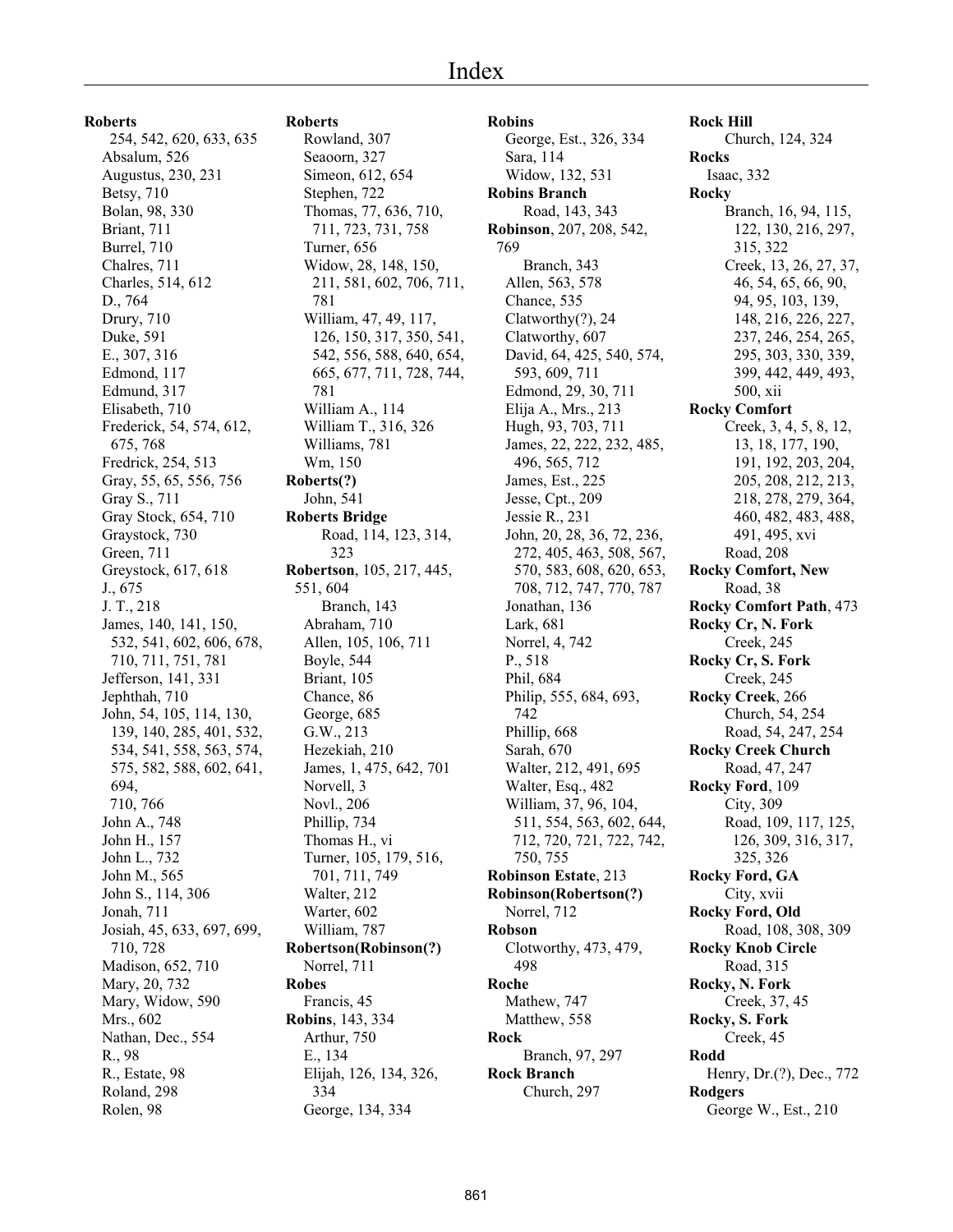**Rodgers** James, 474 John, 474 Matthew, 210 Robert, 775 **Roe** Hezckeah, 631 Hezekiah, 56, 256, 569 Hezekial, 590 James, 607, 728, 768 James, D. S., 514, 527, 548, 638, 722, 748, 767, 783 Joesph, 785 John, 640 Joseph, 618, 757 Widow, 632 **Roger** Nancy, 217 **Rogers**, 17 Ames, 211 Cornelius, 559 Edward, 712 Isaac, 513 J. R., 527 Jacob, 753 James, 22, 23, 211, 484, 485, 490, 497, 529, 543, 580, 610, 712, 713 James Rufus, 681 John, 23, 83, 93, 217, 448, 494, 497, 541, 557, 584, 589, 605, 610, 673, 681, 684, 712, 713, 765 John, Dec., 688 Joseph, 380, 381 Mary, 83, 93, 583, 651, 663, 727 Mathew, 352 Nancy, 216, 474, 485, 493, 494 Nathan, Dec., 557 Peter, 118, 127, 318 Rich, 124 Richard, 116, 125, 132, 133, 254, 316, 325, 517, 575, 610, 712, 713 Richard, Heirs, 713 Robert, 23, 216, 217, 474, 485, 493, 494, 497, 580, 584, 713 Robt., 474, 494 Rubert, 17 Sheila, vi Sheila A., Appendix Tiffany, vi

**Rogers** William, 453, 569, 618, 642, 745 **Rogers Circle**, 264 Road, 64 **Roland** Lazarus, 99, 107 William, 52 William, Heirs, 52 **Rollin**, 680 William, 172, 512 **Rollins** Asa, 713 John, 700, 713, 715, 730 Margaret, 665 Mary, 232 Matilda, 764 Robert, 713, 764 Robert, Dec., 765 Samuel, 713, 764 Samuel J., 765 Thomas, 38, 528 William, 38, 528, 676, 713, 770 William, Dec., Est., 528 William, Est., 46, 699 **Romell(?)** Joab T., 701 **Ronald** Richard, 7, 538 **Ronaldson** Andrew, 548 Robert, 24, 33, 512, 593, 603, 658, 713 **Ronalson** Andrew, 770 **Rondaldson** Heirs, 715 **Rondlson** Robert, 458, 626 **Rook** Isaac, 341 **Rookes** John, 713 **Rooty** Branch, 166, 366 **Rosedale** Road, 304 **Rosemary** Branch, 187, 282, 377 Creek, 66, 74, 266, 274, 275 **Roshes** John, 597 **Rosier**, 39, 239 City, 502

**Rosier** Road, 24, 32, 39, 47, 224, 232, 239, 247 John, 509 John A., Est., 232 **Rosier, GA** City, xii **Ross**, 221, 613 Branch, 105 Hugh, 212, 482, 491, 494 James, 82, 522 Mrs., 221 Sarah, 555, 585 **Ross Branch**, 229 **Roth** Alfred, 141 **Rothell** Claud, 223 Lewis D., 223 **Rottenberry** Charles, 647 **Rouche** Matthew, 157 **Rough Rider** Road, 143 **Roughrider** Road, 343 **Roundtree** Branch, 71, 271 James, 713 Jethro, 555 Moses, 713 William, 67, 68, 267, 268, 412, 586, 594, 713, 757 **Rountree** William, 635 **Rouse Store** Road, 293 **Row** Hezeliah, 622 William, 694 Wm., 11 **Rowan**, 552 **Rowans**, 336 **Rowe** Walter, 684 **Rowel** Joab F., 567 Richard, 534 **Rowell**, 51, 61 Jacob T., 87 Joab(?) T., 536 John, 674 Margaret, 74, 655 Margarett, 653, 753

**Rowell** Marget, 653 Richard, 534, 655, 713, 714, 744, 753 Robert, 74, 510, 655 **Rowen** Land, 629 **Rowland** Benjamin, 714 James, 714 Lazarus, 98 Merit, 714 Merritt, 714 Robert A., 714 William, 62, 566, 624, 714 **Rowlin**, 770 William, 538 **Rowls** Estate, 764 Luke, 566 **Royal** Branch, 112, 113, 121, 122, 312 Road, 329 James H., 594, 615, 714, 716 John, 113, 122, 615, 714, 718, 750 John, Jr., 122, 130, 618, 714 John S., 80, 522 Samuel, 312, 313, 714 Seth, 564 Stephen, 618, 714 Varlinder, 112, 595 W. J. J., 704 William, 112, 121, 312, 567, 600, 615, 644, 664, 704, 714, 726 Wm., 112, 312 **Royal Path** Road, 121, 122 **Royald** Asia, 526 Stephen, 526 **Royall** Stephen, 714 Widow, 607 William, 545 **Royalls** James H., 597, 656 **Royals**, 595, 600 James H., 597 John, 778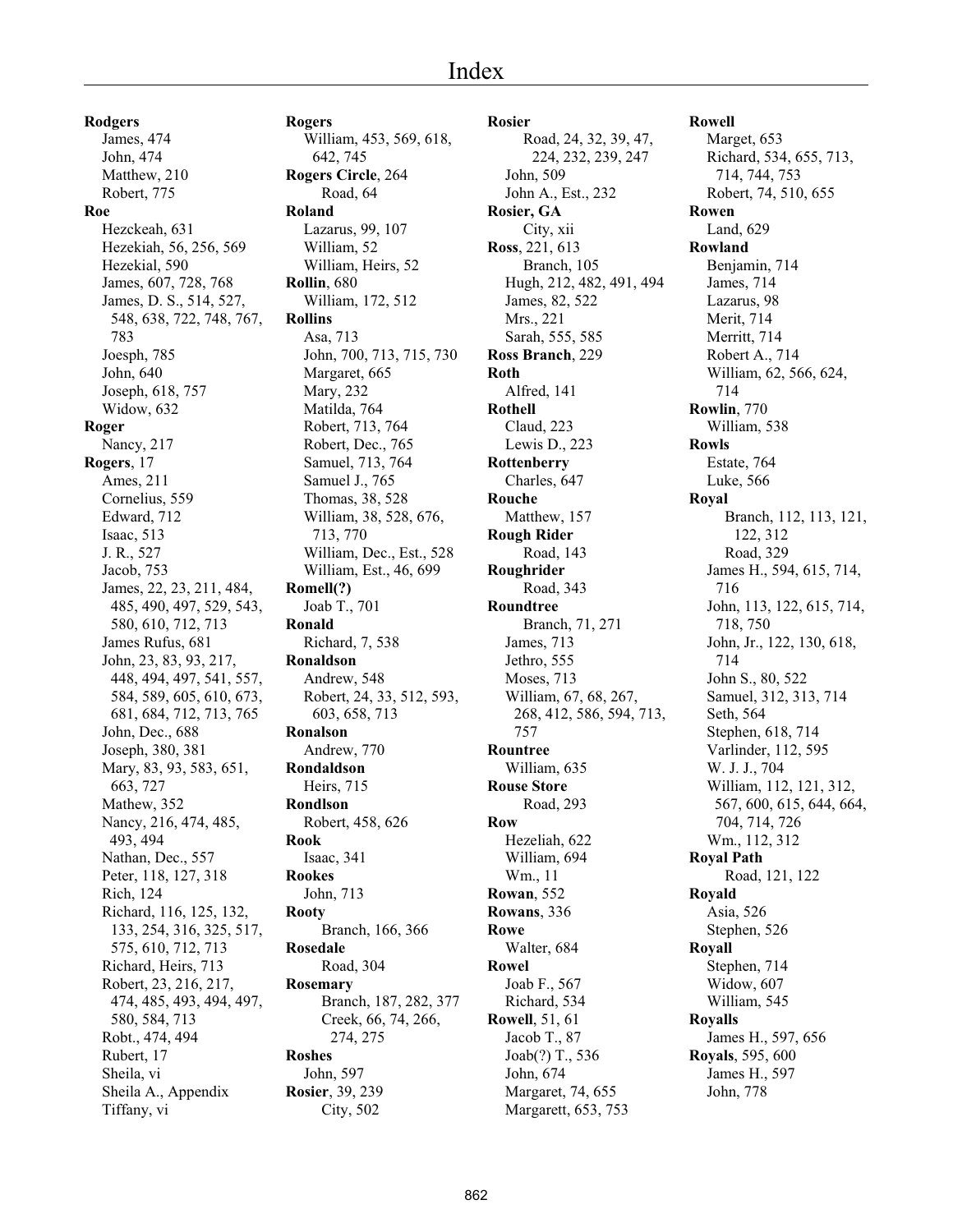**Royals** Samuel, 714 Sarah, 528 Stephen, 599, 626, 738, 778, 780 William, 519, 600, 606, 615, 657, 701, 704, 708 **Roythrup(?)**, 667 **Roythup(?)**, 668 **Rozier** John, 664 **Rudelson** Geroge L., 519 **Rudey** Branch, 308 **Ruff** Lemon, 715 **Runnals** Josiah, 536, 715, 763 William, 536, 715, 763 William, Jr., 536, 715 **Runnel**, 771 **Runs** Branch, 361, 366 **Runs Branch** Road, 361, 366 **Rushin** William, 135 **Rushing**, 136 John, 128 Mary, 135 William, 128, 136, 145 Wm., 136, 145 **Russ** Sarah, 616 **Russe** John, 214 **Russel**, 367, 532 John, 214 Sarah, 721 Solomon, 611 **Russell** Andrew, 569 David, 18, 473, 495 David, Dec., 647 James, 84, 197, 284, 660, 661, 755 Sara, 95 Sarah, 661, 715 Solomon, 646, 661, 755 William, 684, 755 **Russells Long** Pond, 405

**Rutherford**

James, 165

**Rutledge**, 14, 131, 617 Christ, 632 Christian, 750 Christopher, 131, 550, 617, 715 John, 36, 45, 523, 554, 572, 616, 693, 715, 762, 772, 773 John, Jr., 715 John, Sr., 715 **Rutleoge**, 215 **Ryal** John, 685 Samuel, 624, 716 Solomon, 112, 113, 715 Stephen, 113, 715 Widow, 112, 429, 596, 606 William, 112, 122, 606, 677, 715, 728 William, Esq., 671 Wm., 113, 121 **Ryall** Solomon, 596 William, 715 **Ryal(Ryals)** William, 716 **Ryals** Branch, 389 John, 715, 716, 779 Samuel, 389, 615 Stephen, 122, 624, 715 Widow, 112, 728 William, 615, 624, 677, 716 S

**S & A** Railroad, 26, 30, 136, 143, 146, 161, 226, 230, 343, 361 **S & A, Old** Railroad, 98, 99, 221, 222, 298 **S. C. Evans Co.**, 226 **Sacket** Simeon, 264, 582 Simon, 64, 520, 716, 773 **Sadler(?)** John, 36 **Saint Andrews Chapel** Church, 139, 339 **Saint Clair, GA** City, xii

**Saint Paul** Church, 315 **Salisberry** David G., 510 **Salisbery** Joseph, 704, 722 **Salisbury** Joseph, 94, 103 **Sallisbery** John, 595 Joseph, 614, 778 **Salter** John, 554, 675 **Sam Mead** Road, 283 **Samburg** John, 254 **Sammons** Amanda, 205 Benjamin, 648 H. G., 205 Samuel, 204 **Samons** Lewis, 204 **Sample**, 205 James, 204, 207 N., Jr., 207 Nat, 206 Nat., Jr., 207 Nathaniel, 6, 10, 11, 483, 512, 716, 733 Nathaniel, Jr., 437, 599 Samuel, 6, 206, 716, 759 **Sampler** Nathaniel, 11 **Samples**, 7, 744 James, 204 Nathan, 11 Nathaniel, 610, 668 Nathaniel, Sr., 7, 628 Samuel, 206 Widow, 205 **Sampson** Robert, 475, 479, 497 William, 498 Wm., 475, 479 **Sams** Road, 275 **Samuel** Tarver, 51 **Samuel Thornton** Creek, 39

**Samuels Mill** Branch, 108 **Sand** Branch, 27, 227 **Sand Hill** Church, 307 **Sand Valley** Road, 7, 11, 207, 211, 216, 487 **Sandeford** Hill, 714, 716 John, 73, 84, 717 Nathan, 628 William H., 716 **Sanderford** Wm., 13 **Sanders** Branch, 49 Alex, vi James, 74 John, 73, 136, 350 Joseph, 18, 473, 495, 647 Joshua, 692 W., 360 William, 762 **Sandhill** Branch, 44, 172 **Sandhill Church** Road, 107 **Sandrey** John, 670 **Sandy** Branch, 84, 94 **Sandy Green** Branch, 294 **Sandy Run** Creek, 28, 85, 197, 228, 235, 278, 279, 398 **Sanford** Benjamin, 227 Hill, 708 **Sapp**, 96, 114, 125, 323, 512, 525, 617, 721 A., 305, 721 Abraham, 96, 105, 114, 305, 307, 382, 560, 611, 669, 686, 710, 717, 718, 744, 745, 750, 773 Abraham, Jr., 717, 719 Abraham, Sr., 719 Addison, 304, 642 Archibald, Sr., 669 B., 386, 717 Benjamin, 124, 305, 306, 386, 670, 686, 717, 718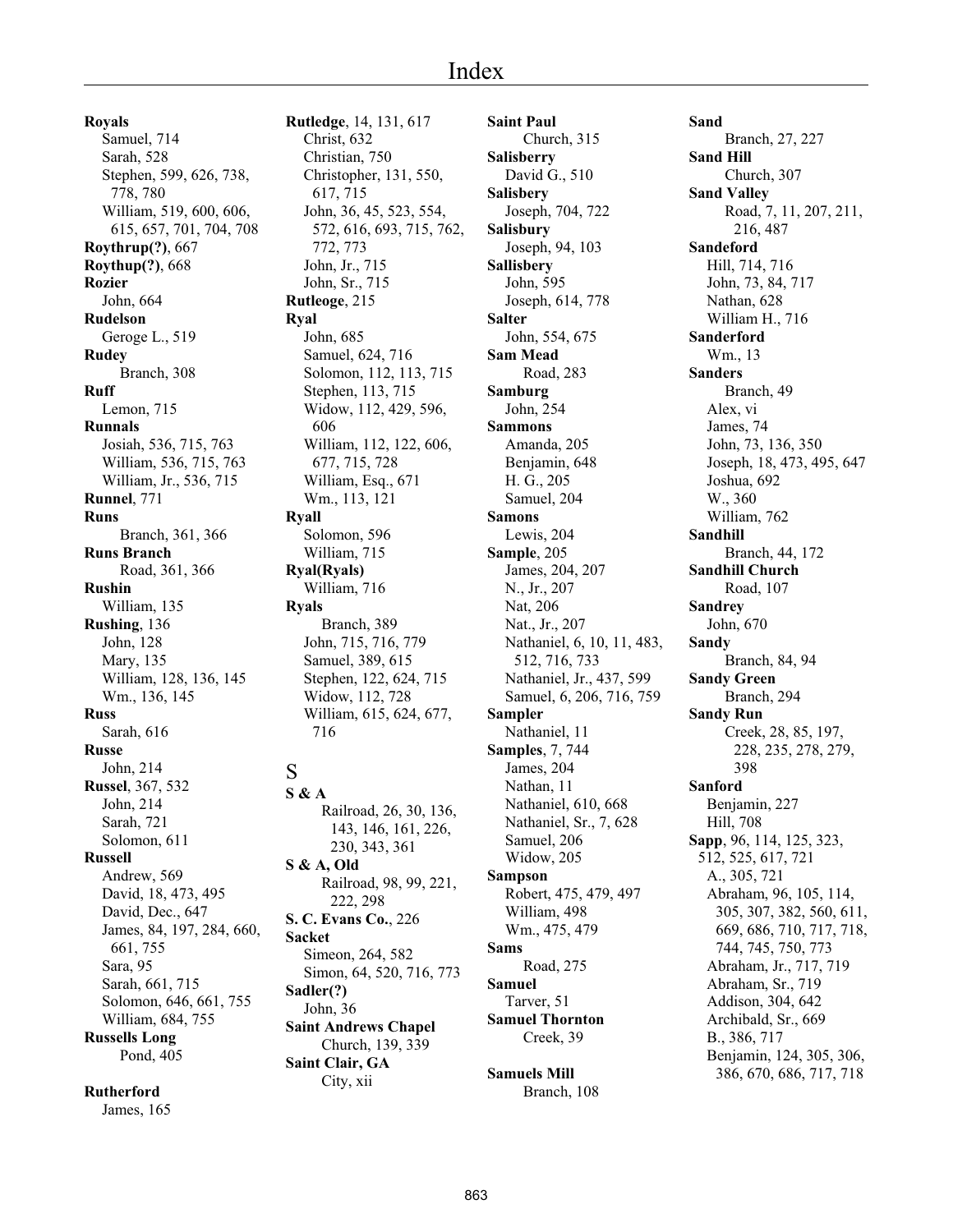**Sapp** Caleb, 656, 717, 718, 720, 785 D., 719 Daling, 717 Darling, 104, 554, 686, 717, 719, 720 Dell, 104 Dennis, 610, 717, 718, 719, 721 Dill, 104, 105, 511, 537, 554 Dill(?), 585 Dill, 611, 704, 717, 718, 719, 750 E., 616 E., Est., 716, 778 Elijah, 75, 95, 96, 104, 105, 106, 115, 511, 537, 686, 718, 719, 720 Elijah, Jr., 718 Elijah, Sr., 718 Emanuel, 97, 269, 531, 588, 641, 662, 685, 718 Everett, 96, 396, 519, 525, 536, 579, 611, 647, 714, 718 Everette, 674 Forsyth, 105, 719 Henry, 96, 113, 560, 672, 712, 718, 720, 721 (?)hurl(?), 718 I., 732 Isaiah, 96, 566, 615, 717, 718, 719, 730, 774, 778 Isiah, 105 J., 382, 386, 560, 717 James, 97, 105, 106, 296, 382, 560, 561, 622, 642, 669, 710, 717, 718, 719, 744 James, Sr., 617 Jesse, 87, 104, 286, 296, 511, 712, 715, 718, 719, 720, 721 Jno., 674 John, 96, 104, 105, 114, 305, 553, 643, 686, 710, 717, 719, 720, 721, 722, 731, 739, 742 John, Jr., 531, 585, 669, 717, 718, 719 John, Sr., 531 John Sr., 719 John, Sr., 720

**Sapp** Levi, 96, 296, 554, 720 Luke, 96, 718, 720 Luke, Jr., 720 Lulee, 531 Mark, 287, 297, 720, 721, 748 Melody, 286, 720 Mornin, 717 P., 720 Pendleton, 707 Pentleton, 105 Phihlip, 720 Phil, 96 Philemon, 715 Philimon, 104, 720 Philip, 96, 632, 720, 721, 748 Phill., 661 Phillip, 95, 720 Philn, 719 S., 544 Sally, 520 Sara, 264 785 Will, 531

Sarah, 610, 721, 784 Shadrack, 83, 96, 286, 296, 715, 720, 721, 722 Shadrick, 656, 717, 718, William, 86, 95, 96, 104, 113, 169, 269, 511, 519, 522, 531, 537, 560, 563, 586, 591, 619, 632, 642, 650, 664, 669, 672, 684, 686, 708, 718, 719, 720, 721, 722, 729, 750 William, Esq., 670 William, Jr., 105, 686, 717, 719, 720, 722, 744 William, Sr., 722 Wm., 97, 104, 113, 305 **Sapp(?)** John, 619 **Sapps** Branch, 105, 296 **Sardis, GA** City, 113, 313, xii, xvii **Sasser** C., Estate, 618 Howell, 107, 108, 115, 307, 316, 325, 549, 722 John, 317, 326 Stephen, 100, 375, 722

Thomas, 94, 98, 103,

**Sasser** 107, 116, 125, 307, 316, 722 William, 99, 533, 722 **Sassertown** Road, 307 **Satter** John, 722 **Saunders** James, 377, 629, 722 Joseph, 473 **Savage** Thomas, 62, 580, 581, 778 **Savannah** Railroad, 274 River, 80, 91, 92, 101, 110, 111, 119, 120, 129, 138, 148, 149, 157, 158, 159, 165, 166, 183, 278, 279, 285, 310, 311, 329, 336, 358, 365, 366, 454, 465, 504, ix, x, xi, xii, xvii Road, 81, 94, 152, 166, 215, 224, 225, 232, 294, 439, 480, 503 **Savannah, Old** Road, 33, 58, 68, 77, 89, 100, 121, 233, 258 **Savannah River Site**, 101, 110, 310 **Saxon**, 160 Road, 106, 305, 306 Augustus, 723 Augustus A., 723 Benjamin, 785 James, 723 John, 587, 723 Joseph, 723 Joshua, 299, 540 M., 723 R. H., 357 R. H., Est., 357 R. H., Estate, 148 S., 591 Samuel, 513 Stephen, 591 **SC Hwy 125** Road, 110 **SC Hwy 3** Road, 156 **Scarboro**, 267

**Scarboro, GA** City, 99 **Scarboro Hwy** Road, 109, 128 **Scarborough**, 57, 77, 782 Aaron, 276, 723 E. H., 108 E. K., 309 H., Estate of, 108 Hardy, 108, 117, 308 Lemuel, 723 Moses, 57, 257, 735 Reddick, 723 Samuel, 56, 67, 76, 77, 87, 277, 635, 723 Shadrack, 67 Thomas, 343, 352 Thomas Clifton, Est., 309 Thomas, Estate, 685 Widow, 56 William, 723 **Scarborough Hwy** Road, 309 **Scarbrough**, 544, 746 Aaron, 592, 723 Allen, 723 Joel, 724 Lam, 731 Larry, 740 Lawrence, 724 Lemnel(?), 528 Lemuel, 259, 723, 724 Miles, 592, 724 Moses, 638, 648, 723, 724 Samuel, 524, 636, 644, 724, 758, 782 Shadrack, 644, 740, 758 Shadrick, 724 Widow, 544, 706 **Scelly** Will, 665 William, 17 **Schaffer** Creek, 23, 231, 473, 479, 485, 497 Road, 223 **Schaffers** Creek, 31 **Scharbrough**, 442 **Schisy** John, 214 **Schley** William, 47, 542 **School, Old** Road, 210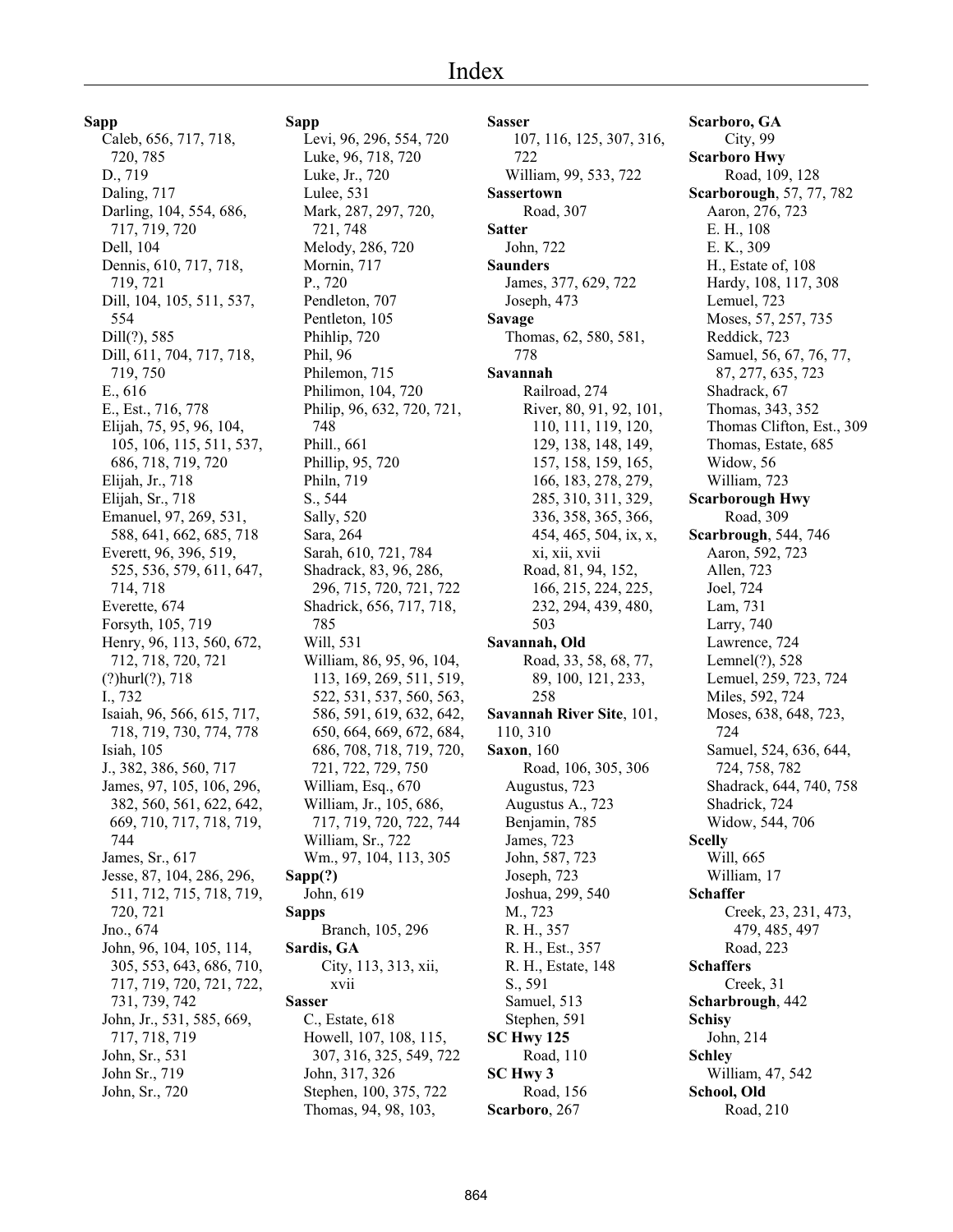**Schorbrough** Moses, 557 **Schrivens**, 49 **Sconiers(?)** John, 560 **Sconniers** Richard, 423, 592 **Sconres(?)** Richard, 660 **Scoot** Francis, 752 **Scootch Davis** Road, 213 **Scoruers** Richard, 559 **Scot** Andrew, 711 **Scott**, 48 Andrew, 649 Charlott, 302 Drury, 143, 587 Frances, 675 Francis, 238, 686, 742 Isaac, C. S., 768 James, 142, 343 John, 208, 483, 488, 584, 656 John E., 712 Mrs., 4, 589 Nathaniel, 343, 352 Philip, 556, 609, 623, 641, 754 Philip(Phillip(?), 724 Phillip, 41, 241, 632, 707, 724 Robert, 672 Sarah, 754 William, 40, 241, 535, 540, 555, 584, 592, 619, 646, 660, 724, 769 **Scott Estate**, 160, 164, 165, 360 **Scotts Store** Road, 248, 256 **Screven**, 555, 616, 769 County, 504, ix, viii, x, xi, xii General, 685 James, Gen., 504 **Screven (1793)** County, 504 **Screven County Line**, 383, 392 **Screven (Scriven) County Line**, 386

**Screven(1793)** County, 100, 119, 137 **Screven(1814)** County, 97 **Screws** E. H., 231 James, 51, 251 **Scriven** County, 300 General, 736 **Scriven County Line**, 388, 390, 391 **Scriven (Screven) County Line**, 385, 387, 393, 394, 395 **Scrub Oak** Road, 126, 326 **Scrugg**, 708 **Scruggs** (?), 725 Green, 724 Gross, 165, 166 Jesse, 505, 506 Josiah F., 354 Lucy, 296, 724 M. G., 222 Mamican, 724 Manucan(?), 776 Richard, 72, 160, 166, 361, 726 William, 83, 570, 725 **Scrutchen** Samuel, 631 **Scrutchins** Jonah, 699 Josiah, 541 **Sculls Creek Church** Road, 77 **Scurlock** Thomas, 209 **Seabrook** William, 230 **Seager** Samuel, 54, 575 **Seagers** S., 674 Samuel, 574 **Searbrough** Sam, 711 **Seaver** Ann, 116 **Sebert** John, 725 **Second** Branch, 159, 381, 505, 506, 507

**Seebach** Mrs., 469 **Seegar** Benjamin, 526 George, 53, 725 Samuel, 695 **Seegars** Samuel, 667 **Segar** Benjamin, 725 M., 766 Samuel, 725, 731 **Seigar** George, 63, 786 Samuel, 54, 55, 556, 725, 746, 767 Samuel, Dec.., 675 **Seiger** Samuel, 766 **Sellers** William, 14, 20, 219 **Sergant** John, 737 **Sermons** Levi, 725 **Serntehen** Samuel, 508 **Serutchens** Samuel, 56 **Seutchen** Samuel, 256 **Seutchen(?)** Samuel, 631 **Seutchens** Samuel, 56 **Seutchens(?)** Samuel, 677 **Sevarr** John, 114, 115, 121, 123, 124, 600, 701, 725, 726 **Seven Oaks** Road, 93, 293, 294 **Sexton**, 609 **Seymore** Richard, 84, 646, 669, 700, 731, 783 **Shader** Thomas, 120 **Shadrack(?)**, 636 **Shadwick**, 81 **Shady Lane** Road, 126, 326 **Shaffar** Henry, 739 **Shaffer** Creek, 230

**Shaffers** Creek, 30 **Shand** Peter, 121, 129, 532, 600 Peter, Dec., 606 **Shands** Branch, 129 **Shanes** Wiley, 524 **Sharbard** James, 539 **Sharber**, 141 Arthur, 686 James, 133 **Sharbough** Arthur, 132, 726 **Sharbrough**, 603 **Sharod** John, 557 Simon, 557 **Sharp** C., 277, 581 Cade, 247, 629, 654, 672 Caid, 247, 672 Caide, 712 Cardy, 612 Cordy, 627, 766 Daniel, 726 Drewry, 726 Drury, 55 Drury(?), 255 Drury, 544, 672, 674, 679, 725, 746 Green, 331 Henry, 672 J., 519 Jacob, 47 John, 63, 72, 274, 478, 533, 547, 570, 648, 652, 726, 748, 755, 772, 773 John, Jr., 726, 727, 786 John, Sr., 726, 727 Joshua, 405, 583 Lydia, 47, 478, 729 Lydia, Dec., 726 Mary, 55, 726 Micajah, 654 Michael, 72, 463, 570, 726, 727 Willy, 659 Wyley, 650 Wylly, 612, 659 Wyly, 247, 588, 672, 673, 727 **Sharpe** Caid, 255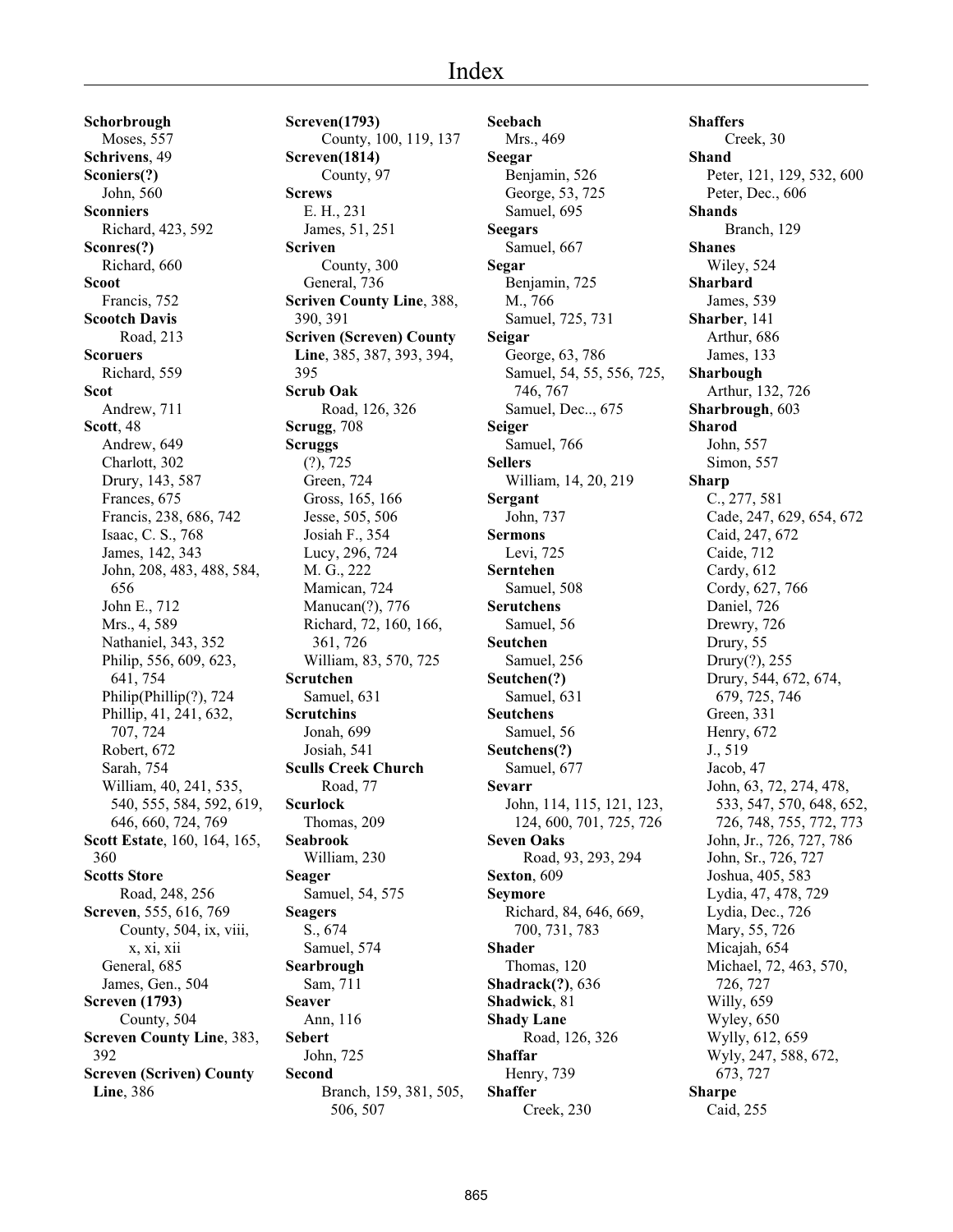**Sharpe** Caide, 277, 581 Jacob, 695 John, 245 Lydia, 47 **Shaw** William, 39, 40, 727, 741, 783 **Shcaffer** Creek, 475 **Shedom(?)**, 48 **Sheffield** John, 83, 566, 727, 753, 777 Mark, 102, 611, 669, 727 Mary, 611 William, 83, 93, 541, 548, 589, 642, 645, 704, 727 **Shefield** William, 92 **Shefoard** Gatherine, 729 **Sheftall**, 114, 670, 702, 717, 731 Mordia, 540 Mordica, 102, 103, 111, 119, 130, 467, 549, 578, 610, 730, 745 **Sheftall(?)**, 132 **Shell** Jacob, 727 **Shell Bluff**, 93, 293, 303, 312, 453 **Shell Bluff Landing**, 101 **Shellman**, 17 John, 212, 491 M., 212 Michael, 12, 16, 17, 775 **Shelly** Absolom, 727 Absolon, 94 Mary, 729 Thomas, 729 William, 666 **Shelman**, 212, 494, 593, 641, 660, 662 John, 8, 190, 482, 527, 741 M., 13, 212, 474 Michael, 13, 176, 474, 482, 512, 580, 592, 601, 612, 663, 727, 775 Michall, 613 **Shelton**, 217 Michael, 12, 17, 217

**Shepard** Basdil, 451 Baswell, 763 George F., 663 Joseph, 451, 615 William, 360 William B., 729 **Shepherd**, 724 James, 779 William, 20 **Shepherdson** Bartlett, 112, 615 **Shepherson** Bartley, 606 James, 716, 728 Nathan, 112, 728 **Sheppard**, 213 Branch, 209 C. J., 209 H., 205 J. F., 209 John, 353 Lorenso D., 154 Richard, 45, 586 W. J., 209, 213 William, 160, 209 **Sheppard Estate**, 353 **Shepperd** William, 153 **Sheppherd** William, 20 **Shered** Simon, 728 **Shered(Sherod(?)** Simon, 728 **Sherod** Simon, 49, 535, 662, 744, 783 **Sherrad**, 631 **Sherrod** Simeon, 691 Simon, 619 **Shetalls**, 352 **Shewmake** Joseph, 510, 564, 646, 728 Joseph A., 527, 728 Mary, 728 **Shewmaker** Joseph, 129 **Shia** Mrs., 229 **Shields** Ingrid, vi **Shiffield** William, 692

**Shinney(?)** Wm., 6, 206 **Shirley**, 705, 753 Martin, 81, 82, 728 William, 572 **Shirly** James R., 705 William, 439, 600, 617 **Shirving** Alex, M. D., 731 **Shivers** Jacob, 779 **Shoars** Wiley, 691 **Shoemake** Joseph, Dec., Heirs, 771 **Shoes** Richard, 729 **Shores** R., 211, 490 Richard, 211, 484, 490, 758 Wiley, 729 Wyley, 729 **Short** Branch, 13 **Shorteen(?)** Peter, 741 **Shows** John, 666 **Shrader** Thomas, 708 **Shrine Church** Road, 143 **Shruder** Thomas, 600 **Shubert** Arthur, 132 **Shuberts** Arthur, 689 **Shuffal(?)**, 353 **Shuffield(?)**, 778 William, 777 **Shumake** Joseph A., 677 **Shurley**, 24, 32 Eliz., 32 Elizabeth, 24, 479, 498 William, 81 **Shurlock**, 209 **Shurrer** Author, 332 **Side Track** Road, 229 **Siegar** George, 53

**Siglar** Lucas, 737 **Sikes** Arthur, 546 Daniel, 729 E. A., 210 Elijah, 210 James, 729 John, 785 Thomas, 464, 510, 524, 646 Widow, 210 William, 61, 261 **Siles** James, 786 **Sill** Winne, 47 Winnie, 729 **Sills** William, 543 **Silverman**, 104 **Silvers(?)** Isaac, A. S., 586 **Sim**, 611 **Simeons** James, 666 **Simm**, 721 Branch, 273 **Simmon** Charles, 735 **Simmons**, 309, 541 Branch, 127, 128, 327 Fitz, 676 J. A., 223 Samuel, 135, 136, 144, 145, 345, 454, 729 Willis, 595, 705, 729, 741 **Simms**, 83, 229 Elizabeth, 73 Thomas, 73 **Simon**, 153, 154, 160, 760 Estate, 700 Joshua, 65, 729 **Simons** Charles, 729 Chris(?), 594 Thomas, 729 **Simpson**, 101, 657, 751 Demirie, 570 James, 477, 478 John, 75, 275, 545, 653, 655 Joshua, 65, 578, 730 Widow, 77, 711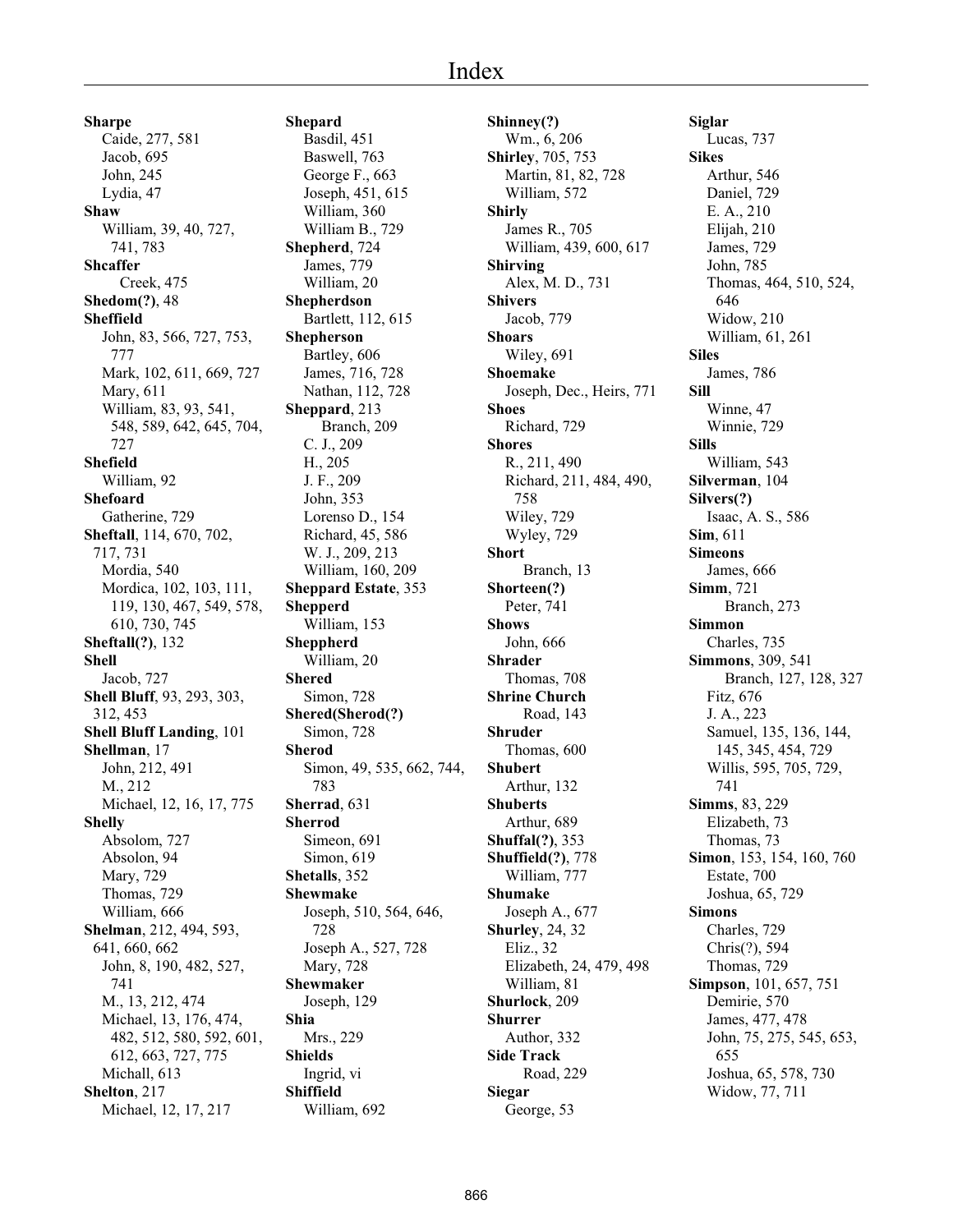**Simpson(Simson(?)** John, 730 **Simpsontown** Road, 354 **Sims**, 747 E., 539 Mann, 201 Widow, 539, 562 William, 14, 61 Wm., 51 **Sim(Simmons(?)** Willis, 595 **Simson** John, 66, 75, 653 **Singleton** Phillip, 772 **Sinquefield** F. A., 223 **Sinquifield** U. R., 216 **Sisters** Pond, 283 **Sivert** Richard, 334 **Sizemore**, 268, 635 Branch, 402 **Skelly**, 23 William, 17, 473, 494, 775 William, Jr., 473 Wm., 474, 498 Wm., Jr., 479 **Ski Pond** Road, 323 **Skiner** Jones, 545 Urias, 591 **Skinner**, 47, 152, 352, 542, 609 A. R., 732 Alfred, 647 Alfred R., 542, 669, 730 Ann, 730 Charles, 96, 115, 124, 579, 631, 707, 731 Chas., 124 James, 569 John, 526 John R., 525, 646, 730 Jonas, 665, 730 Jonas, Est., 713 Lewis, 600 Nicholas, 94, 103, 297, 524, 588, 644, 646, 693, 728, 730, 735 Nick, 297, 661, 707

**Skinner** Nick., 731 Noah, 621 Outlaw(?), 777 P., 524 R., 730 Robert, 97, 297, 579, 730 Sarah, 94, 731 T., 730 Thomas, 333, 342, 631, 707, 730, 731 U., 189, 648 Uriah, 520, 582, 591, 709, 769 Urick, 189, 648 William, 94, 115, 123, 124, 131, 132, 315, 324, 576, 646, 661, 669, 700, 707, 730, 731, 777 William, Heirs of, 115 Wm., 123, 124 **Skinney(?)** William, 203 **Skoat(?)** Francis, 686 **Slater**, 29, 597 Charles, 136 James, 128, 597 Jesse, 127, 135, 327 Samuel, 29 Thomas, 128 William, 76, 709, 711, 723, 731, 740, 746 **Slaton** William, 723 **Slatter** Jesse, 220 William, 655 **Sloam** George, 54 **Sloan** Alex, 731 George, 695, 731, 732, 766 S., Estate, 699 Samuel, 196, 699 **Sloane** Alexander, 778 George, 583 **Slocomb** S., 14 Samuel, 14 **Slocum** S., 215 **Slocumb** Samuel, 653

**Smee** Thomas, 655 **Smeers** Thomas, 20, 732 **Smily**, 774 **Smith**, 126, 127, 145, 146, 151, 152, 160, 165, 207, 513, 545, 702, 750, 756, 779 Branch, 209 Anne P., vi Arthur, 114, 115, 123 B. G., 209 Backster, 126, 127 Baxter, 126, 135, 326 Benjamin, 732 B.H., Mrs., 219 Charles, 732 Daniel, 542 David, 600 Elijah, 221 Etheldred, 745 General, 127 George, 5, 26, 586, 613, 732 Isam, 589 Isham, 460, 628, 732, 779, 786 Isram, 92 J. G., Est., 209 J. K., 229 Jacob, 785 James, 5, 114, 125, 133, 142, 143, 151, 152, 342, 697, 732, 734 James J., 732, 734 Jeremiah, 695, 732 John, 4, 41, 42, 49, 67, 74, 124, 132, 133, 187, 267, 268, 300, 360, 520, 541, 544, 571, 586, 630, 633, 635, 666, 675, 732, 733, 785 John, Jr., 115 John, Sr., 124, 125 John T., 546 Joseph, 2, 5, 11, 142, 625, 629, 733, 734 Josh, Mrs., 229 Joshua, 2, 5, 25, 668, 732, 733 Joshua A.K., 229 Joshua K., 229 L. G., 209 Mary B., 219 Morris, 542, 733

#### **Smith**

Moses, 733 Noah, 52, 229, 547 Noah, Judge, 229 Phillip, 734 Richard, 674 Roger, 736 Samuel, 39, 71, 170, 171, 449, 512, 577, 610, 613, 673, 675, 680, 733, 734 Sarah, 734 Simeon, 731 Simon, 123, 124, 143, 144, 343, 344, 651, 661, 669, 694, 725, 734 Thomas, 589 W. Y., 205 William, 4, 5, 133, 141, 152, 567, 732, 734, 760 Williford, 127, 327 Wm., 143, 332 **Smith-Harvey** Road, 46, 246 **Smith Lake**, 148 Road, 139, 148, 339 **Smith-Wells** Road, 46, 246 **Smoke Town Circle** Road, 304 **Snead** Catharine, 734 Catherine, 5 **Sneed** Elizabeth, 645 Robert, 5, 705 Samuel, 621 **Sneeds** Widow, 740 **Snell**, 513 Christopher, 540, 549 Jacob, 545, 714 **Snider** R. L., 213 **Solomon** William, 361 **Somerlin(?)** Lewis, 303 **Somerlin** Lewis, 644 **Somerset** George, 713 **Son Delaigle** Road, 302 **Sorsby** Thomas, 595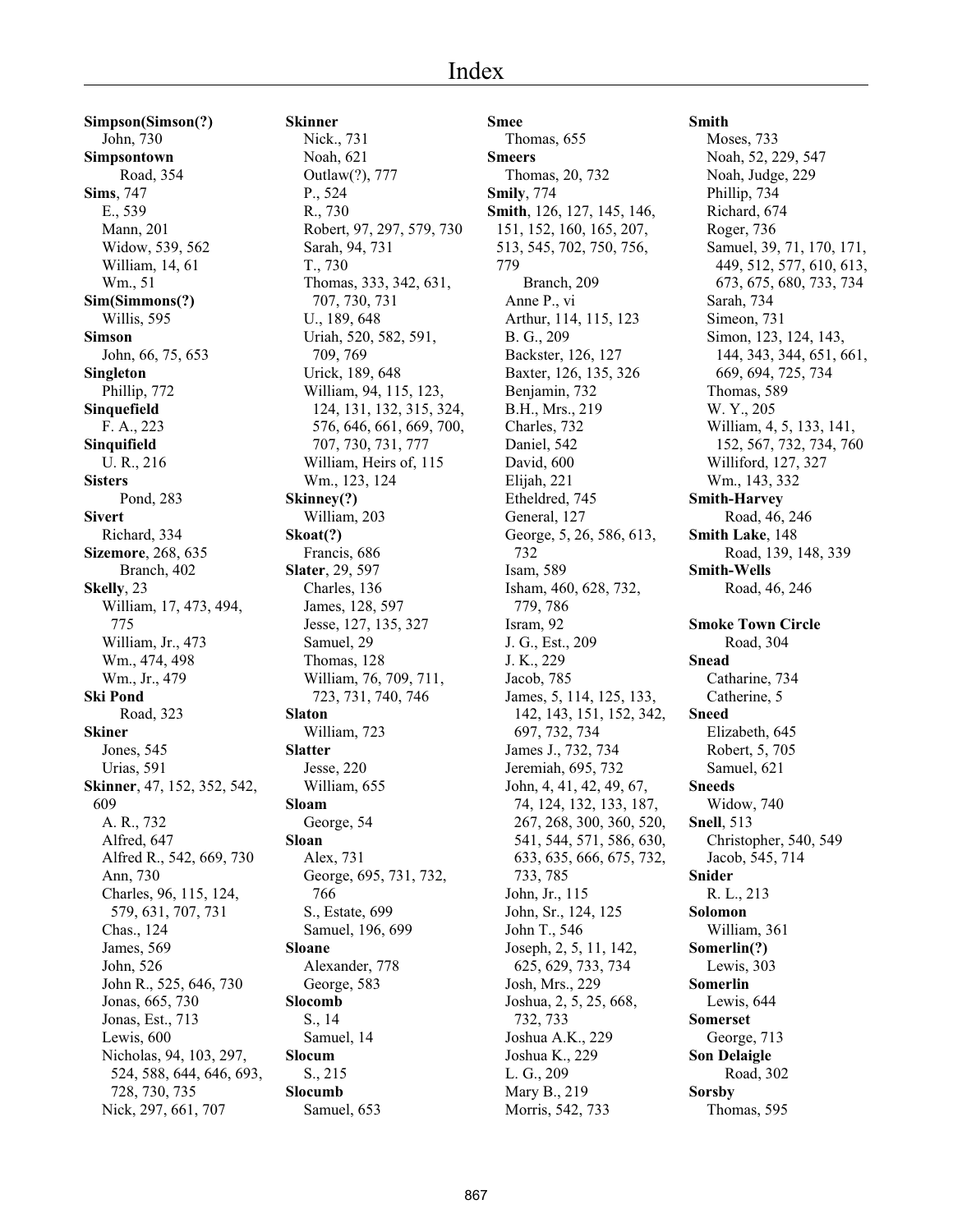**Souce** Samuel, 732 **South** William, 778 **South Carolina**, ix, viii, x, xi, xii **Sowell** W., 360 William B., 160 **Spain** Lewelling, 734 Matthew, 734 **Span** James B., 734 **Spanish Cut**, 91 **Spann** George, 8, 688, 733, 734 **Sparks** Samuel, 566 **Speeght** Joseph, 623 **Speight** James, 734, 777 Moses, 49, 50, 549, 605, 719, 734 Thomas, Dec., 569 **Speirs** Archibald, 615 **Spell** Abagal, 128, 136 Celah, 734, 735 George, 125, 133 Howell, 132, 133, 324 Joseph, 632 Mary, 125, 133, 333 **Spence** Insil, 735 Jnul(?), 557 John, 258, 735, 737, 783 Lucy, 49, 735 Moses, 49, 57, 257, 590, 638, 735 Sharp, 724 Tharp, 57, 557, 735 Tharpe, 49, 631 Tharpe, Heirs, 631 Z., 735 Zacheriah, 735 **Spencer**, 123, 633, 661 Road, 97, 297 Dixon, 731 Issel, 118 John, 94, 123, 294, 576, 661, 735, 736, 770 Tharp, 631

**Spencer** Tharpe, 557 Thomas, 576, 735 **Spense** Moses, 627 **Sperght** Moses, 544 **Spiehts(?)** Moses, 249 **Spiers** George, 12, 22, 23, 676, 736 Thomas, 644 William, 30, 215, 216, 666, 736 **Spight** Moses, 41, 250, 736 **Spights** Joseph, 736 Moses, 736 Thomas, 674, 736 **Spike**, 671 Moses, 49, 549 Thomas, 49 **Spikes** Elias, 508, 563 Moses, 49, 679, 733, 738 Thomas, 249, 257, 591, 619, 628, 736, 769 **Spires** George, 485, 497, 515, 583, 608, 712 William, 515, 583, 584, 592, 736 Wm., 23 **Spirit, Little** Creek, 61 **Spirit, S. Fork** Creek, 81 **Spivey**, 23 Francis, 48, 521, 645, 736, 748, 769 James, 34, 41, 697, 736 William, 227 **Spivy** James, 630 **Spokes** Thomas, 623 **Spooner** L., 558 **Spradley** Nimrod, 56 **Spratley** Nimrod, 48 **Spratlin** Nimrod, 248

**Spread Oak** Road, 63, 263 **Spright** Moses, 34, 41, 683 **Spring** Branch, 23, 43, 65, 103, 275 Creek, 25, 33, 34, 225, 233, 480, 481, 499 Road, 123, 323 John, 14 **Spring Branch Church** Road, 82, 283 **Spring Hill** Church, 43 Road, 52 **Spring Hill Church** Road, 43 **Spring Mill** Branch, 86 **Springfield Church** Road, 243 **Springhill Church** Road, 244 **Springs** B., 576 **Spurlock** John, 257, 737 **Square** E. C., 670 **Sroud** Mark, 24 **St. Clair**, 37, 237 Road, 23, 223 **St. George Parish**, 14, 206, 210, 214, 220, 489, 492 **St. John Church** Road, 330 **St. Johns Church** Road, 130 **St. Paul** Church, 115 **St. Paul Parish**, 14, 206, 210, 214, 228, 489, 492 **Stafford**, 153, 160, 350 Joshua, 153, 737 Robert, 158 **Stage** Road, 302 **Stahana(?)** John, 528 **Stake**, 702 **Stakes** Mark, Dec., 730 **Stalkney** Branch, 244

**Stalling** John, 708 **Stallings** John, 271, 596, 610, 737, 754, 774 John, Jr., 737 John, Sr., 72, 272, 430, 596, 737 **Stallion** John, 71, 438, 599, 733, 737 **Stallions** Jesse, 737 John, 449, 512, 599, 610 **Stamp**, 311 Branch, 110, 111, 302, 310, 465 **Stanaland** John, 130, 737, 779 Margrey, 737 **Standley** John, 224 **Staneley** John, Sr., 760 **Stanford** Elijah, 517, 566 Stephen, 37, 566, 737 **Stanley** John, 130, 666 **Stannaland** John, 105, 130, 578, 717, 750 John, Jr., 578, 737, 738 John Sr., 737 John, Sr., 737, 738 Marey, 578 **Stannalland** John, 624, 626 **Stapleton** Elizabeth, 214 George, 210, 215, 486, 489, 492 James, 210, 486 James, Col., 210 Jessie W., Heirs, 214 Jessie W.,Heirs, 210 Martin, 214 Thomas, 210, 486, 489 **Stapleton, GA** City, 210, 489, xvi **Stapleton Mill** Pond, 10, 210, 489 **Stapleton Mill Pond** Road, 210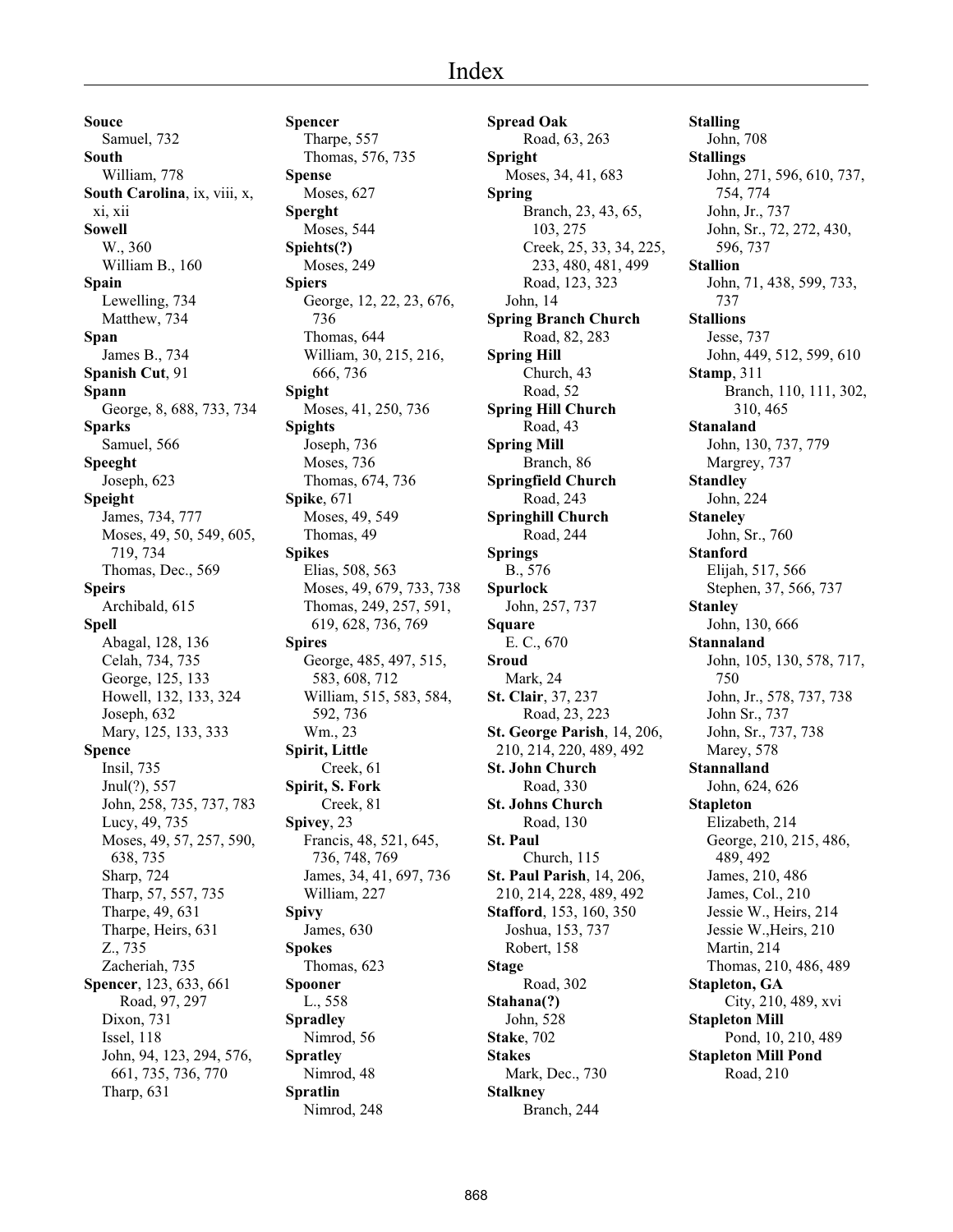#### Index

**Stapleton, Old** Road, 210 **Stapleton Pond** Road, 10 **Stark** W. W., 141 **Starling** William, 98 **Starr** Road, 119 **Statesboro Hwy.** Road, 134 **Statesboro Hwy** Road, 334 **Statford** Samuel, 85 **Staton** John, 66, 549 **Stavely** Doctor, 764 Robert, 698 **Stedham** Moses, 730 **Steed** Annie, 219 **Steel** Hugh, 738 **Steep Hollow** Road, 10, 210 **Steiner** Branch, 55, 255 **Steiner Place** Road, 246, 255 **Stellaville**, 221 City, 21 **Stephens** Benjamin, 48, 509, 521, 644, 738 Benjamin, Sr., 49, 738 Beverly, 738 Burrell, 206 Harmon, 726 Heirs, 509 Henry, 618 Isaac, 521 James, 59, 407, 509, 697, 738 James, Esq., 671 Jesse, 121, 641, 694, 738 John, 82, 353, 529, 639, 689, 725, 727, 753, 765, 771, 777 Robert, 206 William, 98 Wm., 98

**Stephenson** John, 217 Walter, 532 **Stepherd** Joseph, 782 **Steptoe**, 578 John, 64, 517, 597, 616, 716, 738 Sexton, 738 Simeon, 578 Thomas, 112, 121, 597, 738, 757 **Sterling** John, 43, 738 **Stern** Herbert, 219 **Stevens** Eliz., 210 Jonas, 207, 213 Mary E., 210 Mrs., 213 Oliver, 757 Whitfield, 205 **Stevenson** Walter, 475, 497 **Steward** Ann, 517 Ruth, 733 **Stewart**, 47, 516 (?), 528, 581 Ann, 203 Archabald, 739 Archibald, 104, 644 Daniel, 133, 333, 511, 736, 780 Danill, 734 David, 144, 480, 502, 542 James, 229 John, 129, 130, 138, 694, 739 R., 711 Thomas, 53, 557, 685 William, 82, 154, 638, 739, 742, 753 Wm., 82 **Stewart(?)** John, 549 **Stidler(?)** Peter, 150 **Stidler** Peter, 774 **Stidom (?)**, 622 **Stiggins** Branch, 52, 461

**Stinner** Heirs, 145 **Stinson** John, 217 William, 62, 739 **Stirks(?)**, 131 **Stith**, 51 Peyton Randolph, 52, 252, 261 **Stocking Head** Creek, 505, 506 **Stockinghead** Branch, 362 **Stokes**, 12, 31, 223, 602 A., 217 Anthony, 12, 17, 22, 217, 474, 482, 494, 529, 530, 552, 573, 593, 601, 602, 610, 690, 774 Anthony, Hon., 695 Berrien, 212, 217, 482, 491 David, 649 Mark, 619, 653, 654, 656 Samuel, 769 W. A., 223 William A., 223 **Stomp** Branch, 92, 93, 101, 102, 110, 119 **Stone**, 238, 239, 510, 559 James, Estate, 210 Jas., 485 Jennie, 210 Jenny, 497 Jenny, Adm., 485 J.M., Est., 210 John, 772 Martha, 210 Martha E., 210 Mrs., 210 R., 210 Robert, 210, 641 Widow, 210 William, 222, 690, 739 William D., Est., 210 **Stony Bluff**, 138 Road, 130, 131, 321, 330, 331 **Stony Bluff Road** Road, 121 **Stony Pond** Road, 135, 335 **Stoopto** Road, 317

**Storey** Pond, 252 **Storm** Branch, 98, 107, 298, 307 **Story** S. G., 230 S.G., 229 **Story Mill** Road, 54, 254, 264 **Stout** David, 739 **Stowe** Robert, 590 **Stradford** Samuel, 399, 611 **Stradley**, 48 Nimrod, 188, 521, 607, 739 **Stradly** Nimrod, 510 **Strahan** Moses, 136, 144, 145 Neal, 144 **Stratford** Samuel, 95, 611, 693, 739 **Strather** William, 183, 518 **Straton** John, 599, 683 **Strawberry** Branch, 283 **Strawberry Ranch**, 83 **Strawder**, 773 Fancis, 739 Francis, 21, 215, 573, 740 John, 590, 752 William, 739, 740 **Strawther** Francis, 15 **Streagle** George, 602 Nicholas, 140, 141, 148, 602, 692, 740 **Street** Thomas, 538, 561 **Streetman** Sara, 45, 265 Sarah, 65, 520, 612, 740, 751 William, Heirs, 221 **Stregale** Nickles, 332 **Stregles**, 602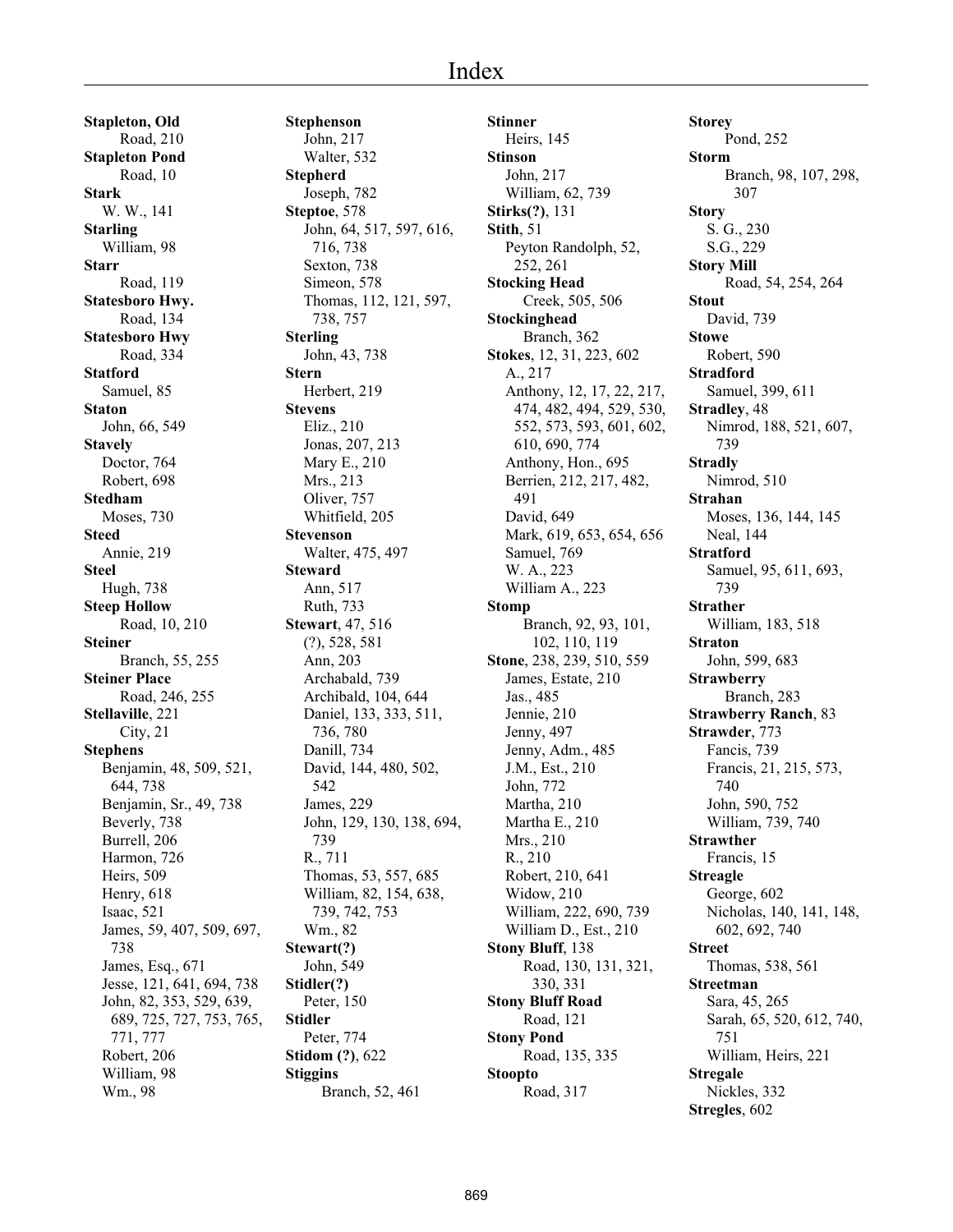**Strickland** L. M., 144 **Stringer**, 785 Alexander, 740 Charles, 740 Charley, 713 Daniel, 66, 67, 740, 747 Daniel, D. C. S., 633 David, 67 Francis, 83, 92, 101, 688, 765 Francis, Dec., 688 Francis, Heirs, 598 John, 328, 603, 637, 740 Noah, 67, 76, 621, 740, 758 Noe, 758 William, 146, 155, 597, 598, 741 **Stripling** Cemetery, 506, 507 **Strobacker** Randal, 539 Randolph, 132 **Strother** Francis, 741 John, 741 William, 664, 741 **Strouhacker** Randolph, 745 **Stroud** John, 25, 668 Marke, 668 **Strugis**, 491 Dan, 491 **Stuart**, 680 Archibald, 554 David, 697 John, 641, 694, 714 Thomas, 558, 681 William, 784 **Stubbs**, 586 James, 8, 18, 212, 586, 741, 746 **Sturges** Samuel, 36, 741 **Sturgis**, 212 Dan, 212, 482 Daniel, 212 Jan, 212 **Styth**, 51 **Suflobel(?)**, 153 **Suftal** Morehood(?), 153 **Suggs**, 545, 756 John, 96, 379, 566, 632

**Sukaney(?)**, 317 **Sulivan** D., 731 **Sullivan** John, 81 Patric, 384 Patrick, 634 **Summer** George, 649, 650 Joseph, 25, 480, 499 Samuel, 93 **Summer(?)** Lewis, 729 **Summerall's Old Ferry**, 504 **Summers** Joseph, 481 **Sumner** B., 112, 716 Benjamin, 606, 783 Hollon, 774 James, 603 Joseph, 445, 603, 604 Lewis, 103, 741 Lewis, Dec., 783 Richard, 446, 551, 603, 604, 741 Samuel, 704, 741, 783 William, 579 **Sumners** Joseph, 587 **Surry** Samuel, 699 **Survey** Dutch, 247 **Susie Bailey** Road, 46, 246 **Sutcliff**, 66, 76 **Sutcliff(?)**, 559, 621 **Sutleff(?)**, 650 **Swacord**, 138 **Swainy(?)** John, 553 **Swamp** Buckhead, 60, 259 Impassable, 69, 177, 182, 183, 186, 188, 199, 347, 378, 413, 491 Impassible, 142, 146, 155 Ogechee, 408 Ogechee River, 412 Unnamed, 111, 120, 165, 191, 356, 375, 380, 381, 428, 444

**Swan** R. L., Est., 216 William, 227 **Swaycord** George, 129, 138, 514, 531, 547, 739, 741, 780 **Swaylord** George, 339 **Sweeney** Barnard, 40 Barnard Shaw, 783 Barnard William, 40 Barnard William, 727, 741 **Sweetheart** Road, 141, 149, 341 **Sweetwater** Creek, 121, 129, 321, 329, xii Road, 321 **Sweetwater, Little** Creek, 129, 130, 138, **Sweetwater, Little** 183, 374 **Swicord** D., 385, 741 Daivd, 741 David, 130, 385 **Swint** Richard, 334 **Sykes**, 729 Dowse, 663 Joseph, 320, 548, 593, 742 Joseph, Jr., 548 Joseph, Sr., 548 Margaret, 15, 742 Thomas, 631 William, 535, 742 **Sylvania**, 134 **Sylvania, GA** City, 133, 333, 334, xvii **Sylvester** John, 648, 649, 650 **Sylvestor** John, 536 **Syzmore** Arthur, 630

# T

**Tabb** Davis, 411, 585, 742 Edward, 591 John, 542

**Tabbs** Thomas, 600 **Tacket** Lewis, 742 William, 82, 742 **Tackett** Lewis, 743 William, 120 **Tacky** Lewis, 696 **Taggart** John, 742 **Tallas** John, 739, 742 **Tallis** John, 742 Richard, 622 Willaby, 742 **Tally** Page, 479, 480, 498, 499 **Tanner**, 158, 160, 675 Asa, 88 Betsy, 54, 725 Elizabeth, 725 John, 54, 64, 520, 725, 766 John, Dec., 575 Joseph, 99, 533, 618, 722 Widow, 54, 575, 725 William, 95, 748 **Tanner(?)** Jesse, 785 William, 720 **Tanneyhill** Branch, 458 **Tant(?)** John, 718 **Tapley** Adam, 4, 206, 711, 742 Aven, 743 Evin, 203 Joel, 203, 206, 532 John, 21, 221, 508, 655, 695, 742, 743, 747, 787 Mark, Heirs of, 203 New, 3, 203, 204, 743, 750 **Tapley Estate**, 206 **Tarber** Samuel, 743 **Tarrent** Manlove, 612 **Tarver**, 51, 713, 752 Road, 54, 254 Abasalom, 243 Abasolom, 43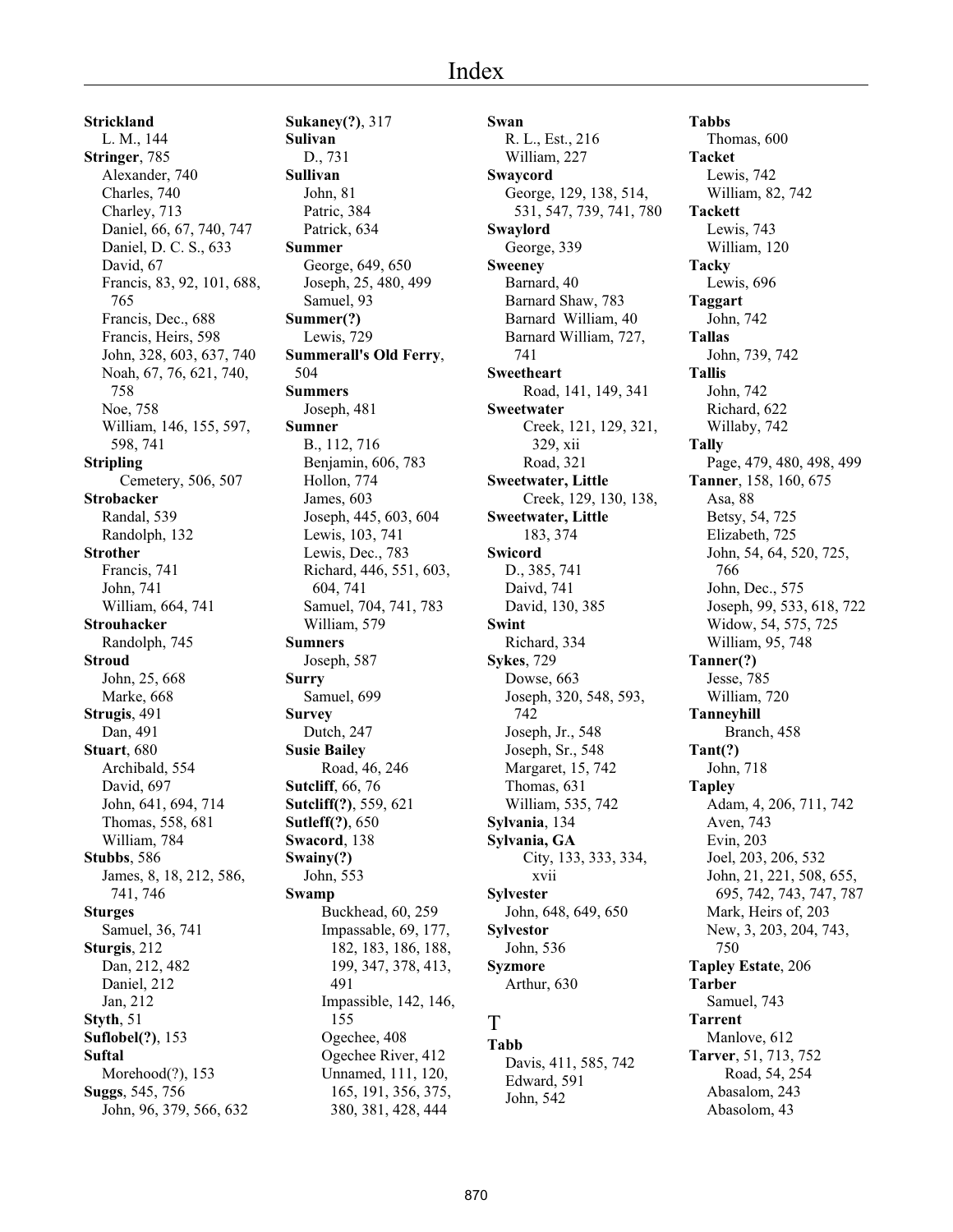**Tarver** Absalom, 743, 760 Absobone, 743 Absolom, 752 Ben, 743 Benjamin, 737, 743 Bird, 480, 499, 743 Jacob, 243, 743 John, 35, 213 John R., 35, 43, 743 Kate, 218 Pierce, 218 Pughsley, 218 Samuel, 51, 52, 218, 251, 252, 743 Thomas, 538 **Tarvin** Abasalon, 51 George, 51, 252 **Tate** Samuel, 590, 627 William, 736 **Tatnel** Josiah, 580 **Tayler** Caleb, 744 Chap(?), 611 Henery, 744 Jacob, 554 Jesse, 744 John, 744 John Valentine, 737 Moses, 513 **Tayler(Taylor)** Caleb, 744 **Tayley** John, 597 **Taylor**, 8, 74, 104, 655, 658, 712 Road, 44, 53, 244, 253 Aaron, 105, 670, 717, 719, 744 Absalam, 745 Absolom, 581 Ann, 744 B., 133 Benj., 125 Benjamin, 124, 125, 133, 325, 333 Caleb, 74, 598, 753 Cela, 49, 692 Celia, 49, 249, 744 Chapman, 73, 744 Cornblius, 324 Cornelius, 115, 315

**Taylor** David, 64, 526 Dela, 645 Edmond, 159 J., 534 Jacob, 104, 643, 664, 720, 744 James, 125, 364, 524, 573, 617, 640, 651, 717, 719 Jesse, 104 John, 7, 52, 64, 71, 82, 113, 125, 133, 207, 325, 483, 487, 586, 628, 638, 744, 745, 766 John L., 324 John V., 114 John Valentine, 105, 113, 114, 670, 745 Jordan, 534, 744 Josiah, 96, 531, 745 LeRoy, 745 Margaret, 748 Mrs., 510 Nancy, 324 Rachael, 115 Rachel, 115 Sara, 115 Sarah, 115, 124 Ward, 103, 745 William, 124, 125, 131, 153, 159, 325, 550, 598, 655, 745 William P., 237, 652, 665, 756 Wm., 132 **Taylor(?)** Michael, 327 **Taylors**, 729 John, 729 John, Dec., 733 William P., 732 **Taylor(Tayler)** John Valentine, 745 **Teagler** William, 748 **Telair** Edward, 745 **Telfair**, 103, 111, 302, 303, 311, 465, 595, 606, 621, 636, 641, 644, 659, 702, 705, 741 Pond, 111, 311 Alexander, 311, 641, 693 Alexander, Dec., 607 Alexander, Dec., Estate,

**Telfair** 467 Alexander, Est., 302, 311, 411, 585 E., 303, 551 Ed., 101, 568, 600 Ed., Esq., 664 Edward, 93, 101, 102, 103, 110, 111, 112, 302, 545, 589, 593, 598, 614, 615, 639, 688, 704, 708, 716, 722, 728, 741, 745, 747, 778, 779, vii Edward, Esq., 669, 674 Edward, Honorable, 657 Estate, 522, 621 **Tell** Hartwell, 662 **Telman** William, 508 **Tempier** Jones, 354 **Temple** Road, 86, 286 J. C., 209 James, 14 John, 154, 155 **Temple Tract**, 209 **Templer** Jones, 154, 155, 161 **Temples** James, 14 John, 161 Jones, 154, 161 **Templeton**, 252, 743 Alexander, 745 Widow, 547 William, 51, 52, 743, 745 William, Heirs, 745 **Tenison** Jesse, 717 John, 746 **Tenison(Tennison)** Jesse, 746 **Tennill**, 705 City, 5 **Tennison** James, 679 Jesse, 64, 73, 533, 635, 709, 734, 746 John, 750 **Teppins** Phillip, 756 **Terry** A., 214 David, 215

**Terry** James, 746 Vincent, 210 **Tery** James, 771 **Tessdon(?)** Thomas, 563 **Tessier** Lewis P., 746 **Tharp** Timothy, 627 **Tharrall** Jonathan, 778 **Therral** John, 122 Jonathan, 113, 122 **Therrall** Jonathan, 780 **Therreal** Johnahtan, 626 **Therrel** Elijah, 76, 731, 746 Jonathan, 715 **Therril** Elijah, 77, 746 **Thibodeaux** Nell Little, 468 **Thick** Branch, 143 **Thinkad**, 622 **Third Chapel** Church, 56, 256 **Thomas**, 217, 350, 486, 492, 714 Road, 68, 302 Absalom, 55, 746 Daniel, 67, 217, 450, 473, 482, 494, 532, 613, 640, 724, 746 E., 201 Etheldred, 703 Gideon, 60, 66, 266, 509, 515, 632, 653, 672, 701, 746, 747 Gideron, 623 Gil, 558 Gilshot, 150, 157, 588, 747 Isaac, 632 J. D., 705 J. M, 232 James, 131, 153, 748 Jerry, 748 Jesse, 626, 648, 656, 746 John, 223, 558, 622, 651, 684, 747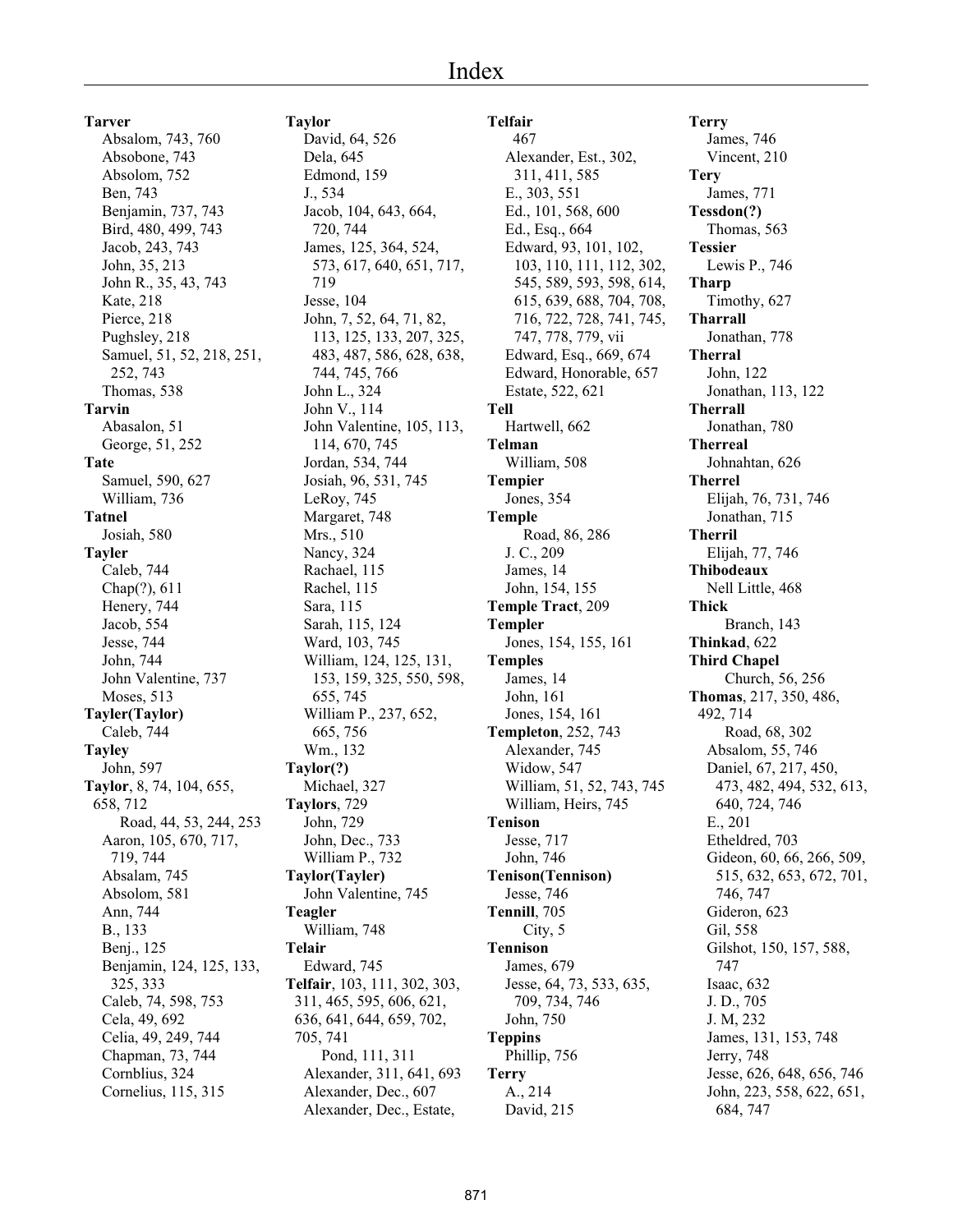**Thomas**

John, Dec., 64, 73, 746 Joseph, 20, 21, 111, 747 Joseph D., 747 Joseph S., 591 L. F., 213 Littleberry, 767 Mrs., 551 Peter, 84, 570, 616, 747 Philip, 725 Phillip, 287, 320, 548, 623 R.M., Mrs., 233 Robert, 646, 747, 748 S., 729 Samuel, 63, 67, 72, 76, 84, 144, 153, 295, 344, 353, 531, 661, 715, 720, 721, 722, 748, 755 Savannah, 84 Susan, 84, 656 Susannah, 84, 646, 767 Sussanah, 767 Theophilus, 160, 165, 316 W., 721 William, 95, 113, 160, 246, 264, 295, 582, 610, 614, 632, 684, 719, 720, 746, 748, 780 Wynn, 655 **Thomas(?)** Abner, 702 **Thomas Bridge** Road, 303 **Thomas Station**, 274 **Thomasbord** Road, 308 **Thompkins** James, 480 **Thompson**, 4, 214, 678 Branch, 214, 305 Aaron, 617 Aaron, Est., 105, 656, 674, 711 Aaron, Estate of, 105 Alex, 748 Alexander, 691 Allen P., 749 Andrew, 206, 748 Ann, 514, 671 Anne, 653 Charity, 574 Daniel, 618, 748, 749, 750, 778 Edward, 455, 619

**Thompson** Elchew, 701 Elihew, 748 Elihu, 552, 646, 693, 714, 736, 749 Elija, 85 Elikew, 540 Elisa, 94 Gideon, 21, 29, 512, 582, 586, 655, 749 Gidon, 534 Isam, 214 J. R., 343 James, 44, 473, 495, 749 James P., 152, 352 John, 1, 113, 214, 343, 511, 678, 749, 779 John K., 143 John P., 143 John R., 143, 152, 343 John T., 749 Joseph, 738 L., 214, 780 Laban, 95, 96 Laban(?), 672 L(?)aban, 712 Laban, 718, 749, 750 Labar, 720 Labern, Heirs, 542 Leban, 86 Lucile Gamble, Est., 218, 224 Luke, 749 Mary, 206, 619 Mrs., 305, 642 Nickedemus, 568 Nicodemus, 113 Reuben, 113, 605, 632, 750, 752 Reubin, 554 Robert, 3, 206, 686, 711, 748 Ruben, 113, 620 Rubin, 104, 642, 643, 678, 704, 749 Saban, 548, 719 Seaborn, 671 Sollomon, 646 Solomon, 750 Victor, 710 Wille, 681 William, 16, 105, 114, 305, 306, 526, 563, 573, 585, 609, 699, 749, 750, 779, 786

**Thompson** William R., 106 Wm., 105 **Thompson Bridge** Road, 84, 94, 103, 283, 284, 294 **Thomson**, 67, 206, 267, 620, 621 Ann, 750 Gedion, 567, 586, 655 George, 750 Jacob, 113 Jacob, Dec., 750 James, 630, 655 John, 8, 688 Reubin, 113 Robert, 3, 6, 750 Rubin, 750 William, 750, 775 **Thomson, Old** Road, 14, 214 **Thorn**, 160 David, 146, 153 Middleton, 750 William, 160, 161 Wm, 160 **Thorns** William, 166 **Thornton** Branch, 31, 231 Creek, 38, 39, 47, 239, 247, 299 **Thorntons** Creek, 260, 459 **Three Mile** Branch, 21 **Three Path** Road, 307 **Thrower**, 117, 317 Luranah(?), 117 Luraney, 317 Lurary(?), 117 **Thurmon** Road, 302 **Thurral** Elijah, 709 **Thurrall** Jonathan, 513 **Thurrel** Elijah, 757 Jonathan, 750 **Thurrell** Jonathan, 714 **Tiffany** Levi, 530

**Tifton** John, 593 **Tiggs**, 602 **Tilles** John, 707 Wilobee(?), 124 **Tilley** Joseph, 767 W., 691 William, 643 **Tillis** John, 140, 751 Richard, 751 **Tillman** Road, 40, 240 Headen, 28, 675 Hieden, 700 Littleberry, 56, 671, 751, 769 R., 215, 492 Robert, 215 William, 35, 45, 697 **Tilly** Eliz., 84 Elizabeth, 767 John, 215, 486, 747 Joseph, 656 Stephen, 768 William, 84, 767 Wm., 486 **Tilly(?)** Stephen, 621 **Tilman** Frances, 751 Francis, 35 George, 751, 775 Hayden, 751 Littleberry, 585 Widow, 751 William, 28, 35, 45, 235, 751 **Tilmon** Frances, 612 Francis, 20, 28, 541 Widow, 28, 35 **Timm** Fannie P., 229 **Tindal**, 86, 286, 721, 762 James, 73, 714, 715, 717, 742, 751 Wyley, 751 **Tindale** James, 755 Wyley, 656 **Tindall** James, 187, 520, 540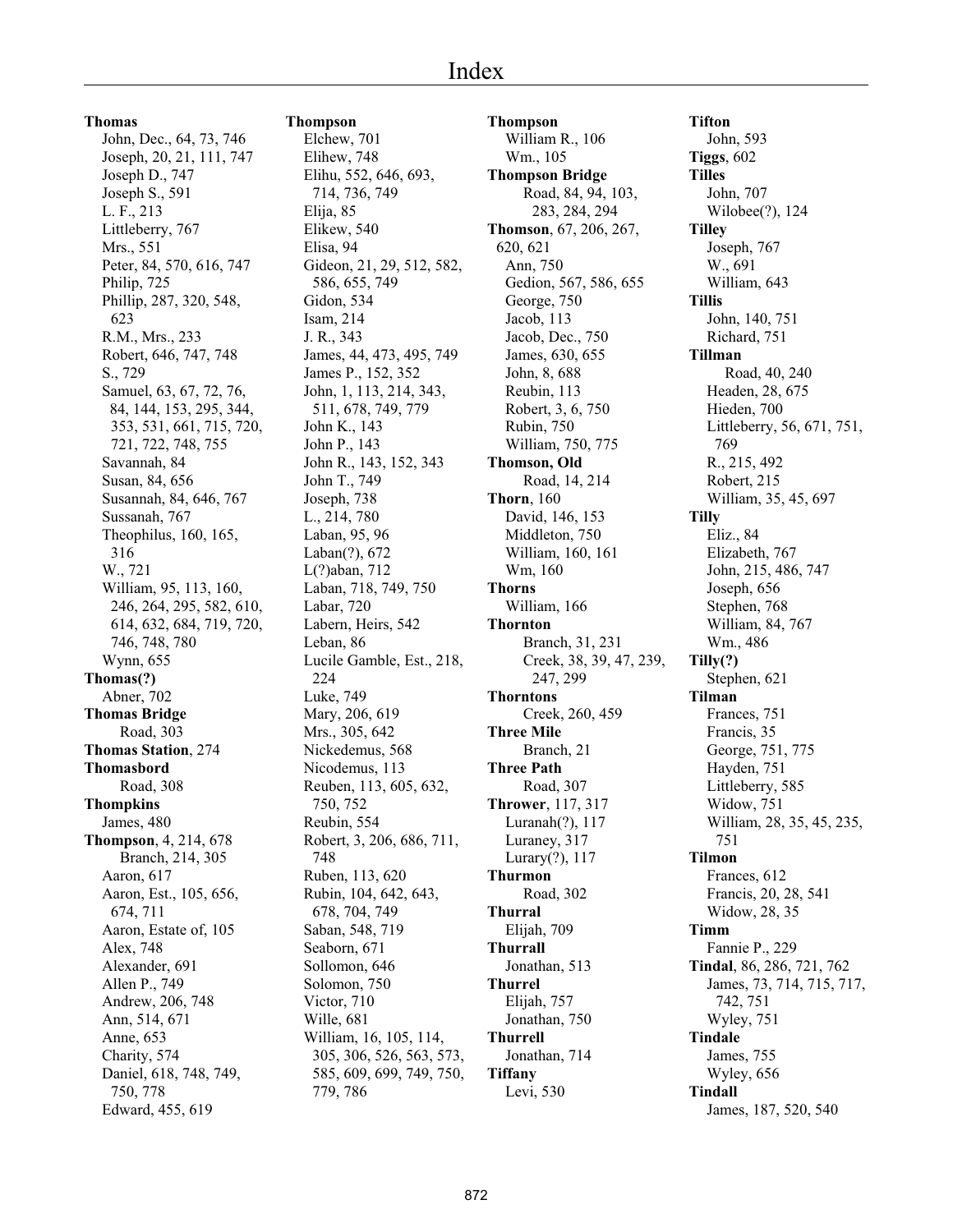**Tindol**, 516 **Tinley**, 261 Vincent, 251, 261 William, 261 Wm., 261 **Tippin** Phillip, 740 **Tippins** Philip, 15, 564, 751, 752 Philip(Phillips), 751 Phillip, 21, 215, 221, 757, 771 **Tipson**, 64 **Tipton**, 322, 609 John, 424 Johnathan, 738 Jonathan, 601 Reuben, 767 Thomas, 113, 122, 322, 707, 744, 752 **Tison** Aaron, 769 John, 542 **Tisson** Thomas, 628 **Todd**, 627, 673 Dr., 43 Elisabeth, 752 Elizabeth, 31 Henry, 47, 547, 689, 738, 752 Henry, Dec., 673 Henry, Dec., Heirs of, 43 Henry, Dr., Dec., 43 Henry, Heirs, 752 James, 659 John, 47, 729 Rachel, 247, 752, 753 **Todd's** Pond, 243 **Toffer** James, 117 **Tom (?)** Nigror(?), 699 **Tom Bargeron** Road, 304, 313 **Tom Davis** Branch, 53, 253 **Tomblin** John, 779 Thomas, 154 **Tomerlin** Elizabeth, 1, 753 Harris, 83, 753 **Tomlin** Betty, 92, 753

## **Tomlin**

Eliz, 627 Elizabeth, 92, 597, 753 Harris, 83, 283, 548, 589, 598, 599, 689 John, 81, 82, 522, 608, 697, 753, 777, 784 John, Jr., 753 Owen, 574, 785 Reding, 753 Zachariah, 574 Zachariah L. F., 753 **Tomlinson**, 7, 659 Aaron, 641 Ann, 74, 753 Francis, 274 Jared, 25 Nancy, 66, 483, 730, 754 Samuel, 24, 25, 480, 498, 499, 519 **Tomlinson(?)** Nancy, 487 **Tomlon** Harris, 765 **Tommey** Joseph, 4, 754 Mary, 7, 754 **Tommy** Mary, 627, 754 **Tomney** Joseph, 548 **Tompkin** Christopher, 271, 571, 593 **Tompkins** Betsy, 696 Catey, 696 Christopher, 754 **Tompson** John, 622 Rubin, 622, 679 **Tomson** Laban, 549 Lalan(?), 508 Seaborn, Mrs., 304 **Tooke** J. T., 205 Rebecca, Mrs., 205 **Torbit**, 230 Dr., 230 **Tory** Road, 75, 286 **Touchston**, 354 Richard, 155, 354 **Town** O. B., 546

**Town Plantation, Old**, 225 **Tram** Road, 115, 315 **Trant** John, 248, 754 **Trapnel** Elijah, 556 **Trapnell** Elijah, 754 **Travis**, 567 Gideon, 754 William, 4, 754, 755 **Treadwell** John, 84, 562 **Tredwell**, 527 **Tredwsell** John, 561 **Tree Nursery** Road, 202 **Treeton(?)** John, 128 **Tremble** Estate, 677 Widow, 644 **Trett(?)**, 230 **Treutlen**, 137 **Trimble**, 17, 23, 46, 246, 679, 689 Heirs, 528 James, 486, 576, 614, 681 John, 239, 246 Whitaker, 402, 582 **Triplet** William, 388, 528 **Triplett** Francis, 783 **Tritie** Road, 99 **Trouel** James, 475 **Trout** Nathan, 751 Nathanial, 571 Nathaniel, 245, 612, 680, 740, 773 **Trowel**, 618 James, 618 **Trowell** James, 84, 485, 497, 755 James, Adm. Est. of, 496 Jno., 159 **Truetlin**, 146 **Truman** William, 689

**Trumble** John, 665 **Trutlin**, 146 **Tuckahoe** Road, 141, 150, 341, 350 **Tucker** Sarah, 85, 749, 755 Sue, 755 **Tucker Place** Road, 274 **Tuder** John, 6, 206 **Tullas**, 762 **Tulles** Richard, 755 Tapley, 123, 550, 755 **Tulley** William, 680, 755 **Tullis**, 122 John, 731 Jones, 731 **Tullors(?)** Richard, 762 **Tully** Page, 539 **Tumblen**, 144 Thomas, 145 **Tumblin** Thomas, 154, 161 **Tumlen** Thomas, 145 **Turbyfeld(?)** Thomas, 662 **Turkey** Branch, 474, 494, 497 **Turknett**, 261 **Turky** Pond, 328 **Turnar** William, 653 **Turnbull** Jasmine, vi Kandius, vi Katie D., Appendix, vi **Turner**, 681 A., 756 Ab., 290 Absalem, 653 Absalom, 537 Alexander, 30, 162, 522, 755, 756 C., 579 Chalres, 755 Charles, 86, 751, 755, 756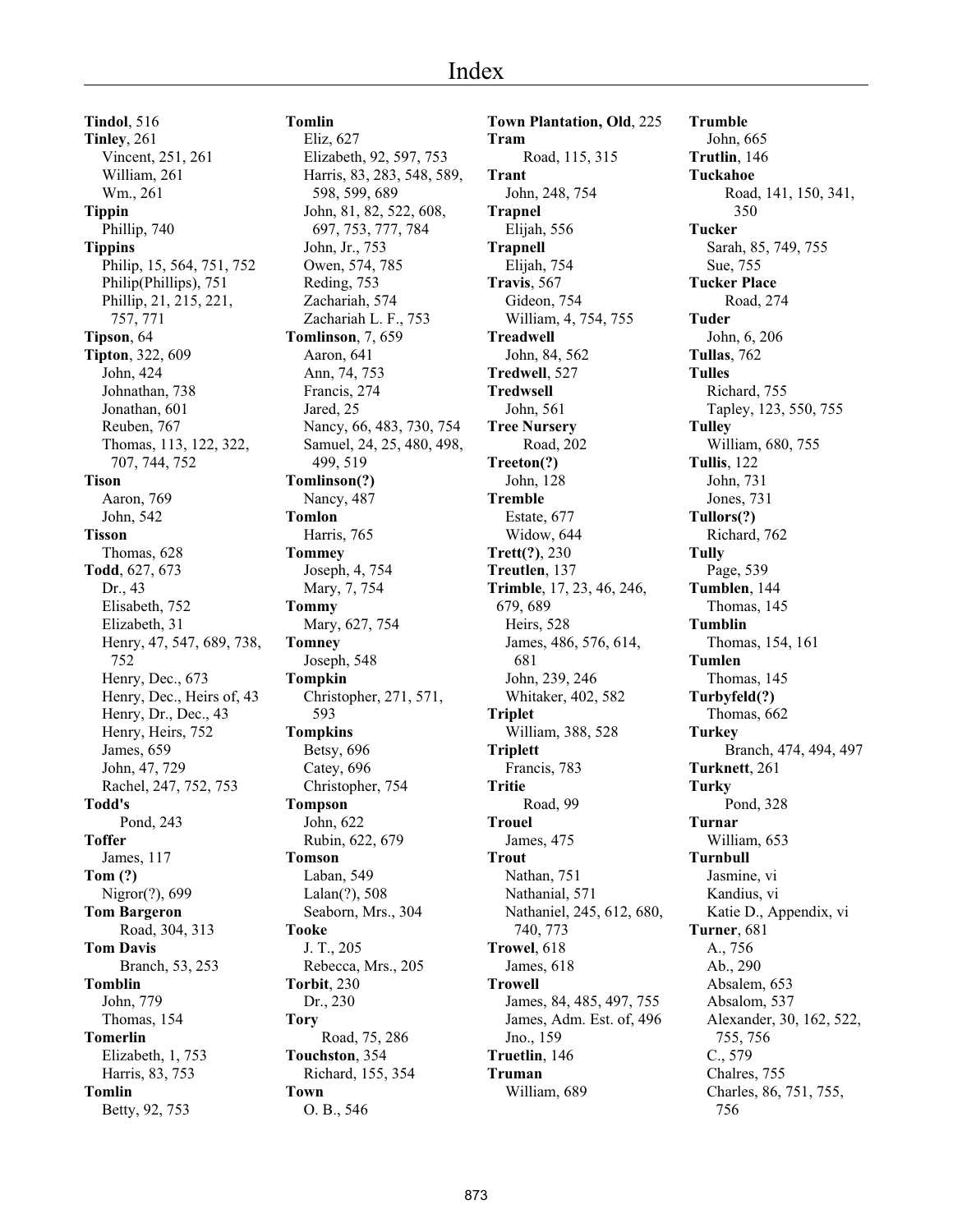**Turner** Charles, Dec., 187 Charles, Dec.., 520 George, 756 Henry, 30, 162, 180, 517, 522, 536, 583, 651, 736, 755, 756, 785 John, 446, 605, 654, 706, 710, 711, 732, 756 John Henry, 216 John, Jr., 535 John, Sr., 535 Ma(?), 756 Reuben, 755, 756 Reubin, 30 Thomas, 556, 644 Venerious, 756 William, 703 **Turner, Dec.**, 74 **Tutle** James, 343 Robert, 659 **Tuttle** Edward, 272, 756 **Tweedy**, 113 Jane, 113, 568, 642, 678 Land, 642 **Tweety**, 679 **Twigg** John, 516 **Twiggs** General, 646 George, 474, 485, 497 John, 29, 196, 368, 639, 699 John, General, 461, 629, 695 **Twigs**, 29 **Twin Oaks** Road, 134, 216, 334 **Two Mile** Branch, 127, 128

## U

**Ubanks** John, 212 **Underwood**, 65, 740 Agnes, 21, 756 Agness, 771 Daniel, 761, 770, 771, 772 Sara, 15, 21, 53 Sarah, 253, 751, 756, 761, 773

**Underwood** William, 21, 751, 757, 771 William, Dec., 756 **Union** Church, 154, 354 **Union Bag Corporation**, 225 **Union Camp Corporation**, 224 **Union Church** Road, 145, 345 **Unnamed** Branch, 159, 371, 375, 383, 385, 440 Creek, 203, 435 Pond, 189, 233, 290, 374, 393 Railroad, 68 Road, 368, 373, 374, 376, 402, 423, 429, 461 Swamp, 111, 120, 165, 191, 356, 375, 380, 381, 428, 444 **Unnamed Graveyard**, 214 **Unnamed Island**, 381, 408 **Unnamed Pond**, 473, 474, 477, 479, 482, 483 **Unnamed, Small** Branch, 452, 455 **Unruh** Duane E., 230 **Upton**, 3, 203 George, 3 **Uptons (Rd to)** Road, 4 **Urguhart** Samuel, 72 Samuel J., 757 William, 63 **Urquhart** Alexander, In Trust for Charlotte Scott, 702 William, 569 **Ursy Mill** Road, 6 **US Hwy 1** Road, 15, 17, 18, 20, 27, 215, 216, 217, 220, 492, 493, 494, 495 **US Hwy 1 Bypass** Road, 18, 218

**US Hwy 1, Old** Road, 18

**US Hwy 221** Road, 13, 19 **US Hwy 25** Road, 61, 62, 63, 68, 74, 75, 77, 87, 88, 89, 261, 262, 263, 273, 275, 287, 288 **US Hwy 301** Road, 128, 132, 133, 140, 149, 151, 152, 156, 159, 160, 333, 340, 352 **US Hwy 78** Road, 34 **Usher**, 51, 61, 251, 261 Daniel, 251 **Usra (?)** Absalom, 596 **Usry** Gordon, 219 J. T., Dr., 218 J.F., Dr., 218 **Usry Mill** Road, 206 **Ussery** Betsy, 669 Elisabeth, 757 John, 272, 757 William, 757 **Utley** Henry, 465 Henry, Heirs, 705 Henry Y., 467, 607 **Utley(?)** William, 702  $\overline{V}$ **Vain(?)**, 116 **Valentine**, 52, 743, 764 F., 743 Francis, 743 **Vallotton** F., 543 Heirs, 543 **Vance** Davis, 112, 757 **Vanhoy** William, 689 **Vanzant** Dorcas, 663 Issac, 14 **Varal** Cyparn(?), 547 Cyprian, 780

**Varner** George, 6, 15, 154, 215, 573, 628, 686, 700, 757 Gese, 699 **Varner(?)** George, 758 **Vass**, 344 Lachian, 344 **Vasser** Michael, 67, 746, 757 **Vatentine** Widow, 745 **Vaugh** James, 757 **Vaughn** Ephraim, 726, 727 **Vaughter(?)** Whorton, 76 **Vaughter** Whorton, 709, 757 **Venzanta** Isaac, 253, 757 Issac, 263 **Verner** George, 7, 758 **Vick** Thomas, 30, 577, 682, 690, 758, 783 **Vickers**, 649 Hardy, 633 James, 75, 77, 276, 277, 513, 621, 723, 740, 746, 758 John, 75, 76, 199, 277, 633, 740, 758 **Vickery** Jesse, 125 **Vicks** Thomas, 561 **Vidette, GA** City, 31, 38, 231, 238, 501, xii **Vidette Hunting Church** Road, 47, 55 **Vidette-Hunting Church** Road, 247 **Vienna Brinson Tract**, 209 **Vine** Road, 121, 321 **Vineing** Cader, 692, 758 Jesse, 758 John, 7, 758 John, Sr., 758 William, 758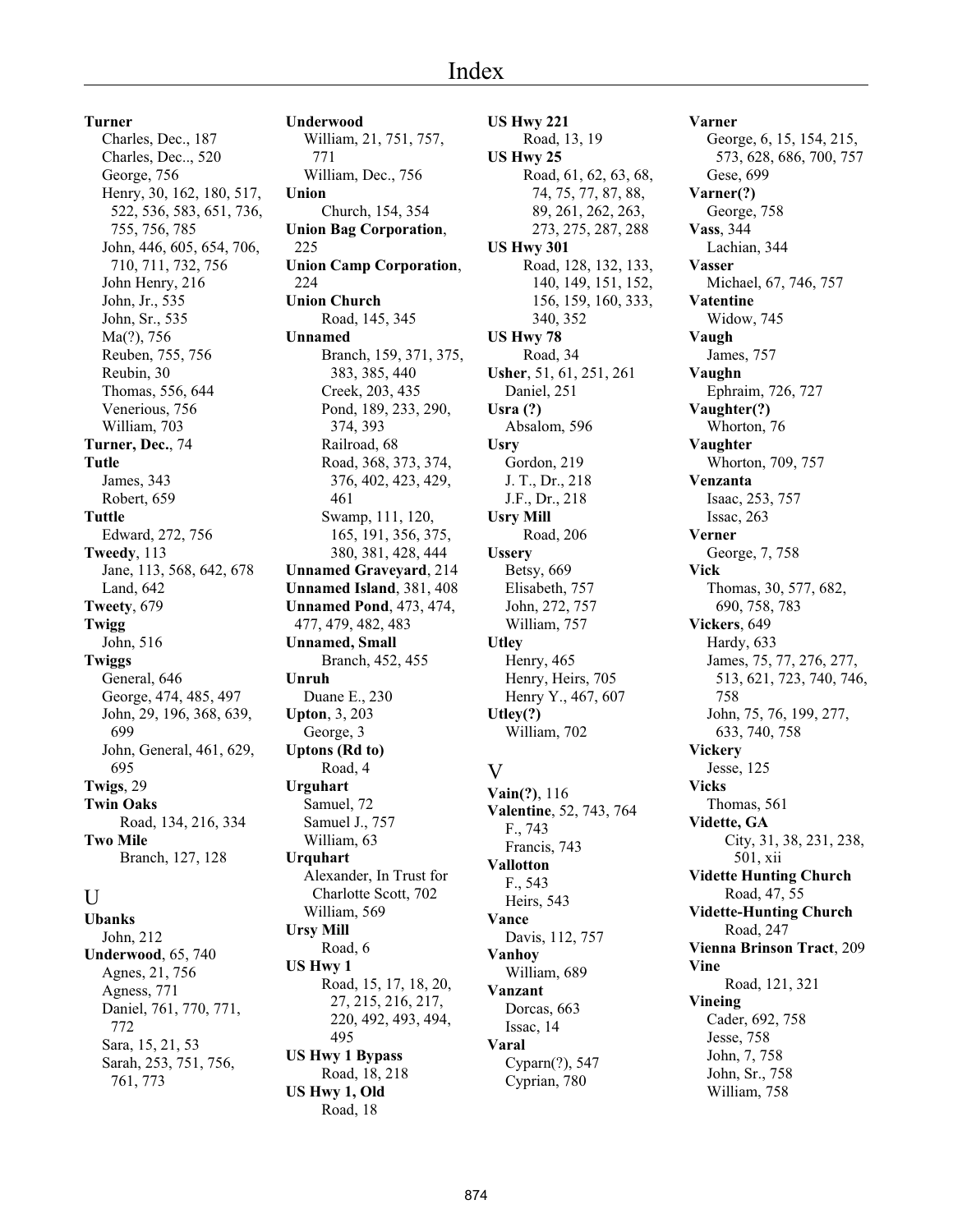**Vineings** John, 509 **Vineing(Vining(?)** Cader, 758 **Vining**, 483, 610 Cader, 7, 207, 612, 641, 674, 759 Jesse, 675 John, 7, 11, 206, 207, 210, 211, 531, 674, 675, 758, 759 Joseph, 1, 770 Joshua, 1, 642 Shadrack, 5, 8, 759 William, 6, 7, 207, 675, 758, 759 **Vining(Vineing(?)** Cader, 758 **Vinning** Shadrack, 208, 488 William, 487 **Vinsant** William, 144, 153 **Vinsent** Richard, 523 **Vinson** Richard, 30, 37, 90, 180, 517, 522, 523, 671, 684, 691, 737, 755, 756, 759 Richarfd, 517 **Vinyard**, 18 **Vinzant** Dorcas, 16, 215, 759 Isaac, 699 Issac, 20 **Vollotton** Francis, 52, 759 **Vollotton, Heirs of**, 252 **Voss** John W., 204 W **W.** George, 571 **W(?)**

Henry, 609 **Waddle** William, 759 **Wade** Ann, 146 Benjamin, Heirs, 766 Dennis, 145 Joseph, 52, 759, 766 Joseph B., 639 Nathaniel, 164, 165

## **Wade**

Nehemiah, 609 Samuel, 44, 51, 261, 668, 694, 700, 759, 760 William, 170 **Wades** Church, 128 **Wadley, Old** Road, 34, 41, 241 **Waggoner** John P., 122 **Wagnon** John P., 322 John Peter, 321, 329, 760 **Wagon** Road, 477 **Walburger**, 770, 776 **Walden** Church, 487 B., 205 H. P., 205 Henry, 1, 201, 623 K. P., 209 P., 205 Samuel, 1, 4, 201, 623, 625 Thomas, 1 W. V., 205 **Walden Church** Road, 487 **Walden Pond** Road, 22, 222 **Waldin** Henry, 770 **Walding**, 201 Samuel, 760 **Waldo Smith** Road, 12, 212 **Waldren** Henery, 760 Rueben, 760 Samuel, 760 **Walker**, 251, 261, 633, 749, 773 A. B., 209, 213 A. C., 261 A.B., 213 Abraham, 63, 663 Alexander, 261 Alexander C., 261 Amos, 684 Amos T., 684 Arthur B., 213 B., Mrs., 263, 777 Burrel, 669

**Walker** David, 53, 61, 543, 636, 687, 760, 761 E., 760 Elijah, 61, 262, 546, 761 Enoch, 761 Freeman, 761 George, 53, 193, 253, 292, 543, 636, 751, 760, 761, 773 George, Dec., 668, 761, 763 H., 13 Isaac, 648, 751, 761, 773, 776, 781 Issac, 53 J., 516 Jno., 687 Joel, 62, 63, 91, 178, 516, 538, 761, 776 John, 14, 53, 228, 253, 630, 687, 704, 761, 763, 773 John D., 546 Joseph, 217, 482, 494 Josiah, 649, 750 M., 606 Mary Louisa, 261 Moses, 44, 244, 523, 543, 544, 568, 626, 630, 762 Moses, Est., 543 Mrs., 261 Reuben, 546, 761 Reubin, 61, 62, 262 Robert, 641 Sanders, 86, 96, 113, 122, 131, 140, 149, 286, 541, 633, 649, 692, 710, 712, 737, 751, 752, 755, 762 Thomas, 22, 28, 44, 45, 51, 52, 53, 61, 62, 172, 178, 228, 229, 245, 252, 261, 262, 512, 515, 516, 541, 542, 543, 577, 590, 625, 636, 639, 640, 704, 714, 739, 751, 757, 760, 761, 762, 763, 772, 776 Thomas, Est., 61, 62 Thomnas, 762 W., 13 William, 71, 178, 438, 516, 599, 666, 697, 708, 761, 776 Wm., 71

**Walker Grove** Church, 45, 245 **Walkers** Branch, 62, 262 Bridge, 53, 62, 63, 178, 263 E., 580 **Walkers Bridge** Road, 23, 51, 53, 54, 62, 223, 253, 254, 261, 262 **Wall** Arthur, 72, 708 David, 51, 61 Delilah, 461, 629 Henry, 484, 486, 489 Thomas, 52, 543, 547, 759 **Wall (Walls)** Delilah, 763 **Wallace** Road, 296, 305 Abel B., 763 Adam, 87, 97, 355, 395, 566, 681, 700, 701 Adam, Heirs, 763 Adam, Jr., 567 Adam, Sr., 567, 701, 763 David, 763 David B., 763 Hirring, 536 John, 662, 721, 763, 764 Matthew, 355, 566, 763 S. B., 763 Simeon, 370, 536, 763, 764, 767 Stering(?), Est., 567 Sterling, 87 Sterling, Dec., 700 Sterling, Est., 86, 87, 701, 723 Sterring, 87 Stiring, 87, 782 Stiring B., 571, 763 Stiring, Dec., 517 Stirring, 763, 764 Stirring B., 763 String(?) C., 552 Will., 662, 764 William, 87, 97, 513, 516, 517, 536, 554, 622, 679, 681, 685, 715, 720, 721, 763, 764, 782 William B., 763, 764 William, Sr., 681, 764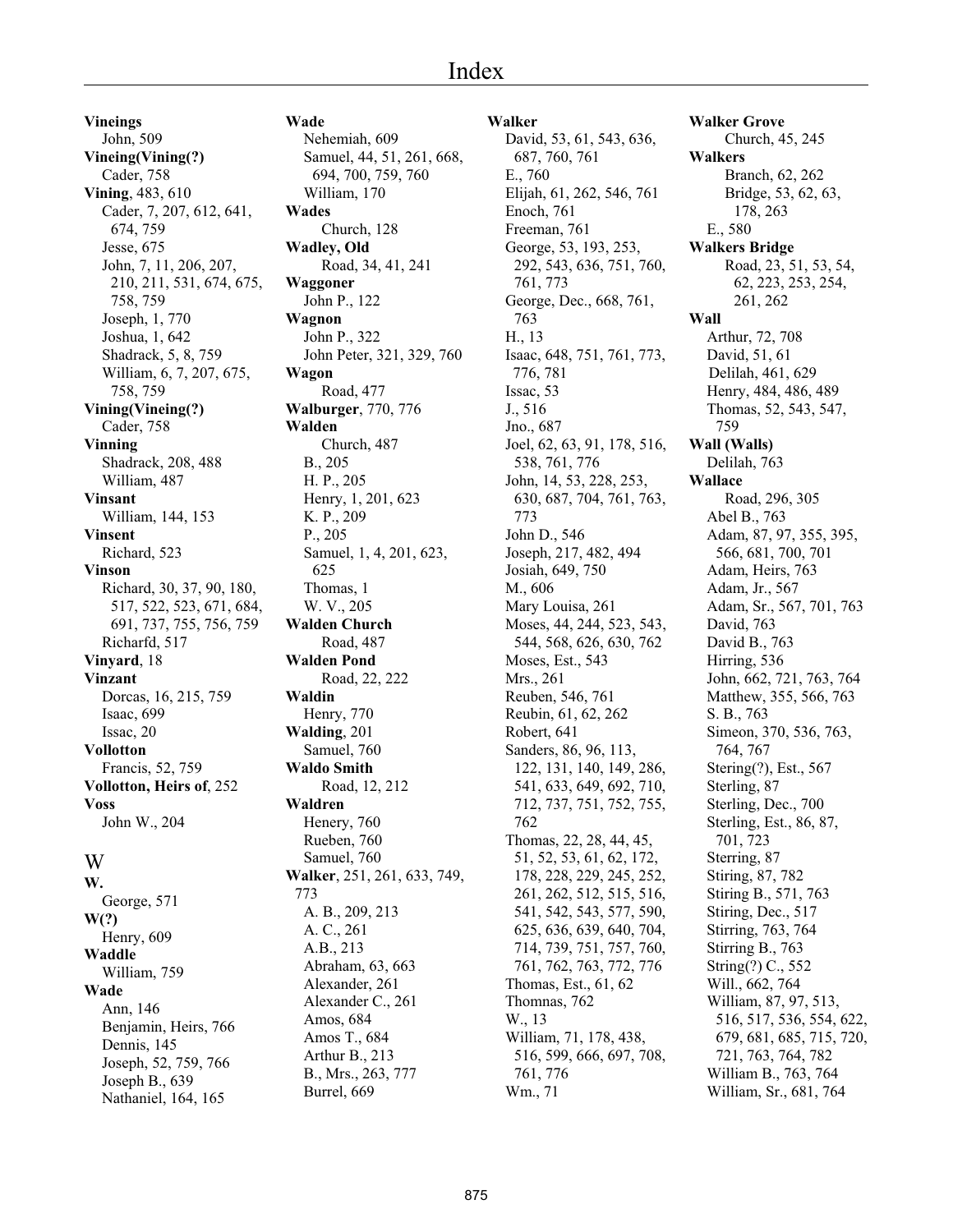**Wallance** Adam, 586 **Wallar** William, 549 **Waller** Burrel, 570 **Wallis** Absalom, 266, 764 Stiring, 537, 645 Stiring B., 645 Stiron, 537 **Wallnut (Walnut)** Branch, 456 **Walls**, 72, 631 Branch, 72, 198 George, 721, 764 Mary, 764 Robert R., 626 Thomas, 764 **Walnut** Branch, 63, 263 **Walston(?)** Elias, 600 **Walston** Elias, 615 Elisha, 669 **Waltom(?)** Jesse, 543 **Walton** Daniel, 692 Efali, 764, 765 George, 82, 92, 346, 556, 577, 583, 597, 732, 765, 779 John, 557 John P., 321 Nathaniel, 607 Orlean C., Mrs., 233 Robert, 82, 83, 92, 292, 583, 589, 673, 765, 782, 784 Samuel, 607 W., 19 William, 777 William, Heirs, 310, 608 **Wamble**, 558 Drury, 766 Enoch, 782 **Wamock** Thomas, 554 **Ward**, 52, 588, 745 Benj., 84 Charles, 64, 569, 575, 639, 716, 725, 736, 766 Charles, Dec., 642 Charles, Dec., Heirs of,

**Ward** 91 Charles, Heirs, 766 Charles, Heirs of, 92 David, 399, 611, 657, 664, 736, 757 Elias, 54, 520, 725, 766, 773 Elijah, 54, 573, 620, 695, 766, 778 Elisabeth, 672 Elisha, 54, 55, 574, 725, 766 Elisher, 766 Elizabeth, 3, 4, 46, 47, 55, 255, 766 Elizabeth(Elisabeth(?), 766 Francis, 84, 526, 767, 776 Francis, Jr., 767 Francis, Sr., 767 Francy, 527 James, 84, 551, 748, 767 John, 621, 656, 767 Nathaniel, 160 Robert, 453, 618 Seabork, 569 T., 770 Thomas A., 539, 767 **Wardin** Thomas, 651 **Wards** Elizabeth, 667 **Wareat** John, 609 **Warelick** Vallentine, 1, 767 **Waren** Richard, 521 **Warmack** James, 276 **Warmack(?)** James, 785 **Warmock** Mary, 273, 274 **Warmuck** Robert, 23 **Warnack** Alexander, 66, 75 Benjamin, 768 James, 76 James, Dec., 768 John, 648 Robert, 775 S., 774

**Warnack** William, 75 **Warnack(Warnock(?)** Alexander, 768 James, 768 Jessee, 768 Susannah, 768 **Warnal** Joseph, 542 **Warnell** Joseph, 120, 600 **Warner** Benjamin, 204, 563, 768 **Warnex**, 23 Robert, 687 **Warnick** Robert, 547 **Warnock** Alexander, 515, 621, 650, 768 Basurell, 523 Ella, 649, 654 James, 515, 533, 559, 649, 650, 768 Jesse, 726, 768 John, 559, 649, 768 Robert, 23, 474, 485, 497, 544 William, 621, 768 **Warnock Estate**, 217 **Warnock(Warnack(?)** Jesse, 768 Mary, 768 **Warnuck** Robert, 17, 494 **Warr** Mary C., 224 **Warren**, 213, 223, 231, 325 County, 214, ix, viii, x, xi, xvi Archa, 402, 582 Archibald, 730 B. H., 223, 224 Benj., 94, 325 Benjamin, 125, 133, 325, 508, 570, 656, 685, 727 C., 731 Carless, 764 Carlis, 769 Carlos, 731 Carolus, 54, 254, 612, 768 Carrolus, 644 Edmond, 125 Edmund, 134

**Warren** Estate, 605 G. W., 223 Gebral, 769 Henche, 730 Herschel(?), 635 Hinche, 48, 56, 652, 736 Hinche, Jr., 769 Hinche, Sr., 769 Hincky, 585 Isiah, 87, 763 James, 93, 521, 568, 703, 769 John, 545 John T., 223, 231 Joseph, 624 Josiah, 48, 49, 764, 769 Josiah, Esquire, 524 L.C., 224 Mattie W.(and Children), 223 Ninche, 751 Richard, 49, 50, 541, 691, 697, 736, 769 Robert, 64, 264, 350, 673, 769 Thomas, 224 Thomas T., 224 **Warren(?)** Edmond, 326 **Warren Estate**, 448 **Warren Wallace & Co.**, 232 **Warren(1802)** County, 206 **Warrenton** Road, 20 **Warrenton, Old** Road, 214, 220 **Warrin** Carlis, 769 Hinche, 650, 769 Hinche, Sr., 769 Hincky, 769 Josiah, 769 Richard, 769 **Warthen** Benton, 209 **Wasden**, 204 B., 205 H. P., 205 Thomas, 1 **Wasdin** Thomas, 770 **Wash(?)** William, 612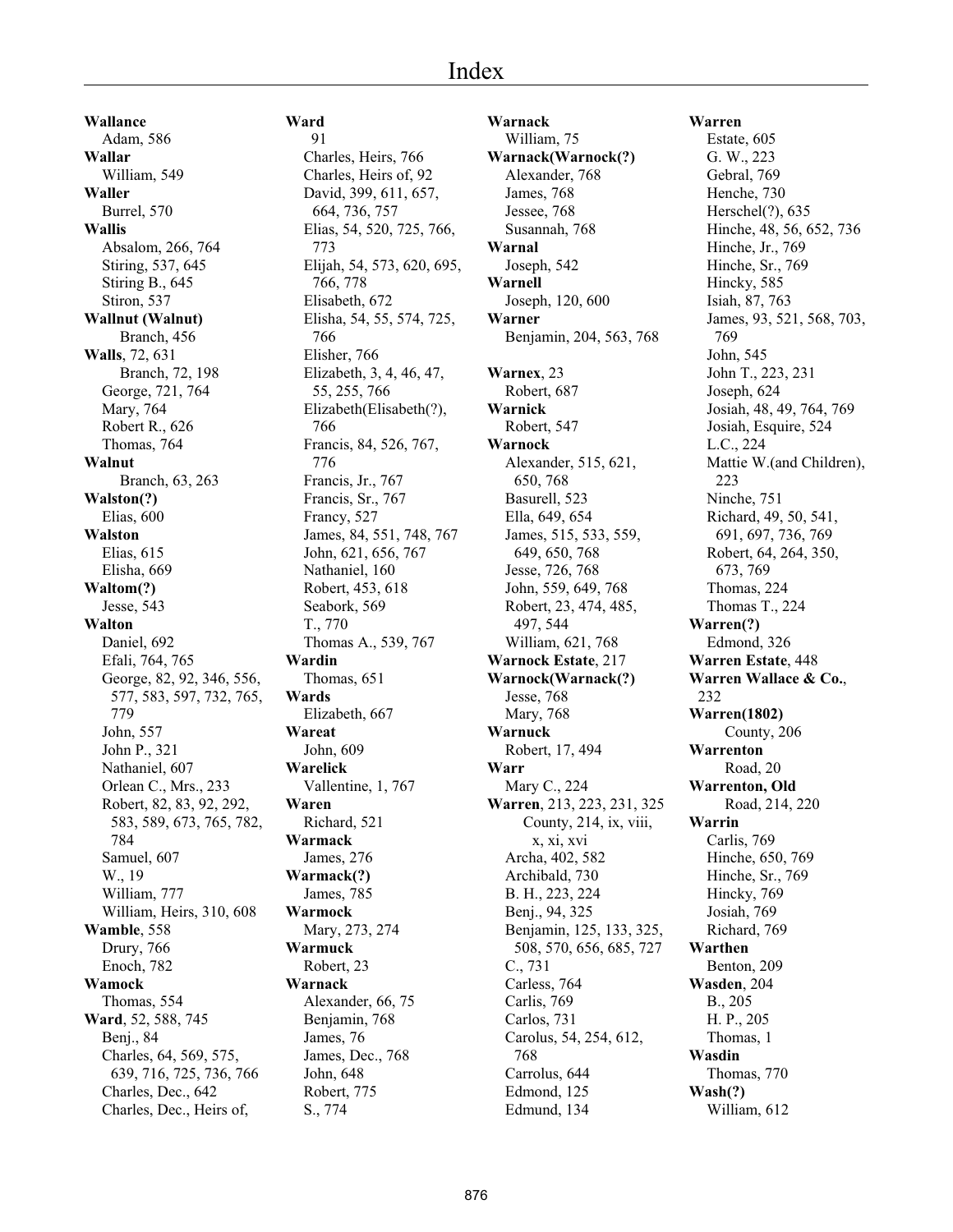**Washington**, 152 County, 201, 205, 225, 359, ix, viii, x, xi, xvi Road, 486 Florence M., 219 **Water Fall** Branch, 315 **Water Pond**, 473 **Waterhole** Branch, 124, 132, 324, 332 **Waters**, 602 Road, 94, 294 David, 141 George, 116, 117 Green, 315 Hance, 149, 770 Hanee, 539 Henry, 315 Isaac, 327, 335 Issac, 126, 127, 134, 135 John, 149, 602 M., 125 Michael, 125, 325 Micheal, 315, 316 William, 149, 150, 156, 350, 357 Wm., 149 Wm, 156 **Waters(?)** Robert, 711 **Watkins**, 236, 303, 332, 551, 571, 719 Amos, 702 Benjamin, 572, 770 E., 770 Elisha, 545, 770 Estate, 578, 693, 698 H.P., 213 John, 36, 37, 236, 244, 568, 579, 687, 747, 770 Laney, 568 R. N., 213 Rhoda, 538 Rhodes, 577 Robert, 694 Robert, Dec., 200, 659 Robert, Heirs of, 115 Rosanna, 644 W.H., 213 Widow, 213 **Watkins Estate**, 313, 322 **Watkins Pond** Road, 71, 271

**Watkinsville** Church, 284 **Watley** Sherod, 487 **Wators**, 541 **Watson**, 576, 734, 735 Aaron, 751 Aron, 770 Arrindatus, 771 Charles, 25, 26, 481, 499, 500, 687, 707 Charles, Esq., 481 Green G., 547 Joshua, 41, 241, 409, 508, 540, 555, 585, 602, 644, 724, 770 Mrs., 236, 770 Nelly, 21, 770, 771 Nelly, Mrs., 559 Otis, 219 Willis, 129, 329, 605, 607, 771 **Watt Place** Road, 46, 239 **Wattom** Jesse, 543 **Watts** Edward, 539, 691 James, 779 John, 7, 575, 771 **Way** John, 221 John R., Est., 216 **Wayne**, 352 Anthony, General "Mad", vii Mary, 152 Mary, Mrs., 152 Richard, 152, 159 Richard, Jr., 152 Richard, Sr., 152 William C., 343 **Waynesboro** Road, 32, 64, 74, 223, 224, 232, 264 **Waynesboro City Limits** City, 64 **Waynesboro, GA** City, 64, 72, 73, 264, 273, ix, x, xi, xii, xvii **Waynesboro Hwy** Road, 132, 332 **Waynesboro, Old** Road, 71, 271

**Waynesboro (Rd to)** Road, 370 **Waynesboro, Rd. to** Road, 473 **Waynesboro Township** City, 72, 376 **Weather** George, 571 **Weatherford**, 612 James, 54, 254, 641, 667, 746, 766, 771 **Weathers**, 71 Branch, 71, 170, 271 Ed., 598 Edward, 71, 82, 271, 518, 560, 598, 610, 673, 689, 706, 733, 734, 759, 771, 772, 774, 782 George, 71, 271, 430, 596, 696, 744, 771, 772 John, Dec., 38 William, 83, 530, 619, 772 **Weathers Mill** Branch, 431 Creek, 449 **Weathersby** George, 14 **Weaver**, 611 Stephen, 71, 271, 603, 734, 771, 772, 774 **Weavers** Stephen, 771 **Weeks**, 35, 516 Benjamin, 38, 523 P. B., 213 Thomas, 261, 565 W., 617, 772 William, 35, 772 **Welch** Dempsey, 37, 45 Dempsy, 243, 772 Dempsy(?), 772 Dempsy, Jr., 772 Demsey, 43, 554, 772, 787 Isaac, 741, 772 Issac, 36 J., 734 Jacob, 245, 543, 772 James, 53, 245, 253, 543, 636, 761, 772, 773 Jas., 687 John, 29, 71, 72, 271 Michael, 582, 772 Nicholas, 514, 773

**Welch's**, 634 **Wells**, 14, 751, 762 A., 215 Absalom, 215, 524, 703, 773, 786 Absolom, 45 Braham, 215 Everett, 227 Francis, 773 Jacob, 143, 152, 343, 352 John, 14, 21, 35, 53, 178, 215, 516, 564, 571, 607, 636, 640, 742, 757, 773, 786 John, Jr., 787 John, Sr., 761, 787 Josiah, 227 Julious, 773 Mary, 15, 23, 584, 773, 776 Mrs., 23, 457, 622 Patty, 15, 584, 774 Thomas, 29 Thomas B., 29, 221 Thos., 29 William, 215 Wyly, 588 **Welsh** Dempsey, 752 John, 706, 737, 771, 772, 774 Nicholas, 511 **Were** James, 22, 774 **Wereat**, 600 **Wernt(?)**, 22 **Weroat** John, 71 **Wesley Chapel** Church, 140, 340 **West** Elbert, 676 Gibson, 542, 616, 730, 774 Gipson, 732 James B., 525, 647 Jane, 23 John, 525 M. K., 676 Mathew K., 665 Matthew H., 774 Sion(?), 575 Timothy, 616 William, 396, 597, 598, 611 William R., 96, 105, 542,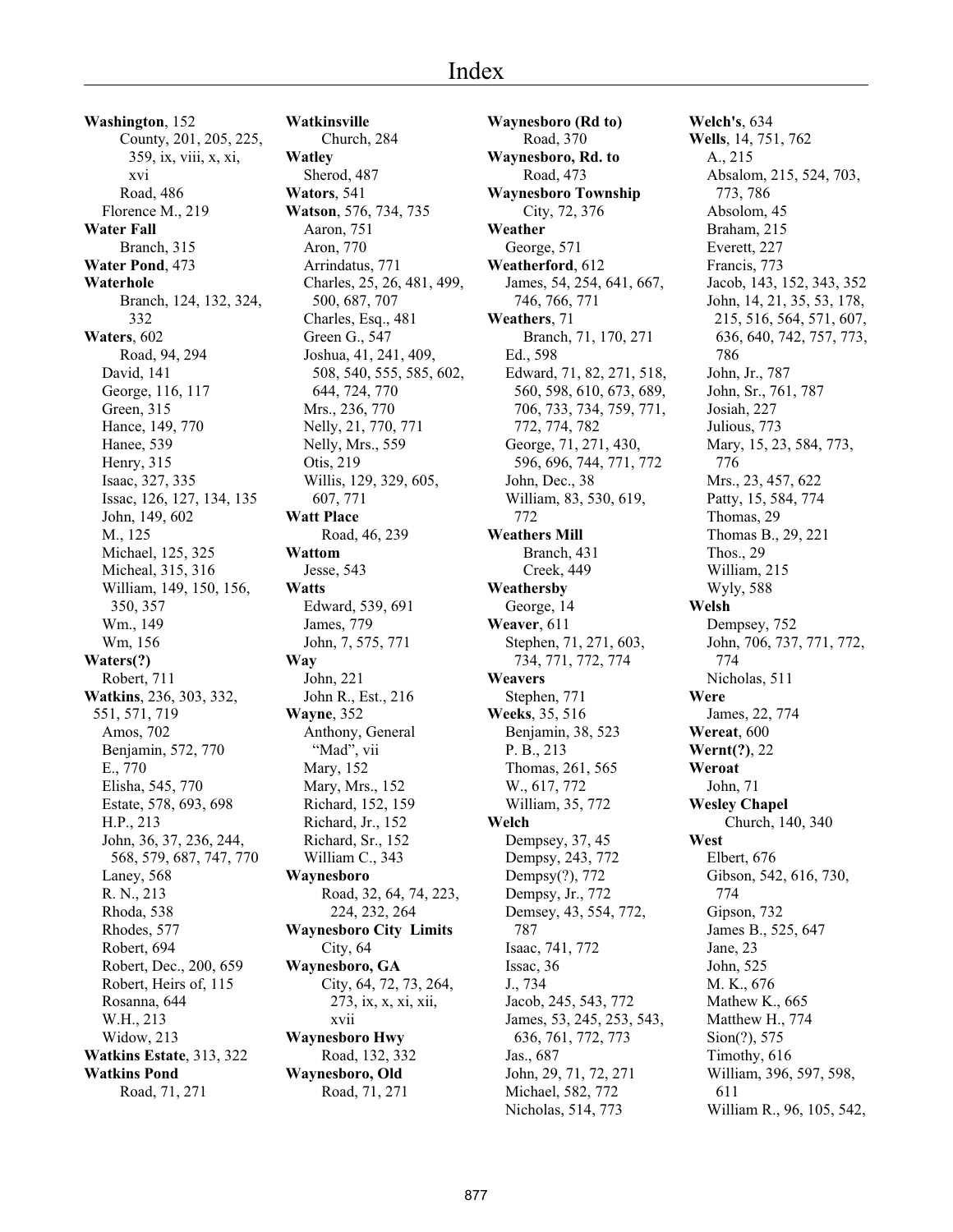**West** 774 **Westcoat** John, 150, 558, 774 **Westcoat(Westcote(?)** John, 774 **Westcote** John, 781 **Western** Ezekiel, 774 **Whacer(?)** James, 559 **Wheat** M., 699 **Wheeler** Branch, 61 Road, 29, 229 Ambrose, 775 William, 67, 636, 740, 775 **Wheler** Charles, 563 **Wherley** W., 576 **Whiddon** James, 642 **Whidon** Noah, 113, 678 **Whieb**, 217 **Whigam** Thomas, 533 William, 699 **Whiggum** Alexander, 562 John, 562 **Whigham**, 475, 476, 573, 698 Agnes, 16, 210, 216, 775 Agness, 562 Alexander, 16, 573, 750, 775 J., 222, 485 John, 31, 38, 216, 562, 676, 684, 759, 775 John J., 216 N., 218 Nathan, 218 Thomas, 23, 475, 476, 485, 497 Thos., 475 **Whitacre**, 19 Samuel, 19 **Whitaine** James, 567 **Whitaker**, 17, 36, 246, 258, 474, 572, 641, 707

**Whitaker** Road, 19 B., 474 Benj., 17, 482 Benjamin, 17, 23, 474, 494, 544, 547, 662, 688, 775, 776 Col., 217 Dixie, 219 E., 217, 474 Eliphalet, 778 Eliphelet, 17, 775 Eliphilet, 474 Eugene, 219 George, 219 George R., 219 Horace, 219 Hudson, 68, 268, 594, 636 J. O., 219 L. B., 219 Mary M., 219 Nathaniel, 547, 775 Platt, 775, 776 Samuel, 547 Sim W., 219 Thomas, 66, 535, 776 Tremble, 614 **White**, 526 Pond, 170 C. G., 344 Christopher, 152, 343, 344 Ezekiel, 105, 106 Henry, 166 Isaac, 587 James, 704, 771 James B., 782 Robert, 752, 776 Samuel, 63, 262, 761, 776 William Baxter, 55, 776 **Whiteacre** Jonas(?), 672 **Whitefield** Susan, 214 **WhiteHead**, 215 Thomas, 215 **Whitehead**, 16, 22, 548, 573 A., Est., 400, 529 A., Estate, 72 A. P., 611, 776 Amos, 63, 574, 726, 776 Amos G., 777 Caleb, 23, 180, 456, 517,

**Whitehead** 622, 684, 776 Caleb, Dec., 538 Charles, 400, 529, 575, 702 Jacob, 83, 626, 713, 721 John, 53, 81, 82, 92, 263, 296, 608, 663, 724, 777, 785, 786 John P. C., 528, 581, 777 John, Sr., 63, 569, 777 Lewis, 83 R.(?), 22 Reason, 21, 368 Reason, Dec., 690 Res., Dec., 591 Thomas, 16, 72, 195, 463, 570, 620, 699, 775, 777 Thos., 570 Widow, 22, 684 William, 63, 777 William Baxter, 574, 725 William, Dec., 569 William, Heirs, 663 William, Heirs of, 53, 63 **Whitehed** Reason, 637 Thomas, 759 **Whites** Branch, 130, 330 **Whitfield** Bryant, 232, 778 Bryant W., 539 James, 778 Lewis, 94, 95, 103, 399, 521, 593, 611, 639, 661, 684, 704, 705, 708, 715, 716, 722, 777, 778 **Whithead** Thomas, 562 **Whiticker**, 687 **Whitiker** Elphelet(?), 585 **Whitington**, 339 **Whitley** Abraham, 620 John, 17, 54, 246, 254, 692, 778 **Whitlow**, 402 John, 778 **Whittaker** B., 217 Ben, 217 **Whitteken** James, 718

**Wichoff** Peter, 692 **Wicker** John, 778 **Wickoff** Peter, 148, 602 **Widow Mills** Road, 134 **Wiganton** Charles, 667 **Wiggans** Jesse, 734 **Wiggens** Cemetery, 68 **Wiggins** George, 113, 122, 626, 778 James, 707 M., 691 Michael, 635 Richard, 62, 778, 779 Robert, Dec., 591 William, 43, 72, 272, 576, 608, 778, 779 **Wigginton** Charles, 86, 779 George, 86, 645, 706, 779 **Wigham**, 16 Alexander, 128 J., 496 James, 496 John, 16 William P., 16 **Wilcher**, 201 Road, 217 Jeremiah, 201 William, 1, 201, 767 William G., 204 Wm., 201, 204 Wm. S., 204 **Wilcox** F. Battey, 213 **Wiley** Elizabeth, 145 **Wiliams** John, 694 **Wilkens**, 224 Fannie W., 223 J.H., 232 William, 19 Wm, 19 **Wilkerson** Hugh, 14 **Wilkinson** Reuben, 157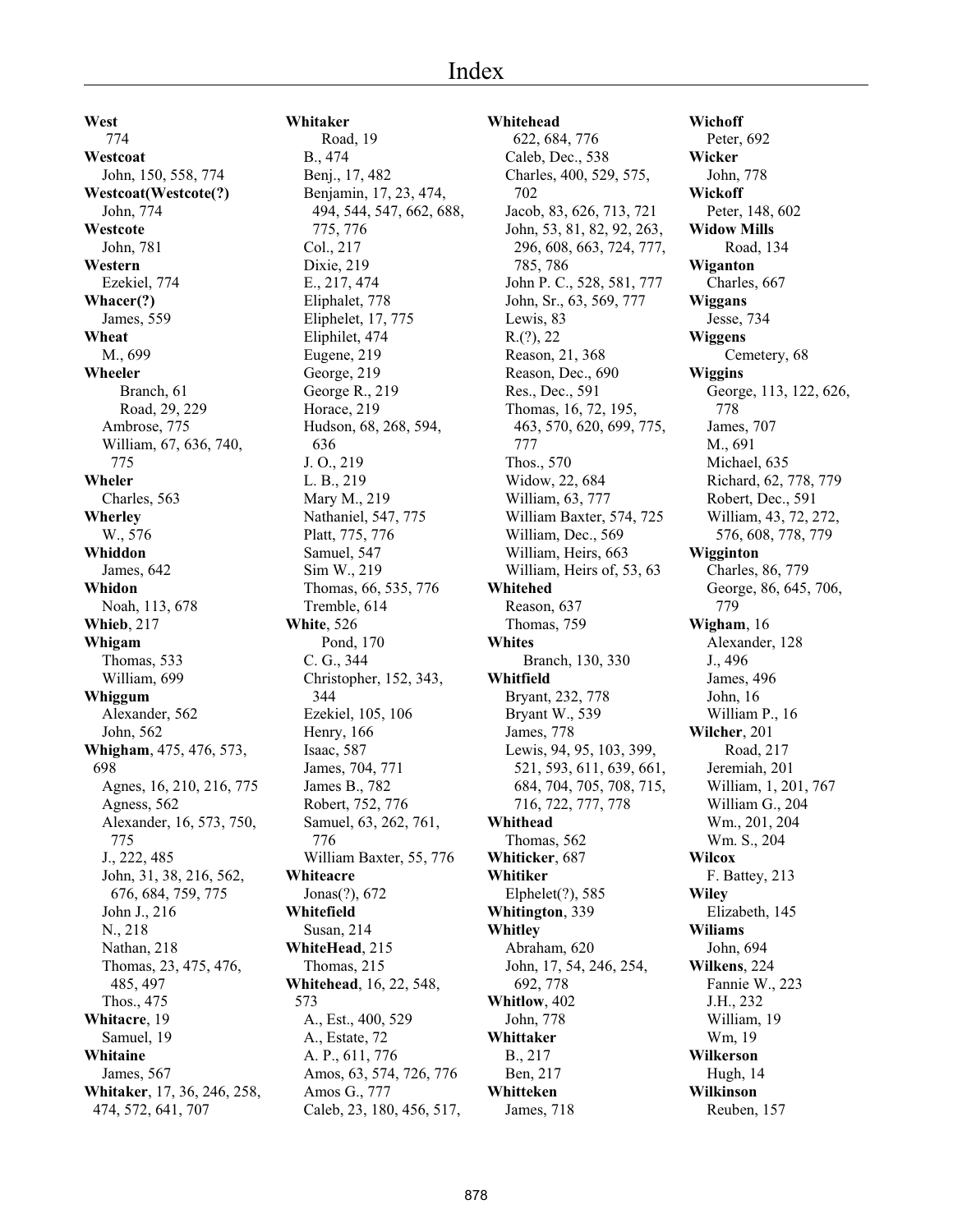#### Index

**Wilkinson** Ruben, 158 **Will** S. B., 210 **William**, 215 Blake, 389, 615 John, 683 **William, N. Fork** Creek, 326 **William Stone** Road, 352 **William Tendley** Road, 230 **William Tinley** Road, 37, 237 **William Wood** Bridge, 7, 8 **Williams**, 19, 105, 130, 153, 183, 225, 392, 518, 553, 663, 778, 780 Road, 89 A. J., 210 Aaron, 513, 550 Abram, 230 Ann, 210 Anson, 693 Art., 688 Arthur, 779 Asa, 105, 718, 737, 750, 779 Benjamin, 239, 650, 662, 779, 780 Blake, 121, 122, 123, 677, 715, 779, 780 Burel, 108, 117 Burrel, 117 Carson, 230 Charles, 63, 705, 737, 779, 780, 786 David, 159 Doc, Dec., 552 Doctor, Dec., 336 E., 779 Elias, 689 Estate, 688 Ezekiel, 104, 105, 521, 537, 717, 718, 722, 779 Francis, 704 G. W., 224 Isaac, 210 J. E., 223 James, 122, 206, 210, 330, 513, 626, 780 James M., 210 Jno., 683 John, 111, 130, 132, 138,

**Williams** 139, 141, 247, 486, 547, 549, 664, 666, 671, 686, 747, 780 John, Dec., 662 Joseph, 206 Joshia, D. S., 538 Joshua, A. S., 541, 577, 749, 757, 762, 763 Joshua, D. C. S., 634 Joshua, D. S., 511, 517, 520, 531, 532, 533, 535, 582, 618, 620, 633, 634, 645, 668, 722, 745, 764, 776, 785 Lemuel, 781 Mary, 780 Mary Widow, 780 Miller, 206 Noah, 780 Patrick, 623 Rich M., 158 Robert, 118, 119, 127, 128, 318 Robert, Jr., 118, 127 Sam, 779 Samuel, 88, 779 Seth, 681 Theopolus, 118, 127, 318 Unity, 780 W., 224 William, 138, 139, 344, 345, 531, 702, 741 William, Dec., 553 Willis, 129, 531, 702, 726, 780 **Williams Circle**, 266 **Williams Store** Road, 152 **Williamson**, 138 Aquilla, 123, 124, 131, 511, 567, 588, 735, 736, 780, 781 Asa, 326, 609 Benjamin, Dec., 781 George, 150, 558, 781 James, 594 John, 141, 150, 670, 711, 781 John P., 141, 341 Lemuel, 141, 539 Lemuel(?), 599 Lemuel, 731 M., 781 Mickleberry, 141, 150 Nathan, 92, 606, 766

**Williamson** Patrick, 575 R., 360, 558 R. M., 148, 150, 357 Richard M., 141 R.M., 350 Robert, 149, 150, 350, 711, 781 Robert M., 141, 150 Robert M., Jr, 141 Robt., 150 Samuel, 576 Thomas, 428, 595 **Williamson Swamp** Creek, 26, 226, 500 **Willie** E. N., 218 Solomon, 583 W. N., 218 **Willis** E. N., 218 Joseph, 204 Marjorie N., 209 Solomon, 5 **Willougsby** John, 214 **Willshire** J., 201 **Willson** Joseph, 622 **Willy**, 733 Richard, Dec., Heirs, 677 Solllman, 781 Solomon, 586 **Willy (Wylly)** Soloman, 781 **Wilson**, 353, 480, 521, 639, 724, 738, 752, 772 Road, 83, 283 Agnes, 24, 781 George T., 219 James T., 210 Jeremiah, 498 John, 24, 479, 498, 687, 782 Joseph, 43, 44, 186, 243, 253, 520, 695, 752, 781 Mary, 24, 342, 781 Nancy, 133, 333 Robert, 87, 738, 782 Robert, Jr., 782 S. H., 210 Samuel, 221, 576, 582, 759, 760 Seth, 103, 104 S.H., 210

**Wilson** Solomon, 87, 709, 763, 782 Widow, 82, 765, 782 William, 732 **Wilson-Drake** Road, 275 **Wilson(Willson,Wittson(?)** Mary, 782 **Wimberl** Lewis, 595 **Wimberley** Henry, 457, 624 Isaac, Dec., 740 Lewis, 595 Needam, 624 Needham, 457 Willie, 708 Zachariah, 530 **Wimberly**, 49, 57, 735 Isaac, 533, 735, 782 Isaac, Dec., 775 Isaac (late(?), 735 Issac, 49, 66 Issac, Dec., 627, 638, 650 Issac, Estate, 634 John, 607 Lewis, 346, 556 Lewis, Jr., 557 Lewis, Sr., 557 Mr., Dec., 585 Needham, 574, 607 Richard, 457, 624 Widow, 675 Wiley, 542 Zacariah, 608 Zach, 619 Zacharah, 765 Zachariah, 560, 677, 742, 782 Zachiriah, 83 Zachriah, 82 Zack, 765 **Wimberly-Palmer** Road, 47, 247 **Wimfrie** Jesse, 689 **Wimpee** Henry, 548, 571, 593 **Wimpey** Widow, 637 **Windham** Isaac, 694, 782 Issac, 139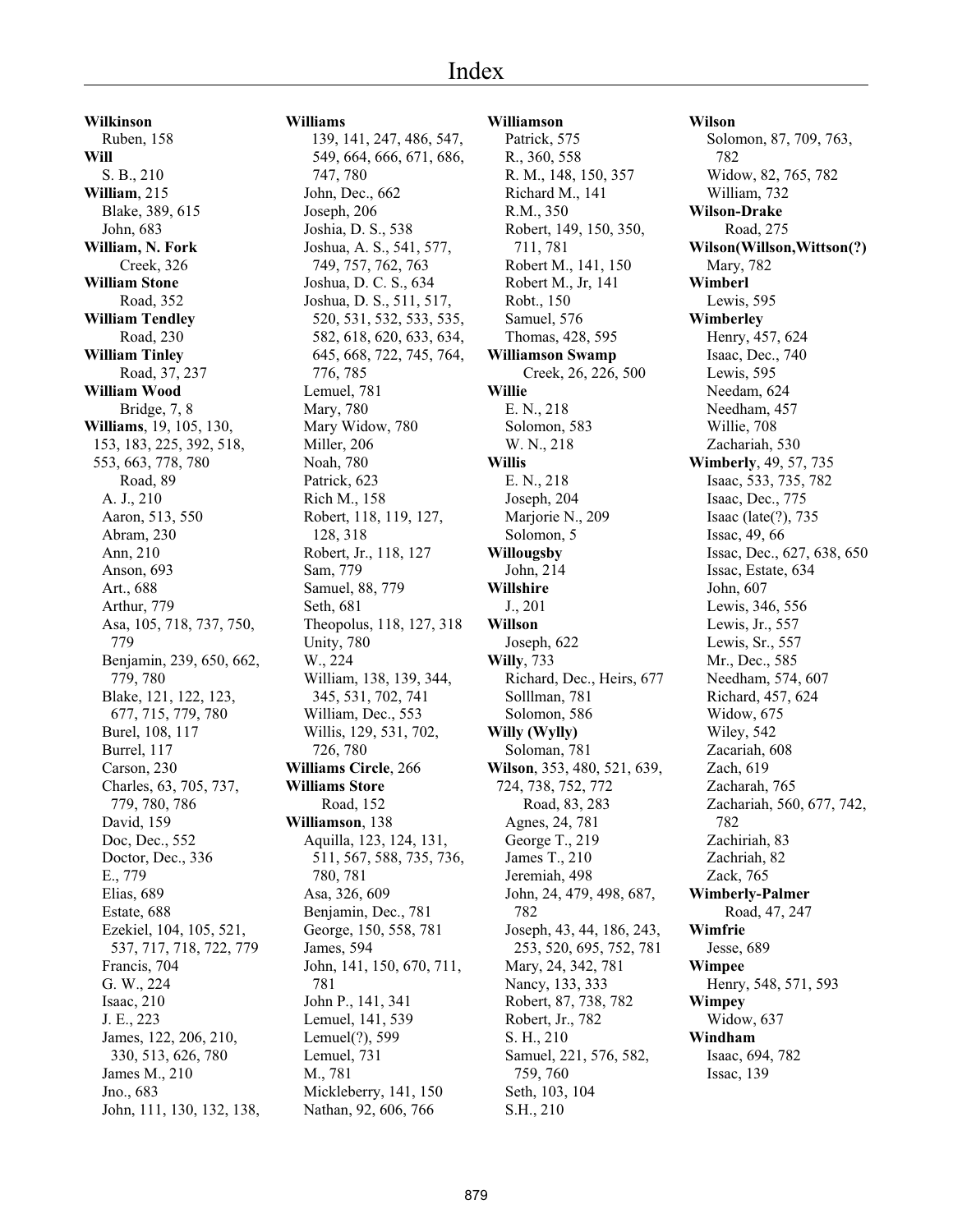**Windson** Anderson, 782 **Windsor** Anderson, 113, 563, 568, 591 **Winfree** Jacob, 473, 474, 485 **Winfrey** Jacob, 497 **Winket** Samuel, 94, 103, 783 **Winn(?)**, 29 **Winn** Francis, 550, 703 H., 212 Peter, Sr., 780 **Winsor** Anderson, 678 **Winter** Road, 52, 62, 262 J. B., 232 Jerry, 232 **Wise**, 227 F. (Fred), Estate, 699 John, 558, 634 Thomas, 630 **Wiseman**, 160 Road, 360 Grant, 160 Joseph, 160 **Wolfenton**, 551 Thomas, 84, 551 **Wolfington**, 83, 84, 656 Thomas, 713, 767, 783 **Womack**, 212, 491 David, 30, 221, 590, 739, 783 Jesse, 7, 11, 12, 482, 556, 577, 651, 743 Jesse, Dec., 716 John, 211, 212, 482, 484, 490, 491, 590, 783 Richard, 212, 482, 491, 641 **Womuck** Jese, 613 **Wood** Archibald, 232 David, 12, 32, 39, 479, 502, 783 Green, 651 Isaac, 240, 480, 502, 784 John, 25, 610 Joshua, 636, 735, 783 Margaret, 24 S., 227

#### **Wood**

Solomon, 227, 498 Solomon, Gen., 480 Thomas, 730 William, 4, 5, 192, 258, 592, 613, 638, 662, 696, 783 William, D. S., 649, 650 Willis, 257, 258, 509, 636, 737, 783 Willis, D. S., 512, 513, 518, 522, 534, 535, 549, 550, 555, 557, 559, 561, 563, 565, 567, 575, 576, 584, 585, 586, 599, 602, 604, 620, 622, 627, 630, 637, 638, 645, 646, 648, 650, 653, 674, 675, 677, 689, 695, 697, 706, 716, 717, 719, 724, 726, 729, 733, 735, 736, 749, 752, 756, 768, 775, 783 **Wood Cliff**, 317 **Woodard**, 82, 593 Mills, 643, 783 West, 271, 548, 753, 784 **Woodbridge** Road, 108, 308 **Woodburn** James, 18, 190, 473, 482, 495, 527, 746, 784 **Woodcliff**, 117 **Wooden** Mrs., 634 **Woods**, 39, 578, 680 Ann, 146 Archibald, 32, 260, 299, 528, 540, 581, 594, 658, 699, 700, 784 Cuzziah, 136, 145 David, 9, 32, 39, 277, 458, 552, 581, 594, 626, 657, 660, 665, 680, 695, 712, 784 Dennis, 136, 146 Isaac, 658, 784 Issac, 32 John, 128, 136, 264, 508, 520, 582, 784 John D., 765 Margaret, 24, 479, 498, 687, 784 Matthew, 677 T., Est., 713 Thomas, 136, 528

**Woods** Widow, 781 William, 249, 665 Willis, 57, 662 Willis, D. S., 685 **Woodward** Joshua, 556, 664, 785 West, 608 **Wooten** D., 207, 208 Derrick, 7 Mrs., 627 **Wooton** Derrick, 758 Eli, 627 **Work** Willis, D. S., 519 **Wornock** B., 785 Benjamin, 785 Heirs, 785 James, 590, 785 Mary, 785 **Worrel** Stephen, 207 **Wotton** Derrick, 207, 692 **Wren** A.J., 214 Andrew, 216 John, 221 R. P., 216 Robert, 216 W. J., 214 William S., 216 **Wrens**, 15 **Wrens, GA** City, 215, 278, 486, xvi **Wright**, 680, 756 A., 204 A., Col., 204 Ambrose, Col., 204 David, 131, 698, 785 David R., Trustee, 261 James, 8, 9, 191, 208, 212, 483, 529, 564, vii James, Sir, 488, 564, 586, 611, 660 Solomon, 654 William, 603 **Wrights** Branch, 123 **Wyatt** William, 676 **Wyche**, 74, 639

**Wyche** Robert, 785 Thomas, 65, 266, 274, 522, 575, 764, 785 **Wyches**, 743 **Wyndham** Isaac, 678 **Wynn** Emily, 53, 785 Francis, 75 John, 655 Peter, 407, 697 Widow, 663 William, 673 **Wynne**, 612 Anne, 785 Elizabeth, 785 Francis, 75, 545, 584, 706, 730, 785 Hamilton, 8, 9, 785 John, 709, 785 Peter, 274, 691, 776, 786 Peter, Jr., 786 Peter, Sr., 691 Thomas, 691 **Wynne(Winn(?)** Peter, Sr., 786 Y **Yarborough** Thomas, 691, 786 **Yarbrough** Elam, 557, 682 Manoah, 562 Samuel, 267 Thomas, 53, 63, 253, 579, 786 **Yarbrow** Thomas, 562 **Yates** Charles, 5, 8 Peeter, 668 Peter, 24, 40, 184, 518, 519, 587, 613, 786 Samuel, 770 **Yearly**, 215, 486 **Yeaton** John, 658 **Yonge** John, 600, 726 **Yonge(Young)** John, 615 **Young**, 53, 193, 572, 761 Branch, 15, 21

Road, 65, 265